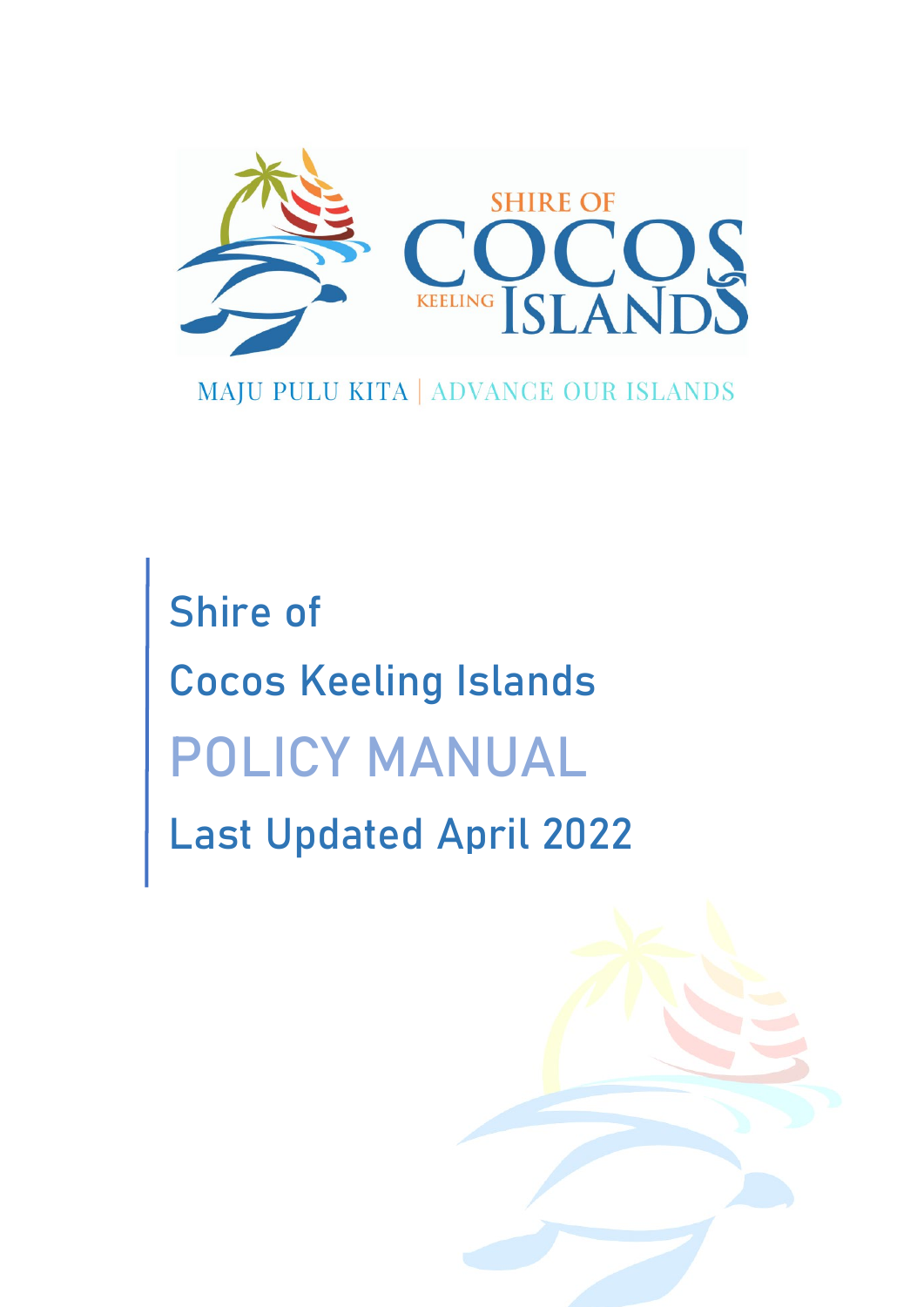

# Contents

| CPA1 - APPROVAL OF LEAVE FOR CHIEF EXECUTIVE OFFICER AND ACTING CHIEF EXECUTIVE OFFICER POLICY  5 |  |
|---------------------------------------------------------------------------------------------------|--|
|                                                                                                   |  |
|                                                                                                   |  |
|                                                                                                   |  |
|                                                                                                   |  |
|                                                                                                   |  |
| CPA11 - NEW COUNCILLOR TRAINING AND CONTINUING PROFESSIONAL DEVELOPMENT POLICY 22                 |  |
|                                                                                                   |  |
|                                                                                                   |  |
|                                                                                                   |  |
|                                                                                                   |  |
| CPP2 - PUBLISHING OF DELEGATED LEGISLATION AND STATE-WIDE PUBLIC NOTICES POLICY  42               |  |
|                                                                                                   |  |
|                                                                                                   |  |
|                                                                                                   |  |
|                                                                                                   |  |
|                                                                                                   |  |
|                                                                                                   |  |
|                                                                                                   |  |
|                                                                                                   |  |
|                                                                                                   |  |
|                                                                                                   |  |
|                                                                                                   |  |
|                                                                                                   |  |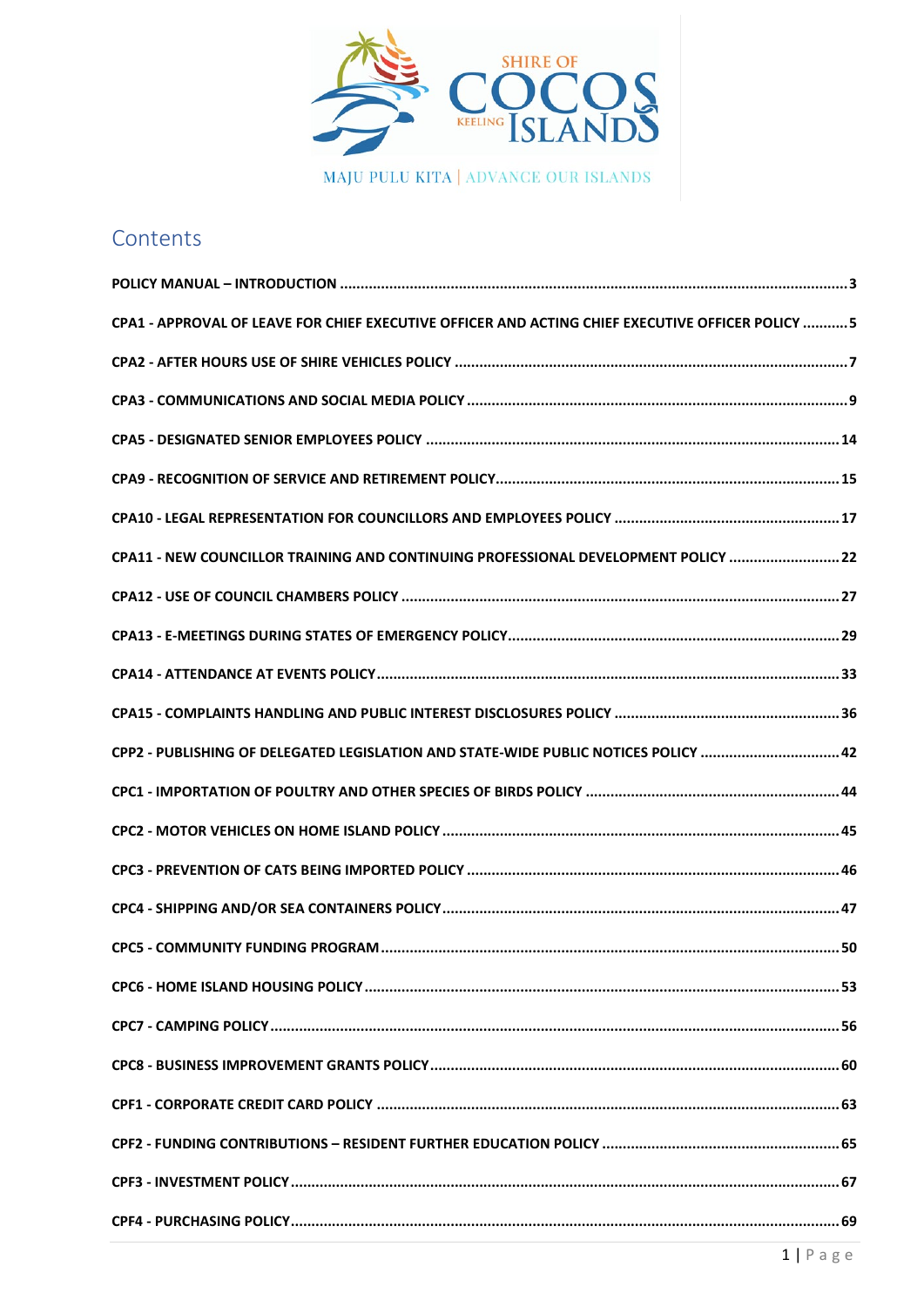

MAJU PULU KITA | ADVANCE OUR ISLANDS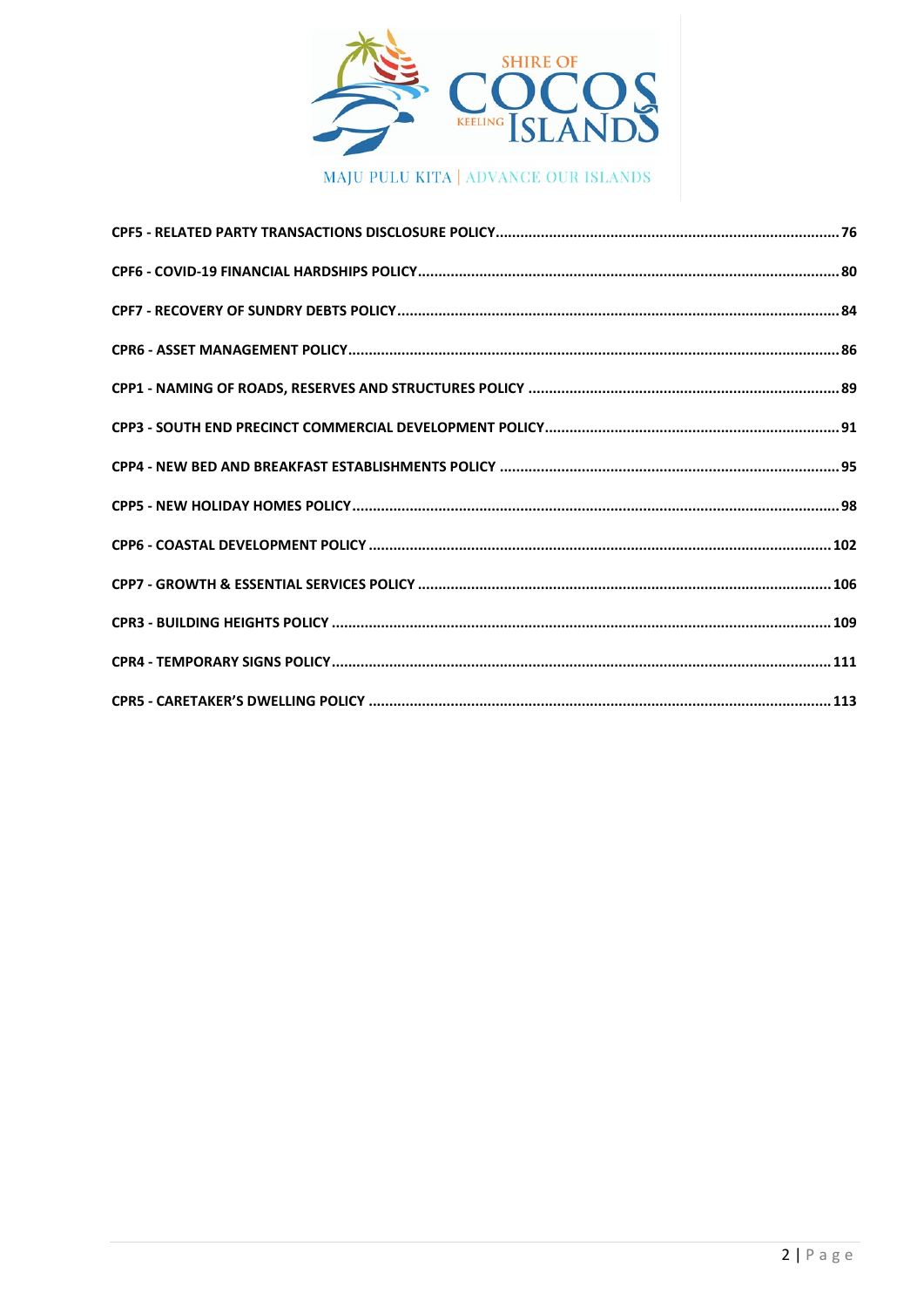

# <span id="page-3-0"></span>POLICY MANUAL – INTRODUCTION

### **DEFINITION: Policy: "A course or principle of action"**

Section 2.7 of the *Local Government Act 1995 (WA) (CKI)* prescribes part of the role of a Council is to "determine the local government's policies". The Act does not define the term "policy" and hence, for the purpose of the Shire of Cocos (Keeling) Island it shall mean: "A general rule or principles, adopted by the Council to provide clear direction to the Chief Executive Officer on the day-to-day management of the local government.

Policies provide guidance to Council, staff and our community and aim to articulate and communicate Council position on matters affecting the good governance of the Shire and to enable the effective and efficient management of Shire resources. They assist in ensuring sound and equitable decision-making.

Policies are not binding on Council, instead they provide assistance to avoid ad-hoc decision making. Generally, Policies are living documents that evolve through a process of review and refinement in respond to internal and external environment changes.

For this reason, it is important that a review process is in place.

#### **Procedure for Developing, Amending and Reviewing Policies and Procedures**

#### **New Policy and Management Procedure**

Where the *Strategic Community Plan* identifies a need or Council requests a policy, the Chief Executive Officer will prepare a draft policy for Council review at a Councillor workshop.

Where the Administration has identified a need to establish a policy, a proposed policy will be presented for Council review at a Councillor Workshop.

In preparing a draft policy, the Administration will be cognisant of:

- the Statutory Environment;
- the key staff / people involved;
- the impact on internal and external stakeholders;
- any procedures and / or delegations that would be required; and
- budget implications.

Policies will:

- be principles focussed and guide actions;
- be a statement mandating decision making;
- not be procedure;
- not be confused with the terms "protocol" or "practice"; and
- not be a statement of vision.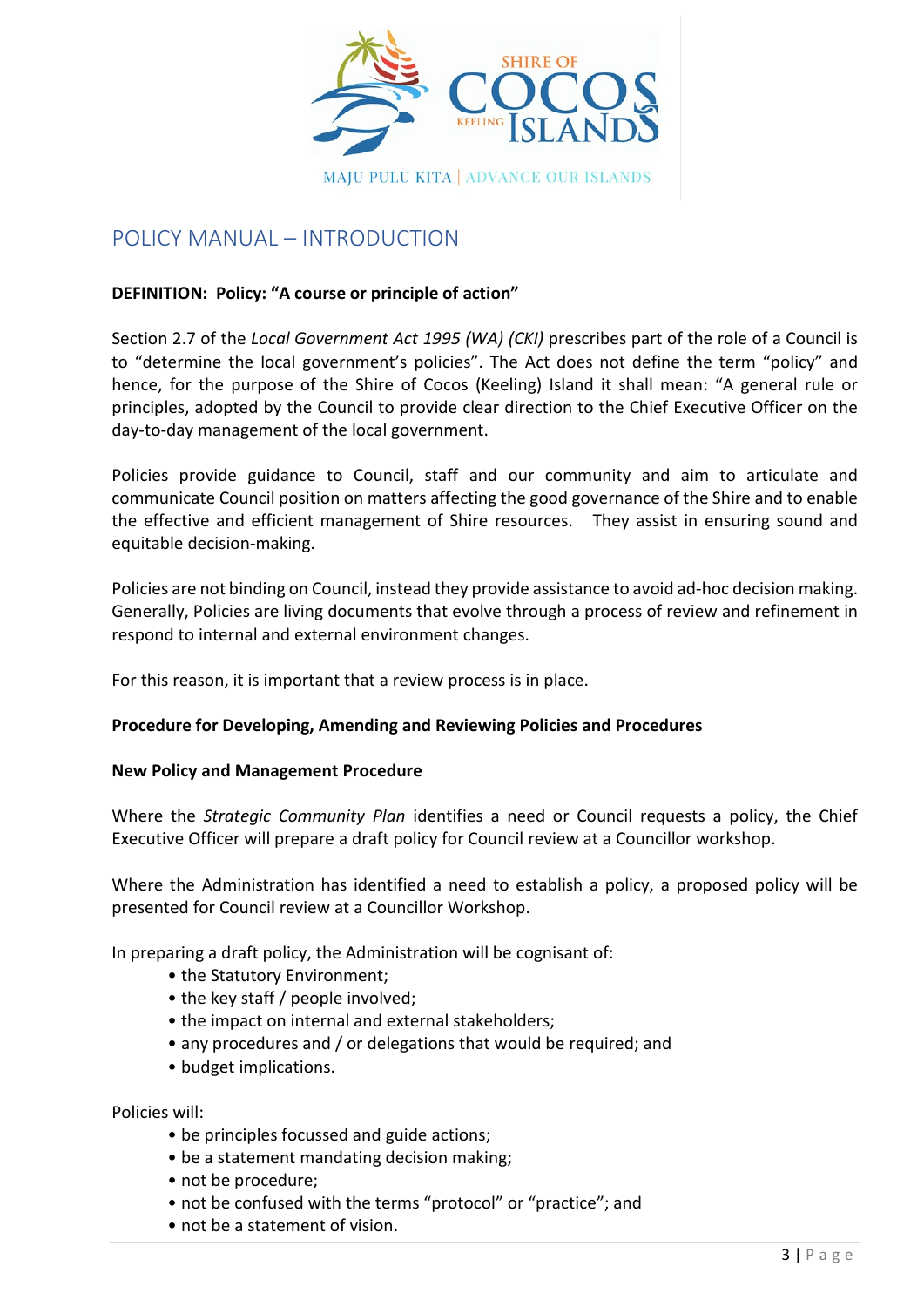

### **Policy Amendments**

Any amendment to a policy is to follow the above procedures.

#### **Policy Review**

A review of every policy is to be made at least every three years by the Chief Executive Officer and presented to Council for consideration at a Councillor Workshop in each review year with an intent to adopt the updated policies at an Ordinary Meeting of Council. Where required, policies will be reviewed outside of this timeframe.

To ensure in-depth reviews can occur for each policy a rotation of categories will be adopted for review:

- 2022 All Policies Reviewed
- 2023 Finance & Risk
- 2024 Administrative
- 2025 Community & Planning
- 2024 Finance & Risk
- 2025 onwards Continue with Cycle

Once Council has adopted a new policy, amended or reviewed a policy, the Governance and Risk Coordinator will ensure that:

- The Policy Manual is updated promptly;
- All relevant staff and stakeholders are advised; and
- The Shire's website is promptly updated.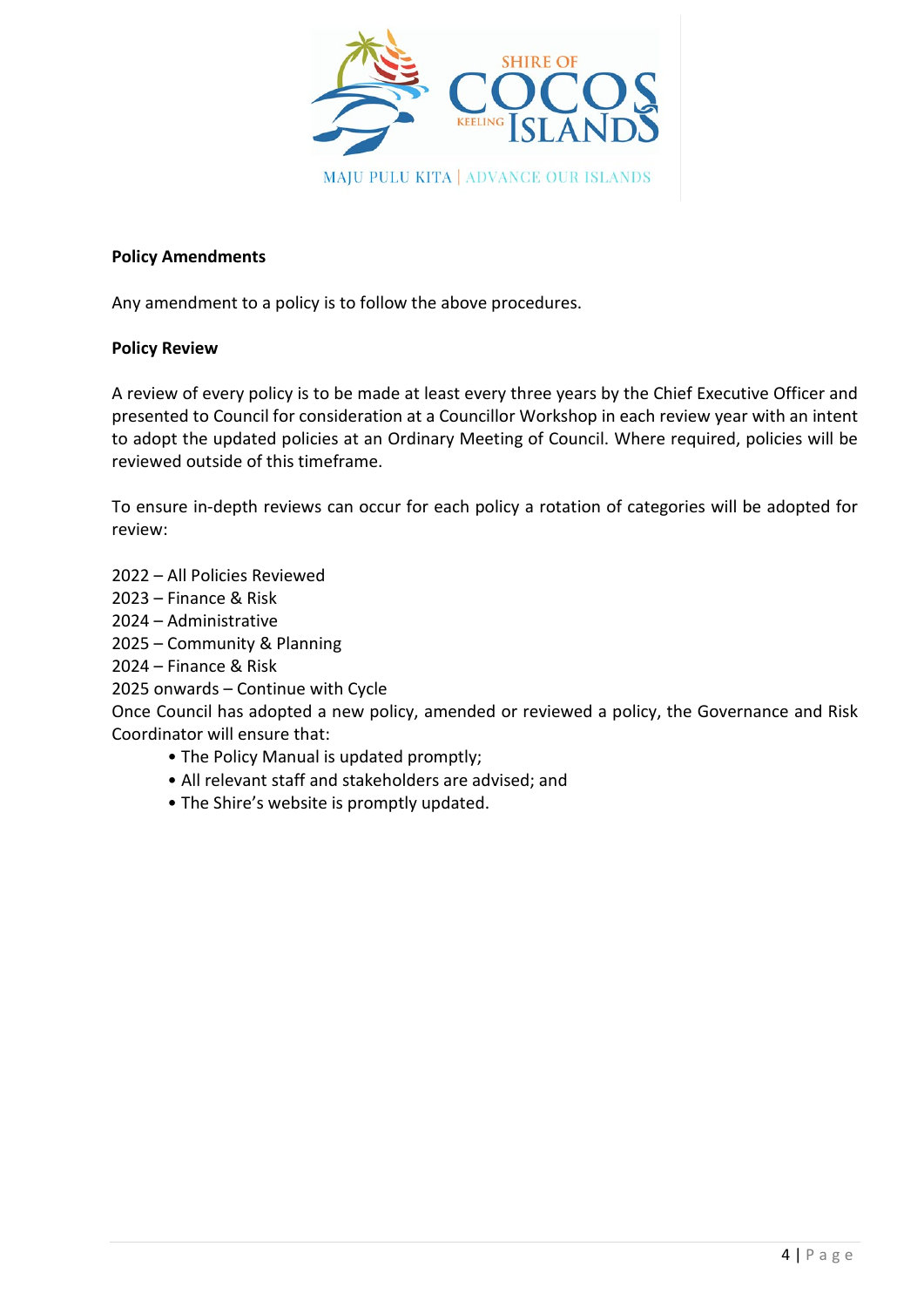

# <span id="page-5-0"></span>CPA1 - Approval of leave for Chief Executive Officer and Acting Chief Executive Officer Policy

| <b>RESPONSIBLE OFFICER</b>                                                                                                                                                            | <b>Chief Executive Officer</b> |  |  |  |
|---------------------------------------------------------------------------------------------------------------------------------------------------------------------------------------|--------------------------------|--|--|--|
| <b>OBJECTIVE</b>                                                                                                                                                                      |                                |  |  |  |
| To provide authority for approval of Chief Executive Officer leave and to confirm Award and<br>Employment Contract provisions in relation to staff acting as Chief Executive Officer. |                                |  |  |  |

SCOPE

This policy applies to the Chief Executive Officer position for periods of Annual Leave, Long Service Leave and extended Sick Leave for periods exceeding five consecutive days but not exceeding eight consecutive weeks.

#### **POLICY**

The Shire President, or in their absence, the Deputy Shire President, is authorised to sign leave forms for the Chief Executive Officer for periods not exceeding eight weeks.

The CEO will appoint, in writing, a designated Senior Employee to act in the position of CEO for a term less than 5 weeks. The CEO will notify Council (via internal memo) of the period and the Senior Employee that is acting in the position.

In the event that the Chief Executive Officer and all designated senior employees are unavailable, the Governance and Risk Coordinator, subject to the incumbent's approval, will be appointed as Acting Chief Executive Officer or alternatively, a relief Chief Executive Officer can be sourced externally.

Remuneration of the Acting Chief Executive Officer will be at the acting employees' ordinary rate of pay plus 20%.

If it is intended or expected that the period of leave is in excess of eight consecutive weeks, then that extended period of leave must only be taken with the approval of Council.

#### **DEFINITIONS**

Nil

#### RELEVANT LEGISLATION/ LOCAL LAW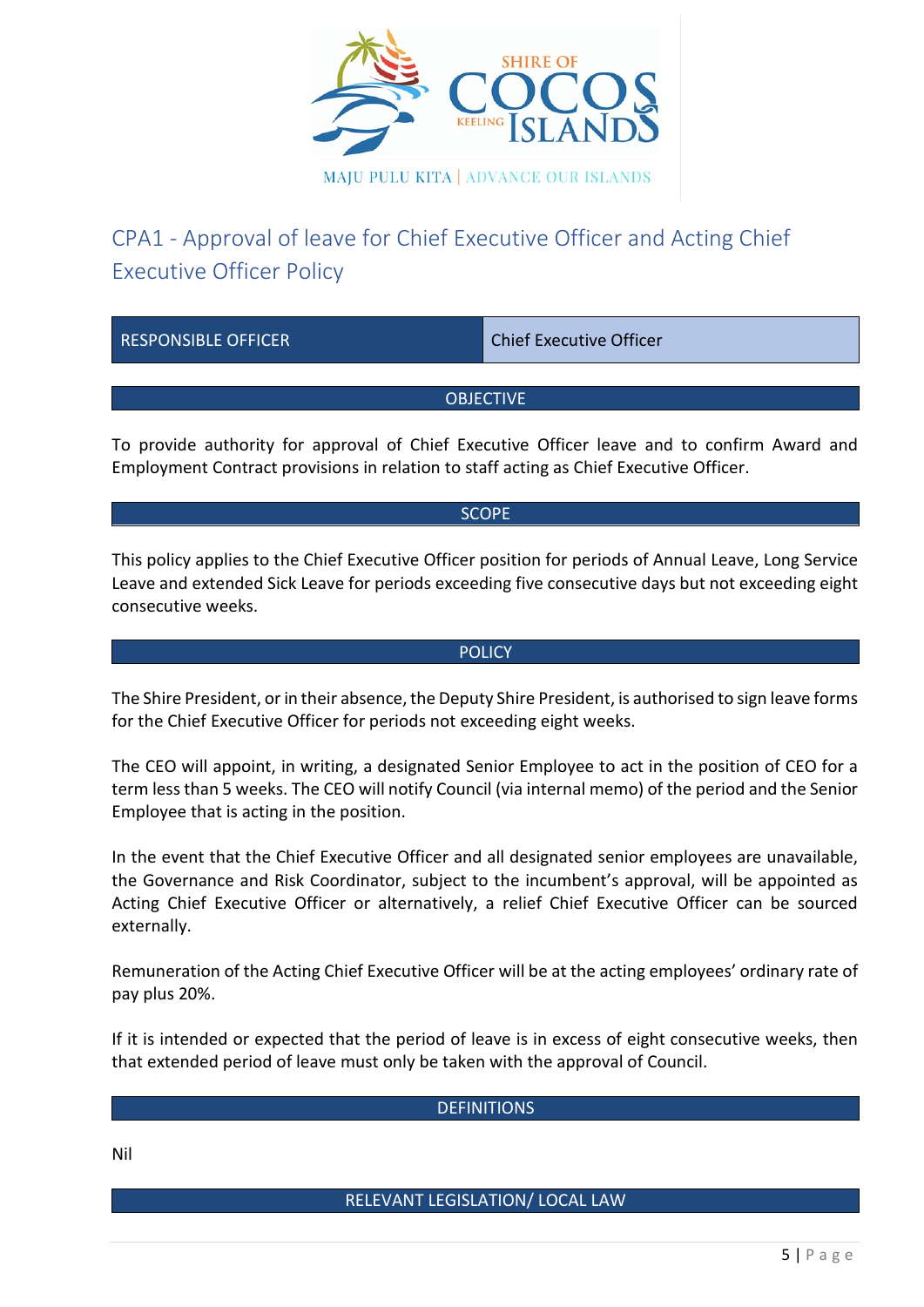

*Section 5.36 of the Local Government Act 1995 (WA) (CKI)*

| <b>Office Use Only</b>      |            |            |                     |         |  |
|-----------------------------|------------|------------|---------------------|---------|--|
| <b>Relevant Delegations</b> | <b>Nil</b> |            |                     |         |  |
| <b>Council Adoption</b>     | Date       | unknown    | <b>Resolution #</b> | unknown |  |
| Reviewed/Modified           | Date       | 26/3/2014  | <b>Resolution #</b> | 41/2014 |  |
| Reviewed/Modified           | Date       | 3/01/2018  | <b>Resolution #</b> | 118/06  |  |
| Reviewed/Modified           | Date       | 26/02/2020 | Resolution #        | 10.4.1  |  |
| Reviewed/Modified           | Date       | 28/04/2021 | Resolution #        | 10.4.1  |  |
| Reviewed/Modified           | Date       | 27/04/2022 | Resolution #        | 10.4.2  |  |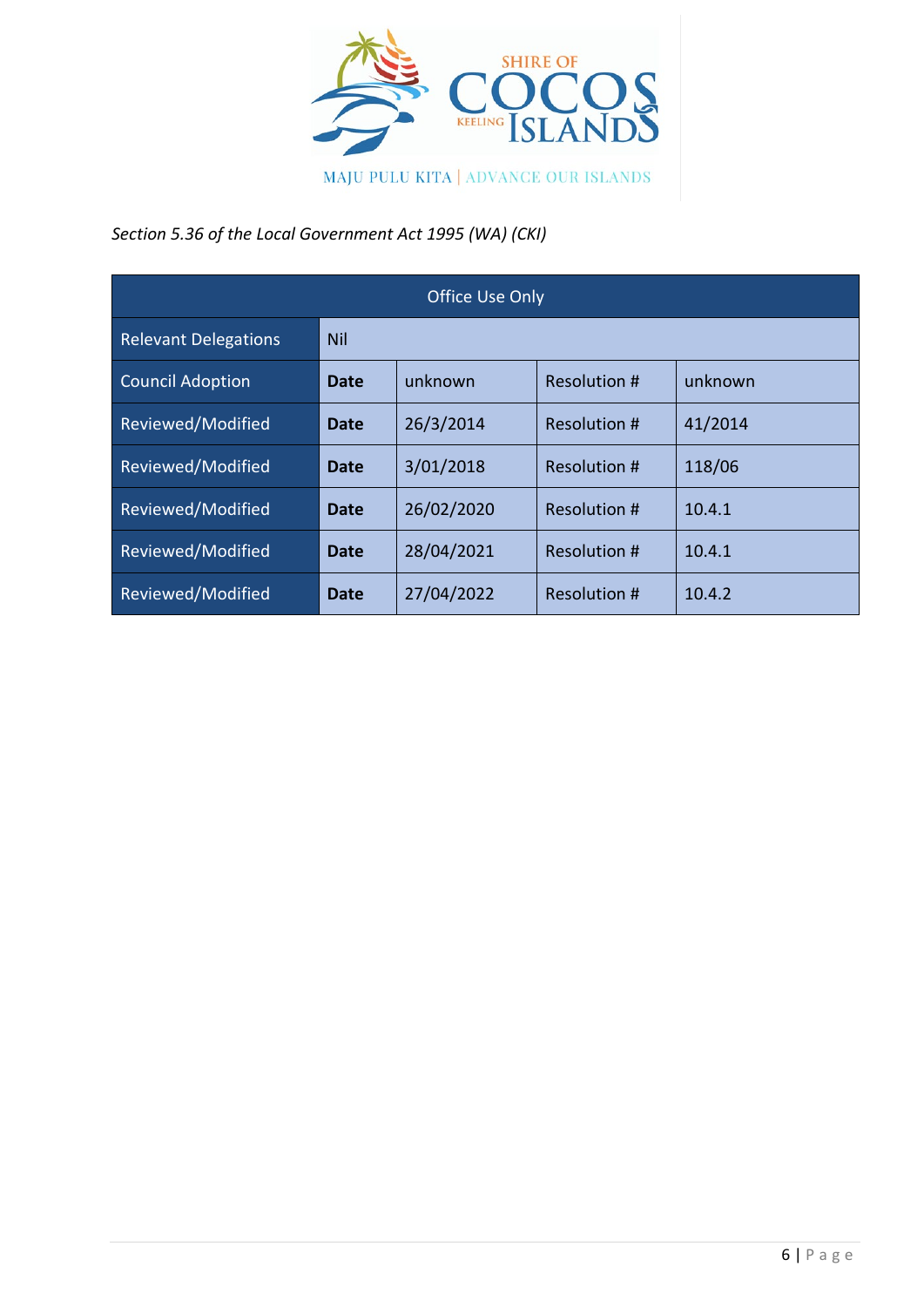

# <span id="page-7-0"></span>CPA2 - After Hours Use of Shire Vehicles Policy

RESPONSIBLE OFFICER Manager Infrastructure

### OBJECTIVE

To ensure effective controls are in place for Shire of Cocos (Keeling) Island (Shire) passenger vehicles that are used for private non-Shire work related purposes.

#### SCOPE

This policy applies to all employees and Councillors who use a Shire vehicle for private, non-Shire work-related purposes.

Vehicles that are allocated to employees under contract are covered under contract conditions and are therefore not considered under this policy.

#### **POLICY**

West Island located Shire vehicles are available to Home Island resident employees and Councillors outside of work hours for the transport of themselves and their immediately family only between Rumah Baru Jetty and the West Island settlement. Where it is appropriate to do so, pooling of vehicles is encouraged. Bookings are to be made through the Shire Administration Officer, prior to use and are subject to operational needs.

The Chief Executive Officer or Manager Infrastructure may approve use of Shire vehicles for private use that is other than for transport between the Rumah Baru Jetty and West Island Settlement. (ie. Minor weekend private use)

No Shire vehicle (except for vehicles allocated to employees under contract) is to be used for any other private non work-related purposes without the prior approval of the Chief Executive Officer.

The following conditions of use apply:

- It is the responsibility of the employee or Councillor to ensure they hold a valid and relevant driver's license. A copy of which must be lodged with the Shire prior to use of Shire vehicles. All Shire vehicles are designated non-smoking at all times. The employee approved to use the Shire vehicle is also responsible for ensuring passengers do not smoke in the Shire vehicle.

- Any person that is convicted of any offence(s) under the *Road Traffic Act 1974 (WA) (CKI)* following an accident in a Council vehicle will be required to pay the full cost of all associated repairs.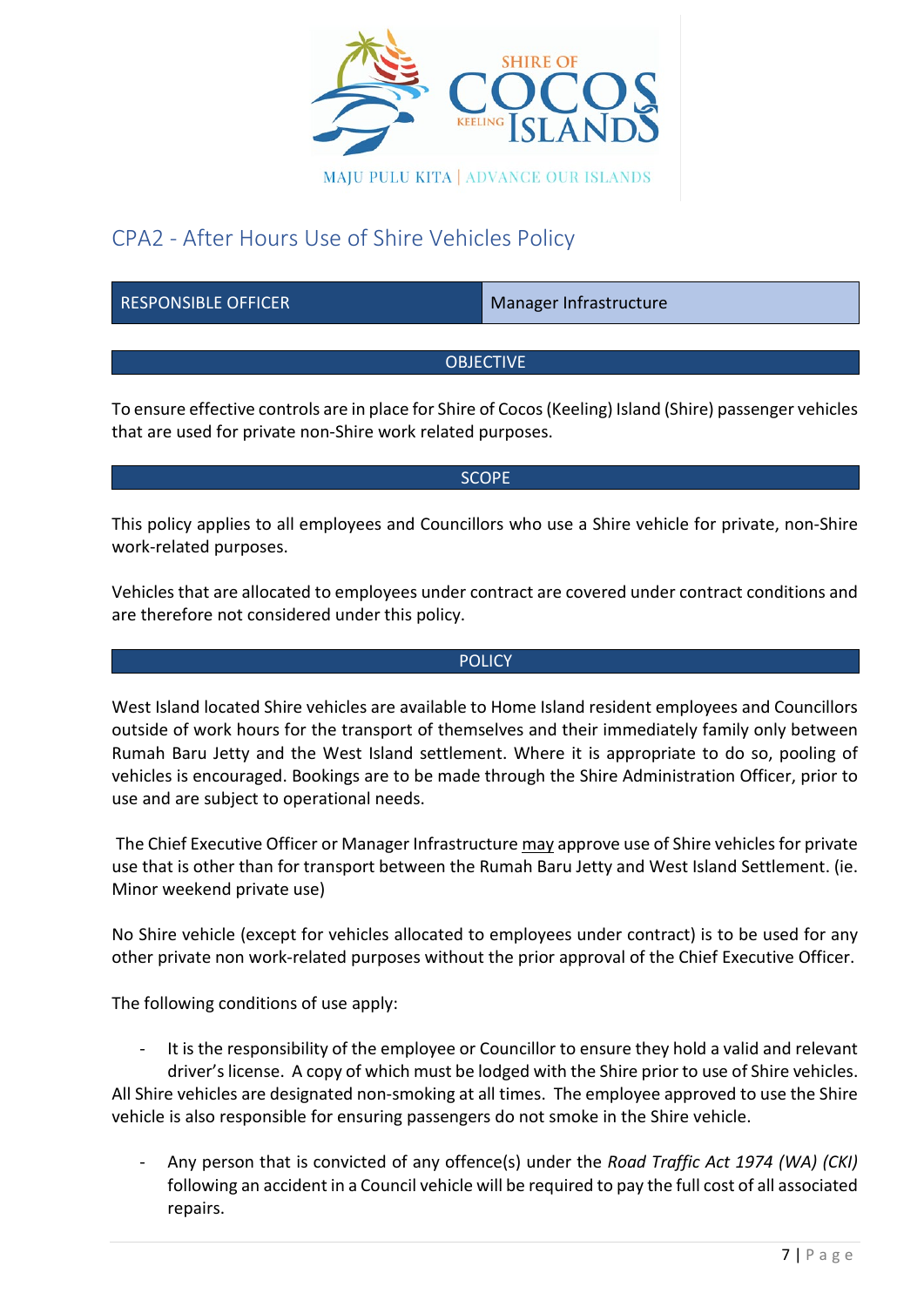

- Any damage to any Shire vehicle that is incurred by any person that has been found to not have been given prior approval will be required to pay the full cost of all associated repairs.
- Shire vehicles are not to be used for towing or off road use.
- Vehicles must be returned in a clean and tidy manner.

Any employee found to be in breach of this policy could face disciplinary and / or legal action leading up to and including termination of employment.

Any Councillor found to be in breach of this policy could be reported to the Standards Panel under the *Local Government (Model Code of Conduct) Regulations 2021 (WA) (CKI)*.

#### DEFINITIONS

Councillor – a person elected under the *Local Government Act 1995 (WA) (CKI)* as a member of the council of the local government and includes the president of the local government.

Employee – any person engaged by the Shire on a permanent, fixed-term or casual basis, either full time or part time.

Immediate family – spouse, child/adopted child, parent, and parent-in-law, sibling.

#### RELEVANT LEGISLATION/LOCAL LAW

*Local Government Act 1995 (WA) (CKI) Local Government (Model Code of Conduct) Regulations 2021 (WA) (CKI) Road Traffic Act 1974* (WA) (CKI)

| <b>Office Use Only</b>      |             |            |                     |         |
|-----------------------------|-------------|------------|---------------------|---------|
| <b>Relevant Delegations</b> | <b>Nil</b>  |            |                     |         |
| <b>Council Adoption</b>     | <b>Date</b> | 27/04/2016 | <b>Resolution #</b> | 10.4/A2 |
| Reviewed/Modified           | Date        | 30/8/2017  | <b>Resolution #</b> | 3008/05 |
| Reviewed/Modified           | Date        | 26/02/2020 | <b>Resolution #</b> | 10.4.1  |
| Reviewed/Modified           | Date        | 28/04/2021 | Resolution #        | 10.4.1  |
| Reviewed/Modified           | Date        | 27/04/2022 | Resolution #        | 10.4.2  |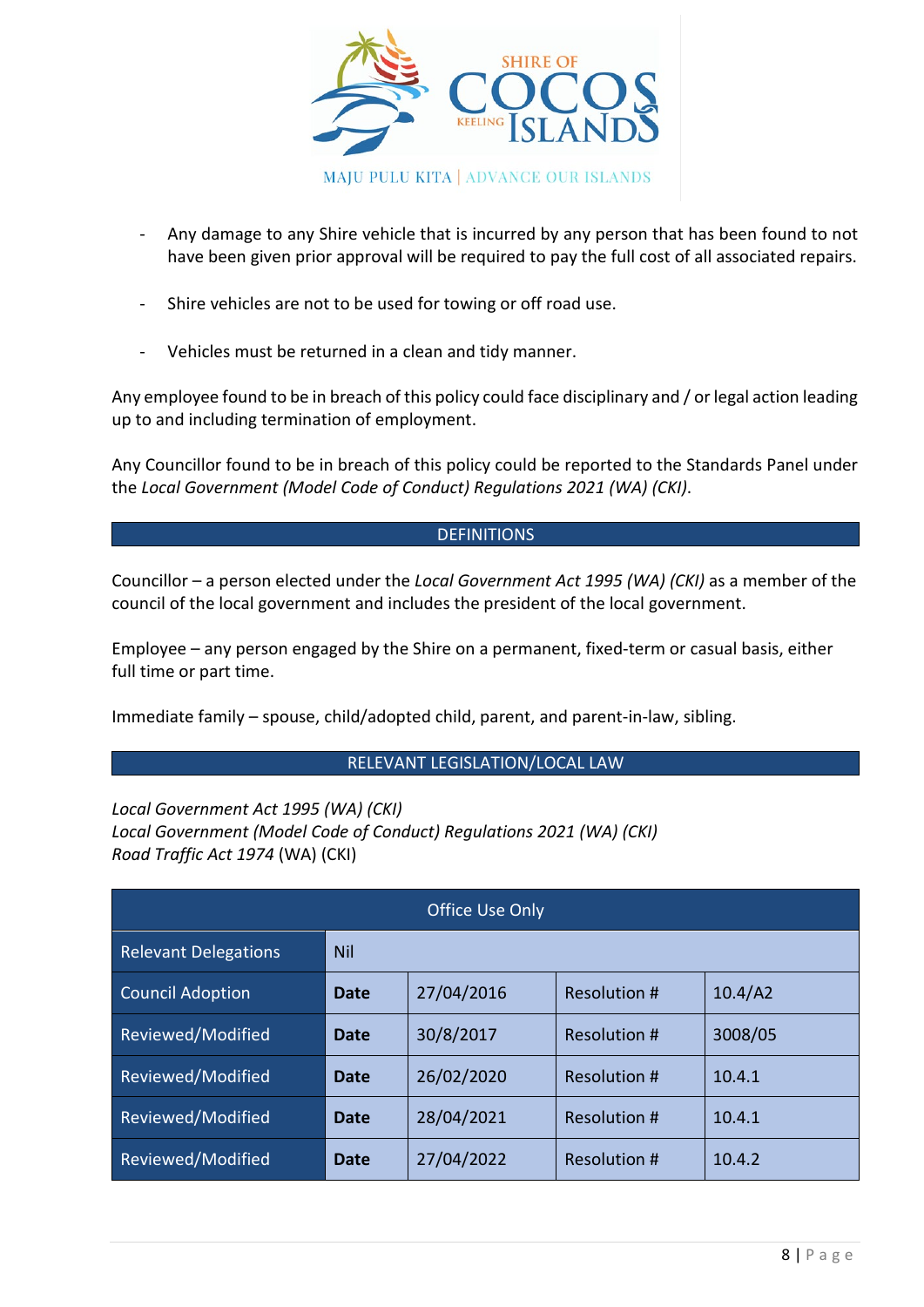

# <span id="page-9-0"></span>CPA3 - Communications and Social Media Policy

RESPONSIBLE OFFICER CHIEF CHIEF Chief Executive Officer

# **OBJECTIVE**

This policy establishes the protocols for the Shire of Cocos (Keeling) Island's communications with our community to ensure the Shire is professionally and accurately represented and to maximise a positive public perception of the Shire.

### **SCOPE**

This policy applies to:

- any person responding to or initiating any communication on behalf of the Shire, including employees, contractors, volunteers and work experience students; and
- Councillors when making comment in either their role as an elected member for the Shire or in a personal capacity.

#### **POLICY**

The purposes of the Shire's official communications include:

- sharing information required by law to be publicly available;
- sharing information that is of interest and benefit to the community;
- promoting the Shire's projects, facilities, events and services;
- answering questions and responding to requests for information relevant to the Shire; and
- receiving and responding to community feedback, ideas, comments, complaints and compliments.

The Shire's official communications will be consistent with relevant legislation, policies, standards and positions adopted by Council. Our communications will always be respectful and professional.

The Shire will use a combination of different communication modes to suit the type of information to be communicated and the requirements of the community or specific audience including:

- website;
- advertising and promotional materials;
- newsletter articles / Media Releases prepared for the Shire to promote specific information;
- social media; and
- letter drops or any other modes of communication undertaken by the Shire at the discretion of the Chief Executive Officer.

As per the *Local Government Act 1995 (WA) (CKI)* the Shire President is the official spokesperson for the Shire. Where the Shire President is not available, the Deputy Shire President may act as the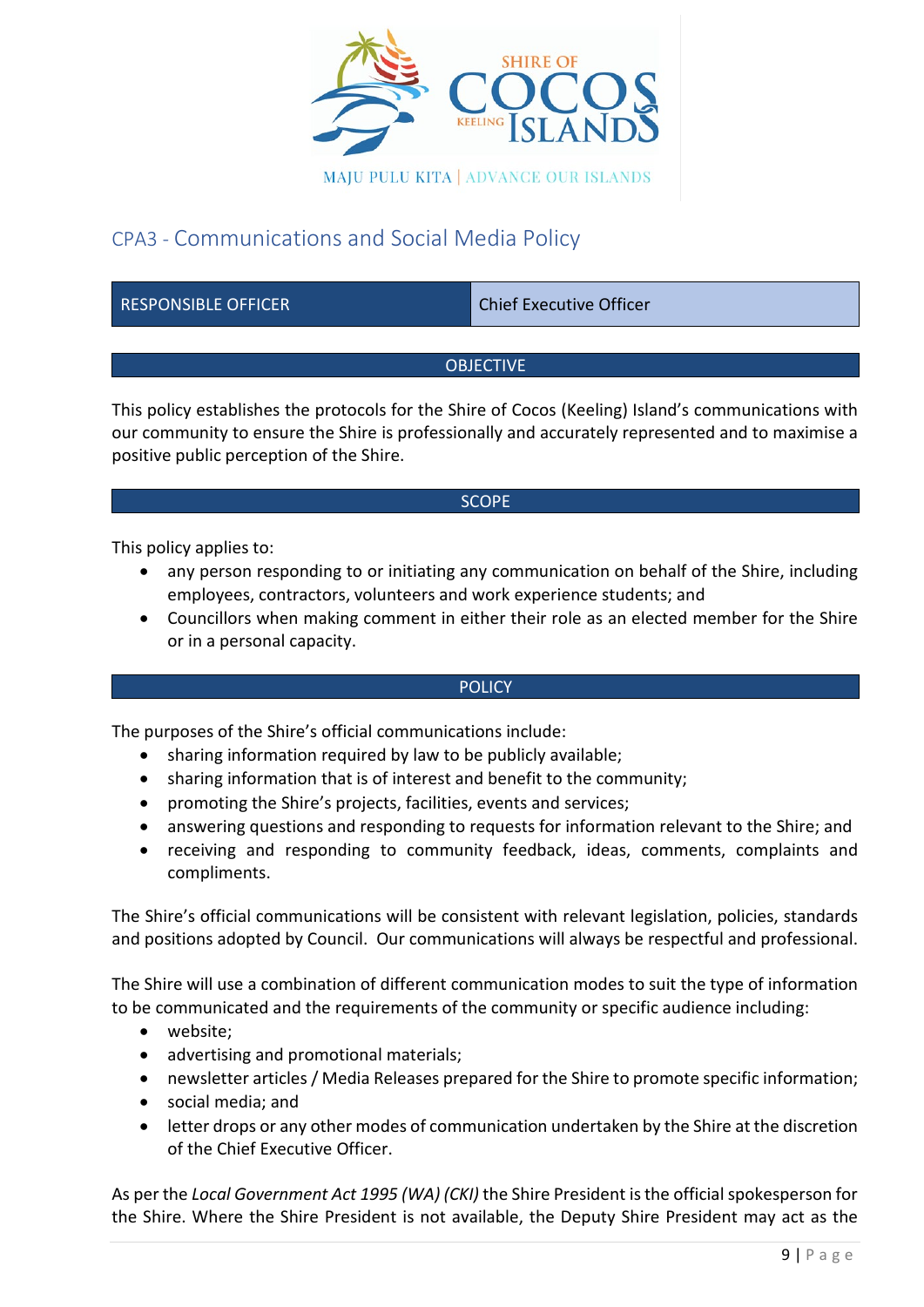

spokesperson or this task may be delegated to other Councillors at the Shire President's discretion. The Chief Executive Officer may speak on behalf of the Shire where authorised to do so by the Shire President.

Communications by Councillors, whether undertaken in an authorised official capacity or as personal communication, must not:

- bring the Shire into disrepute;
- publicly criticise the Council, Shire or any fellow Councillor or employee of the Shire;
- compromise the person's effectiveness in their role with the Shire;
- imply the Shire's endorsement of personal views; or
- disclose confidential information.

Councillor communications must comply with the *Shire of Cocos (Keeling) Islands Code of Conduct for Council Members, Committee Members and Candidates* and the *Local Government (Model Code of Conduct) Regulations 2021 (WA) (CKI).*

#### **Social media**

The Shire uses social media to facilitate interactive information sharing and to provide responsive feedback to our community. Social media will not however, be used by the Shire to communicate or respond to matters that are complex or relate to a person's or entity's private affairs. The Shire maintains its own social media presence but may also contribute to social media hosted by others so as to ensure the Shire's strategic communication objectives are achieved.

The Shire will actively seek questions, ideas and feedback from our community but expects all participants to behave in a respectful manner. The Shire will moderate its social media accounts to address, and where necessary delete, content that is deemed as:

- offensive, abusive, defamatory, objectionable, inaccurate, false or misleading;
- soliciting or commercial in nature;
- unlawful or incites others to break the law;
- information which may compromise individual or community safety or security;
- content that promotes or opposes any person campaigning for an election to the Council appointment to any official office or any ballot;
- content that violates intellectual property rights or the legal ownership or interests of another party;
- material that is deemed of a sexual and/or violent nature; and
- any other inappropriate content or comments at the discretion of the Chief Executive Officer.

Where a third-party contributor to a Shire social media account is identified as posting content that is deleted in accordance with this policy, the Shire may at the discretion of the Chief Executive Officer, block that contributor for a specific period of time or permanently.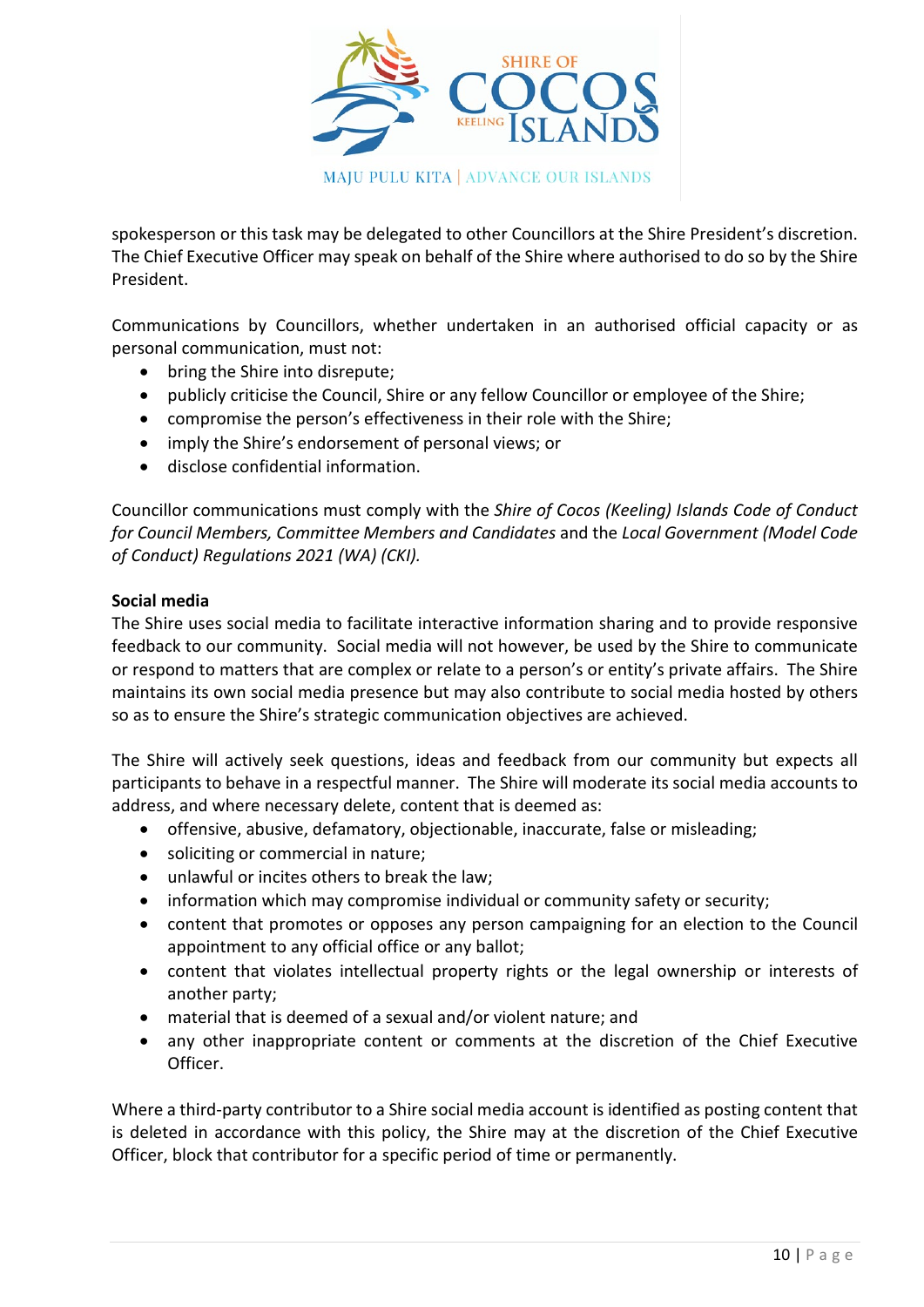

#### **Notices**

Notifications will be made to the public when it is either required by legislation or is considered advantageous to the Shire and the community to do so.

Statutory notices from the Shire must always be translated into Cocos Malay, unless it is unreasonable to do so.

Public notices from the Shire will be translated into Cocos Malay where appropriate. Such notices will be published in *The Atoll.*

Other notices from the Shire will be translated into Cocos Malay when it is deemed advantageous to the Shire and community either by the Chief Executive Officer or the Shire Council.

Although the translation of notices into Cocos Malay is considered a high priority, it must be recognised that in some circumstances, providing translations of particular documents will be beyond the capacity of the Shire.

#### **Meetings and public events**

Council meetings and public meetings organised by the Shire must never be scheduled to coincide with the prayer times of the Cocos Malays, unless there is no appropriate, alternative time in which the meeting could be held.

Workshops organised by the Shire should be scheduled with prayer times being considered and factored into the programme timetable.

Translators should be used at major public events organised by the Shire, when it is deemed appropriate either by the Chief Executive Officer or the Shire Council.

#### **Record keeping**

Official communications undertaken on behalf of the Shire, including on social media, will be created and retained as local government records. These records are subject to the *Freedom of Information Act 1992 (WA) (CKI)*.

#### **Personal communications**

Personal communications and statements made privately in conversation, written, recorded, emailed or posted in personal social media have the potential to be made public, whether it is intended or not. Therefore, on the basis that personal and private communications may be shared or become public at some time in the future, Councillors must ensure that their personal or private communications do not breach the requirements of this policy, the *Shire of Cocos (Keeling) Islands Code of Conduct for Council Members, Committee Members and Candidates* or the *Local Government (Model Code of Conduct) Regulations 2021 (WA) (CKI).*

#### **Statements on Shire matters**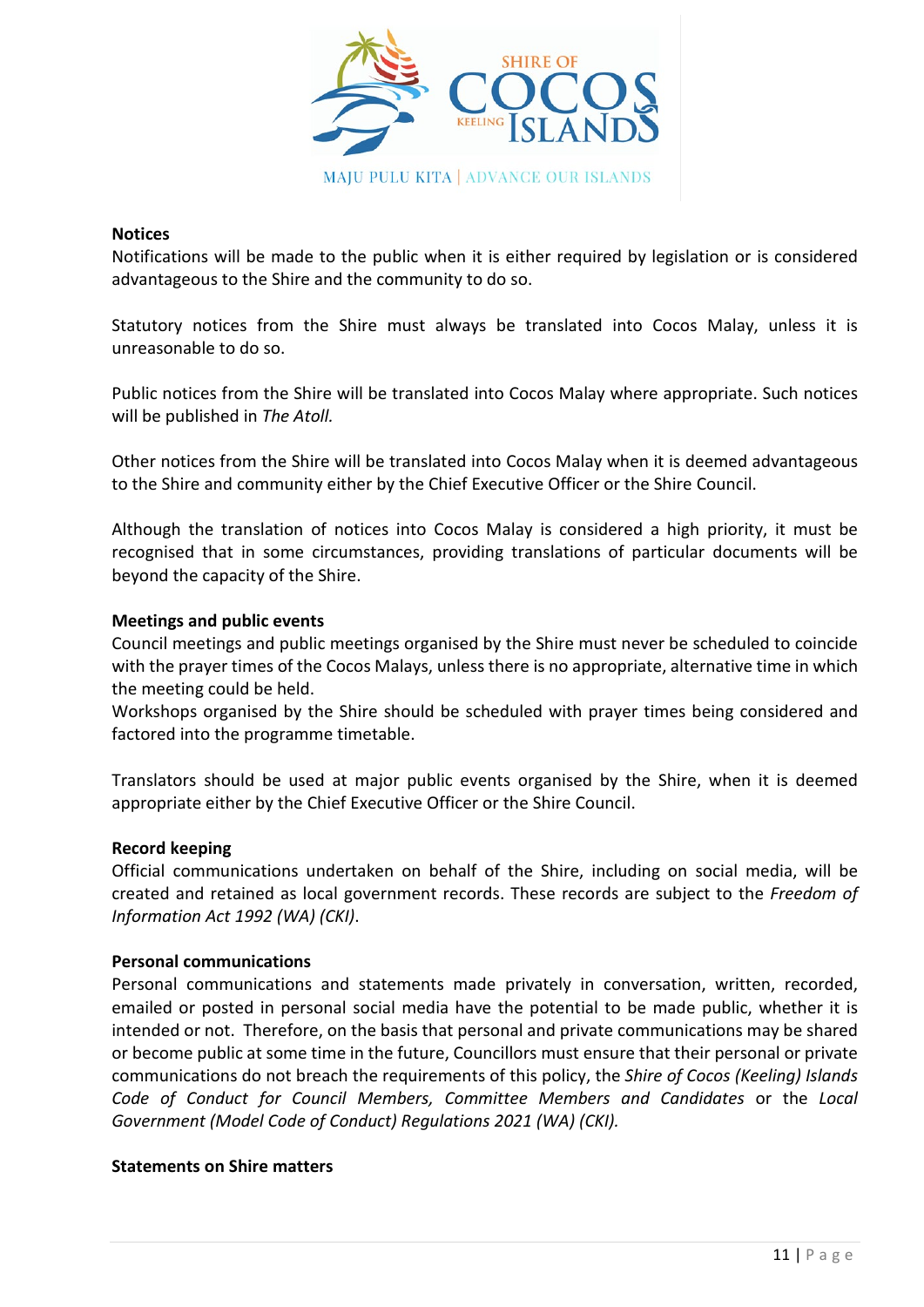

A Councillor may choose to make a personal statement publicly on a matter relating to the business of the Shire. Any such statement, whether in a personal capacity or in their elected member capacity, must:

- clearly state that the comment is a personal view only, which does not necessarily represent the views of the Shire;
- be made with reasonable care and diligence;
- be lawful, including avoiding contravention of copyright, defamation, discrimination, or harassment laws;
- be factually correct;
- avoid damage to the reputation of the Local Government;
- not reflect adversely on a decision of the Council;
- not reflect adversely on the character or actions of another Councillor, employee, contractor of the Shire or Shire stakeholder; and
- maintain a respectful and positive tone and not use offensive or objectionable language or expressions in reference to any Councillor, employee, contractor of the Shire, Shire stakeholder or community member.

### **Breaches of policy**

Comments which become public and breach this policy, the *Shire of Cocos (Keeling) Islands Code of Conduct for Council Members, Committee Members and Candidate* or the *Local Government (Model Code of Conduct) Regulations 2021 (WA) (CKI)*, may constitute a serious breach of the *Local Government Act 1995 (WA)(CKI)* and, in the case of Councillors, may be referred to the Standard Panels for investigation. In the case of employees, breaches of any of the foregoing, as applicable, will make them subject to disciplinary measures, including termination of employment.

#### **DEFINITIONS**

Contractor – a person engaged by the Shire as a contractor or subcontractor, an employee of a contractor or subcontractor, or an employee of a labour hire company assigned to work for Council.

Councillor - a person elected under the *Local Government Act 1995 (WA) (CKI)* as a member of the council of the local government and includes the president of the local government.

Employee – a person engaged by the Shire on a permanent, fixed-term or casual basis, either full time or part time.

Shire President – a person elected by Council into the position of Shire President.

Social media – social networks including, but not limited to, Facebook, Instagram, YouTube, Twitter, Snapchat, LinkedIn.

Volunteer – a person who willingly gives their time for the common good without financial gain.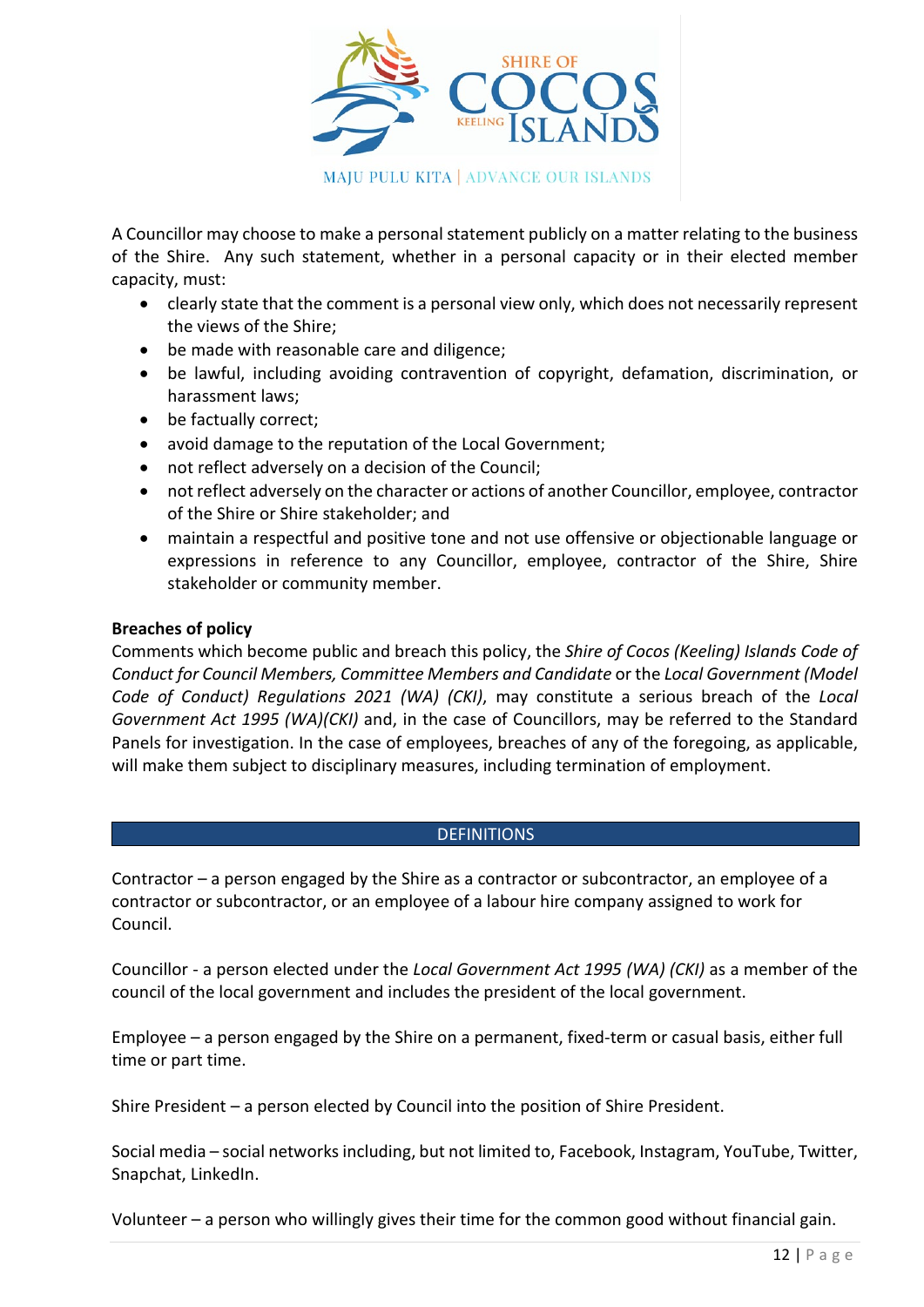

Work experience student – a student who has been placed in the workplace as an introduction to the work environment.

# RELEVANT LEGISLATION/LOCAL LAW

*Local Government Act 1995 (WA) (CKI) Local Government (Model Code of Conduct) Regulations 2021 (WA) (CKI).*

# RELATED DOCUMENTS

*Shire of Cocos (Keeling) Islands Code of Conduct for Council Members, Committee Members and Candidates*

*Shire of Cocos (Keeling) Islands Code of Conduct for Council Members, Committee Members & Staff*

| Office Use Only             |             |            |              |        |  |
|-----------------------------|-------------|------------|--------------|--------|--|
| <b>Relevant Delegations</b> | Nil         |            |              |        |  |
| <b>Council Adoption</b>     | Date        | 23/01/2019 | Resolution # | 10.4.2 |  |
| Reviewed/Modified           | Date        | 26/02/2020 | Resolution # | 10.4.1 |  |
| Reviewed/Modified           | Date        | 28/04/2021 | Resolution # | 10.4.1 |  |
|                             | <b>Date</b> | 27/04/2022 | Resolution # | 10.4.2 |  |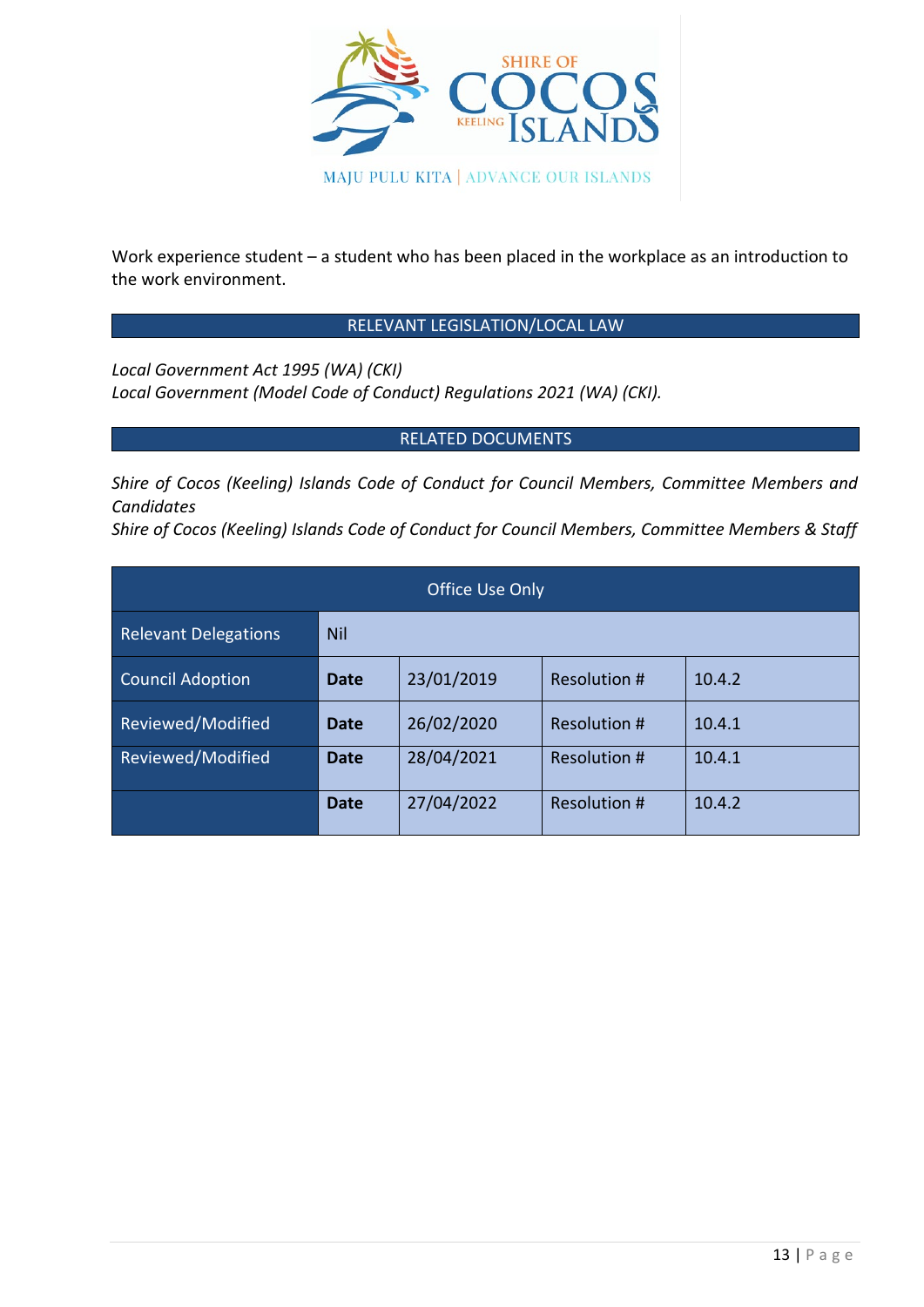

# <span id="page-14-0"></span>CPA5 - Designated Senior Employees Policy

RESPONSIBLE OFFICER Chief Executive Officer

**OBJECTIVE** 

To identify positions Council has designated as being for senior employees.

#### POLICY

Council designates the following positions as being for senior employees as per section 5.37(1) of the *Local Government Act 1995 (WA) (CKI):*

- Chief Executive Officer
- Manager Finance and Corporate Services
- Manager Infrastructure

# RELEVANT LEGISLATION/LOCAL LAW

*Local Government Act 1995 (WA) (CKI*)

| <b>Office Use Only</b>      |             |            |                     |         |  |
|-----------------------------|-------------|------------|---------------------|---------|--|
| <b>Relevant Delegations</b> | Nil         |            |                     |         |  |
| <b>Council Adoption</b>     | <b>Date</b> | 30/8/2017  | <b>Resolution #</b> | 3008/05 |  |
| Reviewed/Modified           | <b>Date</b> | 26/02/2020 | Resolution #        | 10.4.1  |  |
| Reviewed/Modified           | <b>Date</b> | 28/04/2021 | Resolution #        | 10.4.1  |  |
| Reviewed/Modified           | <b>Date</b> | 27/04/2022 | Resolution #        | 10.4.2  |  |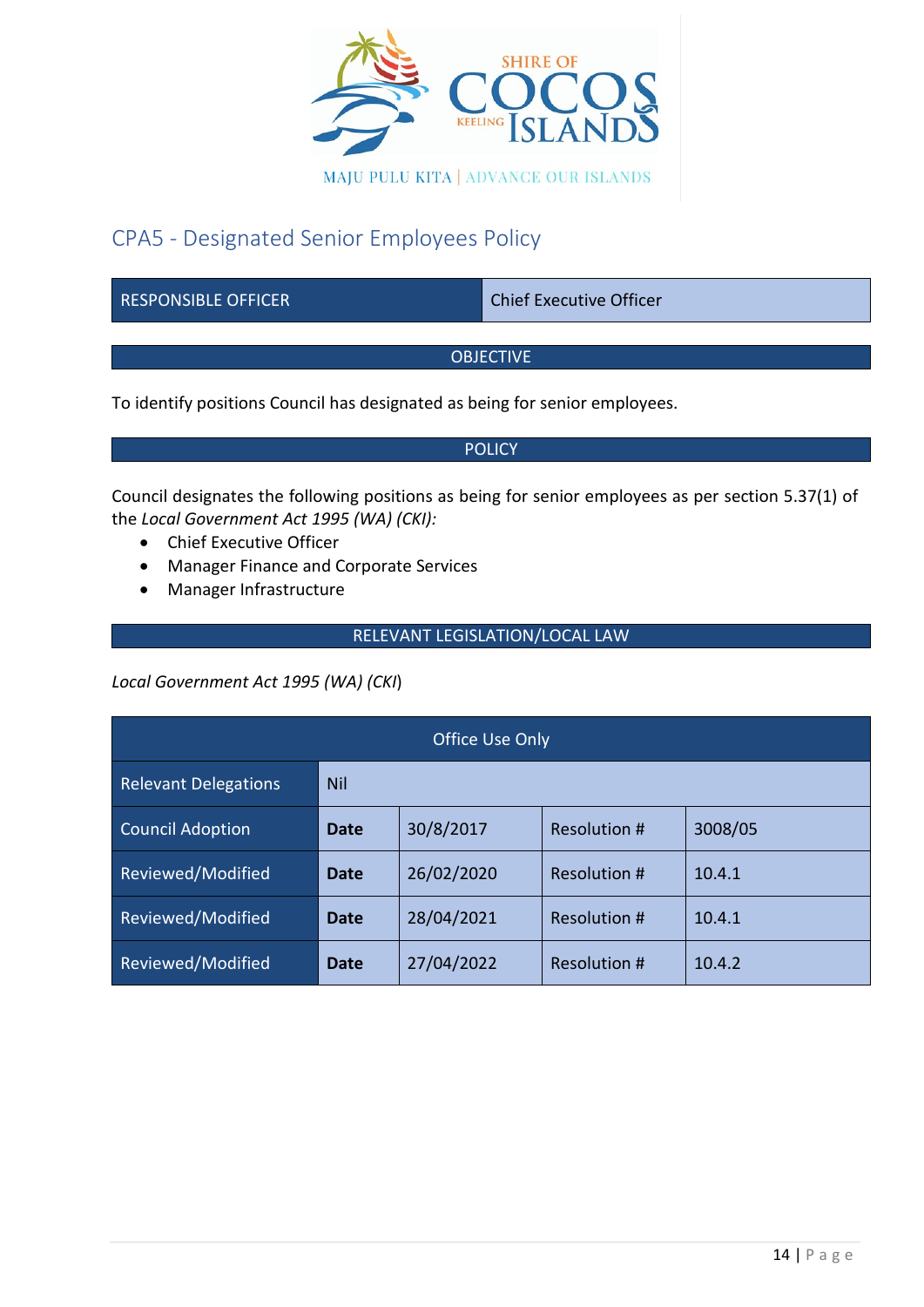

# <span id="page-15-0"></span>CPA9 - Recognition of Service and Retirement Policy

RESPONSIBLE OFFICER CHIEF Chief Executive Officer

### OBJECTIVE

The objective of this policy is to establish guidelines and set out the circumstances for the consideration of payments to employees in addition to contract or award on cessations of employment in accordance with section 5.50 of the *Local Government Act 1995 (WA) (CKI).*

#### **SCOPE**

The policy applies to all Shire employees.

#### **POLICY**

#### **Designated senior employees**

An appropriate farewell / presentation is to be organised for designated senior employees leaving Council, at the discretion of the Shire President and Chief Executive Officer.

#### **All other employees**

Council is supportive of recognising the service of employees whose employment with the Shire is finishing by providing a suitable gift and / or function in accordance with this policy.

Upon resignation / retirement of an employee who has provided satisfactory service to Council for five years or more, the Chief Executive Officer may authorise a suitable gift to be presented to that employee to the value of \$50 per completed year of service. The following is a guide to the value of the gift:

| \$250   |
|---------|
| \$500   |
| \$750   |
| \$1000. |
|         |

In addition, any employee that has provided satisfactory continual service to council for 25 years or more is to be offered an appropriate farewell function.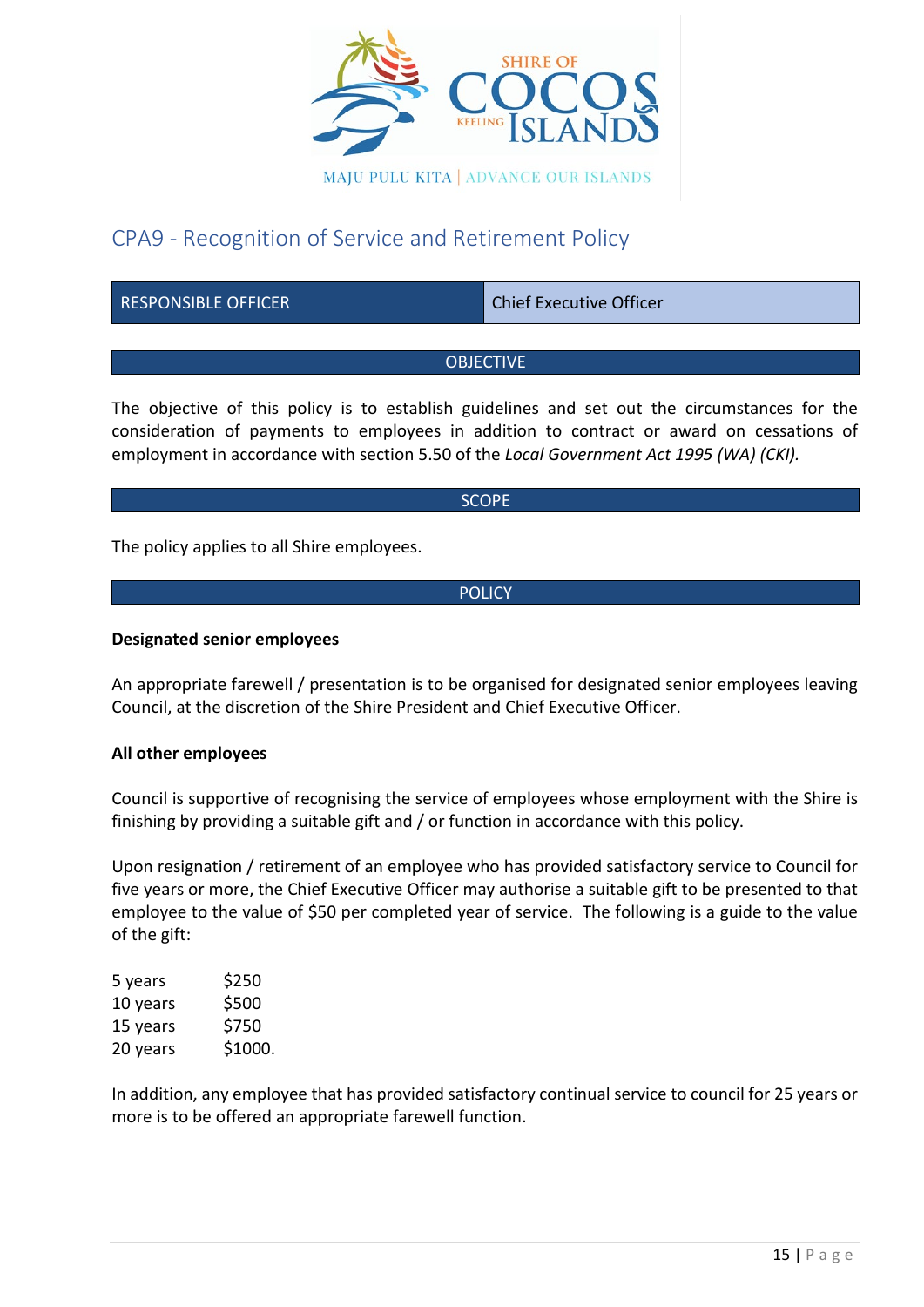

# **DEFINITIONS**

Employee – a person engaged by the Shire on a permanent, fixed term or casual basis, either full time or part time.

### RELEVANT LEGISLATION/LOCAL LAW

*s5.50 of the Local Government Act 1995 (WA) (CKI)*

# RELATED DOCUMENTS

*Shire of Cocos (Keeling) Islands Designated Senior Employees Policy (CPA6)*

| <b>Office Use Only</b>      |      |            |              |         |  |
|-----------------------------|------|------------|--------------|---------|--|
| <b>Relevant Delegations</b> | Nil  |            |              |         |  |
| <b>Council Adoption</b>     | Date | 2/12/2015  | Resolution # | 10.4/A1 |  |
| Reviewed/Modified           | Date | 30/8/2017  | Resolution # | 3008/05 |  |
| Reviewed/Modified           | Date | 26/02/2020 | Resolution # | 10.4.1  |  |
| Reviewed/Modified           | Date | 28/04/2021 | Resolution # | 10.4.1  |  |
| Reviewed/Modified           | Date | 27/04/2022 | Resolution # | 10.4.2  |  |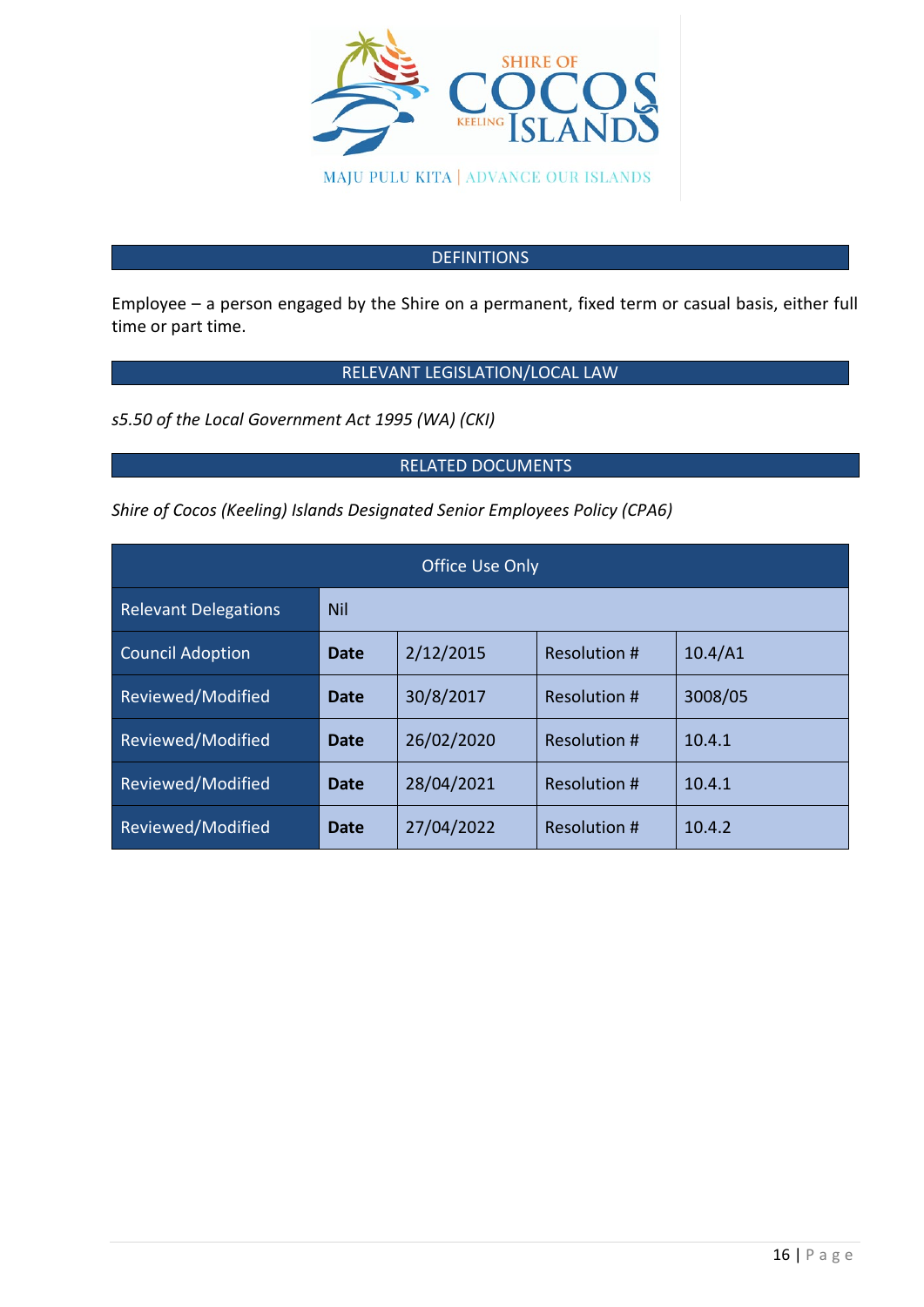

# <span id="page-17-0"></span>CPA10 - Legal Representation for Councillors and Employees Policy

RESPONSIBLE OFFICER CHIEF CHIEF Chief Executive Officer

#### **OBJECTIVE**

This policy provides a framework and guidance for the Shire of Cocos (Keeling) Islands (the Shire) to provide financial assistance to past and present Councillors and employees who become respondents in legal proceedings as a result of their official duties.

#### **SCOPE**

This policy applies to Councillors and employees (including past elected members and former employees) who seek legal advice or where they are involved in civil legal proceedings arising from the course of their official functions.

#### **POLICY**

#### **1.0 General Principles:**

1.1 The Shire may approve the legal representation costs of a Councillor or employee if the following criteria are satisfied:

- a) The legal representation costs must relate to a matter that arises from the performance, by the Councillor or employee in the course of their official functions.
- b) The legal representation costs must be in respect of legal proceedings that have been, or may be, commenced.
- c) In performing their functions, to which the legal representation relates, the Councillor or employee must have acted in good faith, and must not have acted unlawfully or in a way that constitutes improper conduct.
- d) The legal representation costs must not relate to a matter that is of a personal or private nature.

1.2 In each case it will be necessary to determine whether assistance with legal representation costs is justified through the provision for the good government of the Shire's people and its district.

#### **2.0 Application for financial assistance:**

2.1 If the criteria in item 1.1 of this policy are satisfied, the Shire may approve the payment of legal representation costs as follows:

a) Where proceedings are brought against a Councillor or employee in connection with their functions – for example, an action for defamation or negligence arising out of a decision made or action taken by the Councillor or employee; or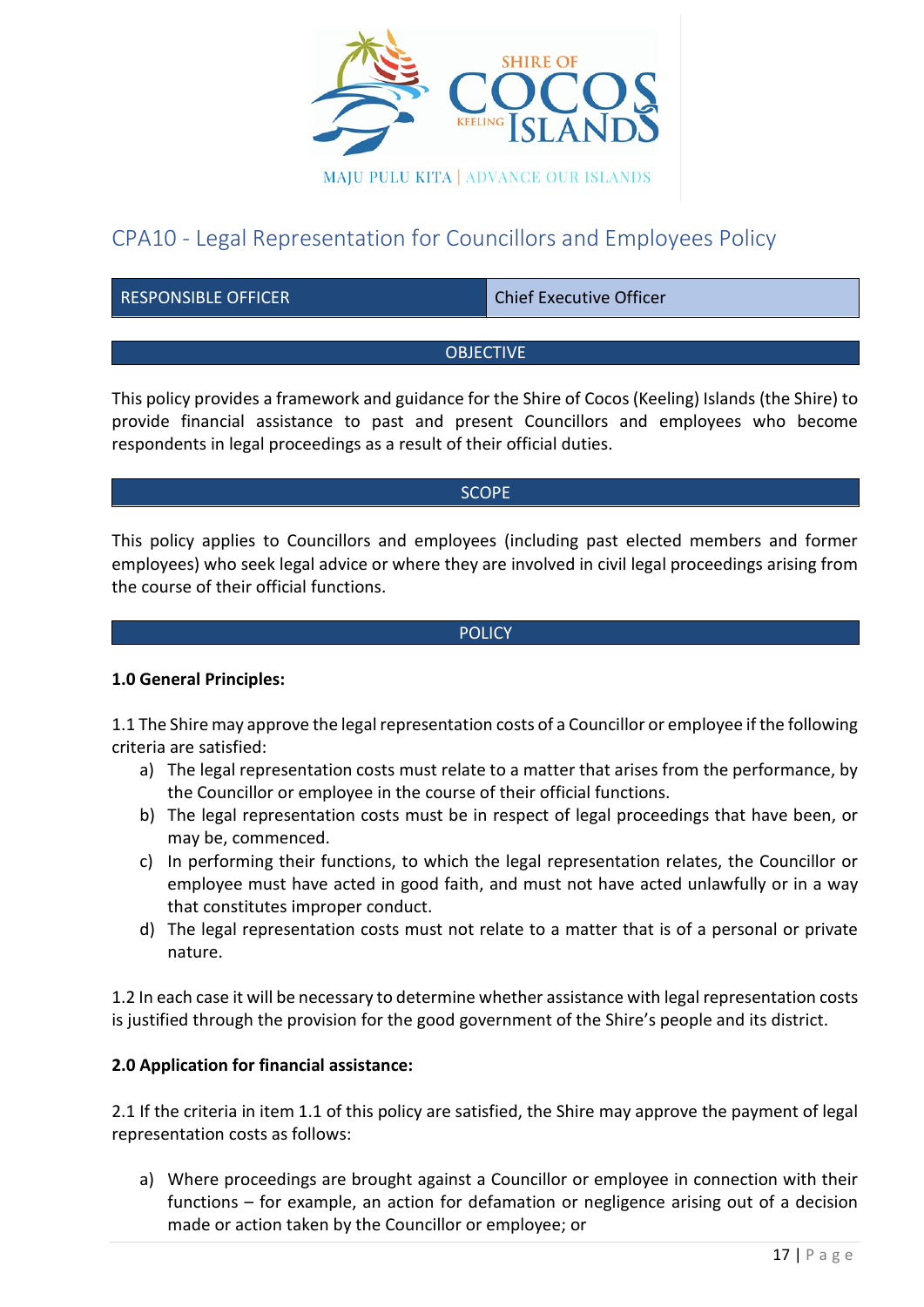

- b) To enable proceedings to be commenced and/or maintained by a Councillor or employee to permit them to carry out their functions - for example where a Councillor or employee seeks to take action to obtain a restraining order against a person using threatening behaviour to the Councillor or employee; or
- c) Where exceptional circumstances are involved for example, where a person or organisation is compromising the confidence within the community by publicly making adverse personal comments in relation to a Councillor or employee.

2.2 The Shire will not approve, unless under exceptional circumstances, the payment of legal representation costs for a defamation action, or a negligence action, instituted by a Councillor or employee.

# **3.0 Application for payment**

3.1 A Councillor or employee seeking assistance under this policy is required to make an application, in writing, to the Chief Executive Officer. If the Chief Executive Officer is seeking assistance under this policy, they are required to make an application, in writing, to Council.

3.2 The written application for payment of legal representation costs is to give details of the following:

- a) The matter for which legal representation is sought.
- b) How the matter relates to the functions of the Councillor or employee.
- c) The lawyer or legal firm nominated to provide the legal representation.
- d) The nature of legal representation to be sought (such as advice, representation in court, preparation of a document etc).
- e) An estimated cost of the legal representation.
- f) Why it is in the interests of the Shire for payment to be made.

3.3 As far as possible, the application is to be made before commencement of the legal representation to which the application relates.

3.4 The application is to be accompanied by a signed written statement by the applicant that:

- a) acknowledges they have read, and understood, the terms of the policy;
- b) acknowledges that any approval of legal representation costs is conditional on the repayment provisions of clause 7 and any other conditions to which the approval is subject;
- c) undertakes to repay to the Shire any legal representation costs in accordance with the provisions of clause 7; and
- d) the applicant has acted in good faith and has not acted unlawfully or in a way that constitutes improper conduct in relation to the matter to which the application relates.

3.5 An application is also to be accompanied by a report prepared by the Chief Executive Officer or, where the Chief Executive Officer is the applicant, by an appropriate employee.

3.6 Payment by the Shire of legal representation costs may be either by: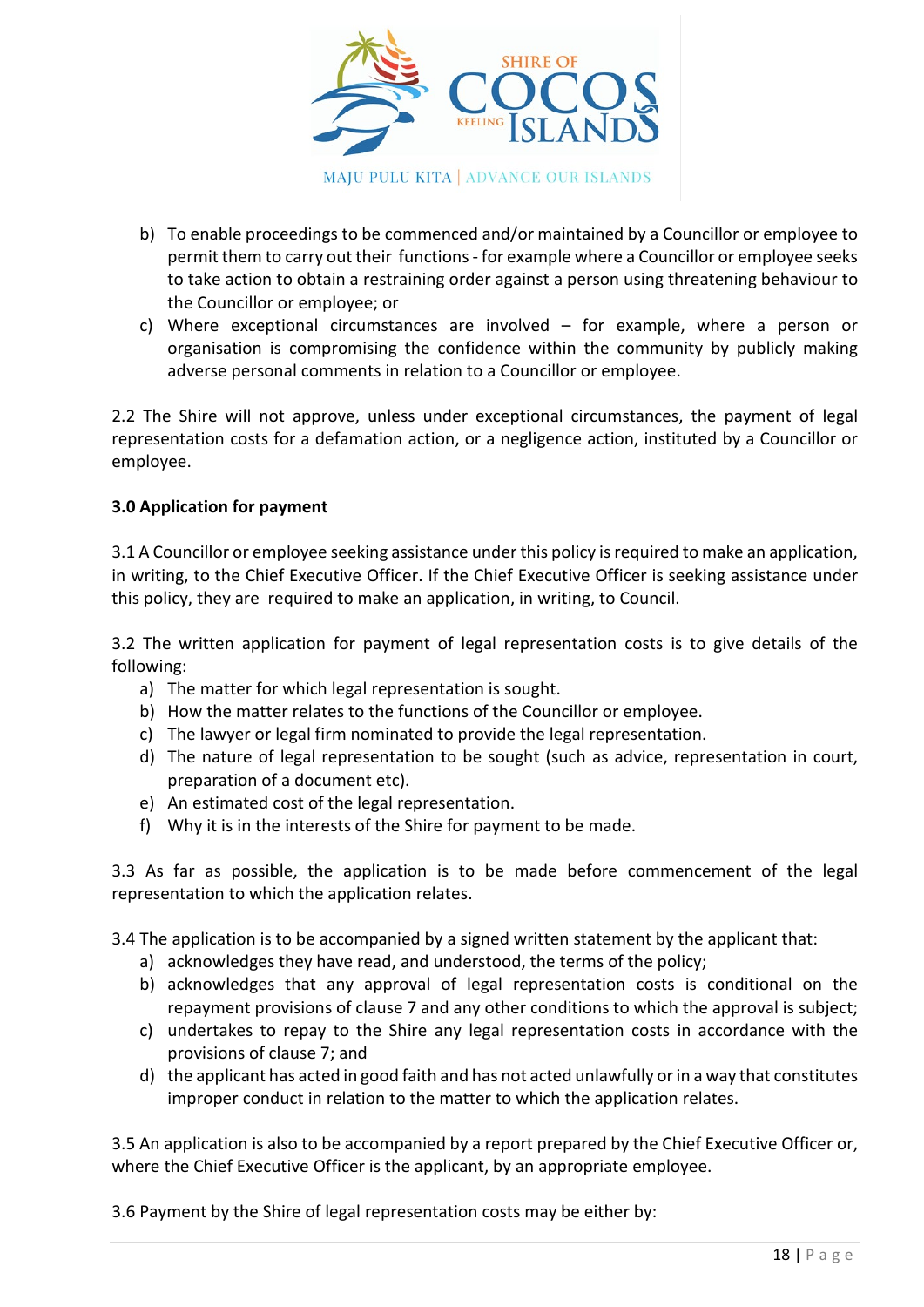

- a) a direct payment to the approved lawyer (or the relevant firm); or
- b) a reimbursement to a Councillor or employee.

### **4.0 Legal representation costs – limit**

- 4.1 Council, in approving an application in accordance with this policy, shall set a limit on the legal representation costs to be paid based on the estimated costs in the application.
- 4.2 A Councillor or employee may make a further application to Council in respect of the same matter.

### **5.0 Council's powers**

- 5.1 With respect to an application for payment of legal representation costs Council may:
	- a) refuse;
	- b) grant; or
	- c) grant the application subject to conditions.
- 5.2 In addition to the limit on legal representation costs set under clause 4.1, conditions under clause 5.1 may include, but are not restricted to, a requirement to enter into a formal agreement, including a security agreement, relating to the payment, and repayment, of legal representation costs.
- 5.3 In assessing an application, Council may have regard to any insurance benefits that may be available to the applicant under the Shire's Councillors or employees insurance policy or its equivalent.
- 5.4 Council may at any time revoke or vary an approval, or any conditions of approval, for the payment of legal representation costs.
- 5.5 Council may, subject to clause 5.6, determine that a Councillor or employee whose application for legal representation costs has been approved has, in respect of the matter for which legal representation costs were approved:
	- a) not acted in good faith, or has acted unlawfully or in a way that constitutes improper conduct; or
	- b) given false or misleading information in respect of the application.
- 5.6 A determination under clause 5.5 may be made by Council only on the basis of, and consistent with, the findings of a court, tribunal or inquiry.
- 5.7 Where Council makes a determination under clause 5.5, it may also determine that all or part of the legal representation costs paid by the Shire, are to be repaid by the Councillor or employee in accordance with clause 7.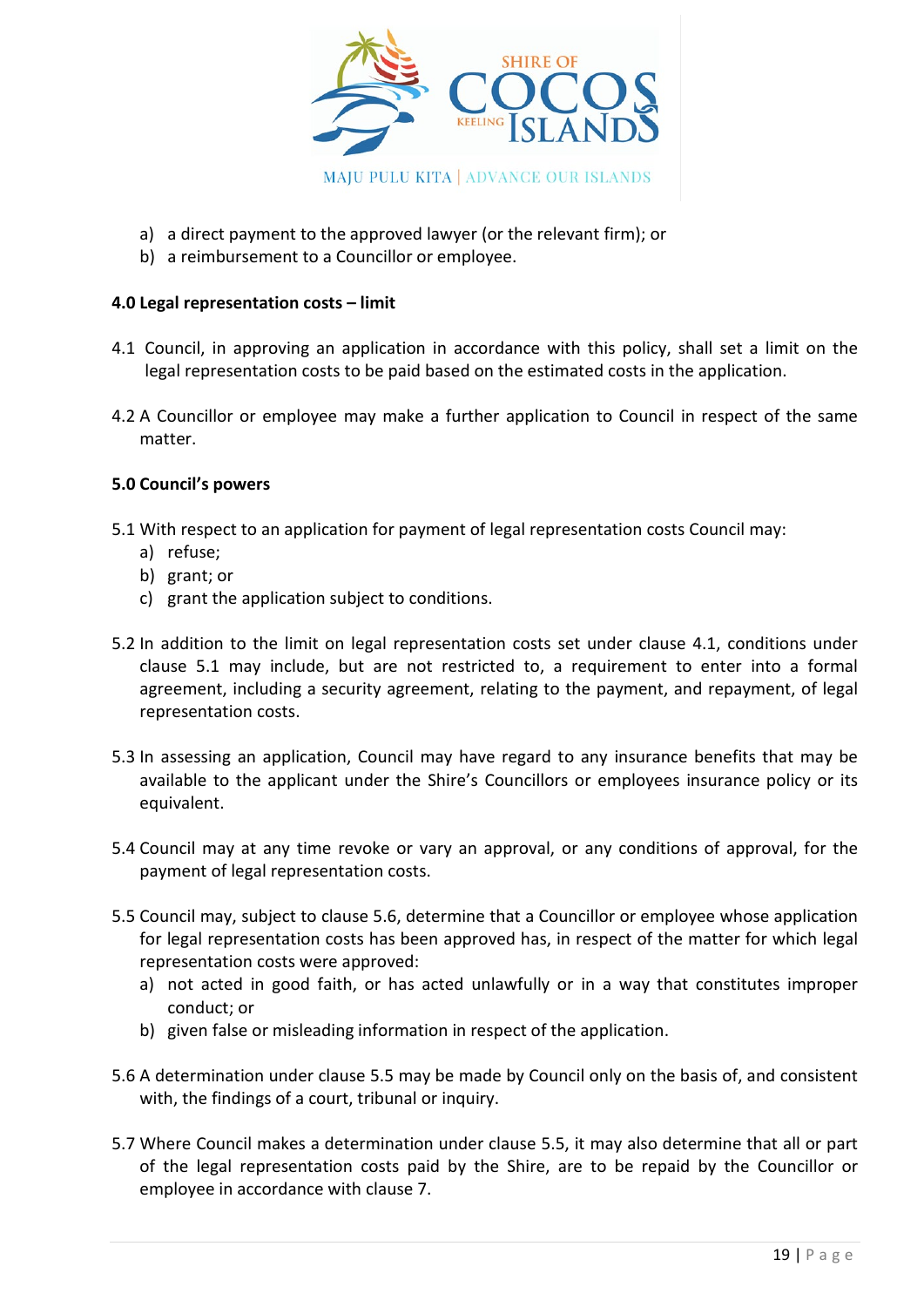

### **6.0 Delegation to Chief Executive Officer**

- 6.1 In cases where a delay in the approval of an application will be detrimental to the legal rights of the applicant, the Chief Executive Officer may exercise, on behalf of Council, any of the powers of Council under clause 5.1 and 5.2, to a maximum of \$5,000 in respect of each application.
- 6.2 Where the Chief Executive Officer is the applicant, the powers in clause 6.1 are to be exercised by the Shire President.
- 6.3 An application approved by the Chief Executive Officer under clause 6.1, or by the Shire President under clause 6.2, is to be submitted to the next ordinary meeting of Council. Council may exercise any of its powers under this policy, including its powers under clause 5.4.

#### **7.0 Repayment of legal representation costs**

- 7.1 A Councillor or employee whose legal representation costs have been paid by the Shire is to repay the Shire:
	- a) all or part of those costs, in accordance with a determination by Council under clause 5.7; or
	- b) as much of those costs as are available to be paid by way of off-set, where the Councillor or employee receives monies paid for costs, damages, or settlement, in respect of the matter for which the Shire paid the legal representation costs.
- 7.2 The Shire may take action in a court of competent jurisdiction to recover any monies due to it under this policy.

#### **DEFINITIONS**

Approved lawyer –

- (a) A lawyer certified to practice under the *Legal Profession Act 2008* (WA);
- (b) A lawyer from a law firm on the Shire's panel of legal service providers, unless Council considers that this is not appropriate, for example where there is or may be a conflict of interest or insufficient expertise; and
- (c) A lawyer approved in writing by Council or the Chief Executive Officer under delegated authority.

Councillor – a person elected under the *Local Government Act 1995 (WA) (CKI)* as a member of the council of the local government and includes the president of the local government.

Employee – a person engaged by the Shire on a permanent or casual basis, either full time or part time, and, for the purposes of this policy, an external committee member.

Legal proceedings – civil, criminal or investigative proceedings.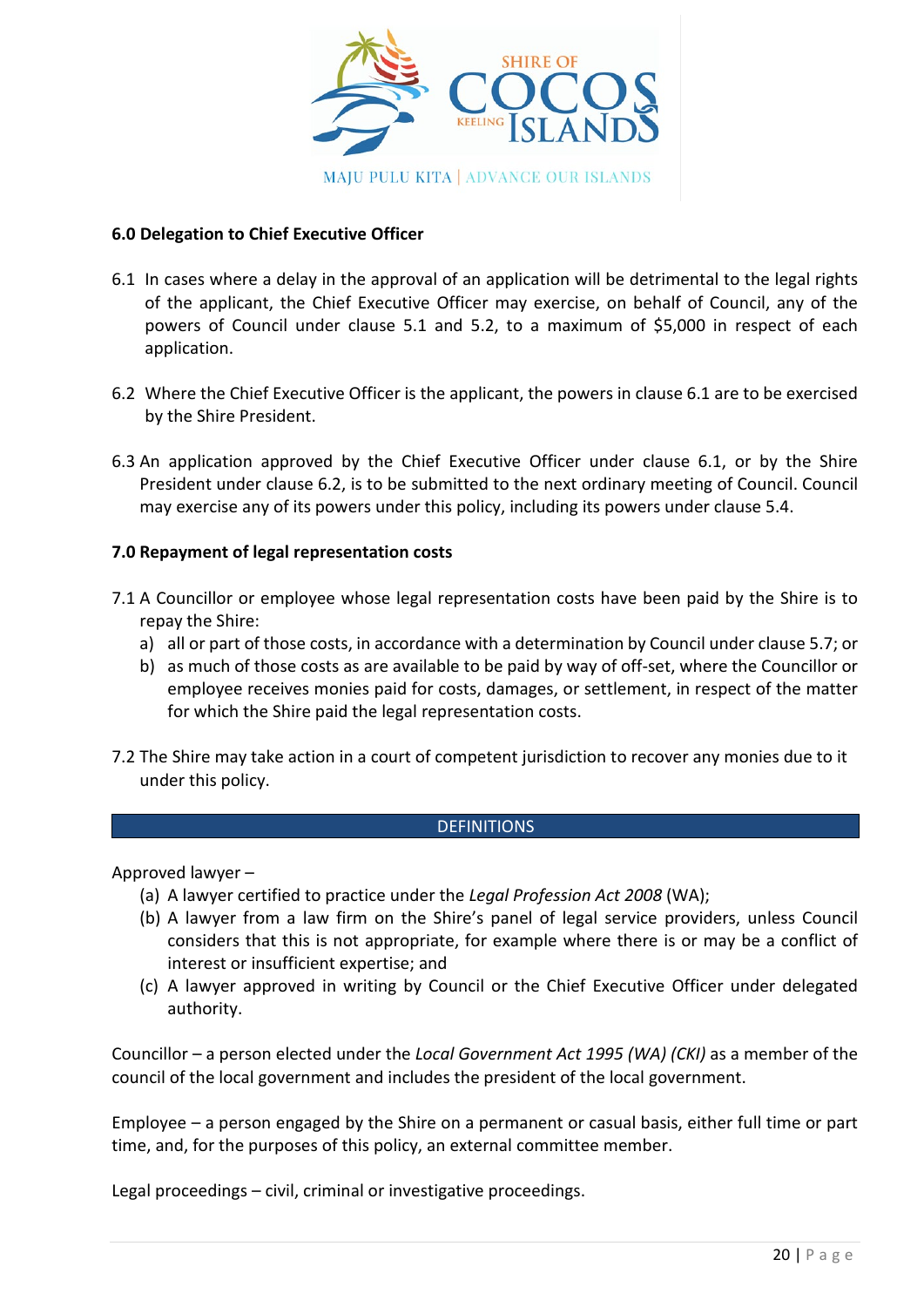

Legal representation – the provision of legal services, to or on behalf of a Councillor or employee, by an approved lawyer in respect to:

- a) a matter or matters arising from the performance of the functions of Councillor or employee; and
- b) legal proceedings involving a Councillor or employee that have been or is to be commenced.

Legal representation costs – mean the costs, including fees and disbursements, properly incurred in providing legal representation.

Legal services – means advice, representation or documentation that is provided by an approved lawyer.

RELEVANT LEGISLATION/LOCAL LAW

*Local Government Act 1995 (WA) (CKI) Legal Profession Act 2008 (WA) (CKI)*

| <b>Office Use Only</b>      |      |            |                     |         |
|-----------------------------|------|------------|---------------------|---------|
| <b>Relevant Delegations</b> |      |            |                     |         |
| <b>Council Adoption</b>     | Date | 30/8/2017  | Resolution #        | 3008/05 |
| Reviewed/Modified           | Date | 26/02/2020 | Resolution #        | 10.4.1  |
| Reviewed/Modified           | Date | 28/04/2021 | <b>Resolution #</b> | 10.4.1  |
| Reviewed/Modified           | Date | 27/04/2022 | Resolution #        | 10.4.2  |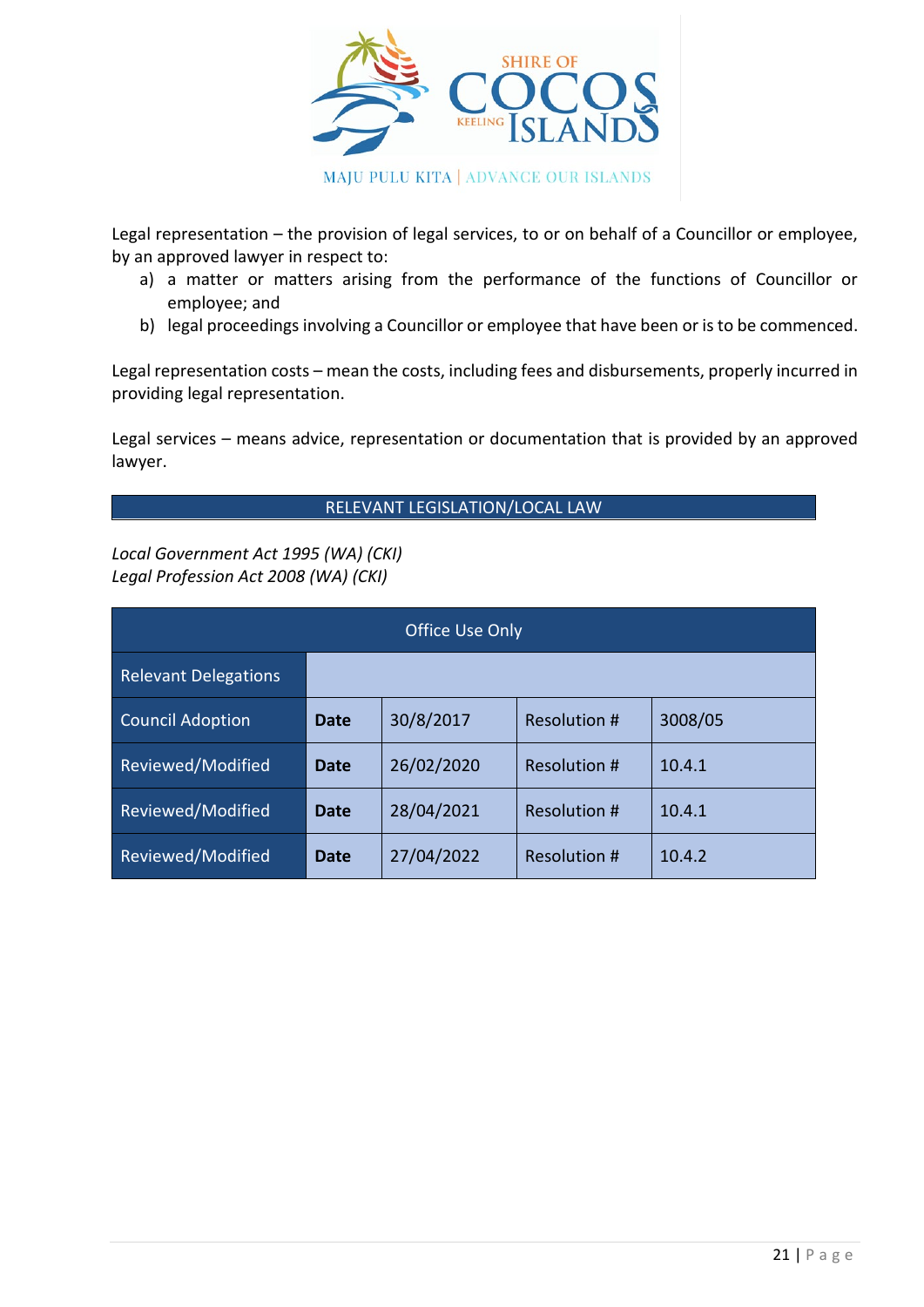

# <span id="page-22-0"></span>CPA11 - New Councillor Training and Continuing Professional Development Policy

| <b>RESPONSIBLE OFFICER</b> | <b>Chief Executive Officer</b> |
|----------------------------|--------------------------------|
|                            |                                |
| <b>OBJECTIVE</b>           |                                |
|                            |                                |

This policy provides guidance to Councillors in meeting their statutory obligations in relation to training and ensuring their skill levels are commensurate with their role and responsibilities.

**SCOPE** 

This policy applies to Councillors of the Shire of Cocos (Keeling) Islands (the Shire) who have more than three months remaining on their term.

#### **POLICY**

#### **ELECTED MEMBER INDUCTION**

Following each Local Government Election, the Shire conducts an induction for all newly appointed Elected Members. The induction, depending on the Elected Members experience with being a representative of the Shire, could include meetings with the Shire's Executive Team and information provided to assist with their understanding of the roles and responsibilities, legislative obligations and the strategic direction of the Shire.

#### **PRESCRIBED TRAINING**

Part 5, Division 10 of the *Local Government Act (WA) (CKI) 1995* stipulates the requirement for training of all Councillors.

Training requirements are prescribed in the *Local Government (Administration) Regulations 1996*  (the Regulations) and include that:

- Mandatory training being that each sitting Councillor must complete a *Council Member Essentials* course consisting of five modules within 12 months of taking office.
- Training is valid for five years.
- Training must be completed through WALGA, the North Metropolitan TAFE or the South Metropolitan TAFE.

The Shire will advise all candidates of the requirement for training prior to elections and provide date options for this training to occur within six months of the elections. Where possible the training will be held on-site on Home Island or West Island to minimise cost. All costs associated with this mandatory training will be met by Council. Should Councillors fail to register for training, or register and not attend, they will be required to undertake the training stipulated in the *Regulations*, at their own cost.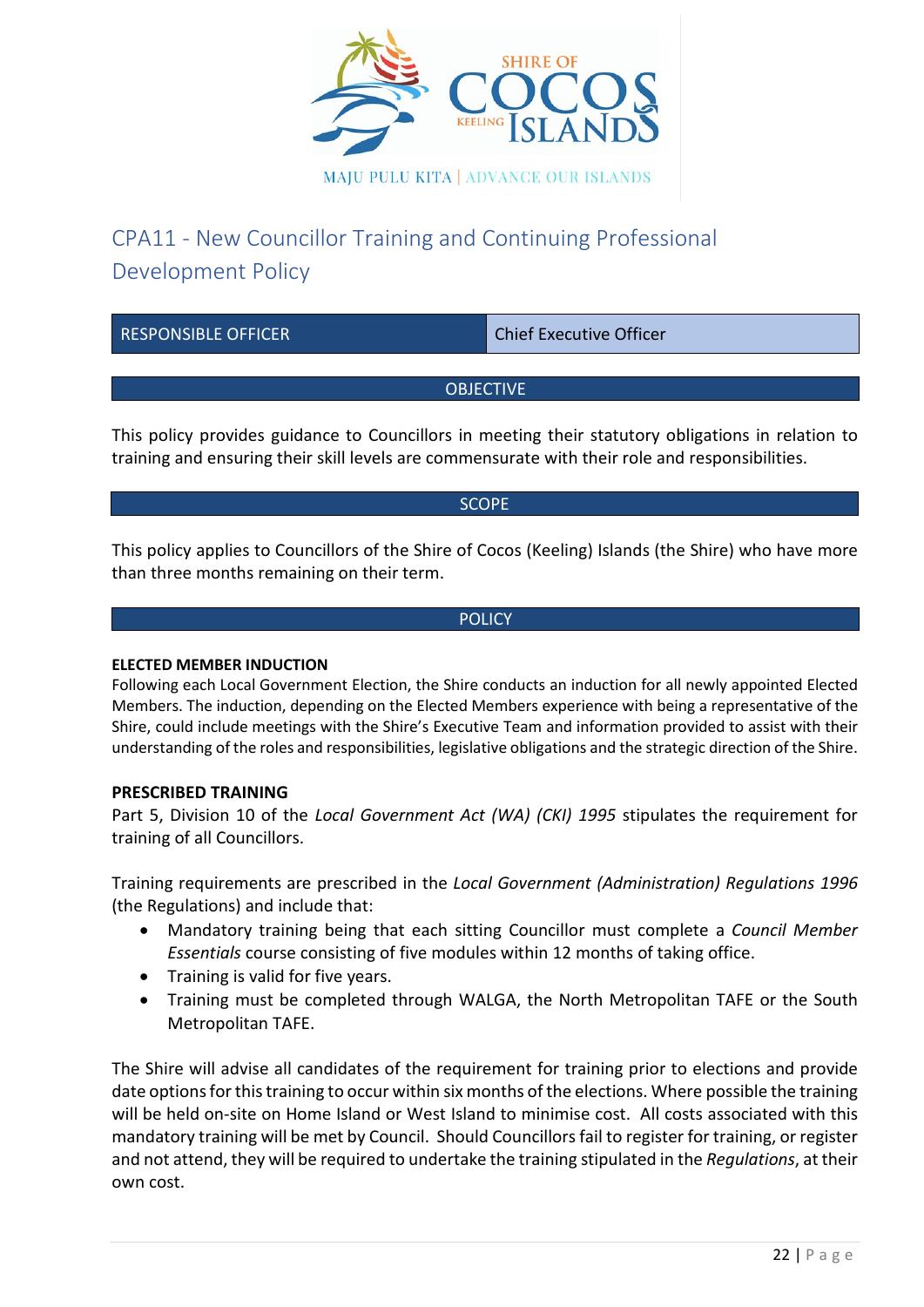

Councillors who do not comply with the prescribed training requirements of the *Local Government Act (WA) (CKI) 1995* face penalties of up to \$5,000.

### **CONTINUING PROFESSIONAL DEVELOPMENT**

The Shire is committed to supporting the continuous professional development of Councillors where it can be demonstrated that attendance will benefit Council and community by improving Councillors' understanding of the industry issues and trends. As such, attendance at conferences will be supported within the annual budget allocation made by Council. Councillors wishing to attend a conference must make an application to the Chief Executive Officer who will prepare a report for Council.

Additional training and professional development from a Registered Training Organisation related to leadership, public sector management, strategic financial management, governance and risk are also considered relevant and where Councillors wish to have those costs met by Council, they are to make an application to the Chief Executive Officer who will prepare a report for Council.

In assessing such applications for conference attendance and other professional development, Council will consider this policy.

Where training is offered by WALGA, Local Government Professionals and/or is supported by a funding body and open to all Councillors, the Chief Executive Officer can approve the attendance at training without requiring a report for Council consideration.

Councillors who do not complete training paid for by Council will be required to repay any costs.

Councillors will not be entitled to undertake any training at Council's cost with three months of the expiry of their term on Council.

#### **EXPENSES**

Subject to approval being granted to attend an event, the Chief Executive Officer or Council as applicable, the following expenses are to be met:

#### **Travel**

Where travel is involved, the actual cost of travel to and from the event venue are to be met by the Shire for the respective Elected Member/CEO.

(a) All air travel is to be by Economy Class (unless otherwise provided for by Council Policy) at a time that is convenient to the Elected Member or the Chief Executive Officer. As far as is practicable, advantage should be taken of any available discount fares including advance purchased fares. Upgraded seats can be secured at the Elected Member cost (noting that the cost difference is to be determined as the amount between the lowest discounted economy fare available and the upgraded cost).

(b) Where in particular circumstances an Elected Member desire to travel interstate or intrastate by private motor vehicle, they are to be reimbursed for vehicle costs in accordance with the *State Public Service Award 1992*, but only up to an equivalent amount that would have been expended had arrangements been made to travel by air.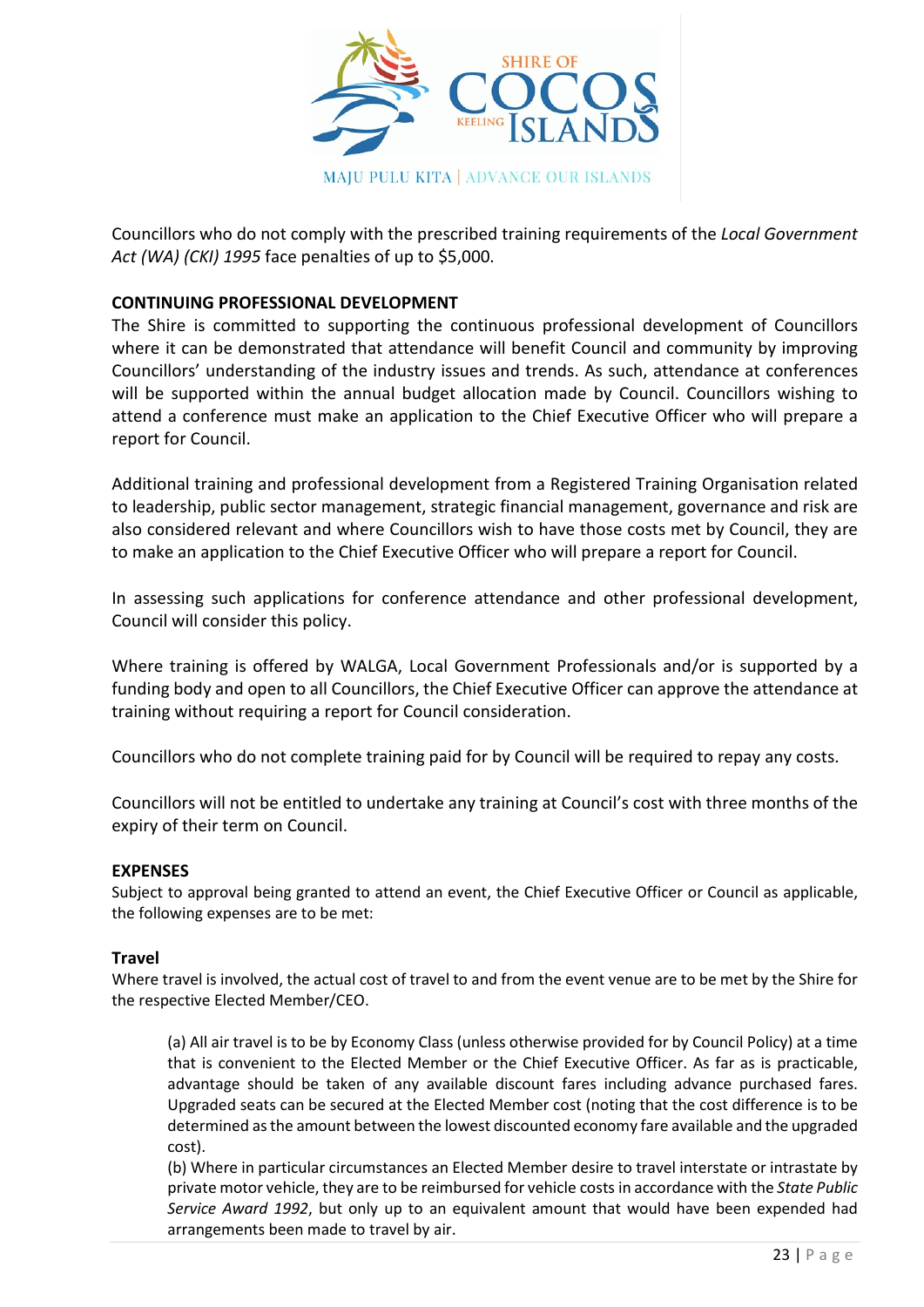

(c) Elected Members must not receive any personal frequent flyer or accommodation loyalty points for air travel or accommodation booked and paid for by the Shire.

#### **Registration**

Registration fees may include, where applicable, event registration, conference program dinners, technical tours and accompanying workshops identified within the event program.

#### **Accommodation**

Reasonable accommodation for the Elected Member for a room at or in close proximity to the event venue will be paid for. Allowance for delegates to arrive the day prior to the start of the event and depart the day following the close of the event are acceptable if it is not reasonable to expect travel to occur on the days of the conference - subject to flight availability. Should an Elected Member wish to upgrade their accommodation standard or extend their visit for personal reasons not associated with approved Shire business, all extended stay and additional costs associated with that stay are to be met by the Elected Member (including any additional airfare costs).

Should Elected Members elect to stay with family or at alternative accommodation not booked by the Shire, expenses will be paid in accordance with the conditions set out in the *State Public Service Award 1992.*

#### **Meals and Incidental Expenses**

Funding for meals and incidental expenses is to be provided in accordance with the conditions of service and allowances set out in the *State Public Service Award 1992*:

(a) Meals expenses are to be interpreted as reasonable expenses incurred for the purchase of breakfast, lunch and dinner where these are not provided at the event or in travel. The extent to which an Elected Member can be reimbursed for intrastate or interstate travel and accommodation costs is at the same rate applicable to reimbursement of travel and accommodation costs in the same or similar circumstances under the *State Public Service Award 1992*. The Elected Member is not required to acquit the allowance paid.

Note: When meals are included and have been paid for as part of the registration fee or accommodation costs, claims for alternative meals at venues other than the event is not to be paid by the Shire.

(b) Incidental expenses are to be interpreted as reasonable expenses incurred by the delegate for telephone calls, newspapers, laundry, public transport and sundry food and beverages. The Elected Member is not required to acquit the allowance paid.

(c) In accordance with the *State Public Service Award 1992*, the cash advance will be made to cover meals, incidental expenses and intra-City transport. The advance can be sought by the delegate prior to departure for the event.

#### **Transport**

Transport to and from the airport and necessary intra-City movement is via taxi, or any other more costeffective reasonable alternatives are to be provided for by the Shire. Receipts must be kept in order for the Shire to make a reimbursement.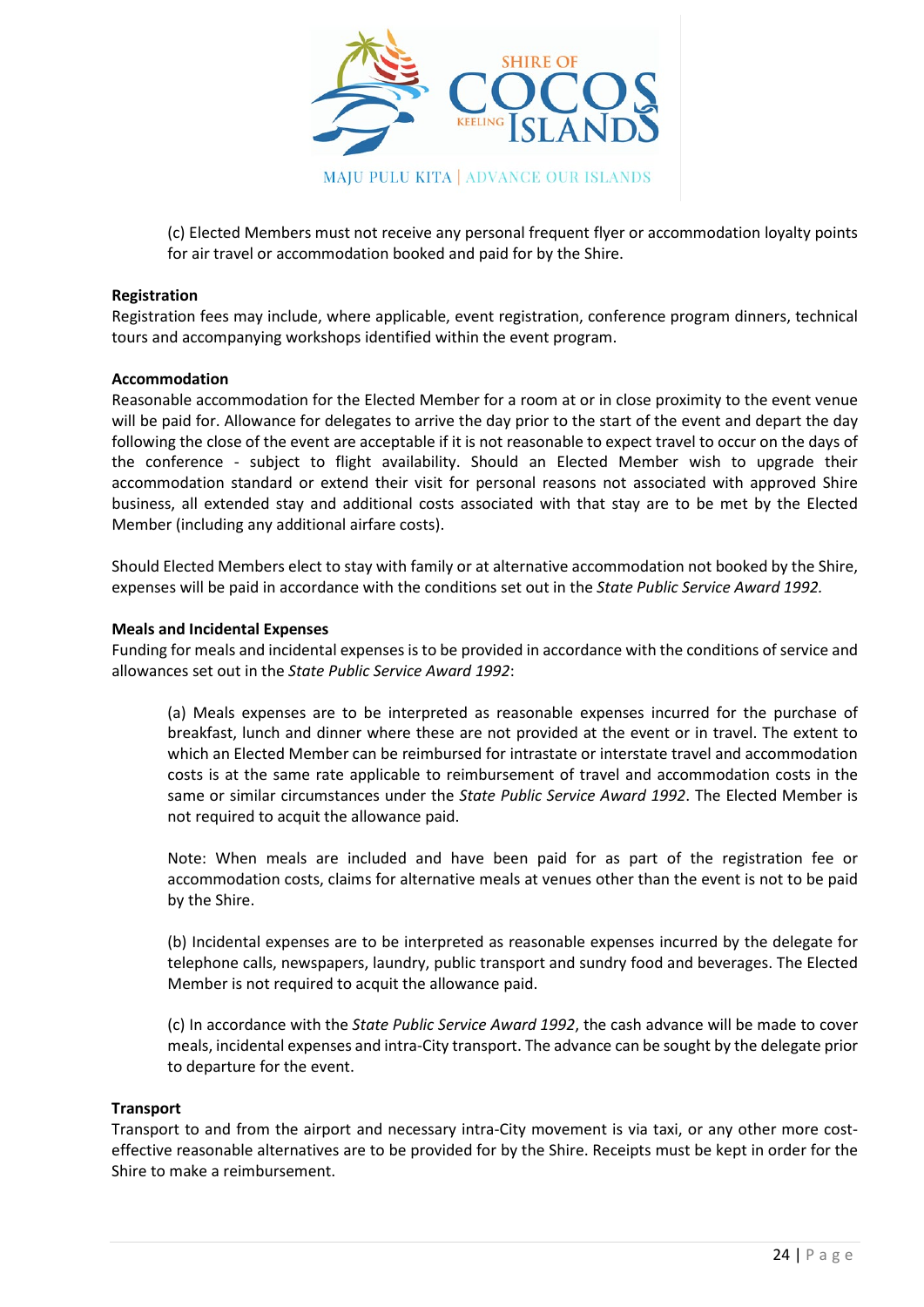

#### **Travel Insurance – Intrastate, Interstate and International**

Elected Members may be covered by the Shire's travel insurance for the duration of their travel, however it may not be adequate for their own personal level of health and eligibility. Any Elected Member should make themselves familiar with the conditions of the Shire's Corporate Travel Insurance Policy and Schedule so that the Shire and/or the delegates can make any alternative decisions and arrangements if need be regarding the intended travel.

#### **ACCOMPANYING PERSONS/ENTERTAINMENT COSTS**

Other than conference dinner and shared accommodation, Elected Members are responsible and will be required to pay all costs associated with an accompanying person attending an event.

#### **ACQUITTAL OF EXPENSES**

Where an allowance has been paid and the Elected Member are provided a meal by the organiser/ related party of the event, upon their return, they must notify the Council Administration Officer to arrange reimbursement of the allowance that was paid for that meal. However, there is no requirement to undertake an acquittal of expenses for other meals and incidentals. Elected Members cannot claim for event related meals and incidental expenditure, in excess of the meal and/or incidental allowance.

Request for reimbursement for taxi /uber and other expenses must be submitted with receipts to support the claim.

#### **REPORTING**

The Shire will keep a register detailing the training undertaken by all Councillors. The register will provide details of the course or module completed, any associated costs (including travel and accommodation) that were met by Council, and the name of the training provider or conference. The register will be published on the Shire website and in the *Annual Report*.

#### **DEFINITIONS**

Councillor – a person elected under the Local Government Act 1995 (WA) (CKI) as a member of the council of the local government and includes the president of the local government.

Registered Training Organisation (RTO) - a training provider registered by the Australian Skills Quality Authority (ASQA), or a state regulator, to deliver vocational education and training services.

#### RELEVANT LEGISLATION/LOCAL LAW

*Local Government Act 1995 (WA) (CKI) Local Government (Administration) Regulations 1996 (WA) (CKI)*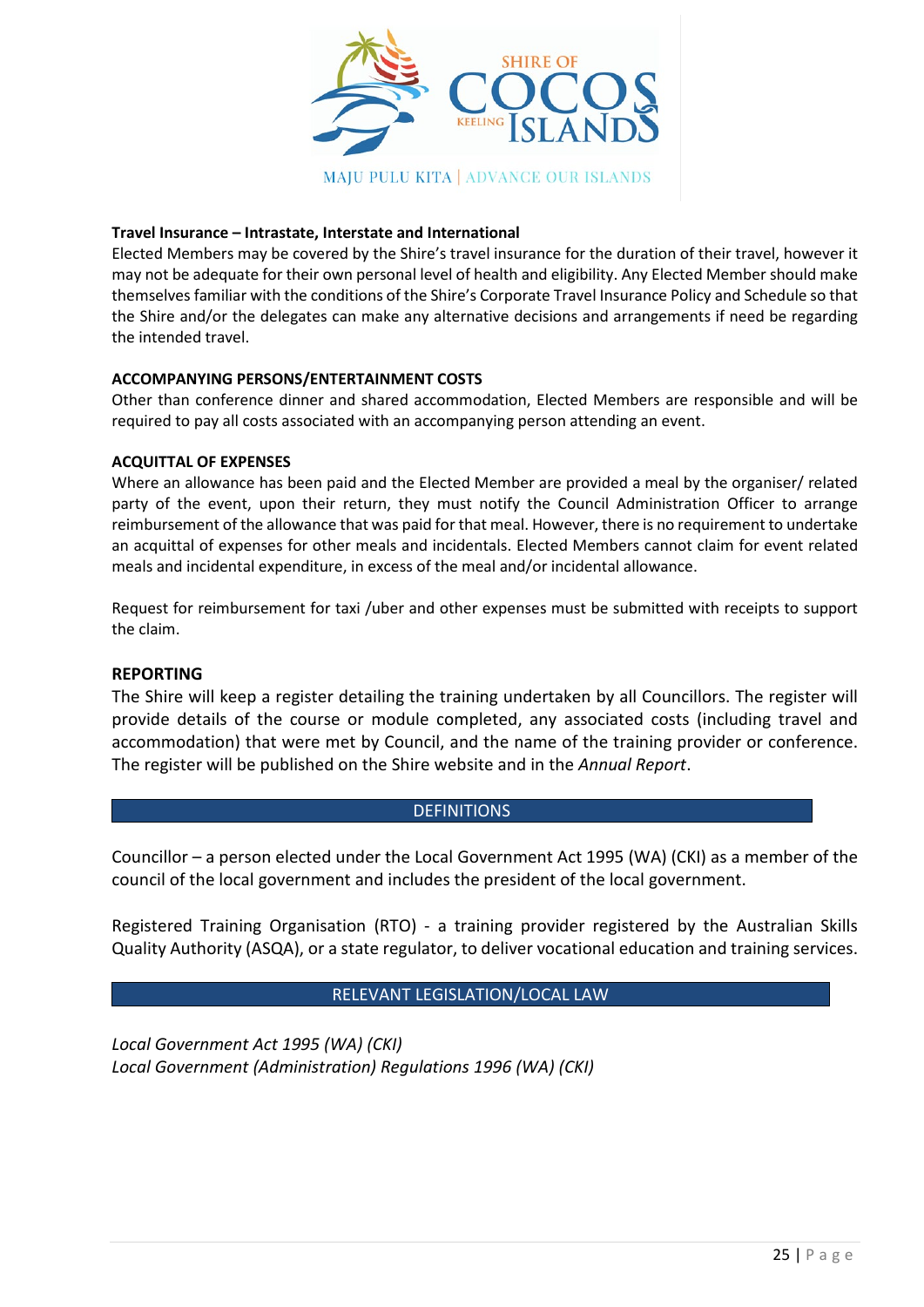

MAJU PULU KITA | ADVANCE OUR ISLANDS

| Office Use Only             |             |            |                     |        |  |
|-----------------------------|-------------|------------|---------------------|--------|--|
| <b>Relevant Delegations</b> | Nil         |            |                     |        |  |
| <b>Council Adoption</b>     | <b>Date</b> | 26/02/2020 | <b>Resolution #</b> | 10.4.1 |  |
| Reviewed/Modified           | <b>Date</b> | 28/04/2021 | <b>Resolution #</b> | 10.4.1 |  |
|                             | <b>Date</b> | 27/04/2022 | <b>Resolution #</b> | 10.4.2 |  |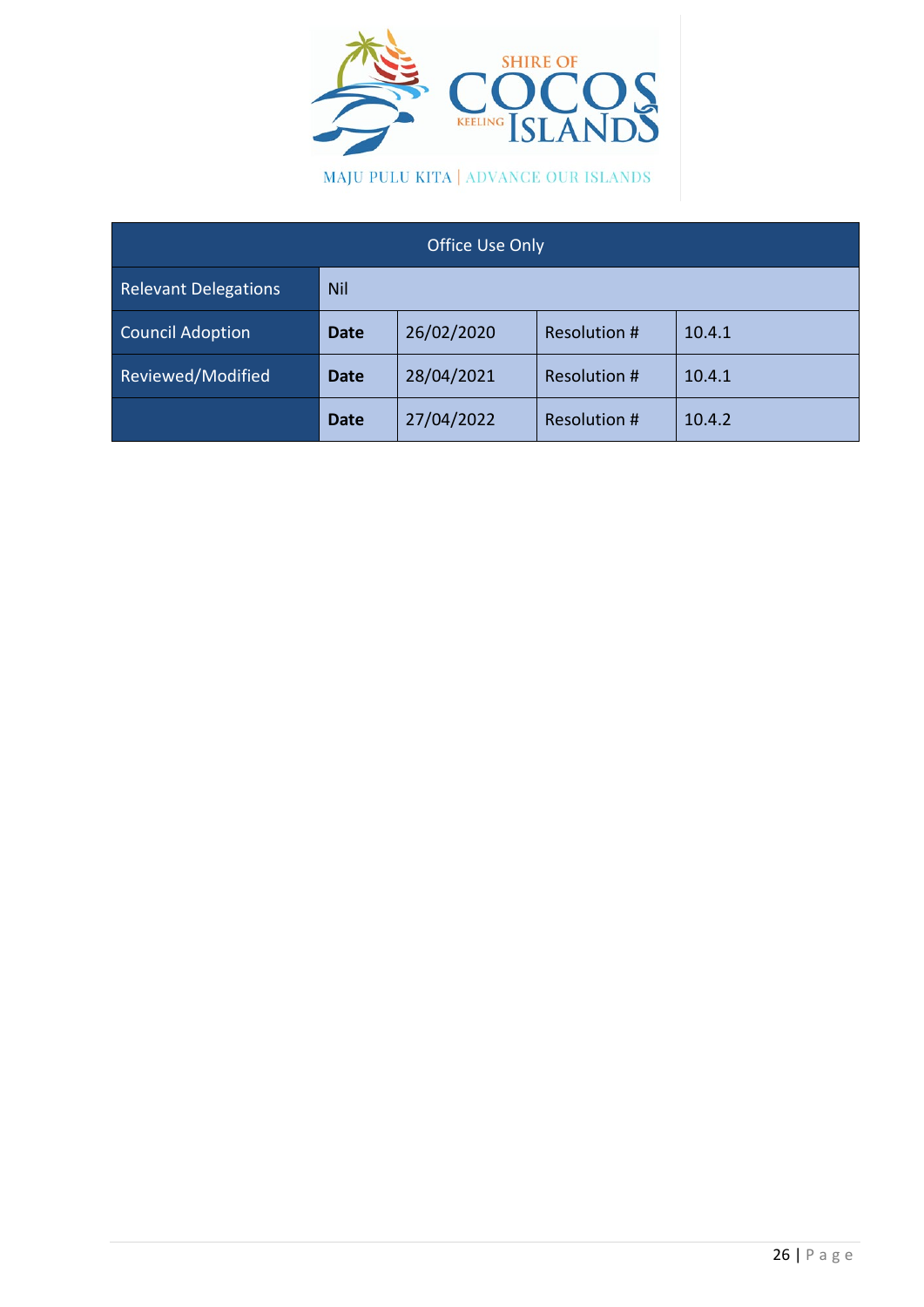

# <span id="page-27-0"></span>CPA12 - Use of Council Chambers Policy

RESPONSIBLE OFFICER CHIEF CHIEF Chief Executive Officer

# **OBJECTIVE**

To regulate the use of the Council Chambers and ensure public usage reflects the best interests of Council and the community.

#### **SCOPE**

This policy applies to decisions on whether or not to permit the use of Council Chambers for public meetings.

#### **POLICY**

Council Chambers may be made available for public meetings on the following bases:

- 1. An application has been made in writing to the Chief Executive Officer seeking written approval for the use of Council Chambers for the specified public meeting and the Chief Executive Officer has given written approval for the meeting.
- 2. The meeting is related to Council business, is associated with Council involvement or is at the request of the Administrator of Christmas Island and the Cocos (Keeling) Islands or the Australian Government.
- 3. A Councillor or Shire employee is an attendant of all meetings taking place during normal Shire office hours.
- 4. The Chief Executive Officer, or nominated Shire representative is an attendant of all meetings taking place outside of normal Shire office hours.
- 5. The meeting is not a private function, nor used for political or electoral purposes.

# **DEFINITIONS**

*Councillor – a person elected under the Local Government Act 1995 (WA) (CKI) as a member of the council of the local government and includes the president of the local government.* 

*Employee – any person engaged by the Shire on a permanent, fixed-term or casual basis, either full time or part time.*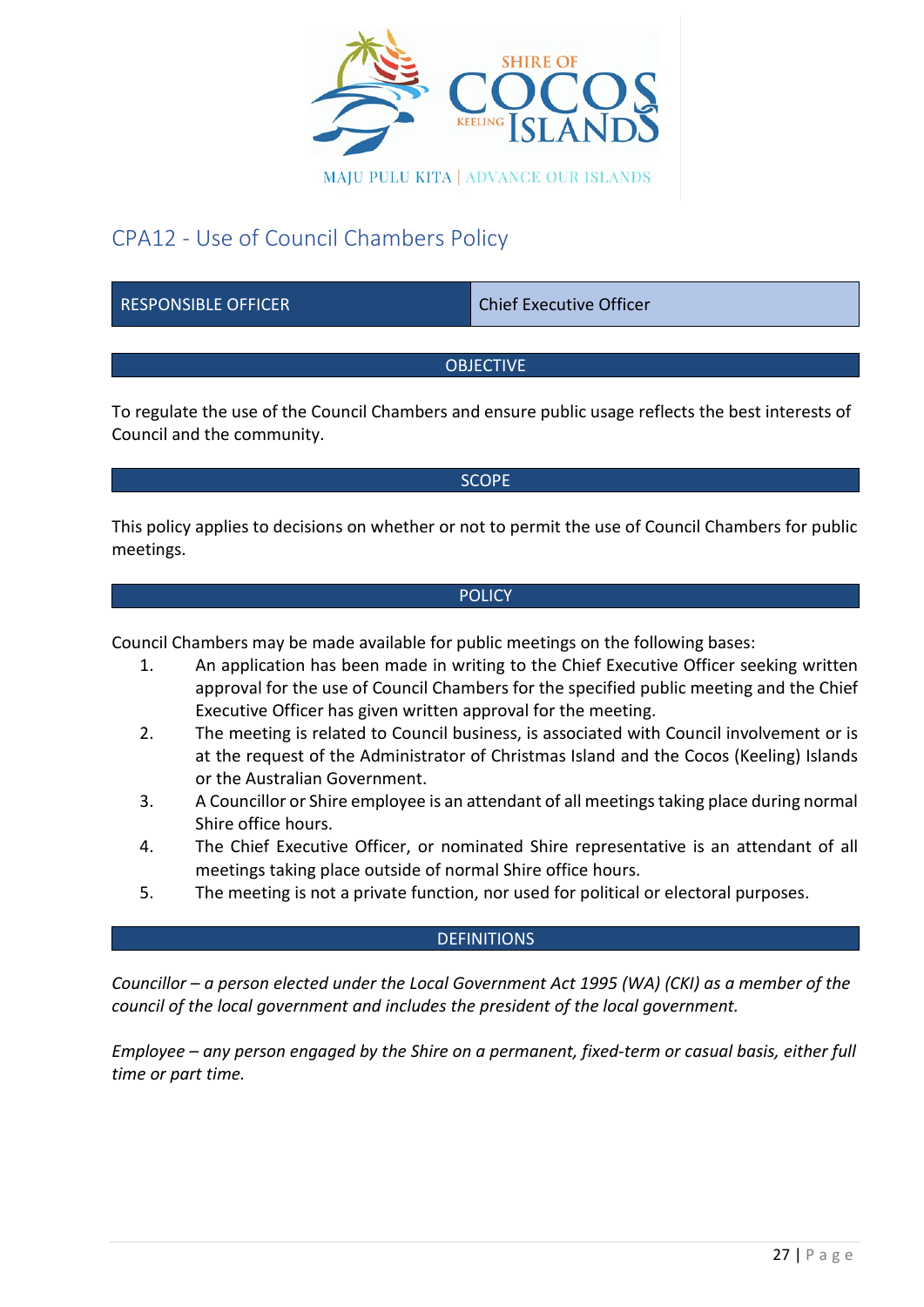

MAJU PULU KITA | ADVANCE OUR ISLANDS

| Office Use Only             |             |            |              |         |  |  |  |
|-----------------------------|-------------|------------|--------------|---------|--|--|--|
| <b>Relevant Delegations</b> | <b>Nil</b>  |            |              |         |  |  |  |
| <b>Council Adoption</b>     | Date        | unknown    | Resolution # | unknown |  |  |  |
| Reviewed/Modified           | Date        | 26/3/2014  | Resolution # | 41/2014 |  |  |  |
| Reviewed/Modified           | Date        | 30/8/2017  | Resolution # | 3008/05 |  |  |  |
| Reviewed/Modified           | <b>Date</b> | 26/02/2020 | Resolution # | 10.4.1  |  |  |  |
| Reviewed/Modified           | <b>Date</b> | 28/04/2021 | Resolution # | 10.4.1  |  |  |  |
| Reviewed/Modified           | <b>Date</b> | 27/04/2022 | Resolution # | 10.4.2  |  |  |  |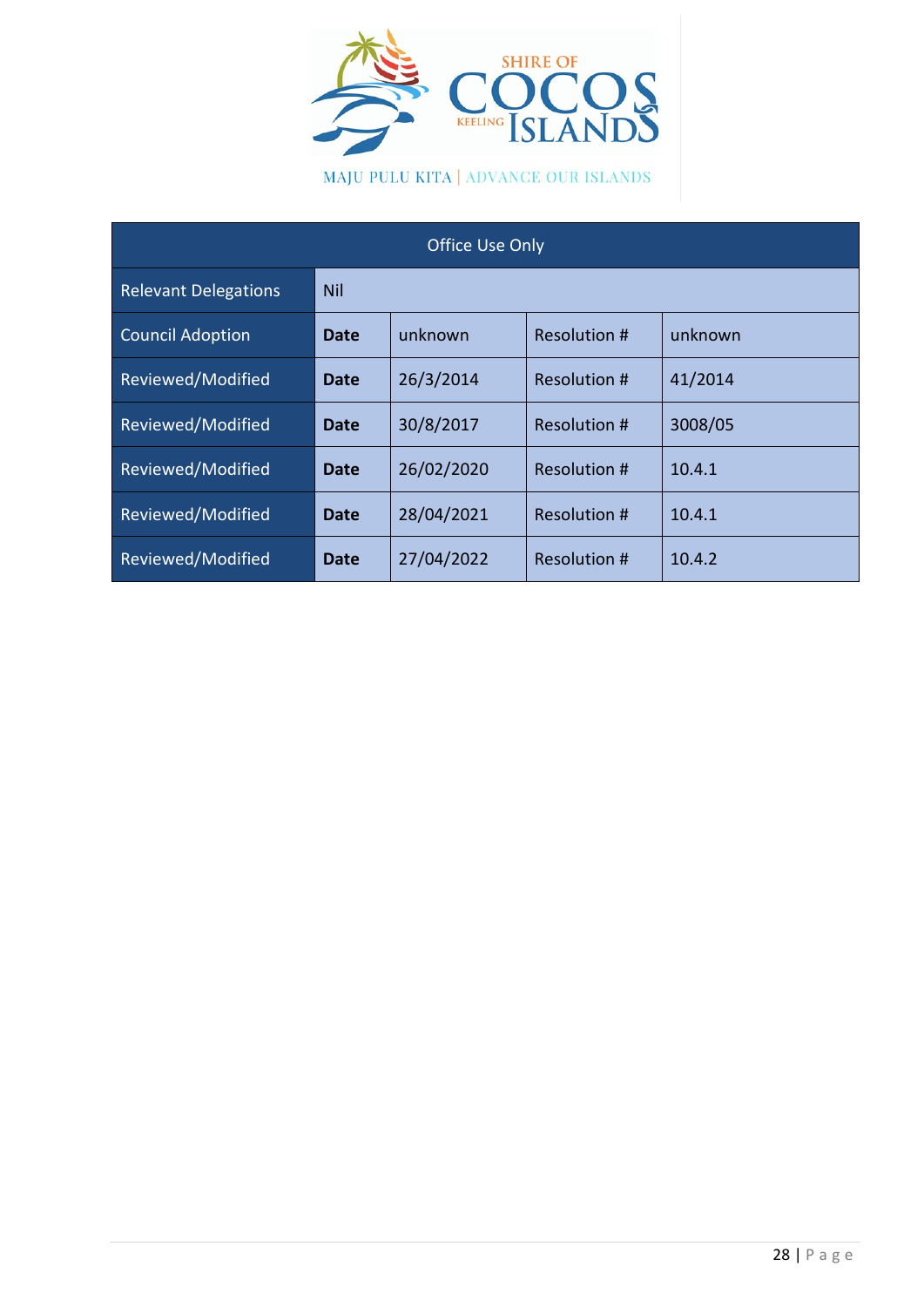

# <span id="page-29-0"></span>CPA13 - e-Meetings During States of Emergency Policy

RESPONSIBLE OFFICER GOVERNATION Governance and Risk Coordinator

# OBJECTIVE

To provide guidance to Councillors, the administration and the public on the parameters for holding e-Meetings and their intent, protocols and structure.

#### **SCOPE**

This policy applies when it is not possible to hold a face-to-face Council meeting due to the declaration of a Public Health Emergency or a State of Emergency on the Cocos (Keeling) Islands.

#### **POLICY**

The Shire of Cocos (Keeling) Islands (the Shire) is committed to transparent and open decisionmaking and therefore will only call an e-Meeting in the event that the Administrator of Christmas Island and the Cocos (Keeling) Islands declares a Public Health Emergency or a State of Emergency on the Cocos (Keeling) Islands.

The intent is for this policy to be enacted on a meeting-by-meeting basis rather than for the duration of the period of the State of Emergency in recognition that in-person meetings are the preferred option.

The legislation *Local Government Act 1995 (WA) (CKI)* provides that Council can resolve to suspend the operation of specified (listed) clauses of the *Shire of Cocos (Keeling) Islands Meeting Procedures Local Law 2019* for the duration of that e-Meeting. This procedure requires a simple majority as per cl.16.1 of the Shire's *Meeting Procedures Local Law*.

An absolute majority is required under s.10.4 of the *Local Government Act 1995 (WA) (CKI)* should the Shire wish to suspend Local Law provisions for the duration of the State of Emergency – noting that this is not recommended under this policy.

This policy outlines the clauses that will be suspended and alternative procedures to the suspended clauses, that will be applied.

Prior to calling an e-Meeting, the Chief Executive Officer will seek the approval of the Shire President.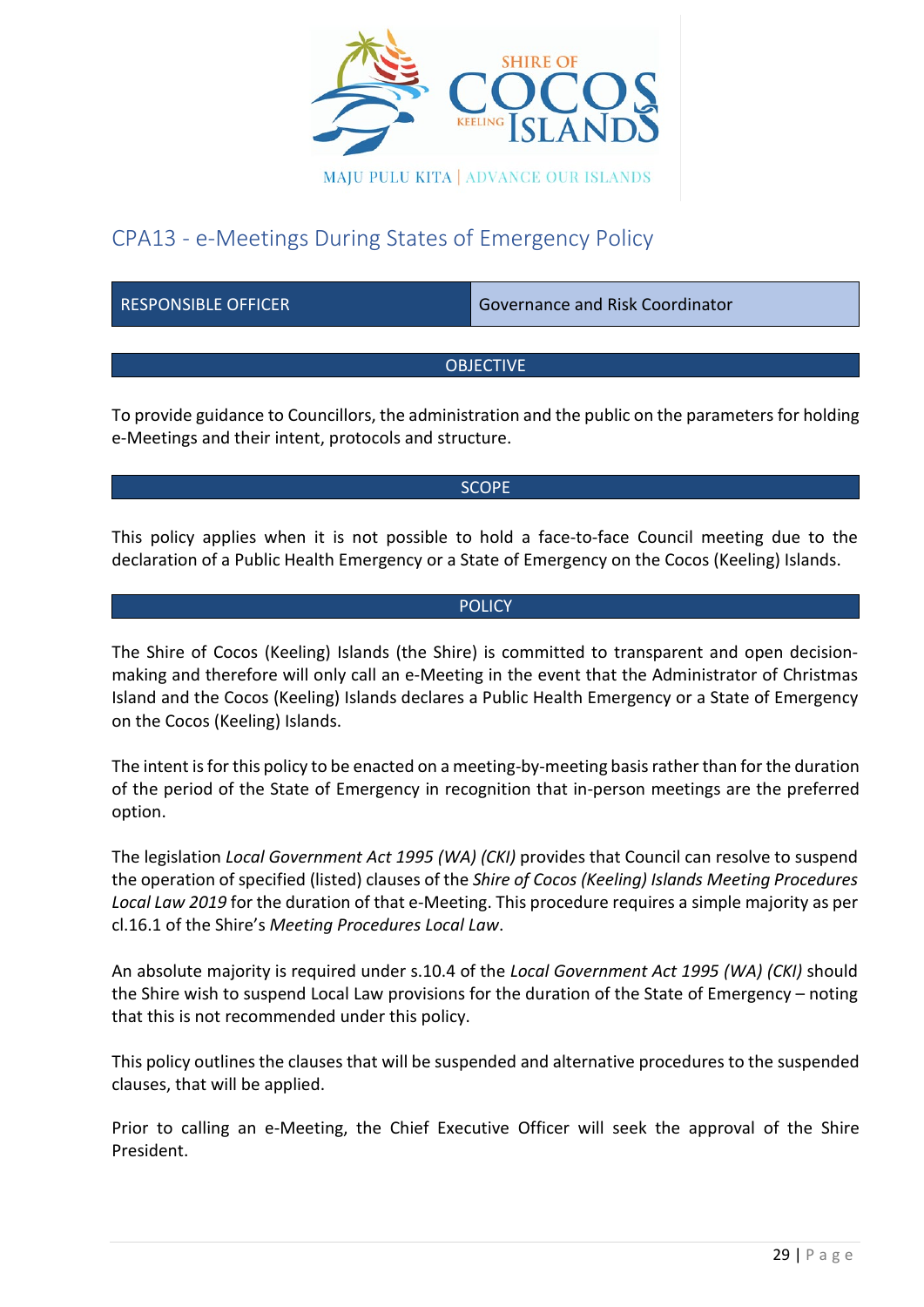

The Shire will aim to give at least 72 hours' notice to the Council and the public to advise that the Ordinary or Special Meeting of Council will be held via e-Meeting under this Policy and in accordance with the *Local Government (Administration) Regulations 1996*.

Where it is not possible to give 72 hours' notice, the Shire will endeavour to give as much notice as possible via the Shire's website and social media.

At the commencement of an e-Meeting, the agenda will include an officer recommendation for the suspension of the following specified Meeting Procedures Local Law clauses and the alternative methods for these clauses to be upheld. The matter will require approval by Simple Majority of Council to proceed.

- Cl.5.7 Public question time members of the public are welcome to submit any questions in writing prior to the meeting. The question and response, if a response is available at the meeting, will be read aloud in the eMeeting and will be recorded in the minutes and a formal written response provided within two business days of the meeting. Where no response is available, the question will be taken on notice.
- Cl.5.9 Deputations deputations will be able to be made to the Shire President or the Deputy Shire President or another Councillor as delegated by the Shire President. Where this is possible before the meeting, the purpose of the deputation will be reported to Council at the meeting at the appropriate time in the agenda. If this is not possible, any item relating to the deputation will be deferred if possible and the deputation will occur as soon as possible following the Council meeting. The purpose of deputation will be reported to the Council at the next Ordinary Meeting of Council.
- Cl.5.11 Presentations presentations will be able to be made to the Shire President or the Deputy Shire President or another Councillor as delegated by the Shire President prior to the meeting if possible or immediately following the meeting. The details of the presentation will be reported to the Council at the next Ordinary Meeting of Council.
- Cl.5.13 Public inspection of agenda materials agenda materials for Ordinary Meetings of Council will be available on the Shire's website 72 hours prior to the meeting. Where materials are tabled at the meeting, they will be made available on the Shire's website within 10 business day of the meeting.
- Cl.7.1 Members to be in their proper places each Councillor will advise the Chief Executive Officer of where they will be located during the meeting at least one hour prior to the meeting. Councillors should confirm to the Chief Executive Officer that the place is suitable to avoid external interruption to their participation in the meeting and provide for confidentiality if the meeting is required to go behind closed doors.
- Cl.9.1(b) Motions to be stated in writing motions will be read by the mover, recorded and repeated by the Chief Executive Officer.
- Cl.12.4 Method of taking vote each Councillor will state their name and their vote.
- Cl.13.3. public inspection of unconfirmed minutes unconfirmed minutes will be available on the Shire's website within 10 business days of the meeting.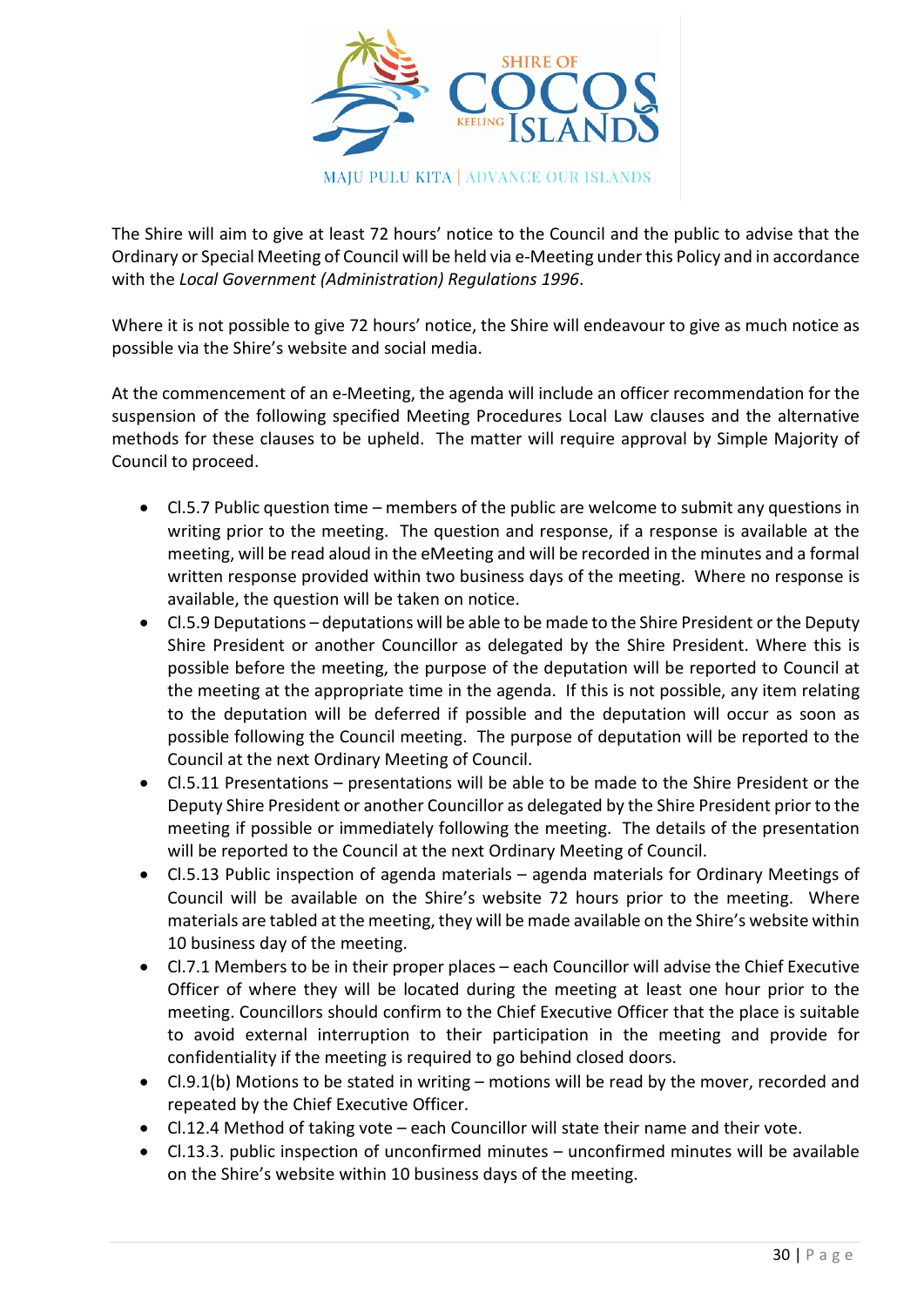

e-Meeting protocols:

- Councillors are to indicate to the Presiding Member they wish to speak in debate by waiting for the first available opportunity to state their name and the desire to speak)
- Councillors are to indicate to the Presiding Member that they have a point of order or wish to foreshadow a motion by waiting for the first available opportunity to state their name and the reason for speaking (e.g. Point of Order; Foreshadowing a Motion).

### **DEFINITIONS**

Councillor – a person elected under the Local Government Act 1995 (WA) (CKI) as a member of the council of the local government and includes the president of the local government.

e-Meeting – an Ordinary Meeting of Council or Special Meeting of Council that is held via teleconference or in any other electronic or digital format.

Meeting Procedures Local Law – the *Shire of Cocos (Keeling) Islands Meeting Procedures Local Law 2019.*

Deputation – any person or group wishing to be received as a deputation as per Cl5.9 of the *Shire of Cocos (Keeling) Islands Meeting Procedures Local Law 2019.*

Presentation – acceptance of a gift or an award by the Council on behalf of the local government or the community.as per Cl5.11 of the *Shire of Cocos (Keeling) Islands Meeting Procedures Local Law 2019.*

Meeting – a meeting of the Council, a committee of Council or the electors, as the context requires.

# RELEVANT LEGISLATION/LOCAL LAW

*Local Government Act 1995* (WA) (CKI) *Local Government (Administration) Regulations* 1996 *(WA) (CKI) Shire of Cocos (Keeling) Islands Meeting Procedures Local Law 2019*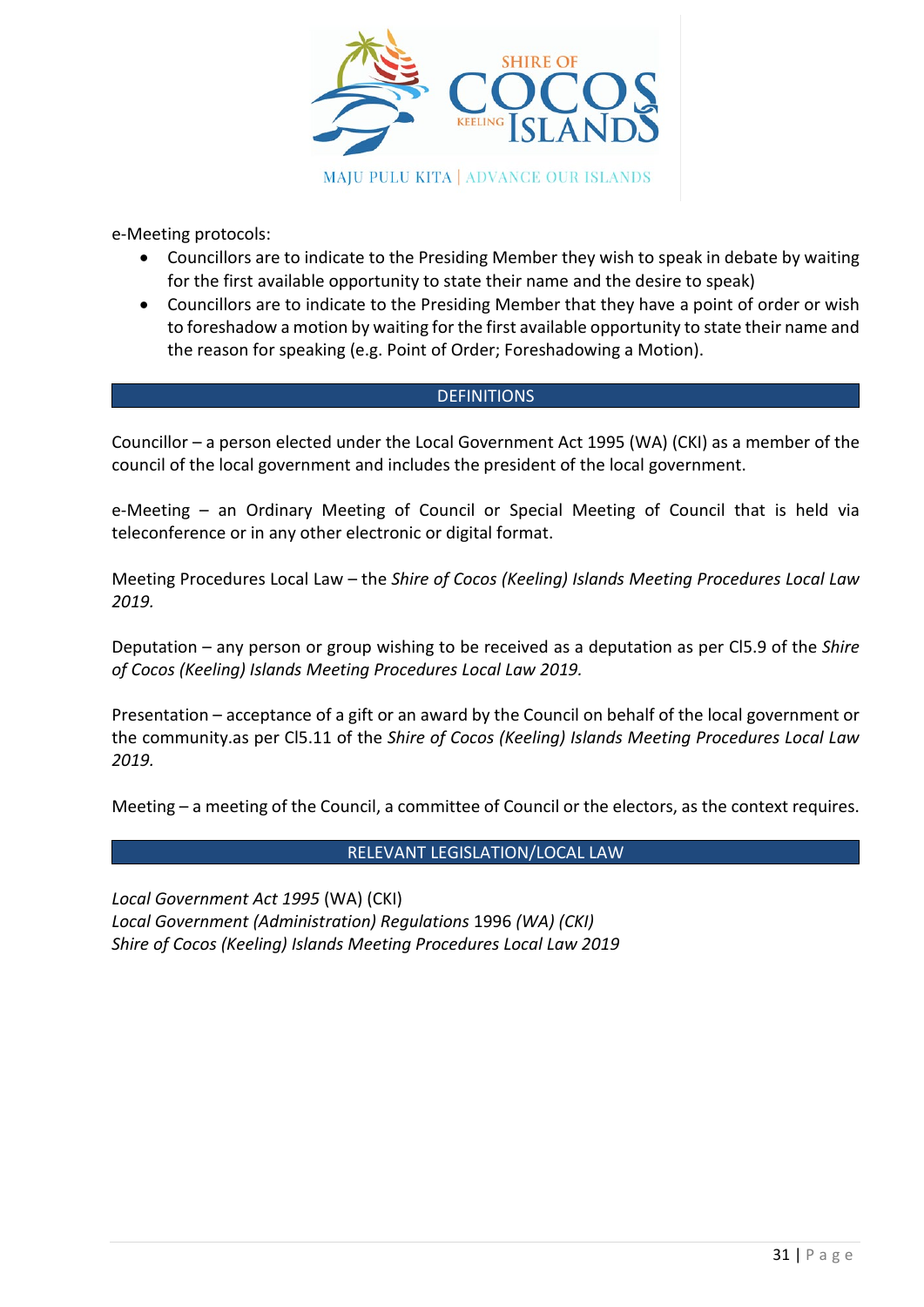

MAJU PULU KITA | ADVANCE OUR ISLANDS

| Office Use Only             |             |              |              |        |  |  |  |
|-----------------------------|-------------|--------------|--------------|--------|--|--|--|
| <b>Relevant Delegations</b> | <b>Nil</b>  |              |              |        |  |  |  |
| <b>Council Adoption</b>     | <b>Date</b> | 24 June 2020 | Resolution # | 10.4.2 |  |  |  |
| Reviewed/Modified           | <b>Date</b> | 28/04/2021   | Resolution # | 10.4.1 |  |  |  |
| Reviewed/Modified           | <b>Date</b> | 27/04/2022   | Resolution # | 10.4.2 |  |  |  |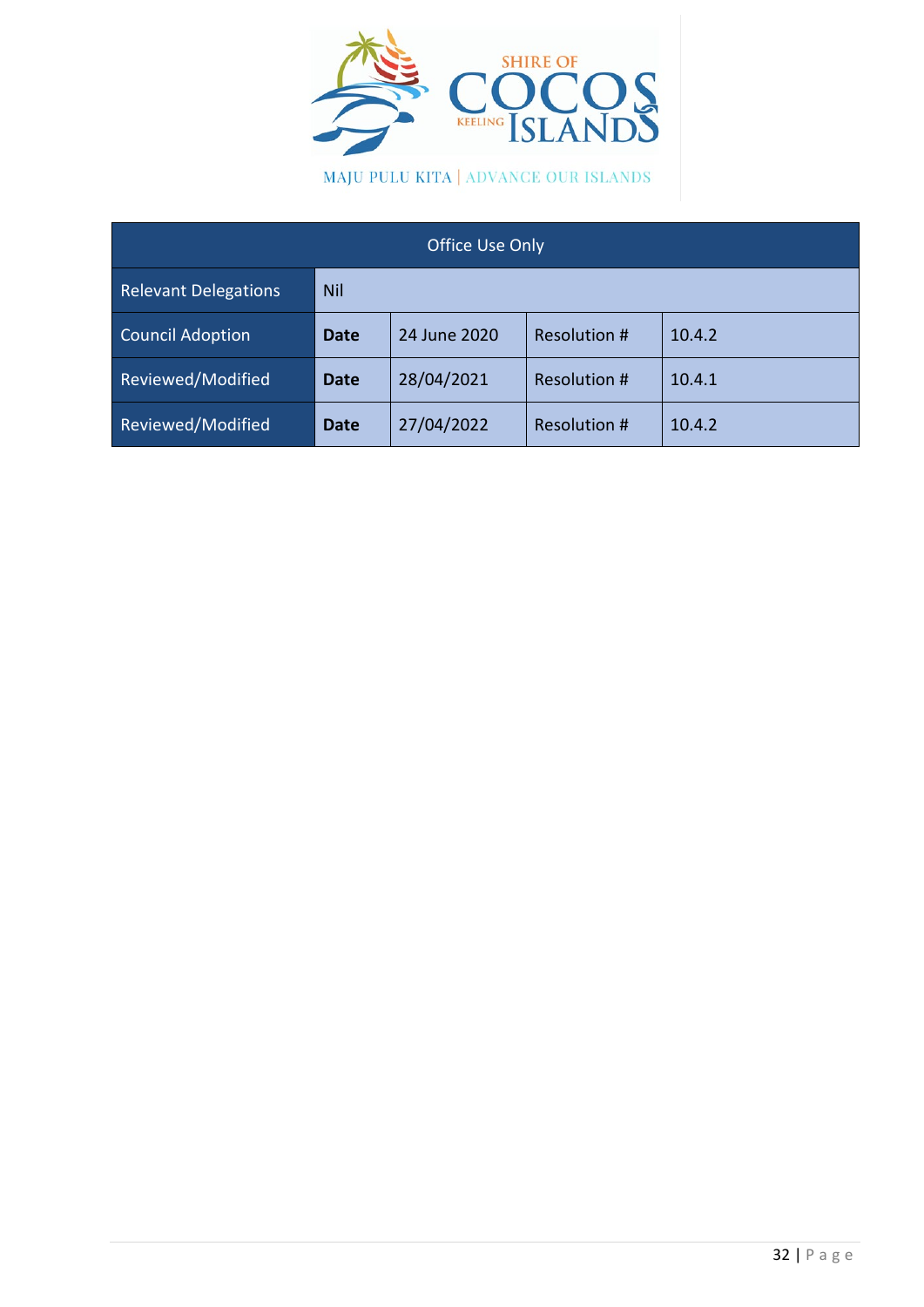

# <span id="page-33-0"></span>CPA14 - Attendance at Events Policy

RESPONSIBLE OFFICER CHIEF CHIEF Chief Executive Officer

# **OBJECTIVE**

This policy is required under section 5.90A(2) of the *Local Government Act 1995 (WA)(CKI)* to provide guidance to Councillors and the Chief Executive Officer on the acceptance of invitations to events and clarifies payment of ticket prices.

### **SCOPE**

This policy applies to all Councillors and the Chief Executive Officer of the Shire of Cocos (Keeling) Islands (the Shire).

This policy only applies to invitations to Councillors and/or the Chief Executive Officer to attend an event, which is addressed in writing to Shire of Cocos (Keeling) Islands. Invitations addressed to Councillors or the Chief Executive Officer, but not submitted in writing to the Shire, are not captured by this policy. The Shire expects all Councillors and the Chief Executive Officer to ensure they comply with their disclosure obligations under the Shire's Code of Conduct for Council Members, Committee Members and Candidates and the *Local Government Act 1995 (WA)(CKI).*

# **POLICY**

Councillors and the Chief Executive Officer are often required to represent their local government and fulfil their leadership role in the community by attending events. Where Councillors or the Chief Executive Officer are offered tickets to an event, the Shire will pay for those tickets if it benefits the Shire that they attend the event.

Where a Councillor or the Chief Executive Officer attends an event where they have not paid for the ticket or hospitality, the Shire expects the councillor or the Chief Executive Officer to ensure they comply with their disclosure obligations under the Shire's *Code of Conduct* and the *Local Government Act 1995* (*WA)(CKI).*

The Chief Executive Officer and Councillors are authorised to attend the following events. Receipt of complimentary tickets for these listed events are excluded from interest disclosure requirements:

- a. Shire hosted or sponsored ceremonies, functions, events and art exhibitions;
- b. meetings and events hosted by clubs and not-for-profit organisations in the district;
- c. any free events held in the district;
- d. cultural events or festivals in the district;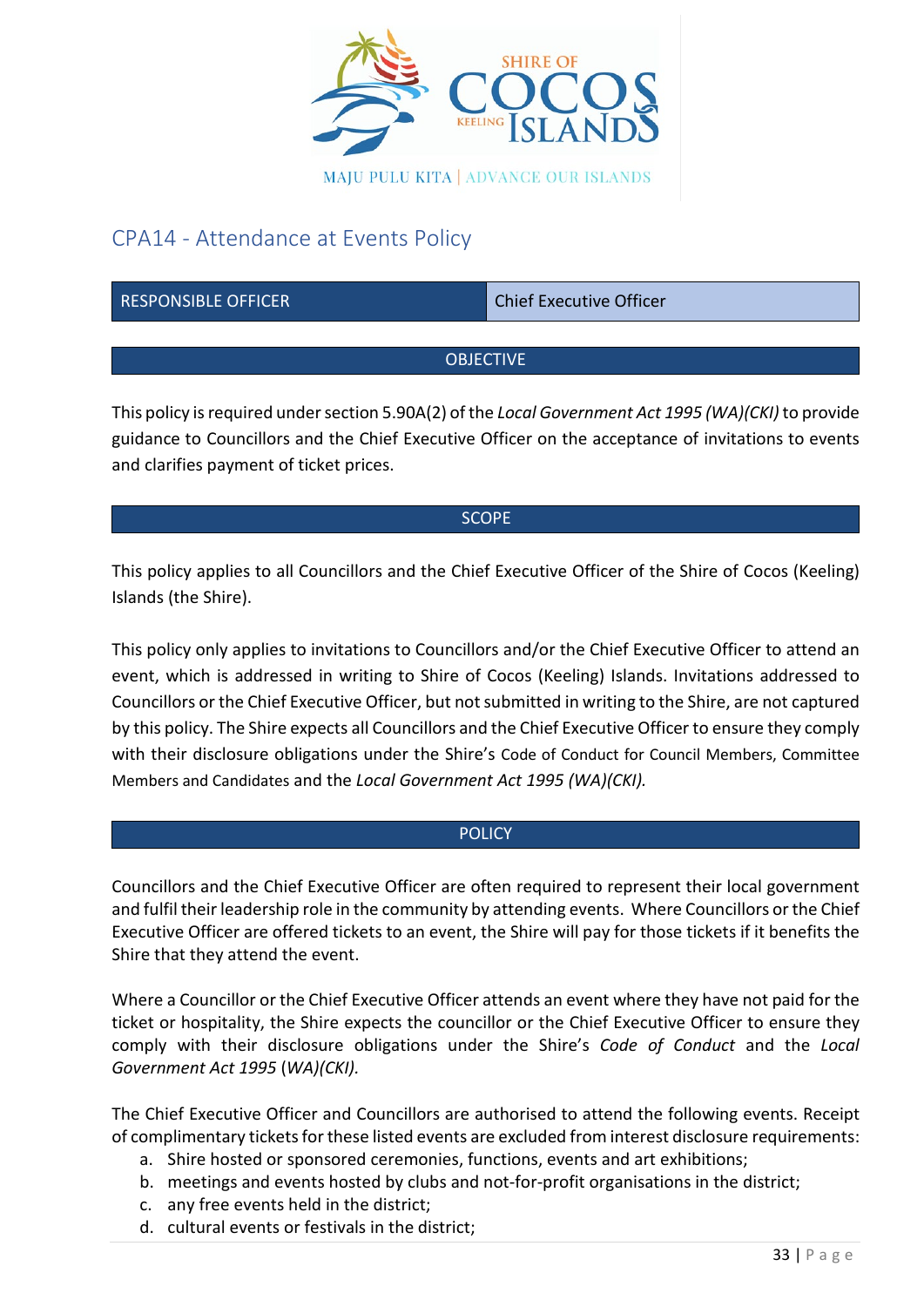

- e. events run by schools within the district;
- f. events for which representation by the Shire President or the Chief Executive Officer has been requested; and
- g. events run by other local governments, ALGA, WALGA and Local Government Professionals Australia.

### **Approval of attendance**

In making a decision on attendance at an event, Council will consider:

- a. who is providing the ticket to the event;
- b. the location of the event i.e. whether in the district or out of the district;
- c. the role of the Councillor or Chief Executive Officer when attending the event, i.e. participant, observer, presenter and the value of their contribution;
- d. whether the event is sponsored by the Shire;
- e. the benefit of Shire representation at the event;
- f. the number of invitations or tickets received; and
- g. the cost to attend the event, including the cost of the ticket and any other expenses such as travel and accommodation.

Decisions to attend events in accordance with this policy will be made by simple majority and may be delegated.

#### **Payments in respect of attendance**

Where an invitation or ticket to an event outside the Shire is provided free of charge, the Shire may contribute to appropriate expenses for attendance, such as travel and accommodation, if Council determines attendance to be of public value.

If Council determines that a Councillor or the Chief Executive Officer should attend a paid event, the Shire will pay the cost of attendance and appropriate expenses, such as travel and accommodation, for events outside the district in accordance with the relevant travel allowance policy and the cost of attendance for events within the district.

Where partners of an authorised Shire representative attend an event, any tickets for that person, if paid for by the Shire, must be reimbursed by the representative.

#### **DEFINITIONS**

Event - in accordance with s5.90A of the *Local Government Act 1995 (WA) (CKI)* 'event' includes, but is not limited to, the following:

- concert;
- conference;
- function;
- sporting event; and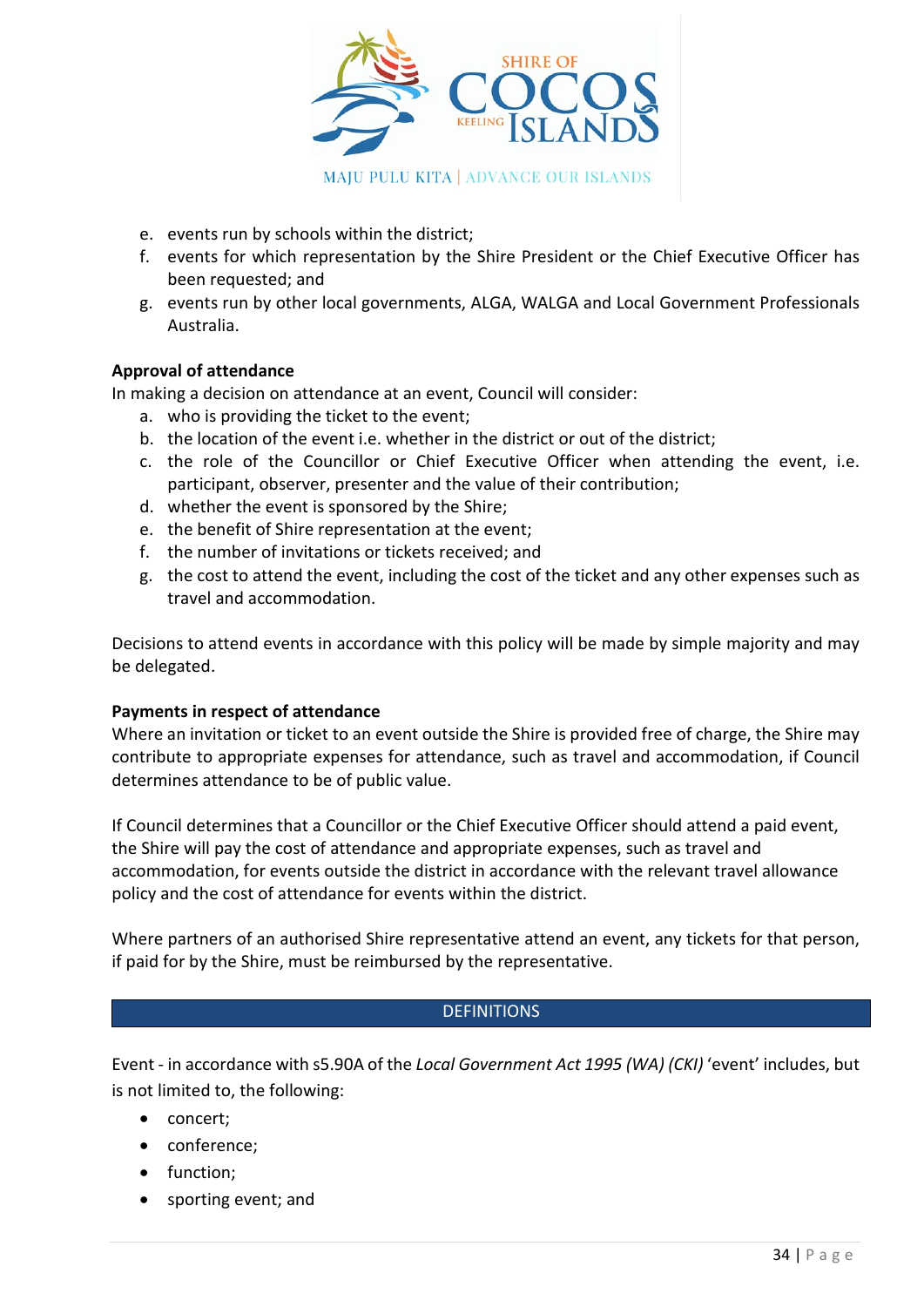

• an occasion prescribed for the purposes of this definition by the *Local Government (Administration) Regulations 1996 (WA) (CKI).*

### RELEVANT LEGISLATION/LOCAL LAW

*Local Government Act 1995 (WA) (CKI)* 

### RELATED DOCUMENTS

*Shire of Cocos (Keeling) Islands Code of Conduct for Council Members, Committee Members and Candidates*

*Shire of Cocos (Keeling) Islands Code of Conduct for Council Members, Committee Members & Staff Shire of Cocos (Keeling) Islands Travel Allowance Policy (CPE7)*

| Office Use Only             |             |            |                     |        |  |  |  |
|-----------------------------|-------------|------------|---------------------|--------|--|--|--|
| <b>Relevant Delegations</b> | <b>Nil</b>  |            |                     |        |  |  |  |
| <b>Council Adoption</b>     | <b>Date</b> | 26/08/2020 | Resolution #        | 10.4.1 |  |  |  |
| Reviewed/Modified           | <b>Date</b> | 28/04/2021 | Resolution #        | 10.4.1 |  |  |  |
| Reviewed/Modified           | <b>Date</b> | 27/04/2022 | <b>Resolution #</b> | 10.4.2 |  |  |  |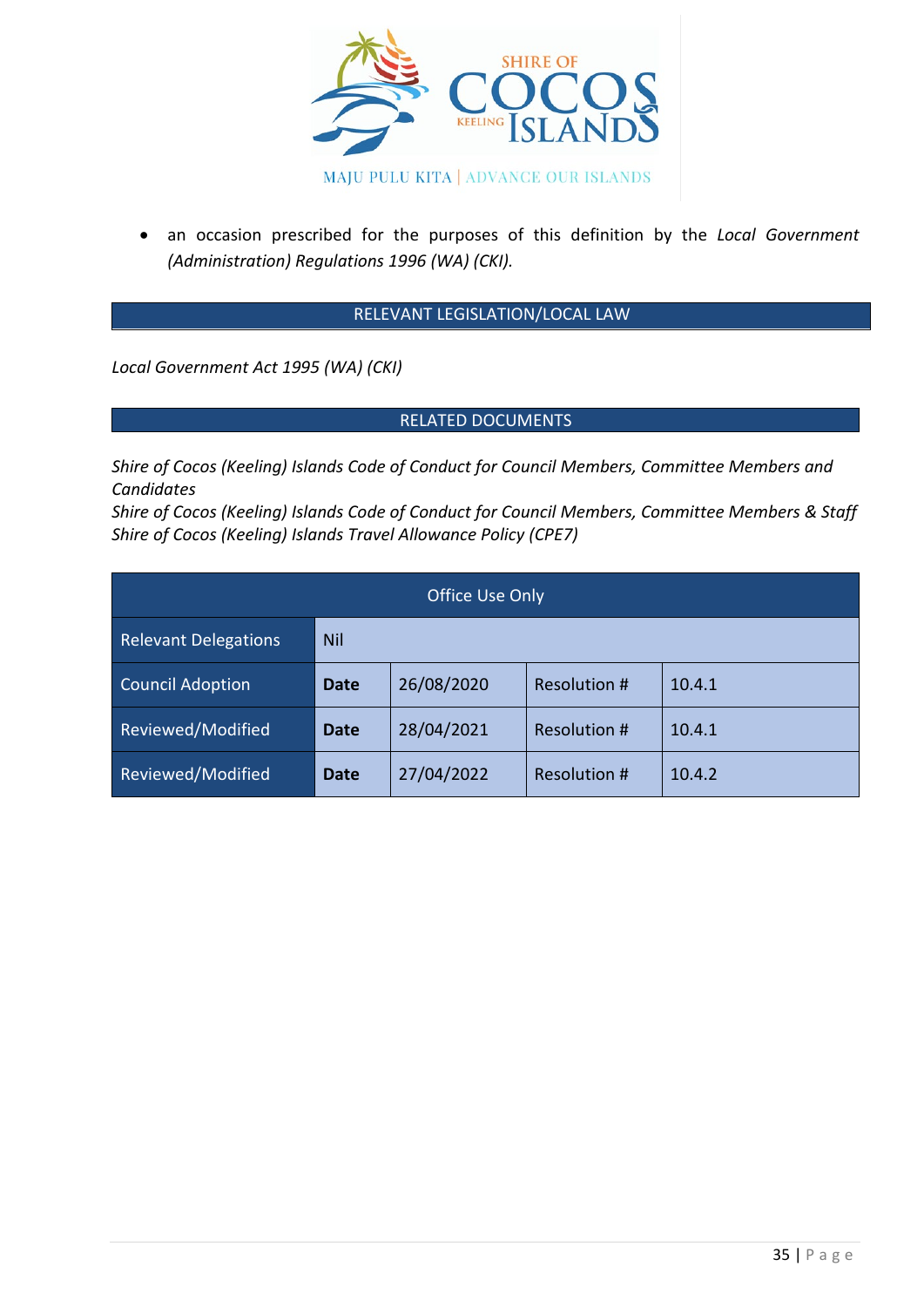

## CPA15 - Complaints Handling and Public Interest Disclosures Policy

RESPONSIBLE OFFICER CHIEF CHIEF Chief Executive Officer

## OBJECTIVE

The Shire of Cocos (Keeling) Islands (Shire) is committed to excellence in customer service and makes no exception to this principle during the receipt of feedback and complaints. The Shire sees the complaints process as an opportunity for continuous improvement and willingly engages with customers in this regard. The purpose of this Policy is to provide a framework to guide the Shire in its management and handling of complaints and provides guidance to the management and handling of vexatious complaints. It is important that Shire staff manage customers and complainants' expectations and outlines boundaries to the way in which the Shire will provide its service where unreasonable behaviour and expectations are evident. Importantly, the Shire also has a duty of care as an employer to ensure that staff are not applying a disproportionate amount of time and resources to an issue or person as this may cause unnecessary stress and distraction from regular duties.

#### **SCOPE**

This Policy applies to to all Elected Members, employees and consultants or contractors engaged to provide services to the Shire and complaints relating to the Shire and its services, including complaints about:

- decisions made by employees of the Shire;
- the conduct of elected members, employees and contractors of the Shire; and
- practices, policies and procedures of the Shire.

This policy does not apply to a complaint concerning the result of an election or with the way in which an election was conducted and does not apply to the following matters or complaints, which are managed through other processes including:

- A report of a minor breach or serious breach under the *Local Government Act 1995 (WA)(CKI)*
- Allegations of corruption or serious misconduct
- Alleged privacy breaches
- Complaints about matters for which there is a process of review or appeal or objection prescribed by legislation

• Complaints that are claims against Council for personal injury or property damage

**POLICY** 

## **1. Complaints Handling**

The Shire is committed to providing quality customer service. Complaints are to be managed as follows:

- promptly;
- in a consistent manner;
- without bias; and
- in a manner that promotes procedural fairness and principles of natural justice;

• in accordance with legislative requirements as well as the Ombudsman's Guidelines on Complaint Handling.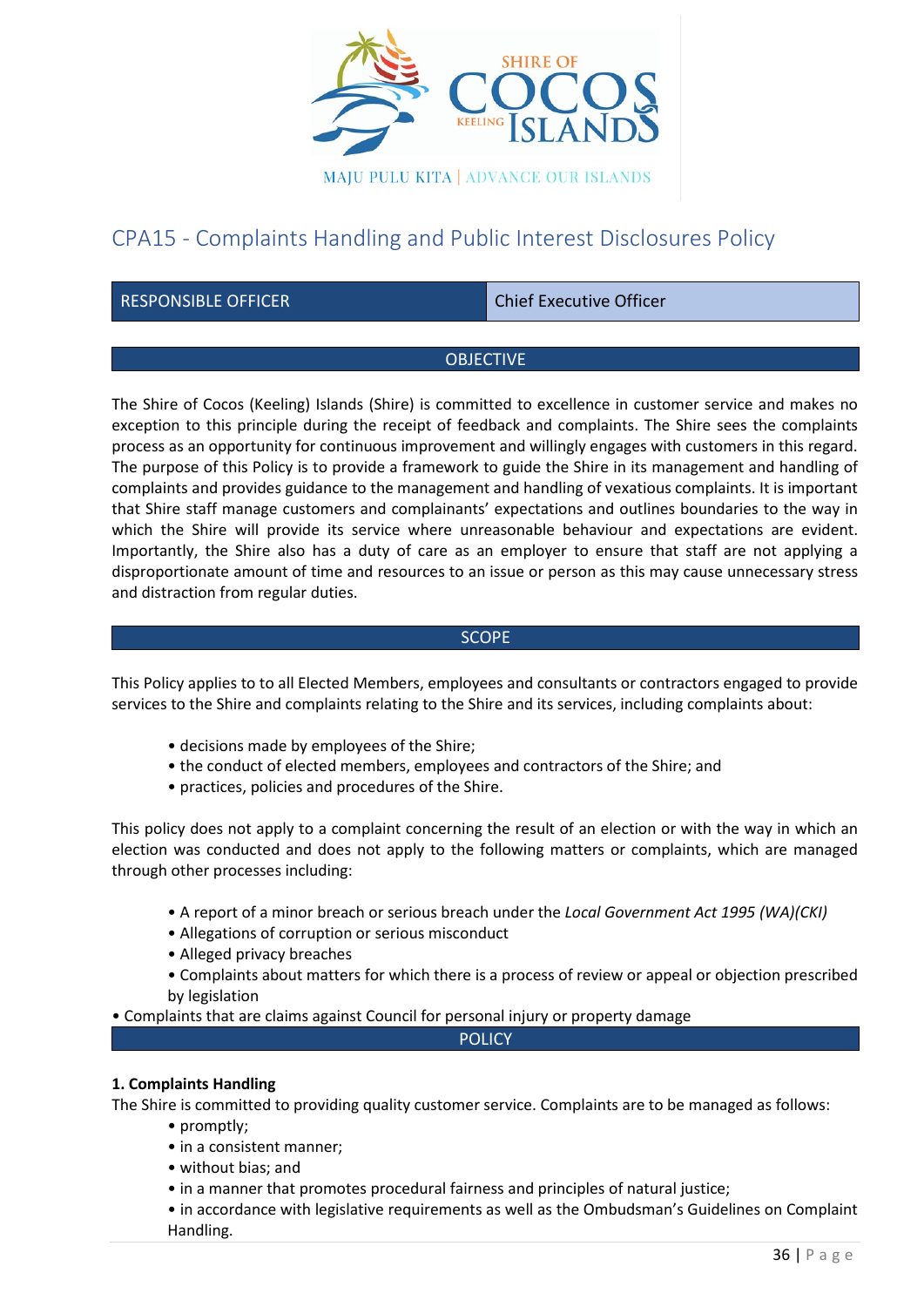

The Shire will accept complaints in writing via the Complaints Form located on the Shire's website, email, letter, or in person by completing the Complaints Form.

A customer may nominate another person to assist or make a complaint on their behalf. The customer must provide written permission for another person to act on their behalf.

At a minimum, the following information is to be supplied in order to effectively process the complaint:

- Name and address
- Contact details
- Complaint details (when and where the issue has occurred)
- Date of occurrence of complaint

Anonymous complaints will not be investigated or responded to unless the criteria specified at 2. is met.

The Shire will endeavour to resolve complaints at the first point of contact. Complaints made in writing are to be acknowledged by the Shire within five business days of receipt.

A complainant is to be notified if their complaint cannot be resolved within ten business days, either with a final solution or, if the nature of the complaint requires a longer period to resolve, with an interim response outlining the reason for the delay, further action to be taken and anticipated timeframe that a full response will be provided. Where appropriate or requested, the decision made or action taken with respect to the matter complained is to be communicated to the complainant as soon as practicable. In establishing the order in which complaints will be attended to, consideration will be given to the urgency of each complaint in terms of public safety implications, seriousness, frequency of occurrence, severity and the need for immediate action.

#### **2. Anonymous Complaints**

An anonymous customer complaint will only be investigated where reasonable and sufficient information is provided and which, in the opinion of Shire staff, constitutes:

- A breach of statutory provisions;
- A breach of an approval, licence or permit;

• A matter for which the City is obligated to act, prescribed in the *Local Government Act 1995 (WA) (CKI)*, Corruption and Crime Commission Act 2003 or under any other written law;

• A matter which if not attended to could reasonably constitute a risk to the public health and safety of persons, animals, local government buildings and property or the environment; and

• A matter which is deemed to be capable of investigation and resolution without assistance from the complainant.

#### **3. Complaints regarding Employees**

Complaints relating to employees in regard to the provision of a service or product should be addressed to the Chief Executive Officer. Allegations may also be referred to the Shire's Public Interest Disclosure Officer (refer to the Public Interest Disclosure Act – (PID Act).

A complaint against an employee is considered confidential under the *Freedom of Information Act 1992* and the complainant will not be advised of the outcome, unless required by law.

#### **4. Complaints against the Chief Executive Officer**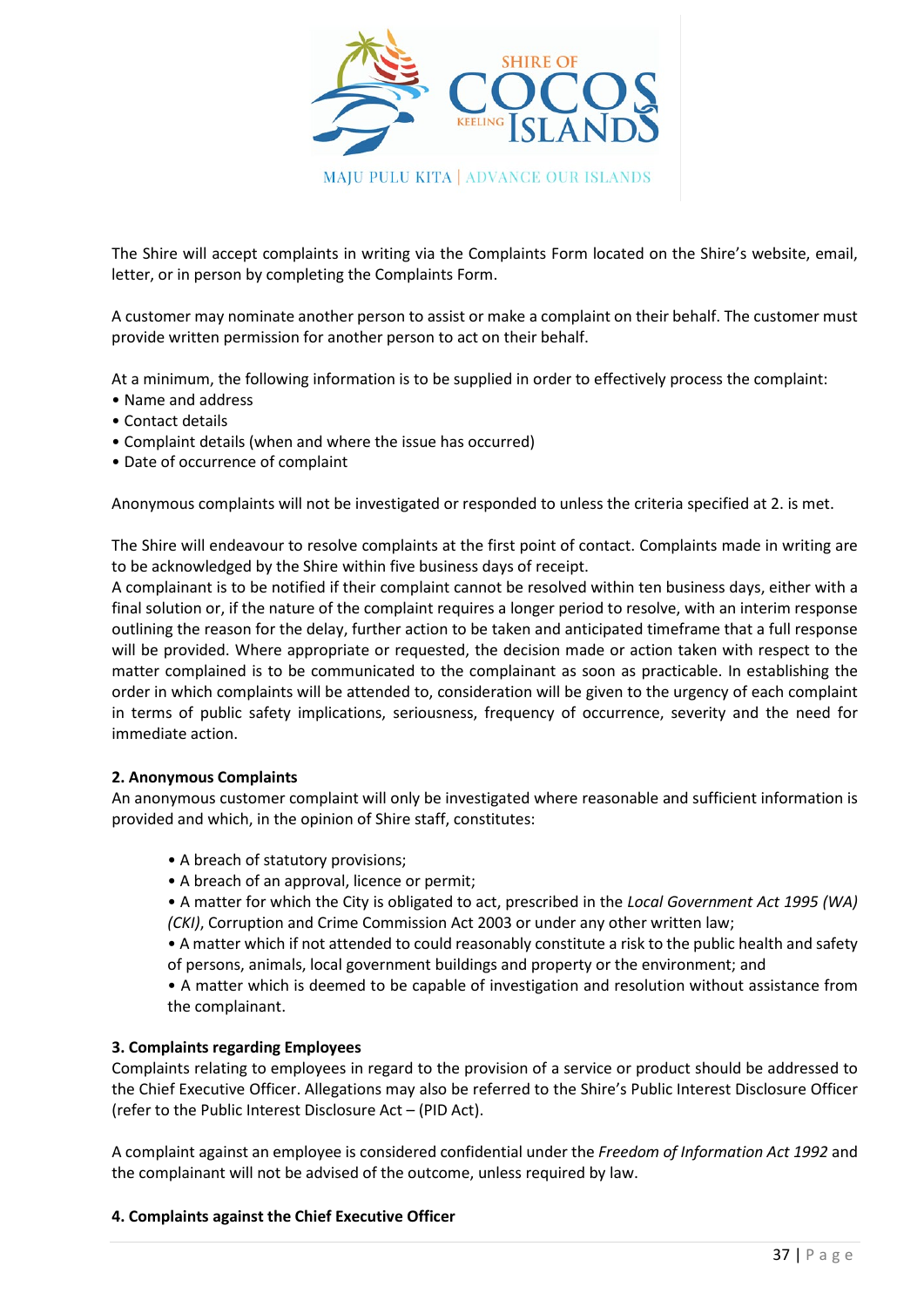

Any complaint against the Chief Executive Officer will be referred to the Shire President, who will determine the most appropriate means of investigation and resolution. The procedures and timescales for any such complaint may fall outside the normal standard, and, should this be the case, this would be formally advised to the complainant.

## **5. Complaints regarding Elected Members**

Complaints relating to an Elected Member committing a minor breach (such as breach of a rule of conduct), are to be sent to the Shire's complaints officer (being the CEO and any other person designated by the CEO as a complaints officer pursuant to s.5.102 of the Act). Such complaints are to be referred to the Local Government Standards Panel. A breach by an Elected Member of the Shire's code of conduct is not a minor breach. The person complained about must be a current serving elected member of a local government at the time the complaint is made.

Complaints relating to an Elected Member committing a serious breach of the *Local Government Act 1995 (WA)(CKI)* should be forwarded to the Department of Local Government, Sport and Cultural Industries. Allegations of both a serious or minor breach may also be referred to the Shire's Public Interest Disclosure Officer (refer to the Public Interest Disclosure Act – (PID Act).

#### **6. Allegations of serious misconduct – Corruption and Crime Commission**

Allegations concerning criminal, corrupt or seriously improper conduct will be dealt with independent of the Shire's complaint handling process. In the first instance they will be referred directly to the Chief Executive Officer and / or Shire President for determination including whether there are reasonable grounds for notification to the Crime and Corruption Commission or the Police. Under Section 28 of the *Corruption and Crime Commission Act 2003* (CCC), the President and/or the CEO has a duty to notify the CCC of suspected misconduct by elected members, the CEO or other employees. Elected members may also report misconduct by the President, other elected members, the CEO or other employees and the CEO or other employees may report misconduct by any elected member or employee. Further information is available from the Commissions website.

## **7. The Public Disclosure Act 2003 ('Whistle Blowers Legislation')**

The PID Act is designed to facilitate the disclosure of allegations or complaints about persons who are public officers, government officials, or public authorities and their contractors. This legislation specifically covers improper conduct, corruption, irregular or unauthorised use of public resources, conduct involving a substantial and specific risk of injury to public health, Council property, prejudice to public safety, public property or harm to the environment. Before making a disclosure it is important that you are aware of the rights and responsibilities imposed on you and others under the Act. Enquiries regarding the Shire and the Public Interest Disclosure Act 2003 can be directed to one of the Shire's Public Interest Disclosure Officers.

#### **8. Complaints to the Ombudsman and Third Party Agencies**

The Ombudsman can investigate complaints about most Western Australian public authorities, including local governments.

Generally the Ombudsman will investigate actions or decisions where the decision maker has been accused of or found to have:

- Acted outside their legal authority;
- Not followed policy, or applied its policy inconsistently;
- Did not consider all the relevant information, or considered irrelevant information;
- Unreasonably delayed making a decision or informing the complainant of the decision; or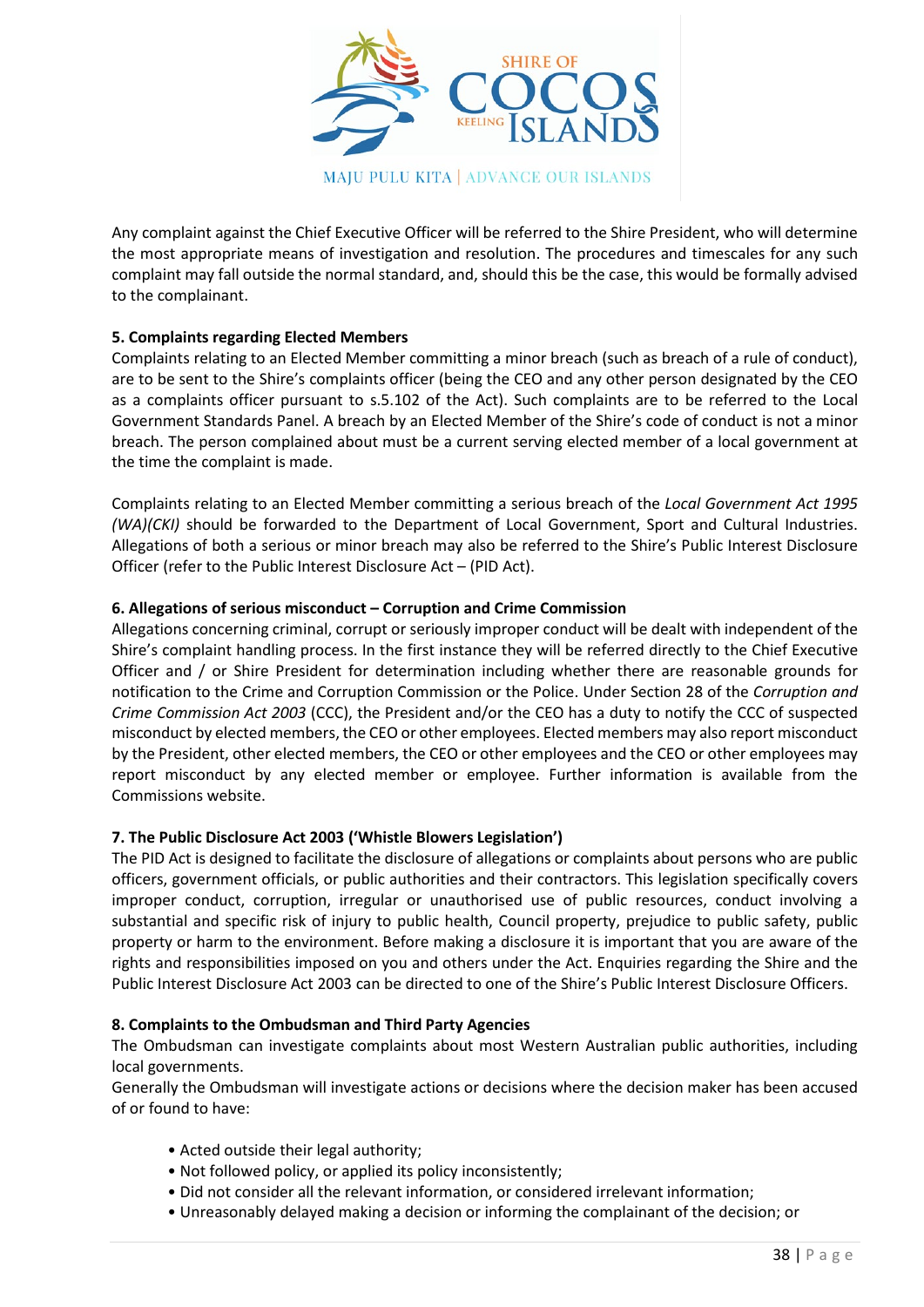

- Failed to notify the complainant of the decision or did not provide reasons for a decision.
- Decision maker had acted in a bias or prejudicial manner

#### **9. Privacy and Confidentiality**

Personal information concerning a complainant will not be made publicly available (including to any parties identified in a complaint) except to the extent required by law or with the express consent of the complainant. Customers have the right to expect that their privacy will be respected when making a complaint or having a complaint investigated. Personal information related to the complaint will be kept confidential in accordance with the *Freedom of Information Act 1992 (WA)(CKI)*. All complaints are treated confidentially, unless required by law or the complainant provides their permission to release information.

#### **10. Dispute Resolution**

If unsatisfied with the manner in which the complaint has been dealt with, written correspondence is to be addressed to the Chief Executive Officer. If not satisfied with the Chief Executive Officers' response, concerns may be raised with either the Western Australian Ombudsman or the Department of Local Government, Sport and Cultural Industries.

#### **11. Vexacious Complaints Handling**

Every endeavour will be made to deal with complaints however the Shire may refuse to investigate a complaint if the complainant behaves in a vexatious, actively hostile manner or the complaint is considered to be trivial, frivolous or where there is a consistent complaint of trivial and/or frivolous matters.

#### **Dealing with unreasonable complainant conduct**

Unreasonable customer conduct is any behaviour by a current or former customer which, because of its nature or frequency raises substantial health, safety, resource or equity issues for Elected Members, employees, volunteers, contractors or other service users and customers. Unreasonable persistence is considered to be continued, incessant and unrelenting conduct by a customer that has a disproportionate and unreasonable impact on Shire staff, services, time and/or resources. Unreasonable customer conduct is not limited to spoken interactions. It can occur over the internet, in a public location, in an image or in writing. If the conduct is unacceptable and arises during the course of, or as a direct result of, the provision of services by the Shire it can legitimately be characterised as unreasonable customer conduct.

The Shire has a zero tolerance policy towards any harm, abuse or threats directed towards its staff. Any conduct of this kind will be dealt with under this policy and in accordance the Shire's duty of care and occupational health and safety responsibilities. Where the Chief Executive Officer deems that a customer is habitual or obsessive, and taking up a disproportionate amount of time, their conduct may be deemed unreasonable complainant conduct and a restriction of service be applied to them.

This restriction may comprise of one or various options from the following list:

- Only take calls at specific times on specific days
- Only have one point of contact for the complainant and direct all calls to this person\*
- Limit all communication with the City to written communication via a single point of contact
- Require the complainant to make an appointment with a staff member to raise concerns
- Block calls from a specific number
- Ignore emails without responding as to why (but putting the emails into the Shire's EDRMS with a file note 'no response required')
- Only respond to future correspondence that provides significant new information about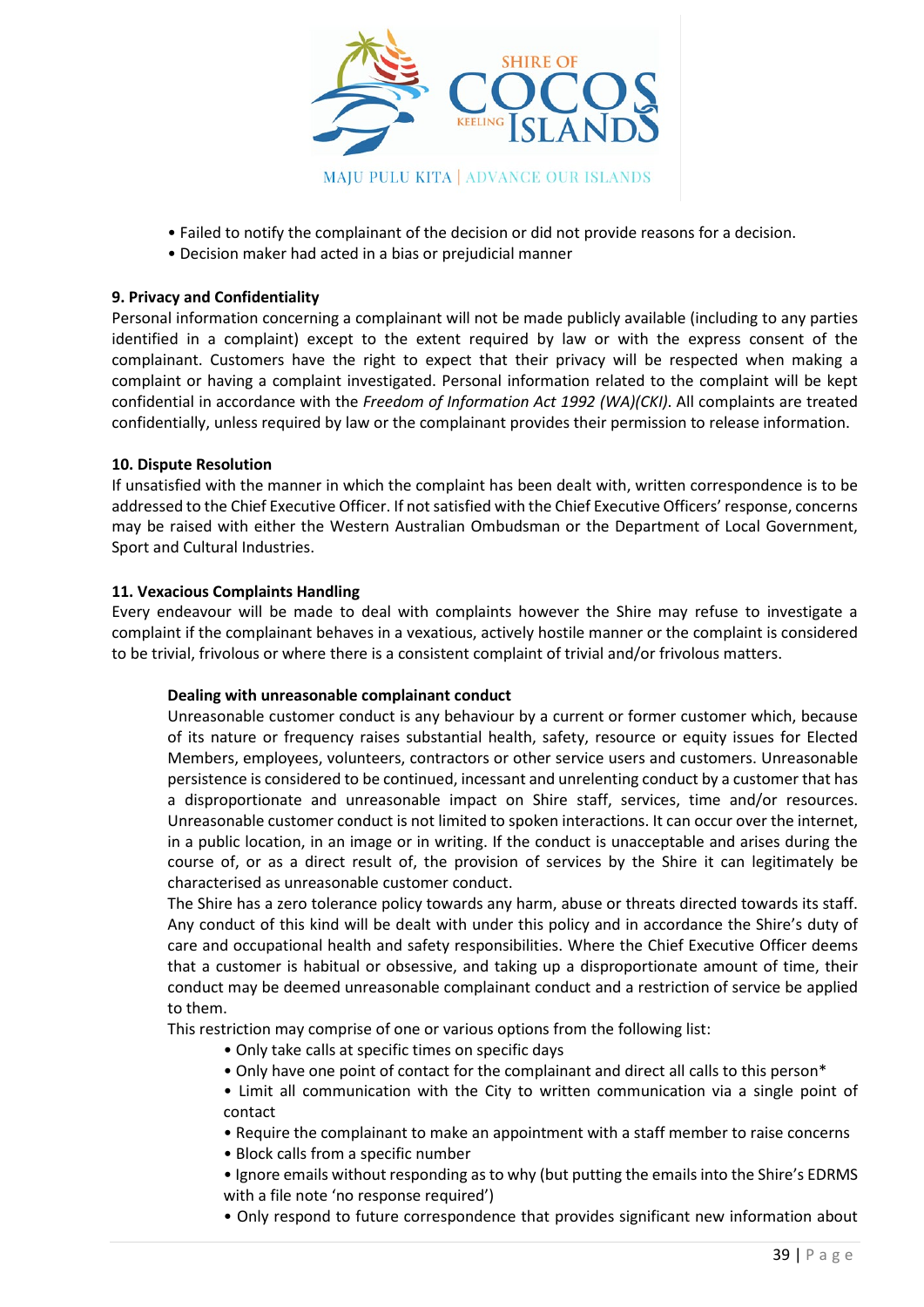

the complaint or raises a new issue that the Shire believes warrant fresh action • Hang up on the customer after first warning them that the call is about to be terminated

*\*To avoid staff 'burn out' by the sole contact officer, his/her supervisor will provide them with regular support and guidance as and when required.*

#### **Notification and appeal of unreasonable customer conduct**

In the event that a complainant is advised of restriction of service, the rationale and decision is to be documented and the customer is to be advised in writing of the reasons for the decision, what restrictions apply and for what period. All relevant staff will be notified when unreasonable customer conduct has resulted in formal communication to a customer to place limitations on their communication with the Shire.

Elected Members will be notified and encouraged to support the process to ensure consistency across the Shire. Customers' who fail to adhere to the imposed limitations and continue to make contact with the Shire outside of the defined requirement, should be reminded of the Shire's decision outlined in their correspondence and contact should be politely ceased. Should the customer wish to challenge or appeal the imposed limitations, they will be directed to the Ombudsman Office of Western Australia or other appropriate government agency. It is important to remember that the restriction service is only relevant to the items listed on the restriction of service letter. If new issues are raised, these should be responded to as per Shire protocol. Customers with restricted provision are to be reviewed on an annual basis.

#### **Recording Complaints**

All correspondence relating to a customer complaint must be recorded within the Shire's business systems. Information recorded must be factual, accurate and current as per the *State Records Act 2000 (WA)(CKI)*.

## *Shire of Cocos (Keeling) Islands Code of Conduct for Council Members, Committee Members and Candidates*

*Shire of Cocos (Keeling) Islands Code of Conduct for Council Members, Committee Members & Staff Local Government (Model Code of Conduct) Regulations 2021 (WA) (CKI)*

#### **DEFINITIONS**

Complainant - means a person, organisation or its representative, making a complaint (and may include staff, Elected Members and/or the Chief Executive Officer).

Complaint - means an expression of dissatisfaction made to or about an organisation, related to:

- products and/or services; or
- staff, Elected Members and/or the Chief Executive Officer.

A complaint is not:

- An initial service request to the Shire
- A request for information from the Shire
- The lodging of an appeal in accordance with statutory process
- A submission relating to a regulatory function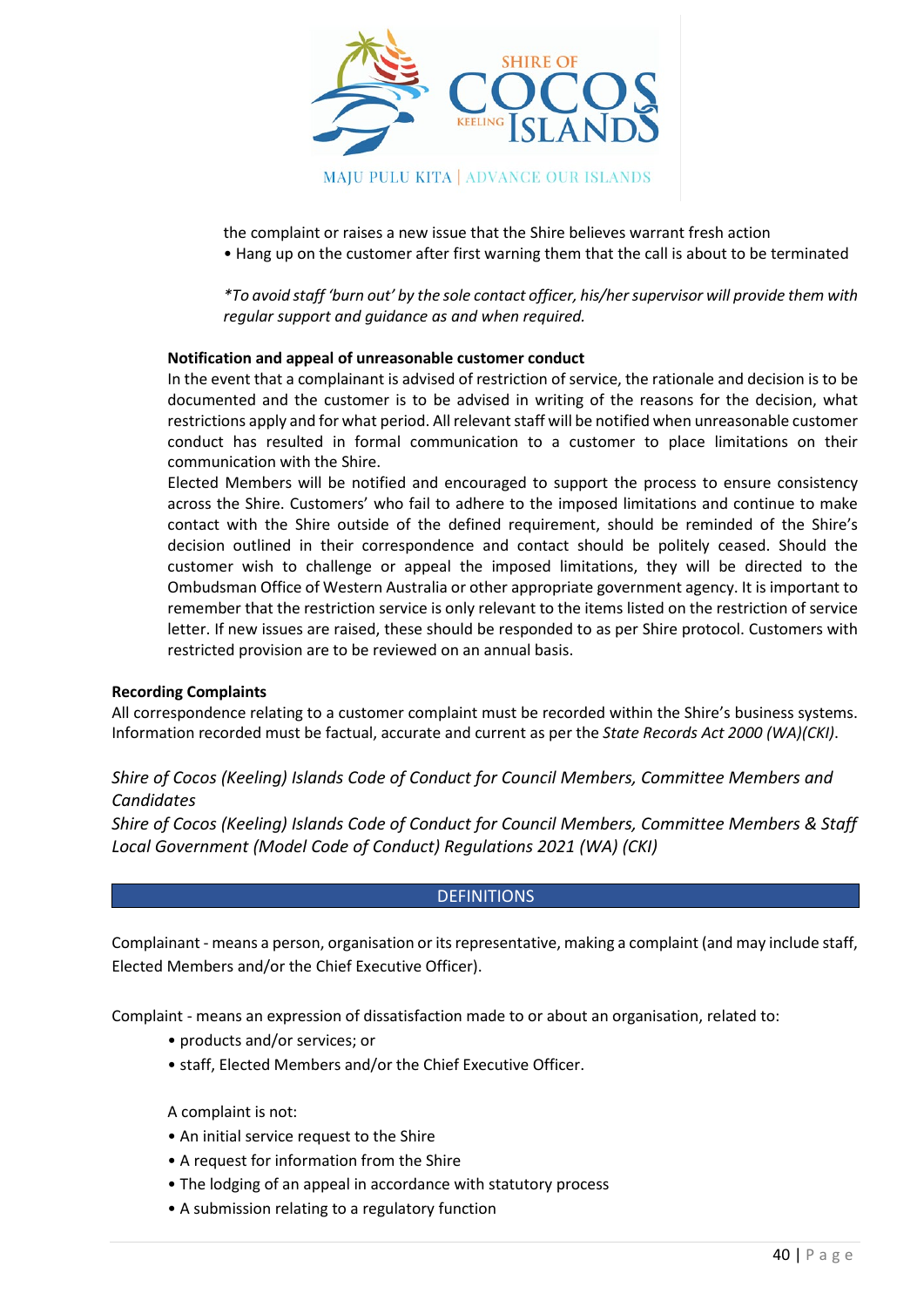

- A petition
- The reporting of a civil dispute between two individual parties

Vexatious - means a complaint or complaints brought solely to harass or subdue. Complaints may take the form of repetitive, burdensome or unwarranted communication with one or more Shire employees over matters that are considered resolved or responded to in previous communication with the complainant.

Ombudsman - means the Parliamentary Commissioner for Administrative Investigations.

## RELEVANT LEGISLATION/LOCAL LAW

*Shire of Cocos (Keeling) Islands Code of Conduct for Council Members, Committee Members and Candidates Shire of Cocos (Keeling) Islands Code of Conduct for Employees Local Government Act 1995 (WA) (CKI) Local Government (Administration) Regulations 1996 (WA) (CKI) Local Government (Model Code of Conduct) Regulations 2021 (WA) (CKI) Freedom of Information Act 2003 (WA) (CKI) Crime and Corruption Act 2003 (WA) (CKI) State Records Act 2000 (WA) (CKI) Public Disclosure Act 2003 (WA) (CKI)*

| <b>Office Use Only</b>      |             |            |              |         |  |
|-----------------------------|-------------|------------|--------------|---------|--|
| <b>Relevant Delegations</b> | <b>Nil</b>  |            |              |         |  |
| <b>Council Adoption</b>     | Date        | 2/12/2015  | Resolution # | 10.4/A1 |  |
| Reviewed/Modified           | Date        | 8/11/2017  | Resolution # | 1117/09 |  |
| Reviewed/Modified           | Date        | 26/02/2020 | Resolution # | 10.4.1  |  |
| Reviewed/Modified           | <b>Date</b> | 08/08/2020 | Resolution # |         |  |
| Reviewed/Modified           | Date        | 28/04/2021 | Resolution # | 10.4.1  |  |
| Reviewed/Modified           | Date        | 27/04/2022 | Resolution # | 10.4.2  |  |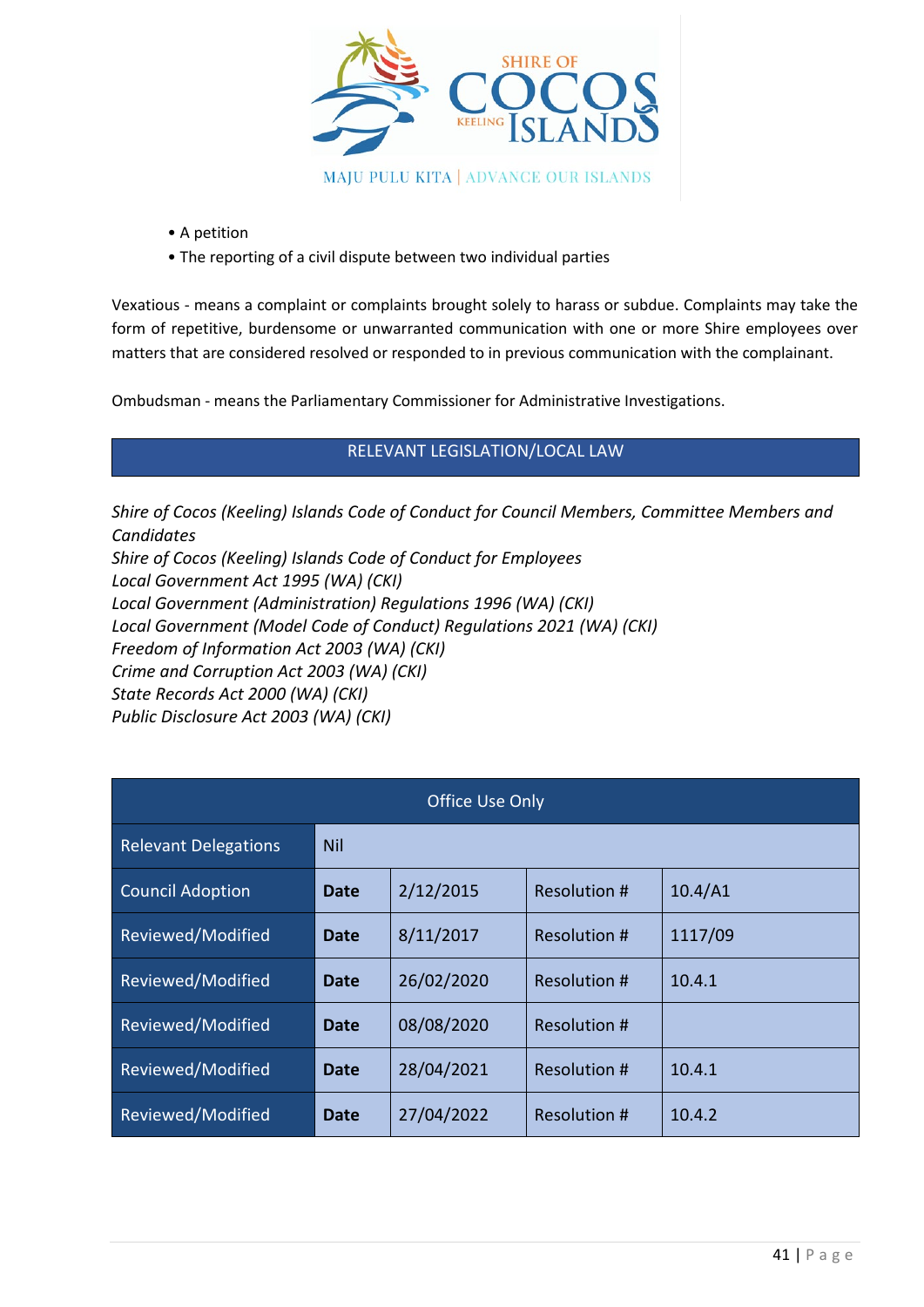

# CPP2 - Publishing of Delegated Legislation and State-wide Public Notices **Policy**

RESPONSIBLE OFFICER CHIEF CHIEF Chief Executive Officer

**OBJECTIVE** 

To ensure all delegated legislation and state-wide public notices are dealt with in a consistent manner, with all relevant documents being accessible from the same location for convenience of reference.

**SCOPE** 

This policy applies to all delegated legislation and state-wide public notices created by the Shire.

**POLICY** 

## **Publication of delegated legislation**

All delegated legislation of the Shire is to be published as *Notifiable Instruments* on the *Federal Register of Legislation*, as the official record of all legislative documents. No delegated legislation is to be published in the *Western Australian Government Gazette* or the *Indian Ocean Territories Government Gazette*, which replaced the *Christmas Island and Cocos Keeling Islands Gazettes*.

All delegated legislation published as *Notifiable Instruments* on the *Federal Register of Legislation* will be available on the Shire's website.

## **Publication of state-wide public notices**

When the Shire is required to give state-wide public notice such as per section 1.8 of the *Local Government Act (WA)(CKI),* the notice will be published within *The Atoll Newsletter*. Publishing the notice within *The Atoll Newsletter* will in itself constitute state-wide public notice as consistent with the definition of *state* contained in the *Interpretations Act 1984 (WA)(CKI).*

## **DEFINITIONS**

Delegated legislation – matters adopted by Council under the authority of legislation, which are legally enforceable in a Court of law, and includes:

- local laws; and
- local planning schemes.

Federal Register of Legislation - the authorised whole-of-government website for Commonwealth legislation and related documents. It contains the full text and details of the lifecycle of individual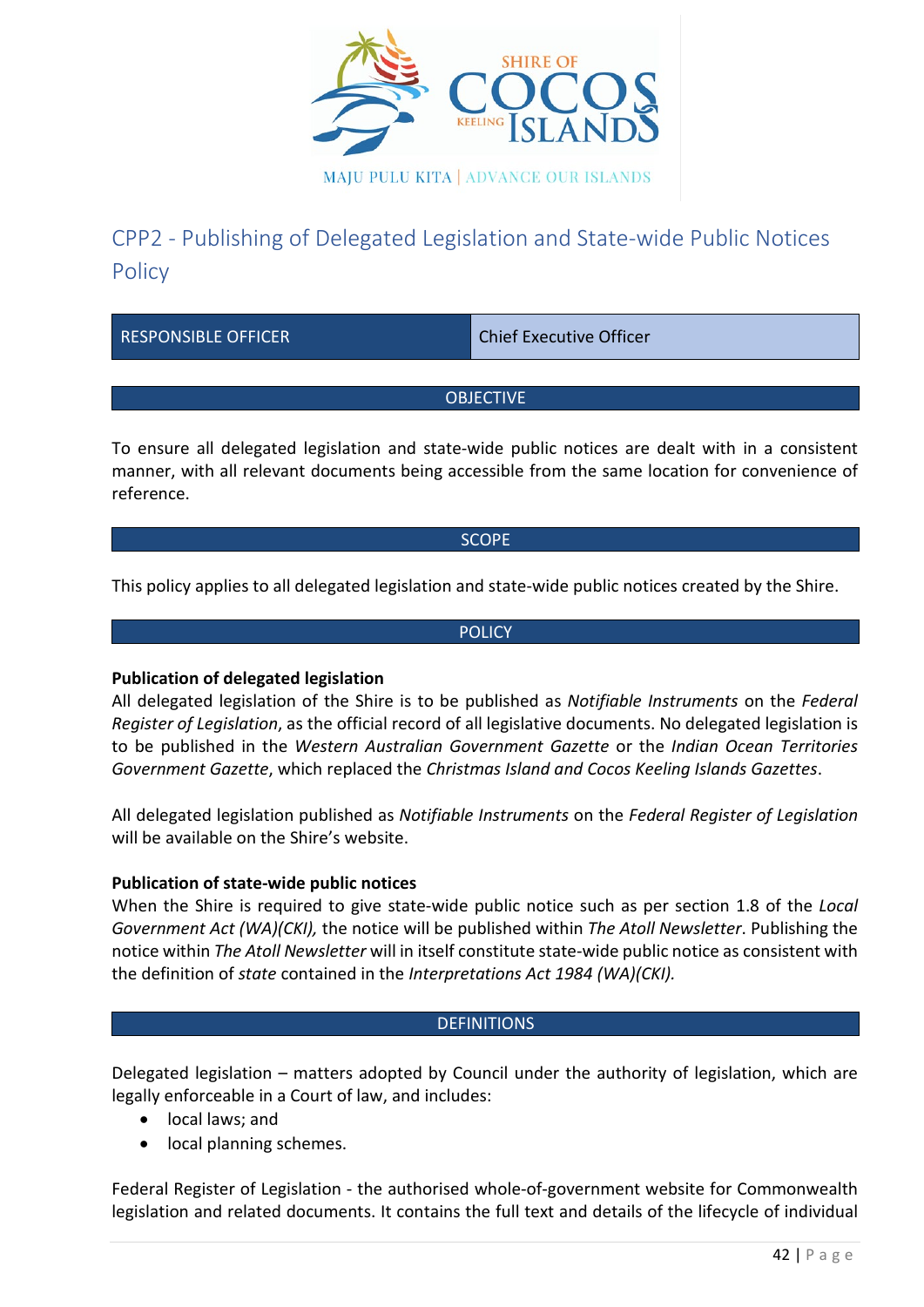

laws and the relationships between them. The register is managed by the Office of Parliamentary Counsel in accordance with the *Legislation Act 2003 (Cth).*

Notifiable Instruments - laws on matters of detail made by a person or body authorised to do so by enabling legislation. Under the *Legislation Act 2003 (Cth)* all Notifiable Instruments and their compilations must be registered on the Federal Register of Legislation.

State-wide public notice – as defined in s1.8 of the *Local Government Act 1995 (WA)(CKI*), or other legislation includes:

- advising of intention to adopt or confirmation of adoption of a matter in accordance with legislation, etc; and
- inviting submissions for public comment, tenders for acquisition or disposal etc.

Legal advice has been received (Department of Local Government and Community, 30 June 2015) noting that the definition of *state* as contained in the *Interpretation Act 1984 (WA)(CKI)* (below) means the Territory, the advice was that the Shire may advertise those elections notices requiring state-wide public notice in a newspaper that circulates generally in the Territory. The department considers that the Shire's publication *The Atoll Newsletter* would meet this requirement.

## **the State, this State or Western Australia:**

- (a) when used in a geographical sense means the Territory; and
- (b) when used is any other sense means the Territory unless the context precludes that meaning.

## RELEVANT LEGISLATION/LOCAL LAW

*Interpretations Act 1984 (WA)(CKI) Local Government Act 1996 (WA)(CKI) Planning and Development Act 2005 (WA) (CKI)*

| Office Use Only             |             |            |                     |         |
|-----------------------------|-------------|------------|---------------------|---------|
| <b>Relevant Delegations</b> | Nil         |            |                     |         |
| <b>Council Adoption</b>     | <b>Date</b> | 8/11/2017  | <b>Resolution #</b> | 1117/08 |
| Reviewed/Modified           | Date        | 26/02/2020 | Resolution #        | 10.4.1  |
| Reviewed/Modified           | <b>Date</b> | 28/04/2021 | Resolution #        | 10.4.1  |
| Reviewed/Modified           | <b>Date</b> | 27/04/2022 | Resolution #        | 10.4.2  |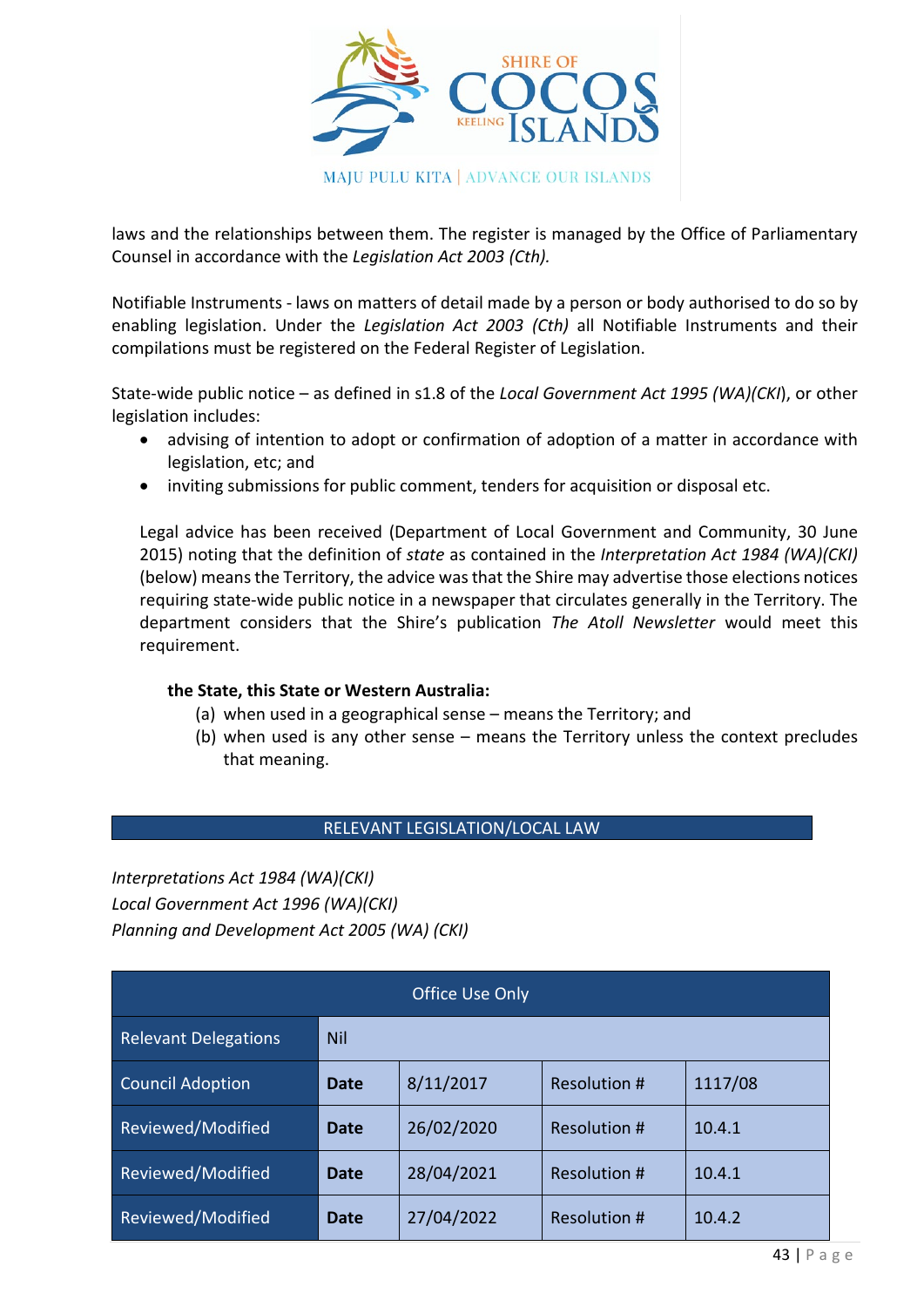

## CPC1 - Importation of Poultry and other Species of Birds Policy

| <b>RESPONSIBLE OFFICER</b> | <b>Chief Executive Officer</b> |
|----------------------------|--------------------------------|
|                            |                                |

## **OBJECTIVE**

To establish a process in conjunction with Australian Quarantine and Inspection Service (AQIS) to enable Council to have input into the importation of poultry and other species of birds to the Cocos (Keeling) Islands.

## **SCOPE**

This policy applies to any resident, visitor or organisation considering importing poultry or other species of bird into the Cocos (Keeling) Islands.

#### **POLICY**

Prior to poultry or any other species of bird being imported into the Cocos (Keeling) Islands, an application in writing must be submitted to Council seeking written approval. Council's letter of authorisation must then be presented to AQIS who will further consider the application.

In the case of the importation of domestic chickens, Council at its May 2012 Ordinary Meeting resolved to place a cap on the number of chickens allowed to be imported in a calendar year, with the number being set at 300.

This policy restricts residents to one application per year of 50 chickens to allow a number of residents to apply to import chickens.

| Office Use Only             |             |            |                     |         |  |
|-----------------------------|-------------|------------|---------------------|---------|--|
| <b>Relevant Delegations</b> | <b>Nil</b>  |            |                     |         |  |
| <b>Council Adoption</b>     | <b>Date</b> | Unknown    | <b>Resolution #</b> | Unknown |  |
| Reviewed/Modified           | <b>Date</b> | 26/3/2014  | Resolution #        | 41/2014 |  |
| Reviewed/Modified           | Date        | 26/02/2020 | Resolution #        | 10.4.1  |  |
| Reviewed/Modified           | <b>Date</b> | 27/04/2022 | Resolution #        | 10.4.2  |  |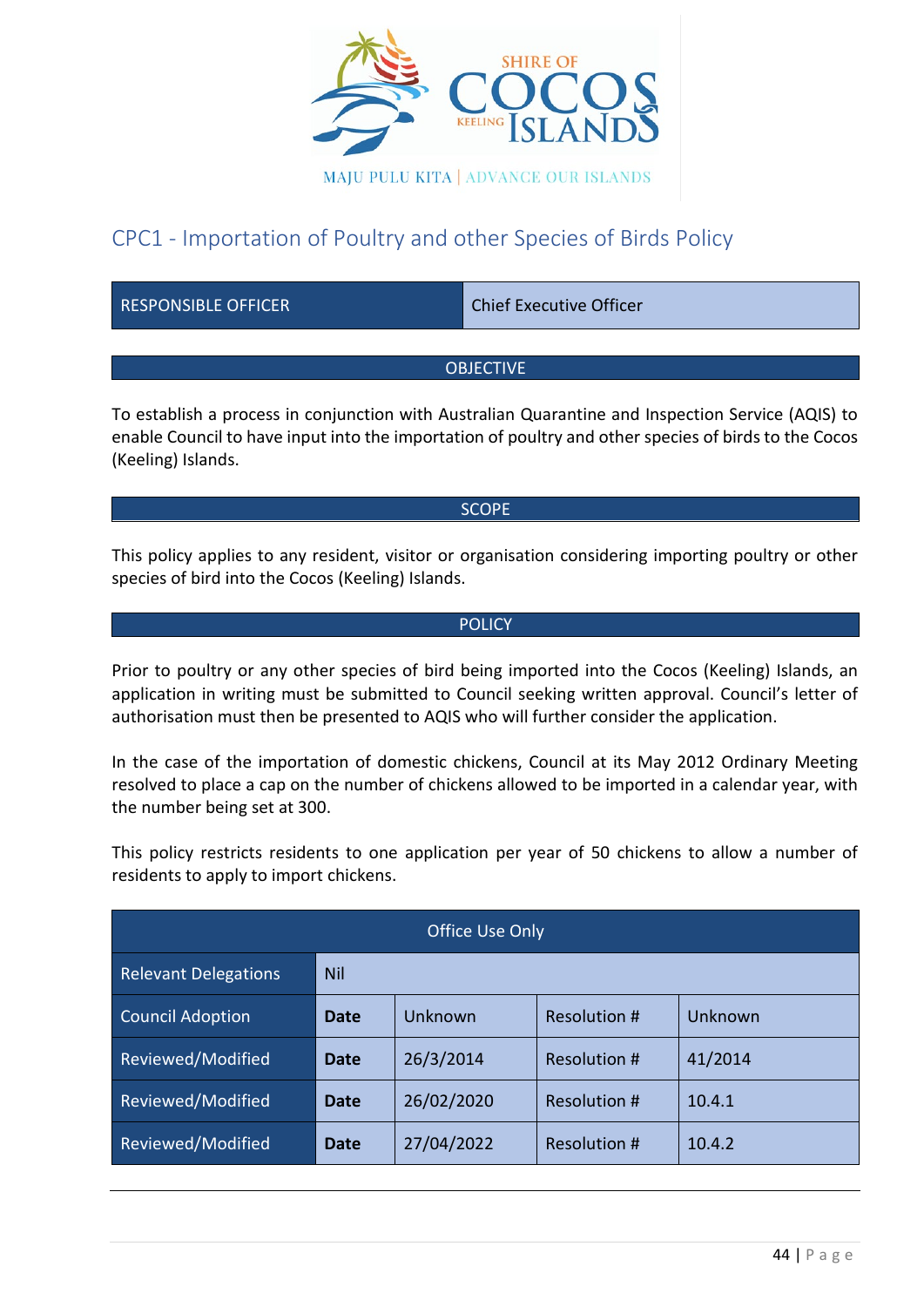

## CPC2 - Motor Vehicles on Home Island Policy

RESPONSIBLE OFFICER CHIEF CHIEF Chief Executive Officer

## **OBJECTIVE**

To encourage road safety and minimise the impact of motorised vehicles on paved roads, through the restriction of passenger vehicles and utilities being imported to Home Island.

#### **SCOPE**

This policy applies to the importation of all passenger vehicles, except emergency vehicles, to Home Island.

## **POLICY**

- 1. The importations of passenger vehicles and utilities for private/non-commercial use to Home Island will not be approved and Council will refuse to issue a motor vehicle registrations licence to passenger vehicles and utilities for private/non-commercial use arriving on Home Island after 1st March 2008.
- 2. Emergency vehicles are exempt from this restriction.
- 3. Council will consider requests for the importation of commercial vehicles on Home Island where it can be demonstrated that the use is for bona fide commercial purposes.
- 4. Vehicles approved for importation to Home Island for commercial purposes cannot be used for private purposes or outside of work hours.

| <b>Office Use Only</b>      |            |            |                     |          |  |
|-----------------------------|------------|------------|---------------------|----------|--|
| <b>Relevant Delegations</b> | <b>Nil</b> |            |                     |          |  |
| <b>Council Adoption</b>     | Date       | 19/12/2007 | Resolution #        | 9.1.2    |  |
| Reviewed/Modified           | Date       | 17/12/2014 | <b>Resolution #</b> | 132/2014 |  |
| Reviewed/Modified           | Date       | 8/11/2017  | <b>Resolution #</b> | 1117/09  |  |
| Reviewed/Modified           | Date       | 26/02/2020 | Resolution #        | 10.4.1   |  |
| Reviewed/Modified           | Date       | 28/04/2021 | <b>Resolution #</b> | 10.4.1   |  |
| Reviewed/Modified           | Date       | 27/04/2022 | <b>Resolution #</b> | 10.4.2   |  |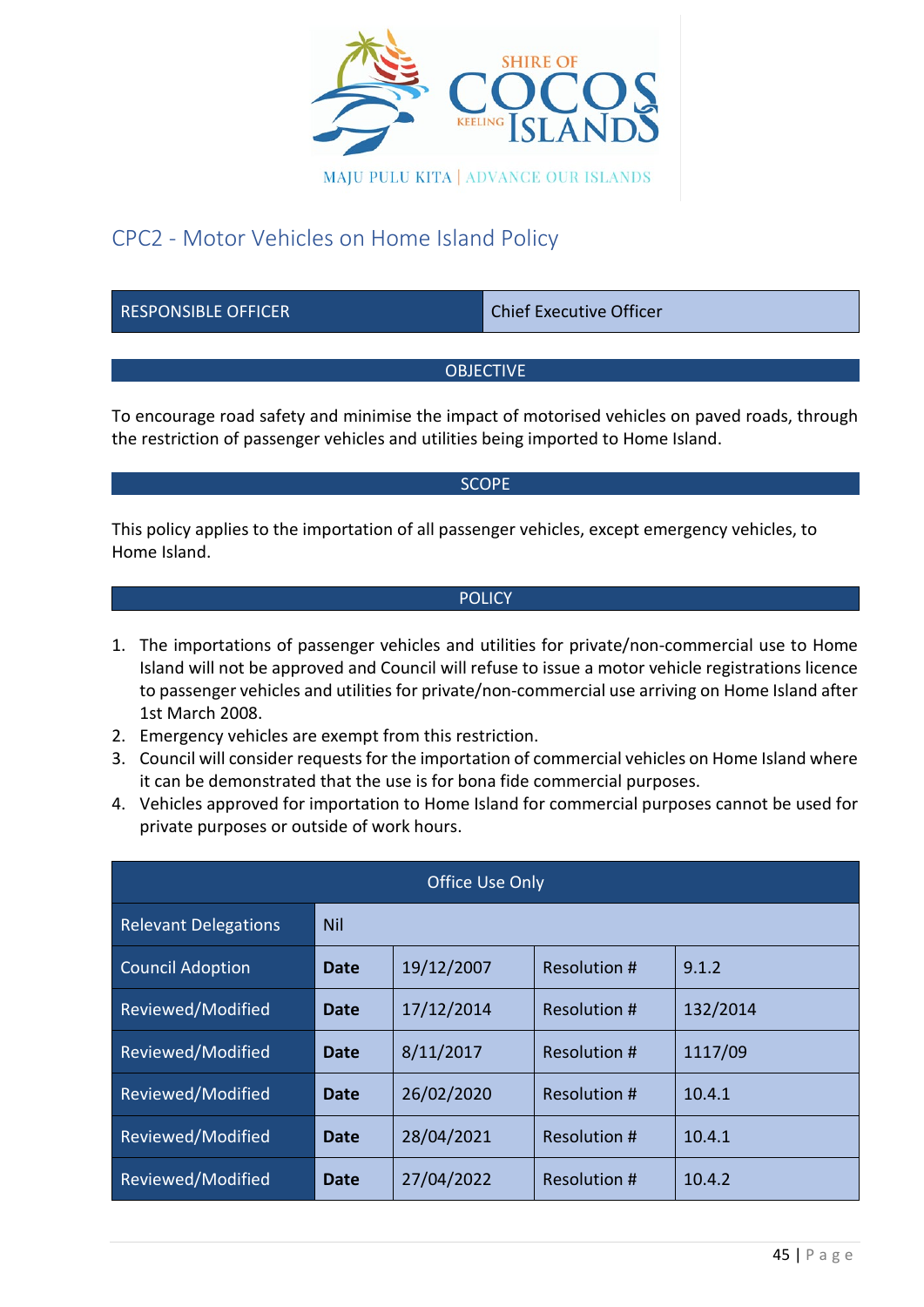

## CPC3 - Prevention of Cats Being Imported Policy

RESPONSIBLE OFFICER CHIEF Chief Executive Officer

## **OBJECTIVE**

To prevent the importation of cats to the Cocos (Keeling) Islands in an effort to control the existing cat problem.

**SCOPE** 

This policy applies to all requests to import a cat or multiple cats to the Cocos (Keeling) Islands.

## **POLICY**

Cats on Home and West Islands have become an increasing problem over the years, with many of the domestic cats, through neglect becoming feral, causing a nuisance.

Until further review, no approval will be given for the importation of cats to the Cocos (Keeling) Islands.

| <b>Office Use Only</b>      |             |            |              |         |
|-----------------------------|-------------|------------|--------------|---------|
| <b>Relevant Delegations</b> | <b>Nil</b>  |            |              |         |
| <b>Council Adoption</b>     | Date        | Unknown    | Resolution # | Unknown |
| Reviewed/Modified           | Date        | 26/3/2014  | Resolution # | 41/2014 |
| Reviewed/Modified           | Date        | 26/02/2020 | Resolution # | 10.4.1  |
| Reviewed/Modified           | <b>Date</b> | 28/04/2021 | Resolution # | 10.4.1  |
| Reviewed/Modified           | Date        | 27/04/2022 | Resolution # | 10.4.2  |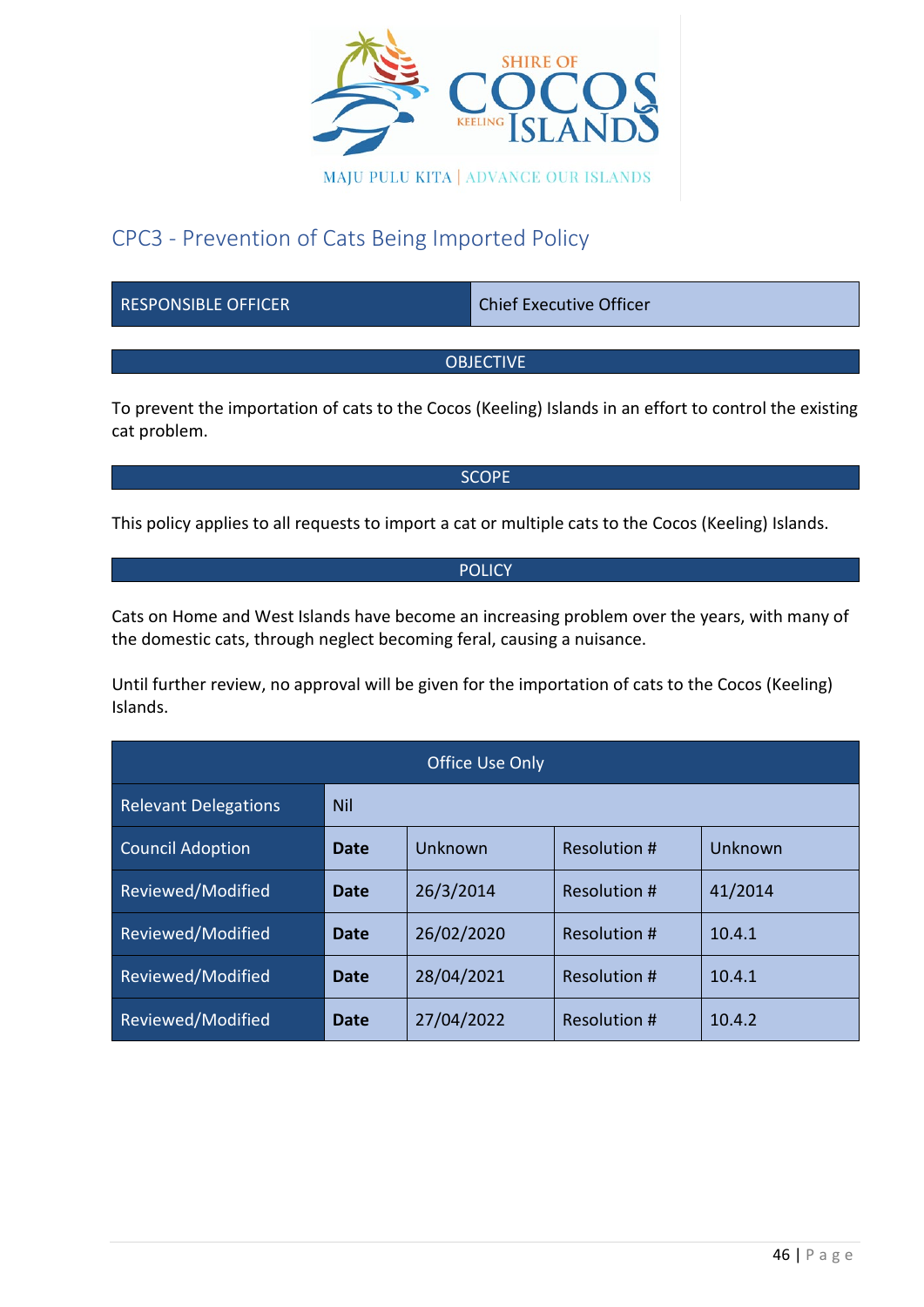

## CPC4 - Shipping and/or Sea Containers Policy

| <b>RESPONSIBLE OFFICER</b> | <b>Chief Executive Officer</b> |
|----------------------------|--------------------------------|
|                            |                                |

## **OBJECTIVE**

To ensure orderly development controls through guidelines for the installation of shipping and/or sea containers within specified zoning areas in accordance with the *Shire of Cocos (Keeling) Islands Local Planning Scheme.*

## SCOPE

This policy applies to the installation of shipping and/or sea containers in the Cocos (Keeling) Islands for all zones within the *Shire of Cocos (Keeling) Islands Local Planning Scheme*.

## **POLICY**

## **Shipping and/or sea containers up to six metres in length**

Development Approval from Council and a Building Permit will be required prior to locating a shipping/sea container on-site or changing the use of a shipping/sea container for a period exceeding 12 months in duration. All other conditions of this policy will apply.

For periods exceeding four weeks but less than 12 months, a formal written application will be required that addresses risk and safety requirements as per the requirements of this policy. The application will be assessed for compliance by officers as an administrative function. All other conditions of this policy will apply.

For periods of less than four weeks, no formal Shire of Cocos (Keeling) Islands (Shire) approval is required. However, it is a requirement that all safety and risk issues as outlined in this policy are considered and the Shire retains the right to request removal or relocation of a shipping/sea container that, in the view of the Shire, has the potential to be a risk or hazard to any person or property, or is a public nuisance. All other conditions of this policy will apply.

Containers shall be wholly located within the boundaries of any property the subject of an application for approval.

Containers shall be adequately tied down during cyclone season.

Containers shall be maintained in good and orderly condition to the satisfaction of Council.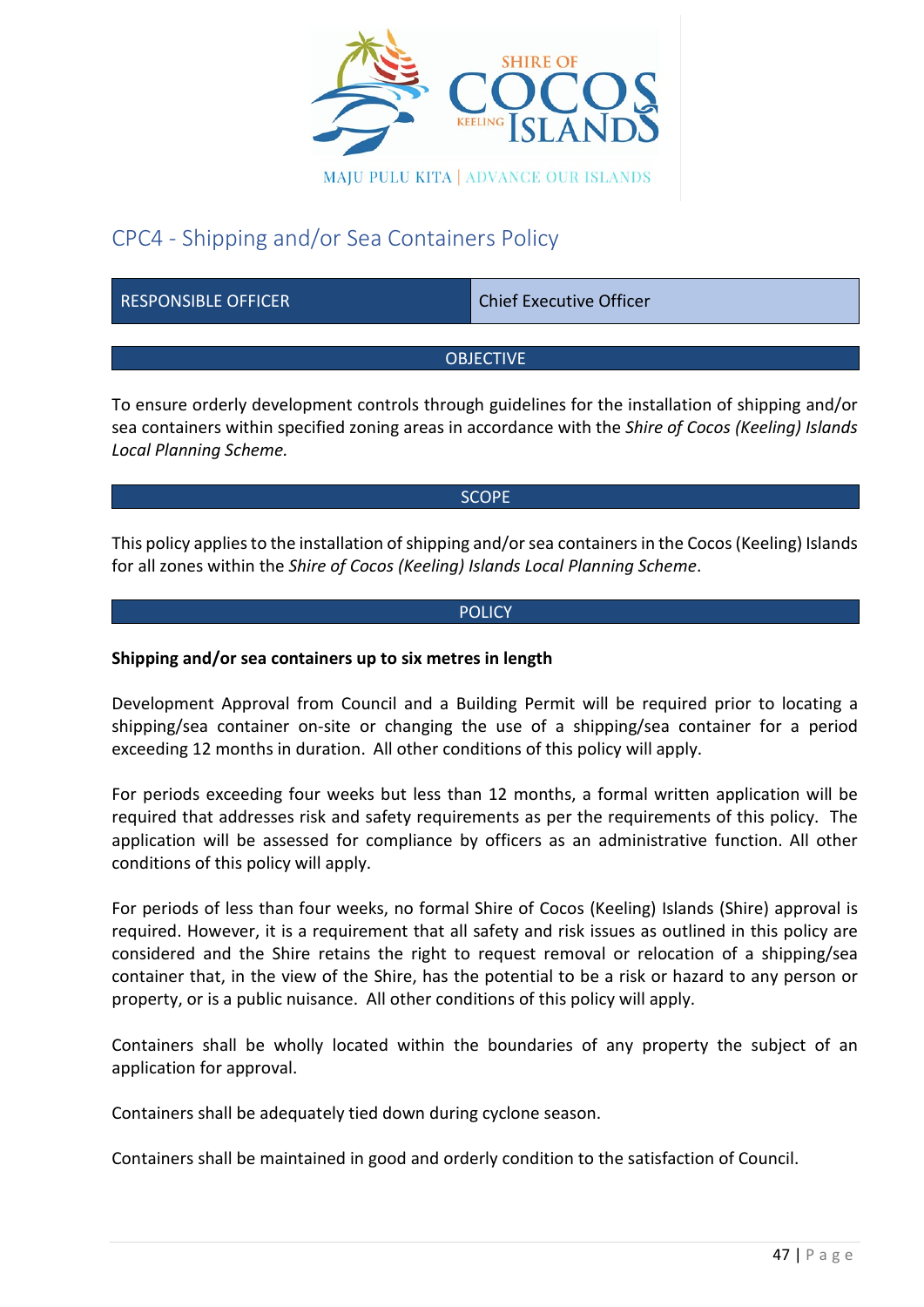

Use of containers on any land for the purposes related to the construction or demolition of structures (with an approved Building Licence) is permissible under this policy for the duration of the construction or demolition provided the period does not exceed 12 months.

In considering Planning Approval, Council may advertise the proposal for a container/s to be permanently located on land seeking comments and/or objections to the proposal.

## **Residential**

In addition to the conditions listed above, the following will apply in areas zoned Residential:

- Containers are to be in good condition prior to location upon any property.
- Containers shall be situated at the rear of the property unless otherwise determined by the Shire.
- Containers are not to be located over sewerage lines or other utilities.
- A maximum of one sea container will be considered per property.
- Containers shall comply with the setback requirements contained within the *Shire of Cocos (Keeling) Islands Town Planning Scheme* relevant for the zone in which they are located.
- Sea containers are to be used for purpose of storage only.
- Additional works or measures other than those already mentioned to properly address any amenity issues arising from the location of a sea container may be required by Council.

## **General Rural**

- Containers may only be used for the purpose of storage of approved materials in the General Rural zone unless specific Planning Approval has been granted by Council.
- Containers shall be suitably screened and/or fenced from the road frontage and be situated at the rear of the property unless otherwise determined by Council.
- In the General Rural zone, a container will not be permitted within the front setback area.
- The use of containers shall relate directly to, and be ancillary to, the predominant use of the property as approved by Council.
- Containers are not to be located over sewerage lines or other utilities.
- In the General Rural areas, a maximum of one container will be permitted per property unless Council approves otherwise.
- Additional works or measures other than those already mentioned to properly address any amenity issues arising from the location of a sea container may be required by Council.

## **Commercial, Industrial and special use zonings**

- Containers may be used for storage purposes or, subject to Planning Approval, converted to office or workshop use in Commercial and Industrial areas.
- In the above zonings, Council will determine the maximum number of containers allowed on any one property via the Planning Approval process.
- Containers shall not be stacked vertically.
- Containers shall comply with the setback requirements contained within *Shire of Cocos (Keeling) Islands Town Planning Scheme* relevant for the zone in which they are located.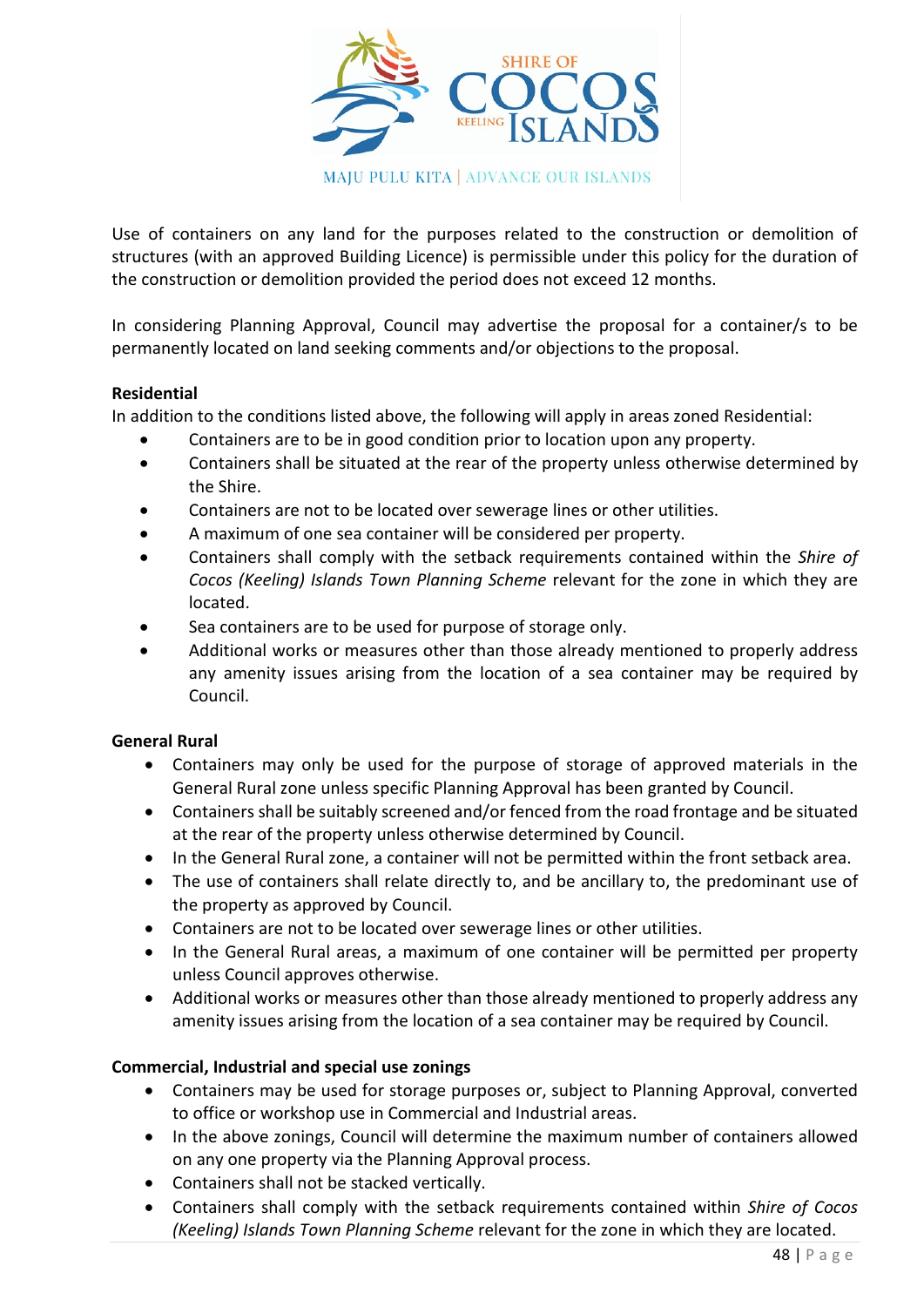

- Containers are not to be located over sewerage lines or other utilities.
- Additional works or measures other than those already mentioned to properly address any amenity issues arising from the location of a sea container will be considered by Council during the Planning Approval process.

## **Shipping and/or sea containers greater than six metres in length**

For shipping containers greater than six metres in length, formal planning or development approval is required.

## RELEVANT LEGISLATION/LOCAL LAW

| Office Use Only             |             |            |              |         |  |
|-----------------------------|-------------|------------|--------------|---------|--|
| <b>Relevant Delegations</b> | <b>Nil</b>  |            |              |         |  |
| <b>Council Adoption</b>     | <b>Date</b> | Unknown    | Resolution # | Unknown |  |
| Reviewed/Modified           | <b>Date</b> | 26/3/2014  | Resolution # | 41/2014 |  |
| Reviewed/Modified           | Date        | 24/06/2019 | Resolution # | 10.4.6  |  |
| Reviewed/Modified           | <b>Date</b> | 26/02/2020 | Resolution # | 10.4.1  |  |
| Reviewed/Modified           | Date        | 28/04/2021 | Resolution # | 10.4.1  |  |
| Reviewed/Modified           | <b>Date</b> | 27/04/2022 | Resolution # | 10.4.2  |  |

*Shire of Cocos (Keeling) Islands Local Planning Scheme No. 1*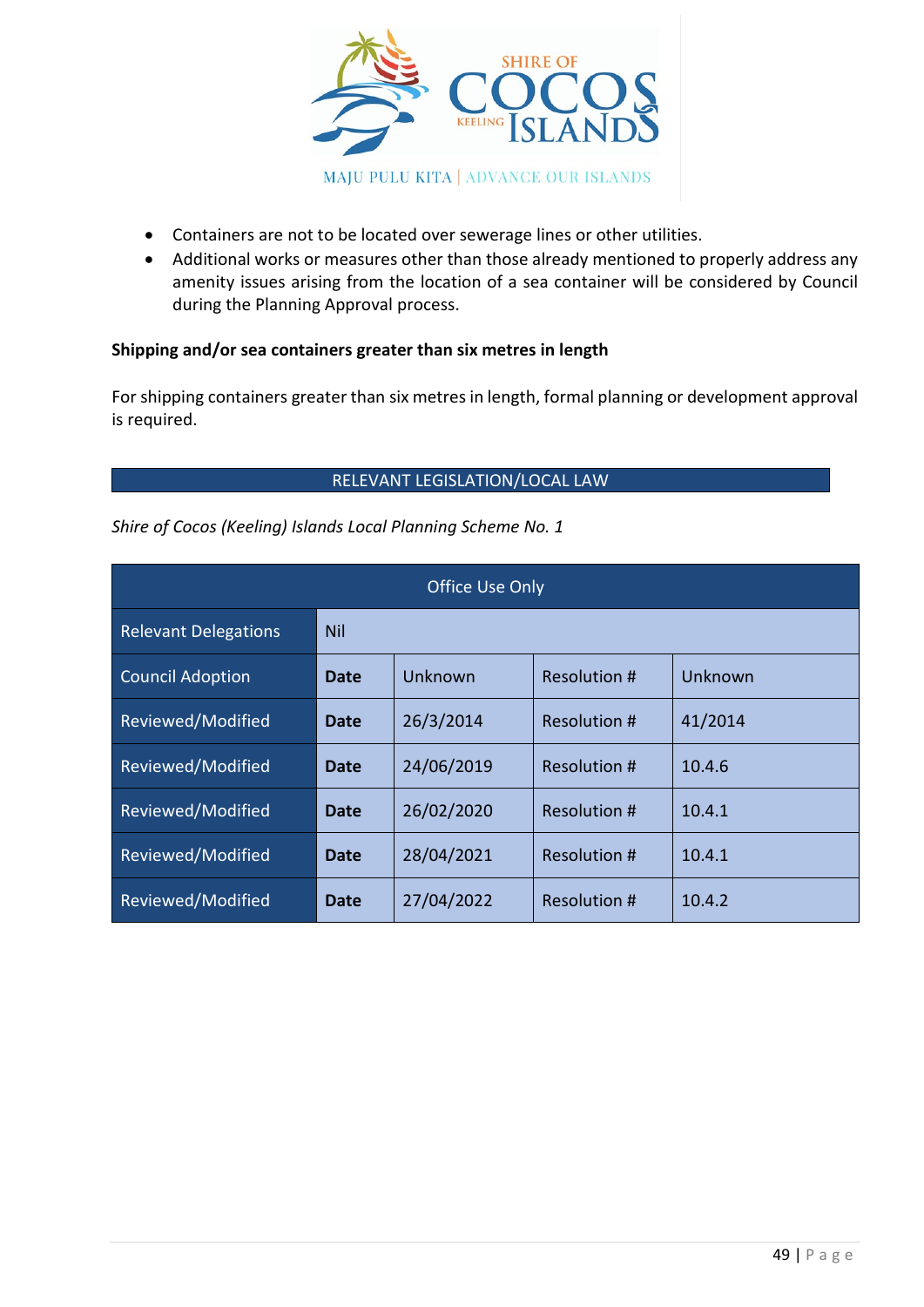

## CPC5 - Community Funding Program

RESPONSIBLE OFFICER COMMUNITY Development Coordinator

## **OBJECTIVE**

This policy seeks to ensure a fair, equitable and transparent process for Council funding of community projects, programs and initiatives.

## **SCOPE**

The Shire of Cocos (Keeling) Islands (the Shire) is committed to supporting incorporated not-forprofit organisations/associations located within the Shire by providing grants of up to \$2,000 to assist with the delivery of projects that address identified community needs. Projects should benefit the Cocos community and align with the Shire's *Strategic Plan* goals. In exceptional circumstances, applications outside the scope of this policy may be considered by the Committee and recommended to Council if there is evidence of direct and significant benefit to the Cocos community.

## **POLICY**

## **Eligibility**

Applicants must satisfy the below eligibility criteria. Applications will only be considered if:

- The applicant organisation is a community-based incorporated not-for-profit organisation/association located within the district of the Shire of Cocos (Keeling) Islands. Unincorporated groups should find a suitable organisation to auspice them by prior arrangement with the Shire.
- The project will take place within the district of the Shire of Cocos (Keeling) Islands.
- The applicant organisation has no outstanding debts with the Shire.
- The applicant organisation has completed and properly acquitted any project for which funding was previously received.
- The applicant organisation undertakes the project for the benefit of the wider community.
- The applicant organisation submits their application on the prescribed form, with a full budget showing proposed expenditure with two quotes where possible.
- Applications must be lodged within the timeframe specified. Late applications will not be accepted.
- The applicant organisation must demonstrate the other avenues of funding tried, e.g. their own fundraising, other grants, or the Shire's rubbish collection fundraising program.
- The applicant organisation contributes 25% co-funding either through cash or in-kind or a combination of both. (Note: volunteer work in organisation and / or labour will be calculated as a contribution of \$25.00 per hour.)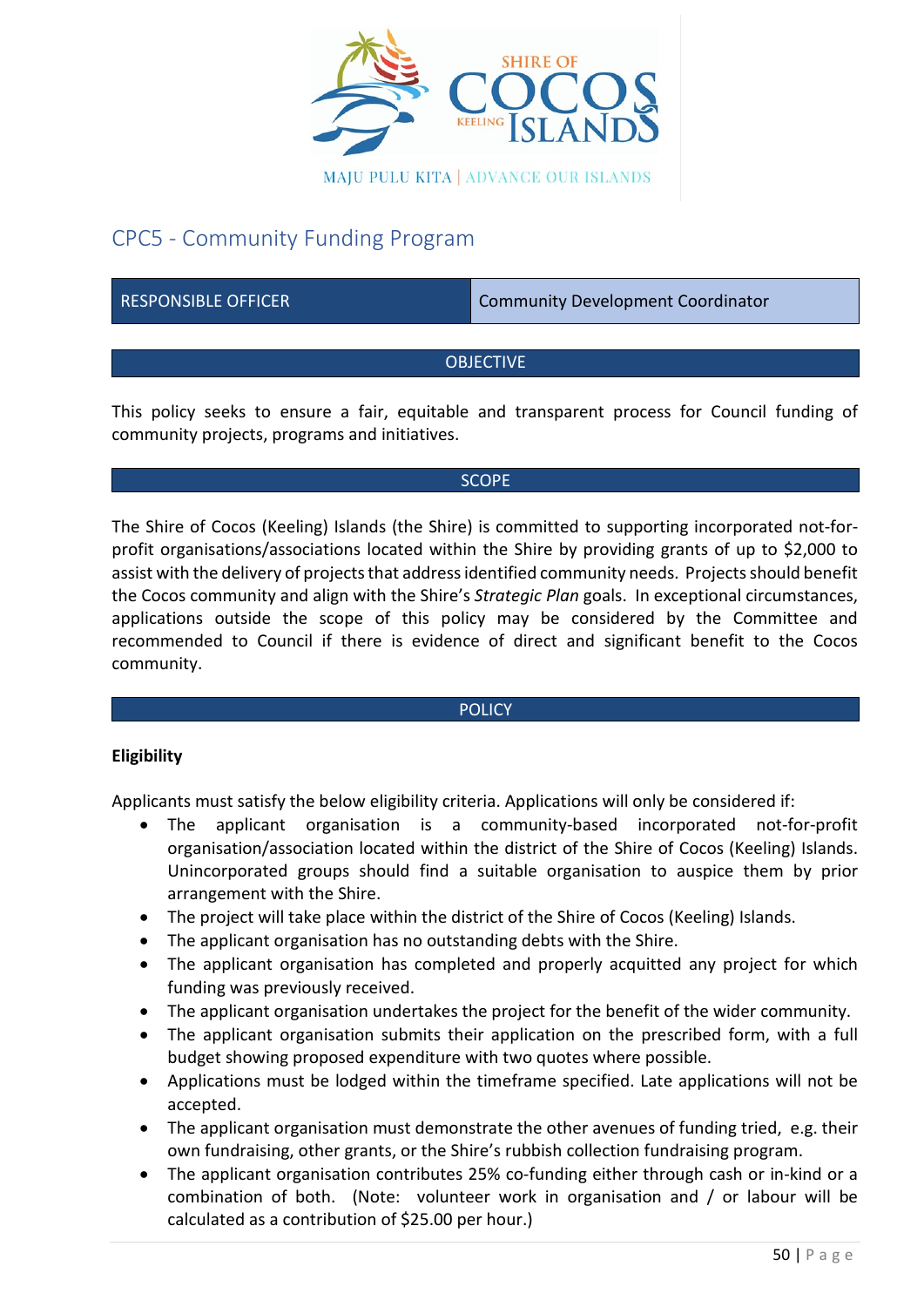

• The Applicant organisation has completed one clean up event in a financial year as part of the Shire's Adopt-a-Spot program.

## **Ineligibility**

Applications will not be considered if:

- The applicant organisation is another tier of government or if the grant would directly benefit another tier of government.
- The applicant organisation is funded by other tiers of government, or if the grant would directly benefit an organisation funded by another tier of government.
- The applicant organisation has an outstanding grant that has not been acquitted properly.
- The application is for a program or event that has already been delivered (e.g. retrospective funding).
- The Applicant organisation is not registered under the Shire's Adopt-a-Spot program.

## **Assessment**

Applications will be assessed for compliance by Shire officers. Non-compliant applications will be marked as such.

All applications (compliant and non-compliant) will be provided to a Community Funding Program Committee consisting of three Councillors. The Community Development Coordinator will provide administrative support to this Committee.

The Committee will make recommendations to the Chief Executive Officer who will make Community Funding Program payments under delegated authority.

## **Dispute resolution**

Where the Community Funding Program Committee is unable to arrive at a decision, or the Chief Executive Officer feels the Committee's recommendation is outside the scope of this policy, the matter will be presented to Council.

## **Funding agreements**

All successful applicants will be provided with a funding agreement which will outline milestones for payments, how the Shire should be acknowledged and acquittal requirements.

## **DEFINITIONS**

Councillor – a person elected under the *Local Government Act 1995 (WA) (CKI)* as a member of the council of the local government and includes the president of the local government.

Volunteer - a person who willingly gives their time for the common good without financial gain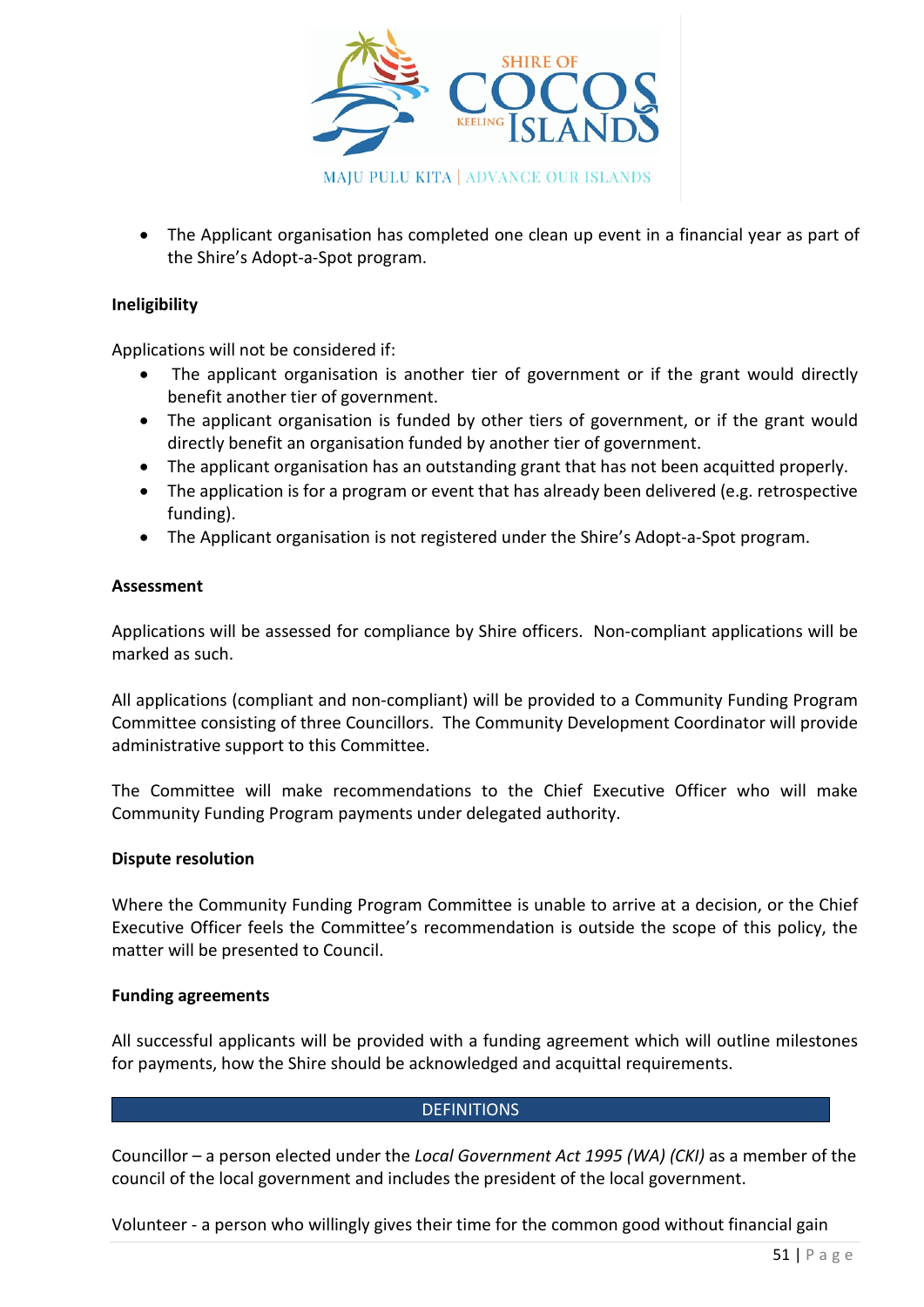

## RELATED DOCUMENTS

*Shire of Cocos (Keeling) Islands Strategic Community Plan 2016-2026*

| <b>Office Use Only</b>      |                                                                          |            |                     |        |  |
|-----------------------------|--------------------------------------------------------------------------|------------|---------------------|--------|--|
| <b>Relevant Delegations</b> | Delegation number 2.1.10 - Payments from the municipal or Trust<br>funds |            |                     |        |  |
| <b>Council Adoption</b>     | Date                                                                     | 25/08/2020 | <b>Resolution #</b> | 10.4.2 |  |
| Reviewed/Modified           | Date                                                                     | 26/02/2020 | Resolution #        | 10.4.1 |  |
| Reviewed/Modified           | <b>Date</b>                                                              | 28/04/2021 | Resolution #        | 10.4.1 |  |
| Reviewed/Modified           | Date                                                                     | 27/04/2022 | Resolution #        | 10.4.2 |  |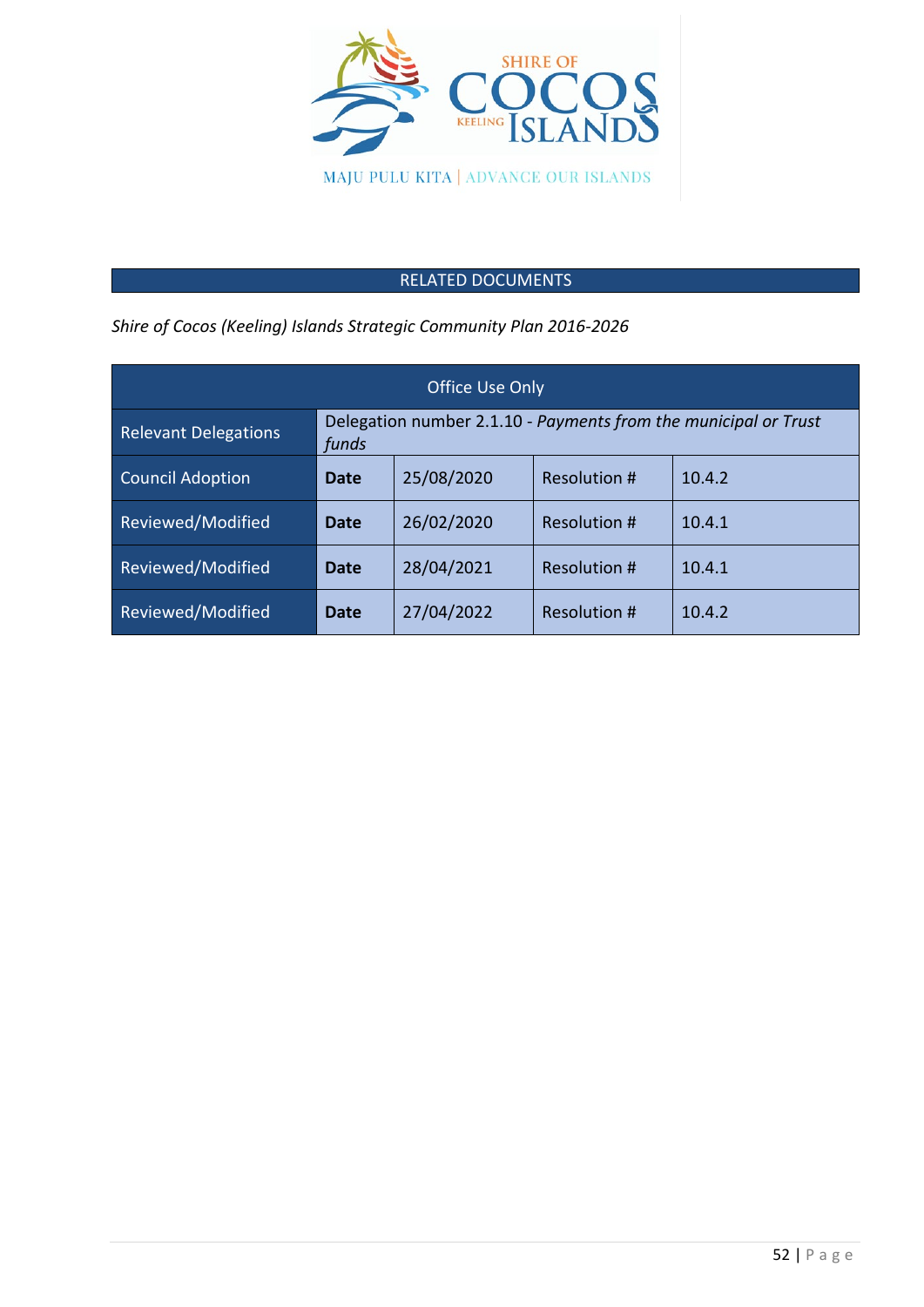

## CPC6 - Home Island Housing Policy

RESPONSIBLE OFFICER CHIEF CHIEF CHIEF CHIEF Executive Officer

This is a policy of Council in its capacity as Trustee of the 1979 and 1984 Land Trusts.

## **OBJECTIVE**

To inform Trustee decision making regarding the provision, allocation and management of housing on Home Island.

#### **SCOPE**

This policy applies to Councillors and Shire employees when providing, allocating and managing housing owned by the Land Trust.

## **POLICY**

The Kampong houses on Home Island are to be occupied by Home Island residents currently living in the district. The houses are for a long-term tenancy with weekly rental charges made payable to the Shire of Cocos (Keeling) Islands (the Shire).

## **1. Housing allocations**

- a) Any applicant with an outstanding debt with the Shire will not be considered for a house until the debt is cleared in full.
- b) Applicants living with family members who have outstanding rent in excess of \$1000 will not be considered for housing. However, Council will, on request, transfer the house into their name without the debt which will remain the responsibility of the previous tenant. The original tenant upon written request to the Shire may be able to transfer their house to their child/adopted child living in the same house at the time.
- c) A person is to be a resident of the Cocos (Keeling) Islands for a minimum of three years before being considered for a rental house.
- d) Houses will be allocated in accordance with:
	- i. the date the application is received (noting that no verbal request will be accepted); and
	- ii. assessment against a set of criteria.
- e) Council will consider extenuating circumstances where the next person on the house waiting list is happy to defer accepting a house in favour of the following person on the list for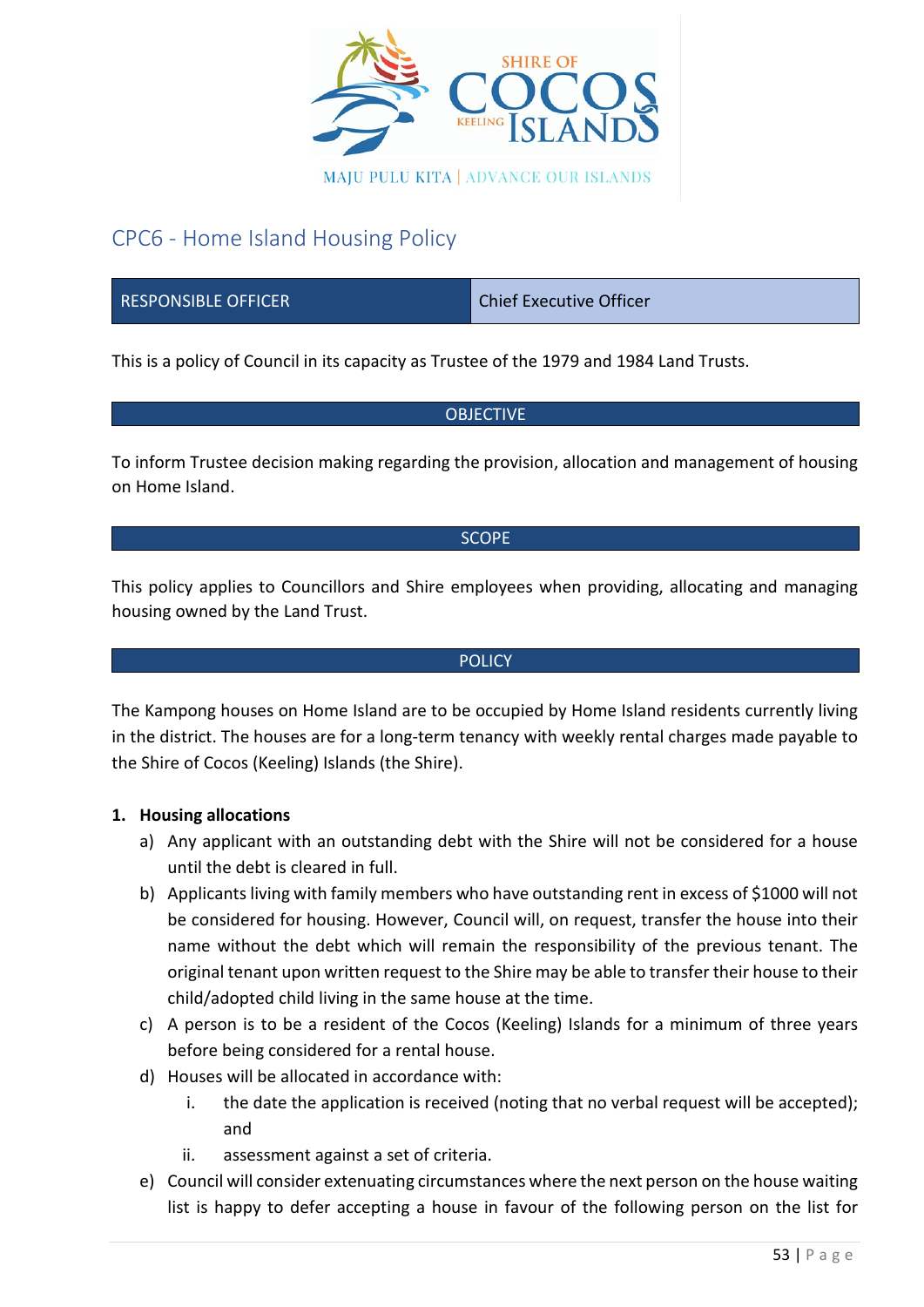

personal reason and consider not demoting those persons on the list. This will be considered on a case-by-case basis and the criteria will be that more people are housed by the decision than otherwise might have happened.

## **2. Rent charges**

- a) All rates and charges shall be in accordance with the adopted budget for the current financial year (refer to budget notes for detail).
- b) House rental charges vary depending on the number of bedrooms per dwelling and rent is on a weekly basis.

## **3. Housing transfer**

- a) A tenant will be able to sub-let a house to any of their relatives for a period not longer than six months. A notification to the Shire must be made within 30 days prior to departure. A transfer will not be accepted until the tenants pay all outstanding debt. Under reasonable circumstances the Shire will, consider an extension to a six months period.
- b) If the tenant decides not to return, Council will allocate the house in accordance with the waiting list.
- c) A bond of \$500 will be required. If the original tenant does not return from the mainland within six months, the bond will be forfeited, the relatives evicted, and the house given to a person on the waiting list.
- d) Outgoing tenants will be responsible for the cost of necessary repairs apart from normal wear and tear.
- e) Extensions will be assessed and if they do not comply, will be demolished at the outgoing tenant's cost, unless the incoming tenant requests that the extensions be retained. If requested by the incoming tenant that extensions be retained, and if they are to be rectified to the appropriate standard, rectifications will be at the cost of the incoming tenant.

## **4. Housing Request**

- a) All housing requests must be lodged at the Shire Office where a register for "House Requests" is kept.
- b) All applications for a house are to be registered in the "House Request" book.
- c) Requests should be in written form and verbal requests will not be accepted.
- d) Applications will be listed in order of the application date.

## **5. House Maintenance**

Council will provide for the maintenance of its properties in accordance with the statutory requirements, relevant law and *Building Code of Australia*.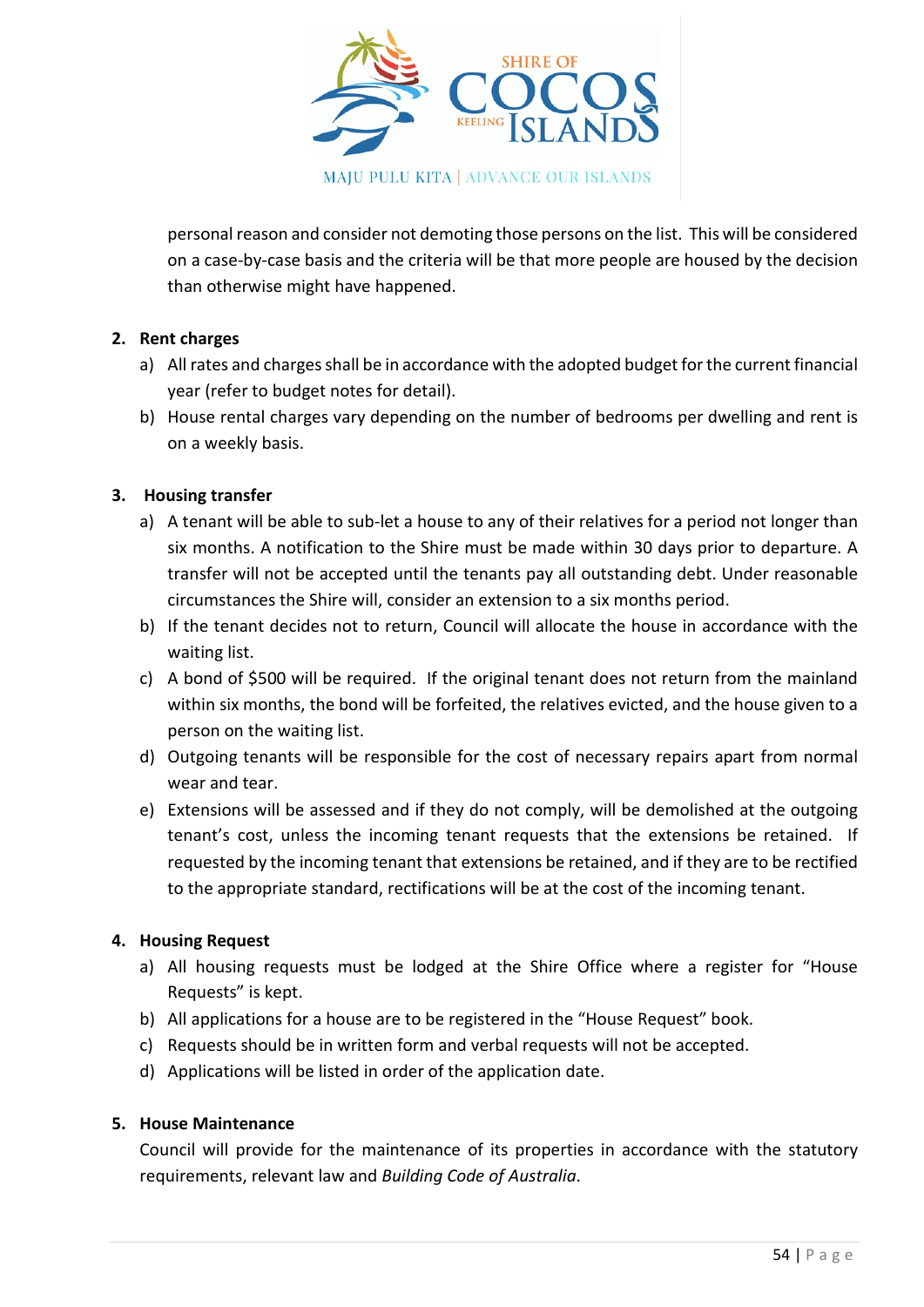

## **DEFINITIONS**

Councillor – a person elected under the *Local Government Act 1995 (WA) (CKI)* as a member of the council of the local government and includes the president of the local government.

Employee – person engaged by the Shire on a permanent, fixed-term or casual basis, either full time or part time.

## RELEVANT LEGISLATION/LOCAL LAW

*Building Code of Australia Cocos (Keeling) Islands 1979 Land Trust Deed Cocos (Keeling) Islands 1984 Land Trust Deed*

| <b>Office Use Only</b>      |            |            |                     |         |
|-----------------------------|------------|------------|---------------------|---------|
| <b>Relevant Delegations</b> | <b>Nil</b> |            |                     |         |
| <b>Council Adoption</b>     | Date       | 25/9/1997  | Resolution #        | 6.1.1   |
| Reviewed/Modified           | Date       | 26/3/2014  | Resolution #        | 41/2014 |
| Reviewed/Modified           | Date       | 26/02/2020 | Resolution #        | 10.4.1  |
| Reviewed/Modified           | Date       | 28/04/2021 | <b>Resolution #</b> | 10.4.1  |
| Reviewed/Modified           |            |            |                     |         |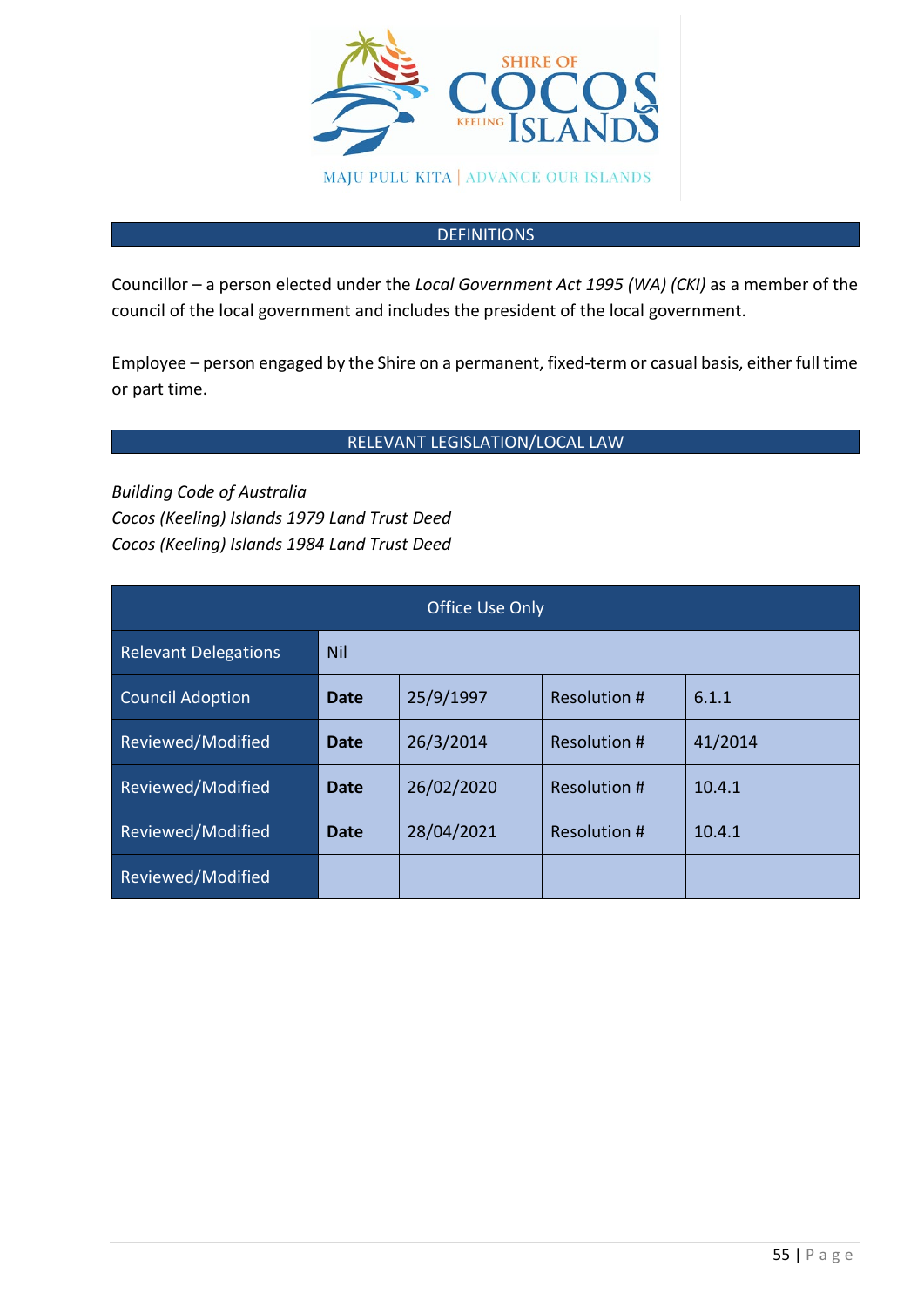

## CPC7 - Camping Policy

RESPONSIBLE OFFICER CHIEF CHIEF Chief Executive Officer

## **OBJECTIVE**

This policy aims to:

- facilitate camping as an experience for residents and visitors to the Cocos (Keeling) Islands, for people who enjoy natured-based experiences and are equipped to be self-sufficient, recognising that the Shire of Cocos (Keeling) Island's (the Shire's) camp sites have limited facilities;
- balance making camping available to residents and visitors within the Shire's capacity to provide and maintain core service infrastructure (e.g. toilets, shelters, BBQs); and
- recognise the Islands' capacity to sustain increased numbers, particularly in relation to emergency management and waste disposal.

## **SCOPE**

This policy applies to:

- residents of, and visitors to, the Cocos (Keeling) Islands.
- all areas defined as the district of the Shire of Cocos (Keeling) Islands, as defined in the *Shire of Cocos (Keeling) Islands Public Places and Local Government Property Local Law*.

## **POLICY**

- 1) Camp Site Locations:
	- i) Camping is permitted at Scout Park and Direction Island only.
	- ii) Permits must be obtained from the Shire (details below) prior to camping.
	- iii) Camping is not permitted in any other area except by written approval by the Chief Executive Officer who may apply discretion for community events and for special occasions.
	- a) Scout Park:
		- i) Three designated camp sites will be marked at Scout Park.
		- ii) The stage is not a camping area.
		- iii) Each site can accommodate up to four people, with Chief Executive Officer having discretion for larger family groups.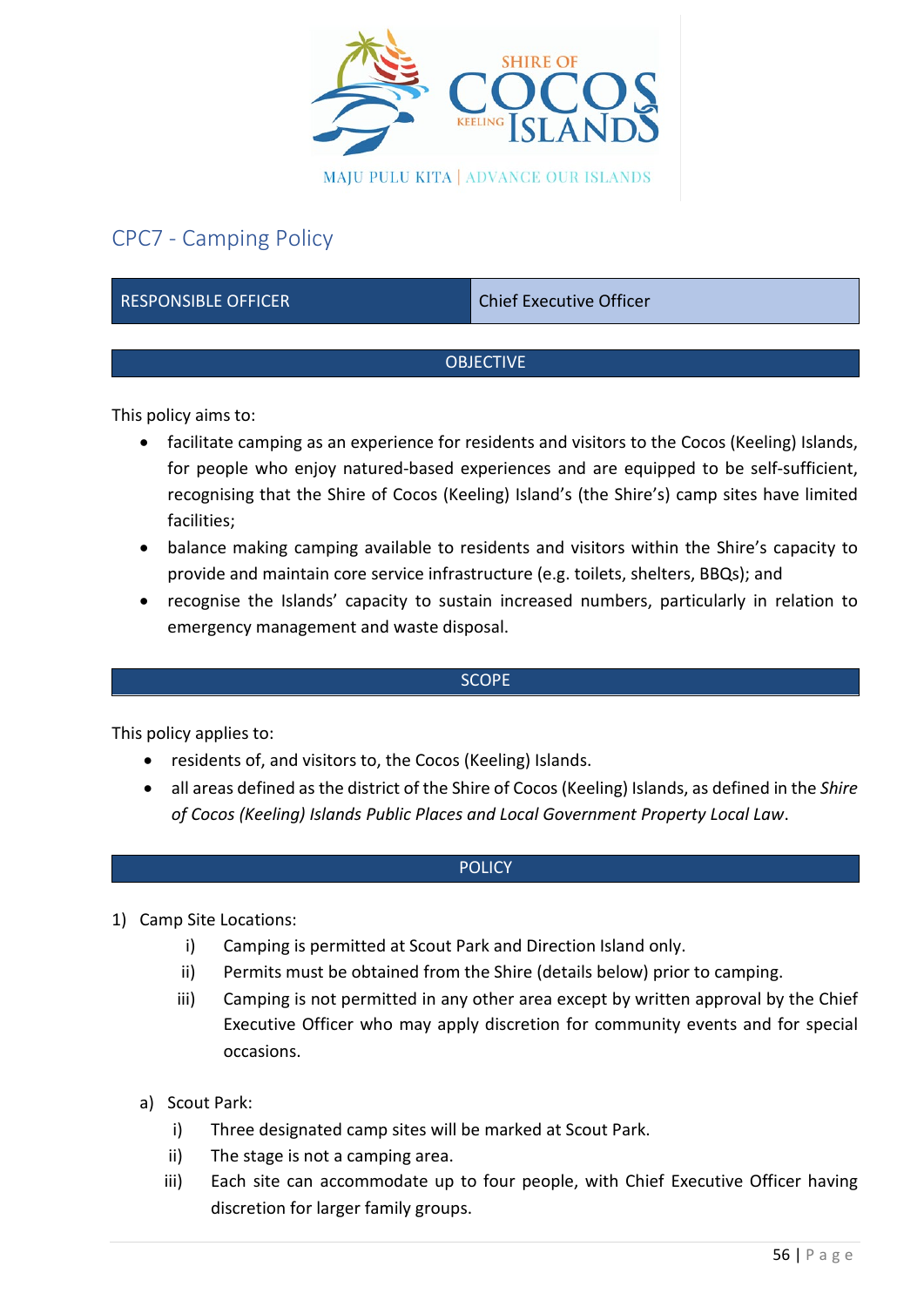

- b) Direction Island:
	- i) Five shelters are available as camp sites, the 'main shelter' and the last shelter closest to "The Rip" being reserved for day use only.
	- ii) Each camp site can accommodate up to six people, with Chief Executive Officer having discretion for larger family groups.
- 2) Duration:
	- a) Up to 14 days consecutive camping is allowed at both Scout Park and Direction Island.
	- b) A maximum of 21 days camping is allowable in any three-month period.
- 3) Facilities:
	- a) The Shire maintains basic facilities to be shared by campers and day visitors. These are consistent with the requirements for nature-based camping and consist of eco (waterless) toilets, wood-fired BBQs and picnic tables.
	- b) Campers must be prepared to supply their own potable water and firewood.
	- c) The following services and facilities are **NOT** provided at either camp site:
		- drinking water, power, shower, laundry or kitchen facilities.
	- d) Limited solar lighting is available at Scout Park and Direction Island.
- 4) Emergency Management:
	- a) Cyclone season is from 1 November to 31 March. Only resident camping permits will be issued during this period.
	- b) During this time, camping permits will require that people camping during this period are to have prepared a cyclone plan that will include, but is not limited to having:
		- i) a means for maintaining communication with the Shire; and
		- ii) suitable transport and the ability to pay for alternative accommodation if the camp site is closed.
	- c) Camp sites are closed and are to be vacated during cyclones as soon as a Blue Alert is announced.
	- d) The Shire reserves the right to close a camp site in the event of any other emergency.
	- e) Anyone camping on Direction Island must have access to a registered boat or have signed agreement from the owner of a registered boat to provide support service in case of emergency.
	- f) All campers require a VHF Radio for the duration of their camp period.
- 5) Fires:
	- a) Solid wood fires are only permitted in fire pits provided.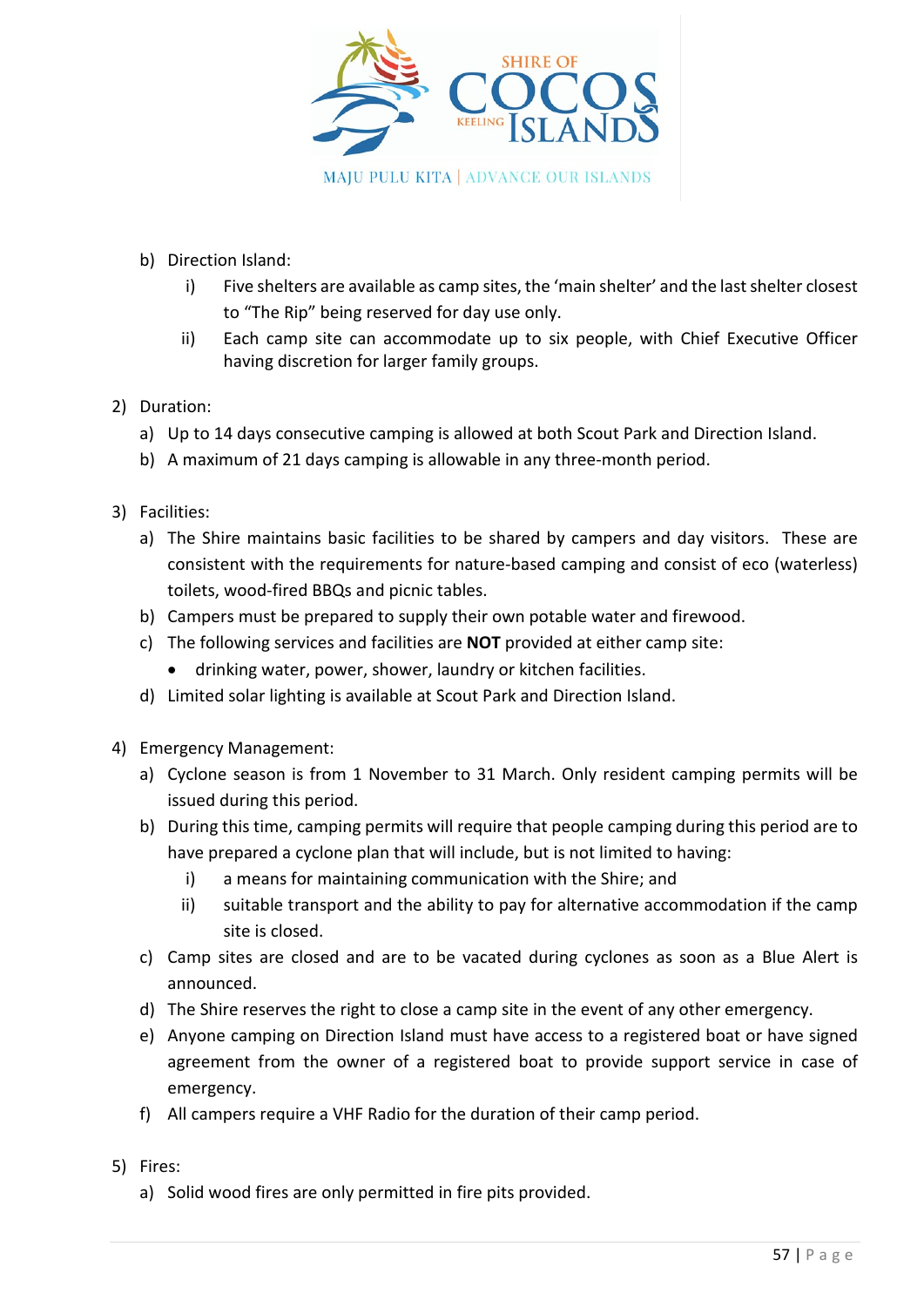

- b) Campers must leave the fire pits free of unburnt rubbish and rake around the fire pit when they decamp.
- 6) Rubbish:
	- a) Rubbish bins are not provided at Direction Island.
	- b) Campers must remove their own rubbish from Direction Island.
	- c) Rubbish bins are provided at Scout Park and emptied weekly. Therefore, campers are encouraged to minimise waste and the use of bins, particularly any items that may cause offensive odours given the high temperatures on Cocos.
- 7) Bookings:
	- a) Bookings can be made up to six months prior to the date and must be paid in full before the booking is confirmed.
	- b) Refunds, minus a 25% administration fee, will be paid up to one month prior.
	- c) No refunds will be made for bookings cancelled one month or less before the booking.
	- d) Bookings are to be made via contacting the Shire's main administration office on Home Island during business hours.
	- e) The Shire will communicate availability of camp sites by midday each Friday for weekend impromptu camping.
	- f) The Shire has discretion to apply additional conditions to a booking if necessary or appropriate.
- 8) Unattended camp sites:
	- a) Any camp site left unattended for more than 48 hours will be deemed abandoned.
	- b) Any equipment may be removed by the Shire and impound fees will be charged.
- 9) Fees:
	- a) Fees are as adopted by Council from time to time in accordance with s.6.16 of the *Local Government Act 1995 (WA) (CKI).*
	- b) Each resident of the Cocos (Keeling) Islands will be provided with a 14-night permit to allow them to camp at Scout Park or Direction Island each financial year. Thereafter, residents can purchase an annual camping permit.
- 10) Non-compliance:

Non-compliance with this policy results in the camper or campers being liable to the penalties and actions, under the *Public Places and Local Government Property Local Law*.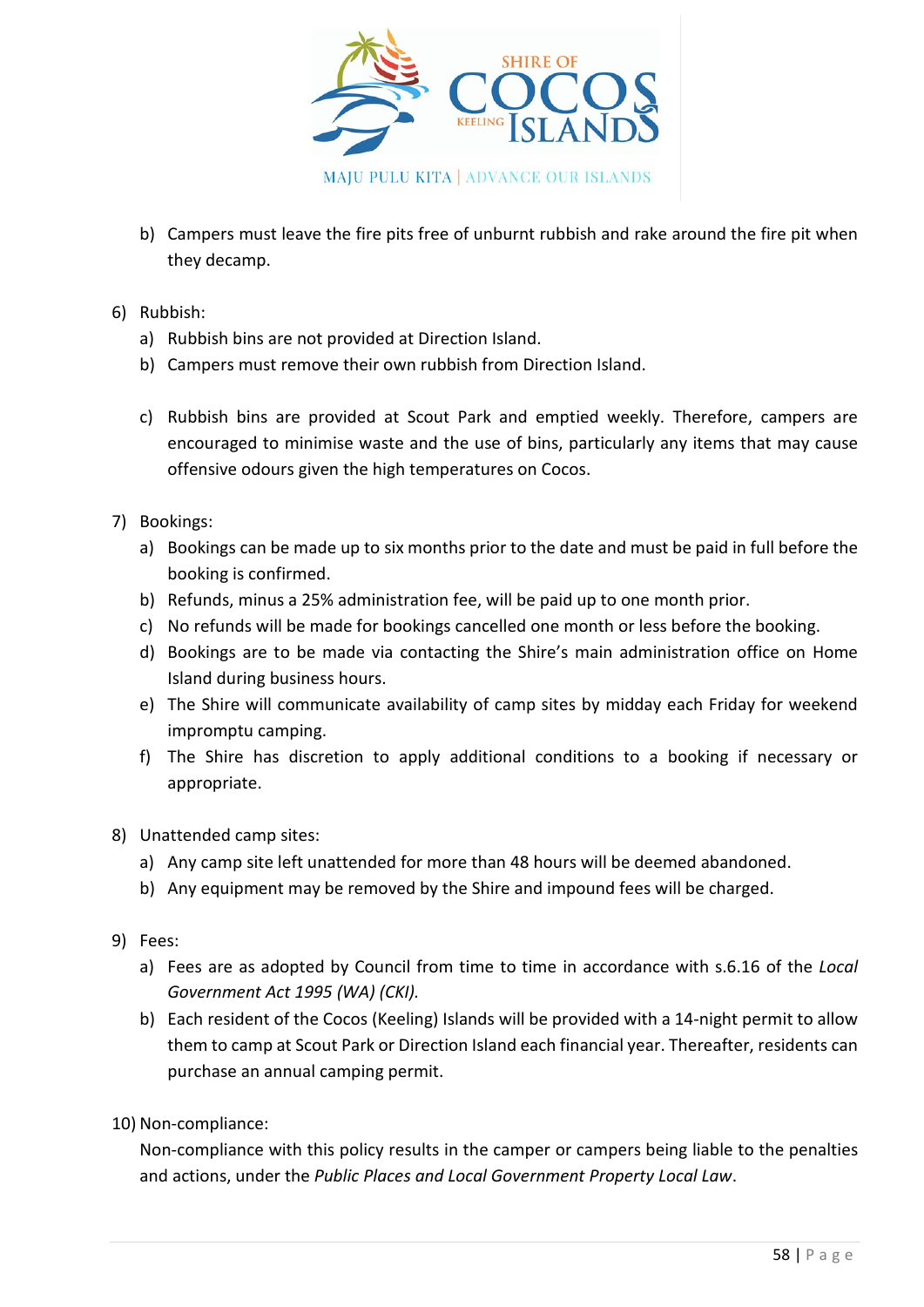

## **DEFINITIONS**

Family – includes spouse, child/adopted child, parent, and parent-in-law, siblings, nieces and nephews.

Nature-based site – an area for camping with limited services or infrastructure.

Emergency – an event declared by a relevant Commonwealth authority or the Shire that puts any person or property at risk (can include but is not limited to cyclones, flooding and inundation, uncontrolled fires).

Resident – a person who has a permanent residence (i.e. owns, leases or has a fixed rental agreement in an approved residential structure) on the Cocos (Keeling) Islands.

Adult – any person over the age of 18 years old.

Impound fees – fee set by the Council as part of the *Annual Schedule of Fees and Charges.*

## RELEVANT LEGISLATION/LOCAL LAW

*Caravan Parks and Camping Grounds Regulations 1997 (WA) (CKI)*

*Local Government Act 1995 (WA) (CKI) s.3.37 and s3.39, authority and power to remove and impound goods*

*Shire of Cocos (Keeling) Islands Public Places and Local Government Property Local Law 2020*

## RELATED DOCUMENTS

*Shire of Cocos (Keeling) Annual Schedule of Fees and Charges*

| Office Use Only             |             |            |                     |        |
|-----------------------------|-------------|------------|---------------------|--------|
| <b>Relevant Delegations</b> | Nil         |            |                     |        |
| <b>Council Adoption</b>     | <b>Date</b> | 11/11/2020 | <b>Resolution #</b> | 10.4.1 |
| Reviewed/Modified           | Date        | 28/04/2021 | <b>Resolution #</b> | 10.4.1 |
| Reviewed/Modified           | <b>Date</b> | 27/04/2022 | Resolution #        | 10.4.2 |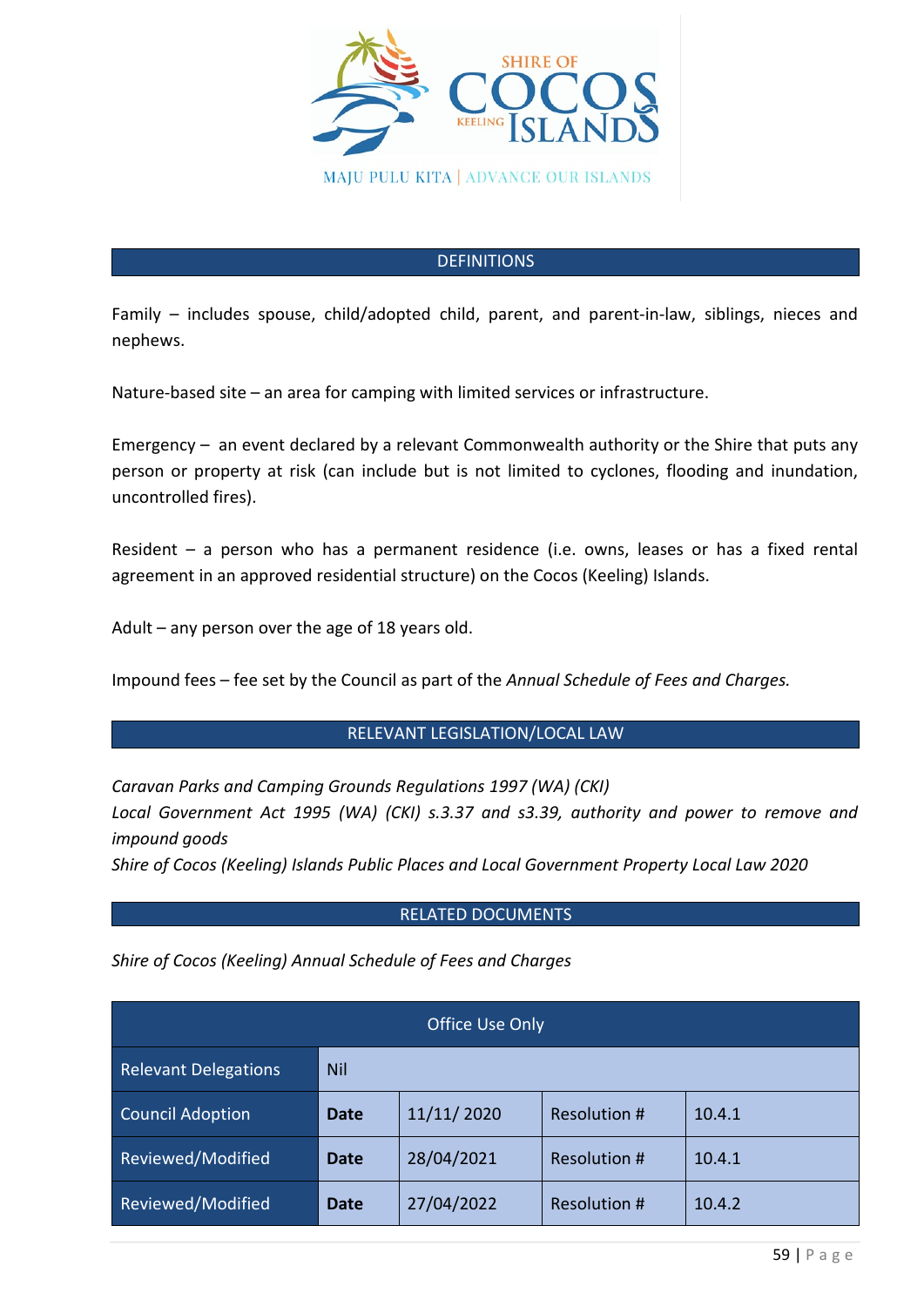

## CPC8 - Business Improvement Grants Policy

| <b>RESPONSIBLE OFFICER</b> | <b>Chief Executive Officer</b> |
|----------------------------|--------------------------------|
|                            |                                |
| <b>OBJECTIVE</b>           |                                |
|                            |                                |

To support new and existing local businesses to improve amenity, stimulate business activity and provide direct benefits to the Shire of Cocos (Keeling) Islands Community in a manner that is fair, equitable and transparent.

## **SCOPE**

The Policy applies to all businesses with both a premise and operations within the Shire of Cocos (Keeling) Islands.

## **POLICY**

The Shire of Cocos (Keeling) Islands Strategic Community Plan 2017 – 2027 identifies the need to encourage economic stability for the Islands. The Shires Corporate Business Plan further defines the aspiration to support employment and promote business opportunities. The Business Improvement Grants Program aims to support local businesses in achieving the goals and aspirations as detailed in the Strategic Community Plan.

Grants of up to 50% of the total project cost up to a maximum grant of \$3,000 will be available for eligible applicants for approved projects.

## **Eligibility Criteria**

In order to be eligible for a grant, a business must meet the following criteria:

- Be a legally constituted entity, an individual or business with an Australian Business Number (ABN);
- Have a demonstrated investment in the Shire; such as a lease of at least three years or ownership of a premises located within the Shire; to be determined at the discretion of the Shire;
- Have all current insurances, permits and licences for business operation. These approvals must be obtained prior to any application being approved;
- Have all current insurances, permits and licences for the works/services/project proposed. These approvals must be obtained prior to any funds being dispersed;
- Have received approval of the grant being successful prior to the commencement of the project (grants will not be given for works already undertaken).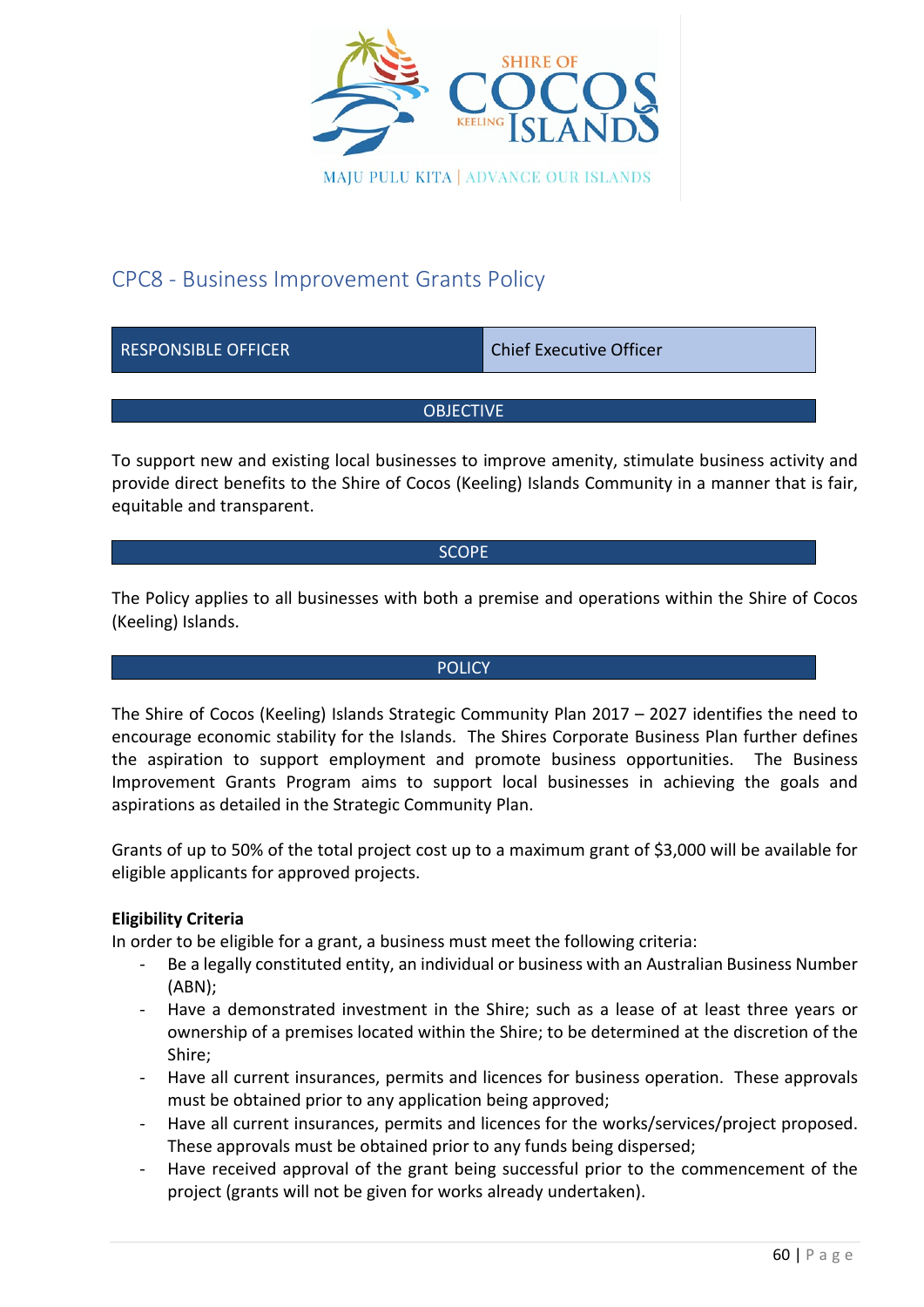

- Have not been approved for funding under this program previously in the current financial year (maximum one grant per applicant per financial year).
- Businesses which are solely home based will be ineligible.

## **Types of Projects Supported**

Projects that improve amenity, stimulate business activity, and provide direct benefits to the Shire of Cocos (Keeling) Islands Community such as (but not limited to):

- Signage (Council approved)
- Specialised equipment that increases services not currently available
- Formal training

## **Ineligible Expenditure**

The following expenditure will not be supported under the program:

- Business operating costs (ie. wages, stock, marketing, etc)
- Consumables
- Non-specialised, relocatable equipment

#### **Assessment**

Applicants must demonstrate their proposed project meets at least one of the following criteria:

- Job creation/retention
- Improved amenity
- Increased customer experience
- Community benefit
- Diversification from existing offerings

Applications will be assessed by the Community Development Coordinator with final approval by the Chief executive Officer subject to budget limitations.

#### **Funding agreements**

All successful applicants will be provided with a funding agreement which will outline milestones for payments, how the Shire should be acknowledged and acquittal requirements.

## **DEFINITIONS**

There are no specific definitions associated with this Policy.

## RELEVANT LEGISLATION/ LOCAL LAW

There are no specific legislative implications associated with this Policy.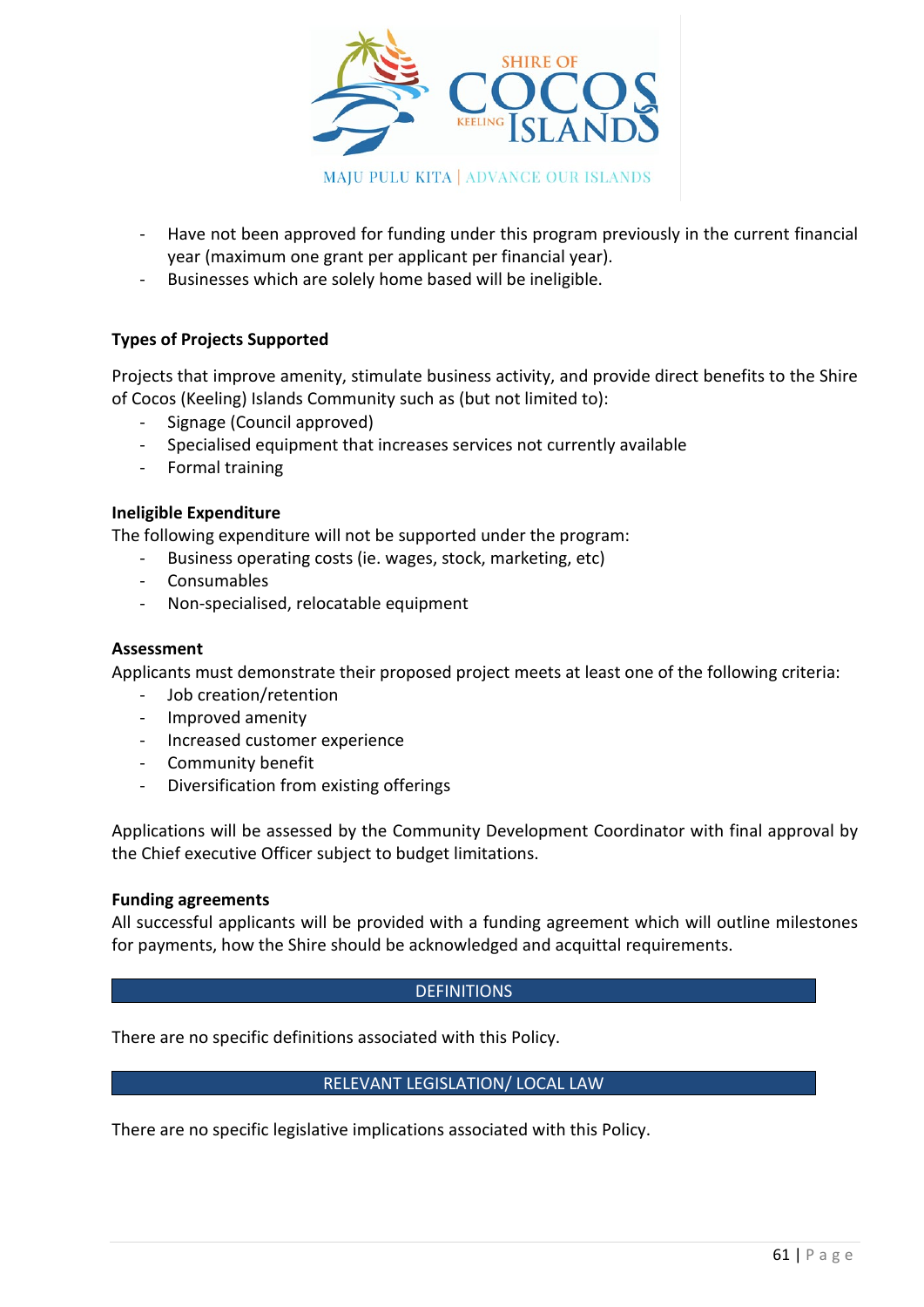

| <b>Office Use Only</b>      |             |            |                     |        |
|-----------------------------|-------------|------------|---------------------|--------|
| <b>Relevant Delegations</b> |             |            |                     |        |
| <b>Council Adoption</b>     | <b>Date</b> | 27/10/2021 | <b>Resolution #</b> | 10.4.3 |
| Reviewed/Modified           | <b>Date</b> | 27/04/2022 | <b>Resolution #</b> | 10.4.2 |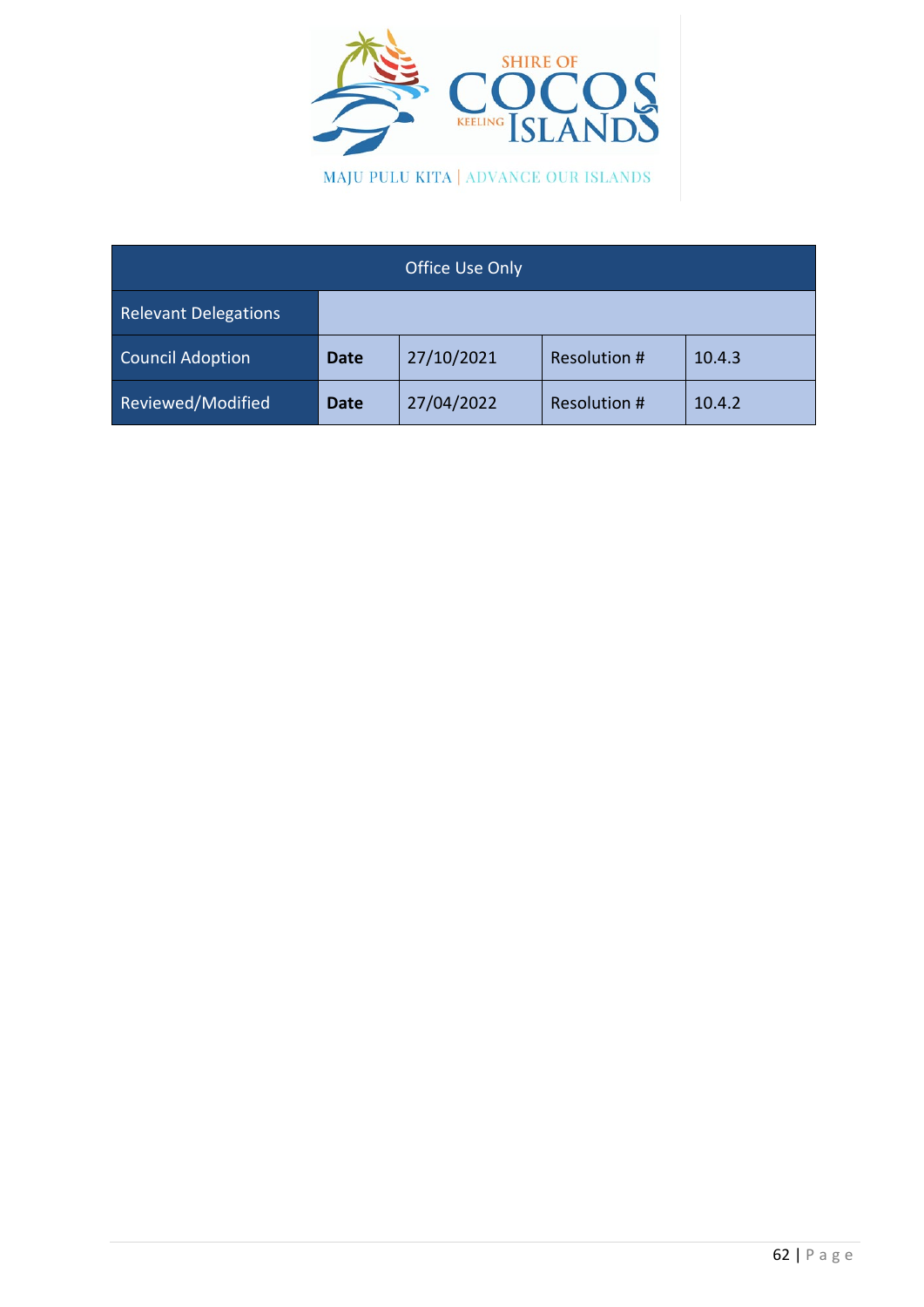

## CPF1 - Corporate Credit Card Policy

RESPONSIBLE OFFICER DEPAPTMENT DEPUTY Chief Executive Officer

## OBJECTIVE

To ensure effective controls, policies and procedures are in place with respect to the issue and use of Shire of Cocos (Keeling) Islands (Shire) corporate credit cards.

## **SCOPE**

This policy applies all employees that are issued with and / or use the corporate credit card.

## POLICY

A corporate credit card will be issued to the Chief Executive Officer, and to other employees approved by the Chief Executive Officer. Cardholders are responsible for the use of the corporate credit card and must ensure the safe keeping of the card at all times. Loss or theft of the corporate credit card must be reported immediately to the Shire's bank.

A Shire corporate credit card is to be used by the cardholders for the payment of expenses associated with official Shire business activities only.

The corporate credit card must not be used for:

- personal or non-work-related expenditure;
- obtaining cash advances; or
- purchase over the internet unless it is a trusted site.

Among the permitted uses are:

- in person, across the counter retail purchases;
- internet/telephone business related purchases;
- mail order purchases and subscription;
- official travel, accommodation and related expenses; or
- entertainment and business hospitality expenses.

Corporate credit card expenses must be properly documented with the business-related purpose identified and the documentation must be made available to the external auditor for scrutiny.

The cardholder will be required to sign a certification, on each and every credit card statement issued from this date forward, to the effect all purchases made using the corporate credit card were for official business purposes.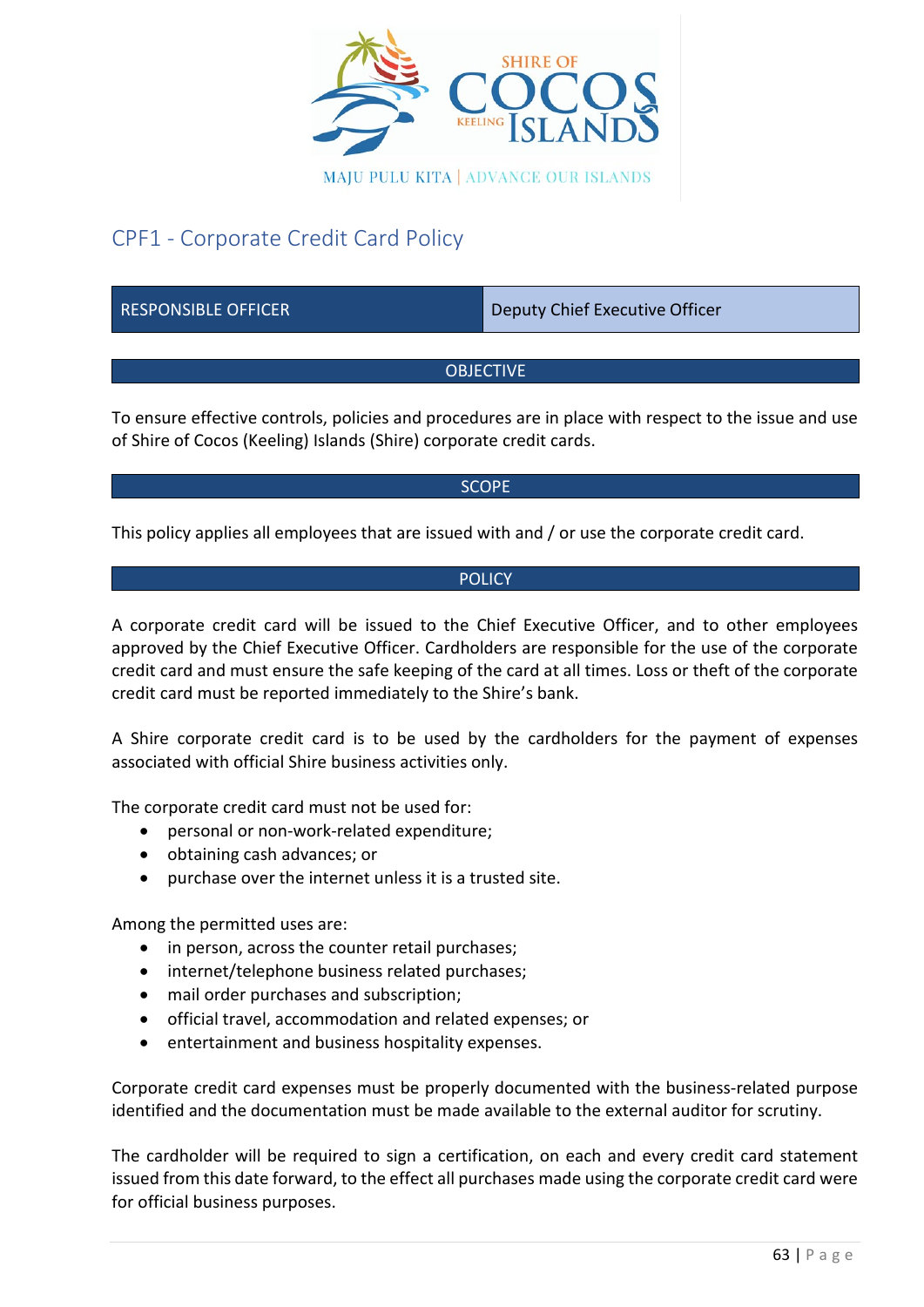

Any reward schemes received that are attached to the corporate credit cards, such as fly buys are for the benefit of the Shire and are not to be used for the benefit of the cardholder.

The monthly expenditure limit of the Shire's corporate credit card (combined value) is to be \$40,000. Any singular credit card purchase over the value of \$5,000 is limited to the Chief Executive Officer only.

## **DEFINITIONS**

*Employee – a person engaged by the Shire on a permanent, fixed-term or casual basis, either full time or part time.*

## RELEVANT LEGISLATION/LOCAL LAW

*Local Government (Financial Management) Regulations 11(1)(a) (WA) (CKI)*

| <b>Office Use Only</b>      |             |            |                     |         |
|-----------------------------|-------------|------------|---------------------|---------|
| <b>Relevant Delegations</b> | <b>Nil</b>  |            |                     |         |
| <b>Council Adoption</b>     | Date        | 27/01/2016 | <b>Resolution #</b> | 10.4/A1 |
| Reviewed/Modified           | Date        | 30/8/2017  | <b>Resolution #</b> | 3008/05 |
| Reviewed/Modified           | <b>Date</b> | 26/02/2020 | <b>Resolution #</b> | 10.4.1  |
| Reviewed/Modified           | Date        | 28/04/2021 | Resolution #        | 10.4.1  |
|                             |             |            |                     |         |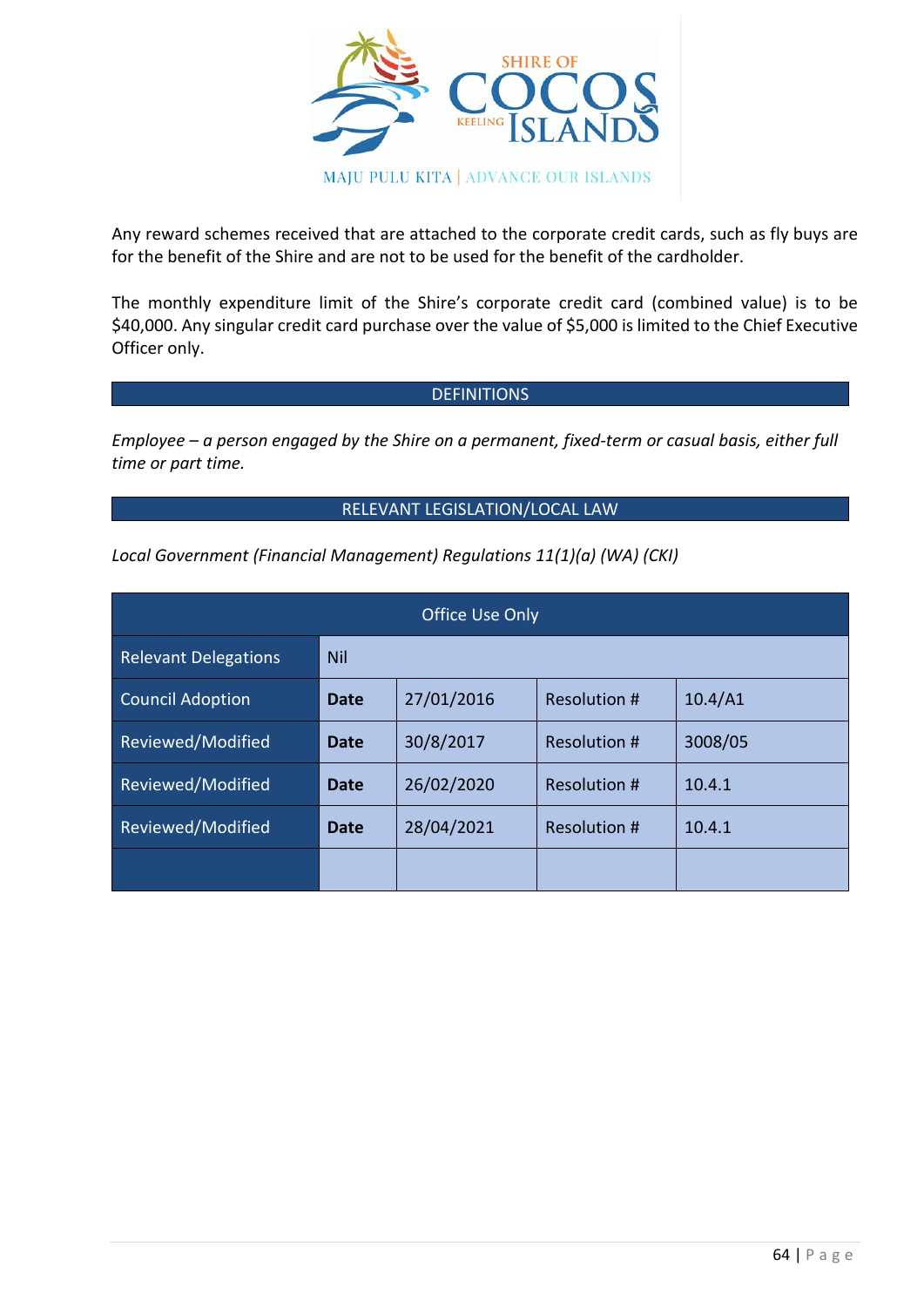

## CPF2 - Funding Contributions – Resident Further Education Policy

RESPONSIBLE OFFICER **Deputy Chief Executive Officer** 

## **OBJECTIVE**

To assist students who graduate from the Cocos (Keeling) Islands District High School to further their education past the compulsory periods of Years 11 and 12, by contributing funds to cover some costs involved with further study off island.

## **SCOPE**

This policy applies to students under the age of 25 who have completed all of their high schooling, Year 7 to Year 10, at the Cocos (Keeling) Islands District High School.

## **POLICY**

To be eligible, students must:

- continue to be a permanent resident of the Cocos (Keeling) Islands; and
- be studying for an approved Tertiary, TAFE or similar qualification in the current year.

Funds will be paid on the receipt of evidence of successful completion of the semester of study.

Funds will be paid at a rate of \$500 per semester for full time study or the pro rata amount for part time study.

There is a limit of \$1,000 per student per calendar year.

To apply for the payment, applicants must complete and submit the *Funding Contribution Further Education Application Form* to the Shire for consideration.

## RELATED DOCUMENTS

*Funding Contribution Further Education Application Form*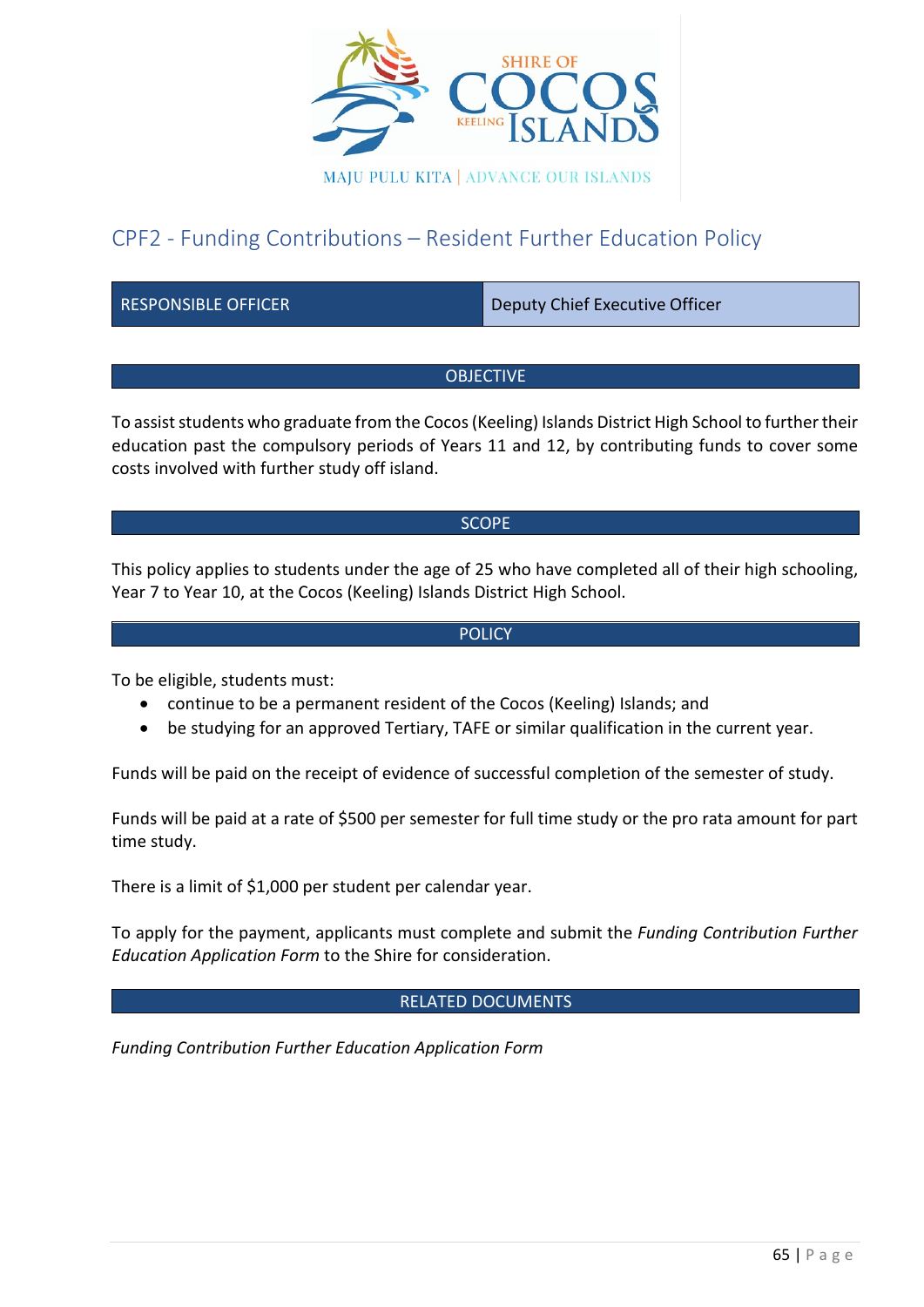

MAJU PULU KITA | ADVANCE OUR ISLANDS

| Office Use Only             |             |            |              |         |
|-----------------------------|-------------|------------|--------------|---------|
| <b>Relevant Delegations</b> | <b>Nil</b>  |            |              |         |
| <b>Council Adoption</b>     | <b>Date</b> | Unknown    | Resolution # | Unknown |
| Reviewed/Modified           | <b>Date</b> | 27/5/2015  | Resolution # | 10.3/A3 |
| Reviewed/Modified           | Date        | 8/11/2017  | Resolution # | 1117/09 |
| Reviewed/Modified           | <b>Date</b> | 26/02/2020 | Resolution # | 10.4.1  |
| Reviewed/Modified           | Date        | 28/04/2021 | Resolution # | 10.4.1  |
|                             |             |            |              |         |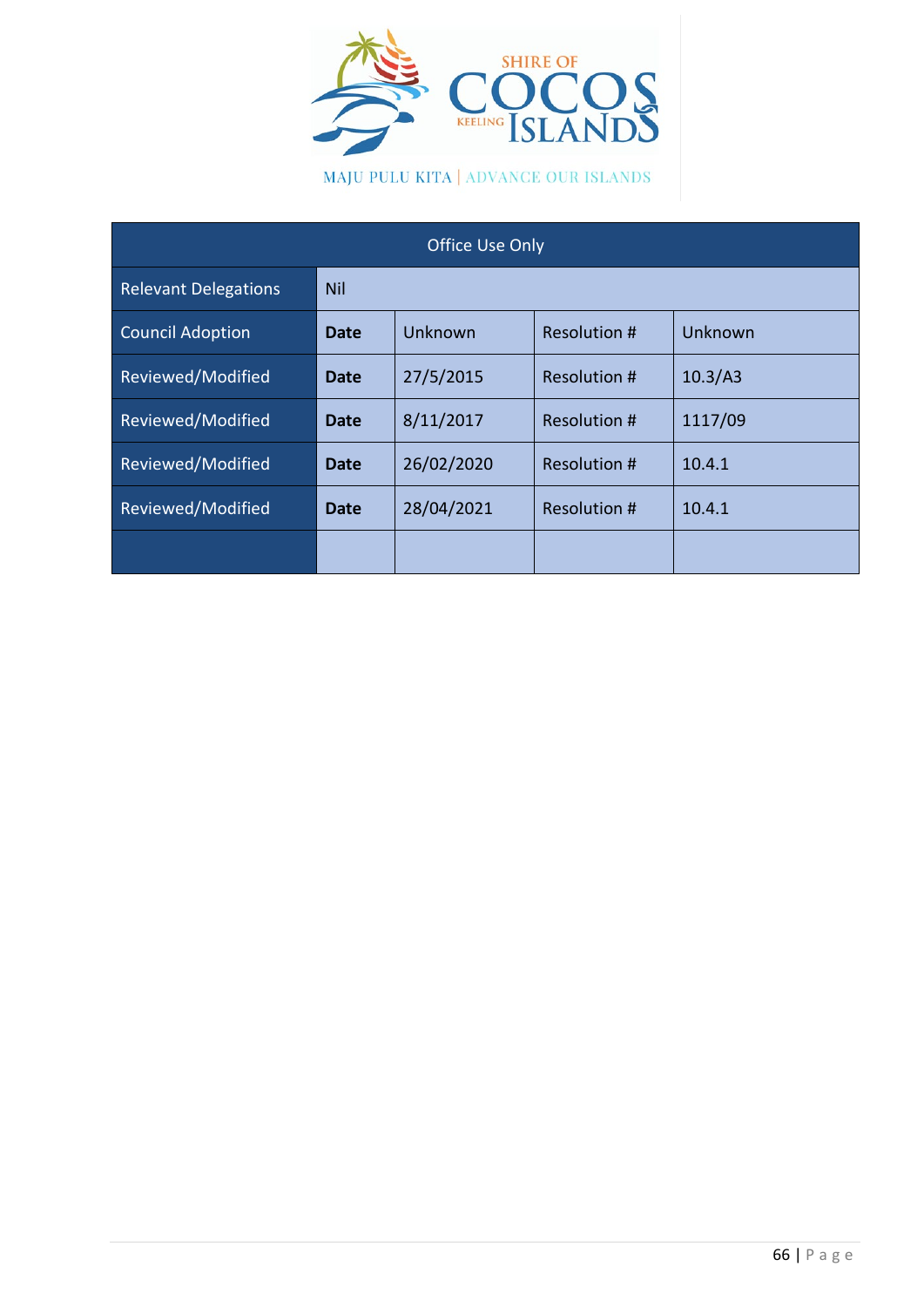

## CPF3 - Investment Policy

RESPONSIBLE OFFICER CHIEF CHIEF Chief Executive Officer

## **OBJECTIVE**

This policy will inform and guide the Shire of Cocos (Keeling) Island's (the Shire's) approach to investment of surplus funds.

## **SCOPE**

This policy applies to the investment of funds that are surplus to operational requirements. This policy does not apply to the investment of surplus funds of the 1979 and 1984 Land Trusts.

## **POLICY**

The Chief Executive Officer shall be responsible for the management of the Council's funds and reporting to the Council on these affairs. In doing so, the Chief Executive Officer will take a conservative approach to the investment of surplus funds, but with a focus to add value, while ensuring that its liquidity requirements are being met.

All investments are to be made in accordance with:

- section 6.14 of the *Local Government Act 1995 (WA) (CKI)*;
- 19, 28 and 49 of the *Local Government (Financial Management) Regulations 1996 (WA) (CKI)*; and
- Australian Accounting Standards.

Not less than two quotations shall be obtained from authorised institutions whenever an investment is proposed. The institution providing the best quote on the day is to be selected, taking into consideration administrative and banking costs, as well as giving due regard to the limitations set in this policy.

In determining the term to maturity of any financial investment, regard shall be had to the cash flow needs of Council, the intended purpose of the funds to be invested, prevailing interest rates and trends, and such other matters that would be appropriate in exercising the level of care, diligence and skill*.*

Funds must be invested in an authorised institution, as defined in this policy, in Australian currency only. The types of investments that can be made are:

- interested bearing deposits; and
- bank accepted/endorsed bank bill.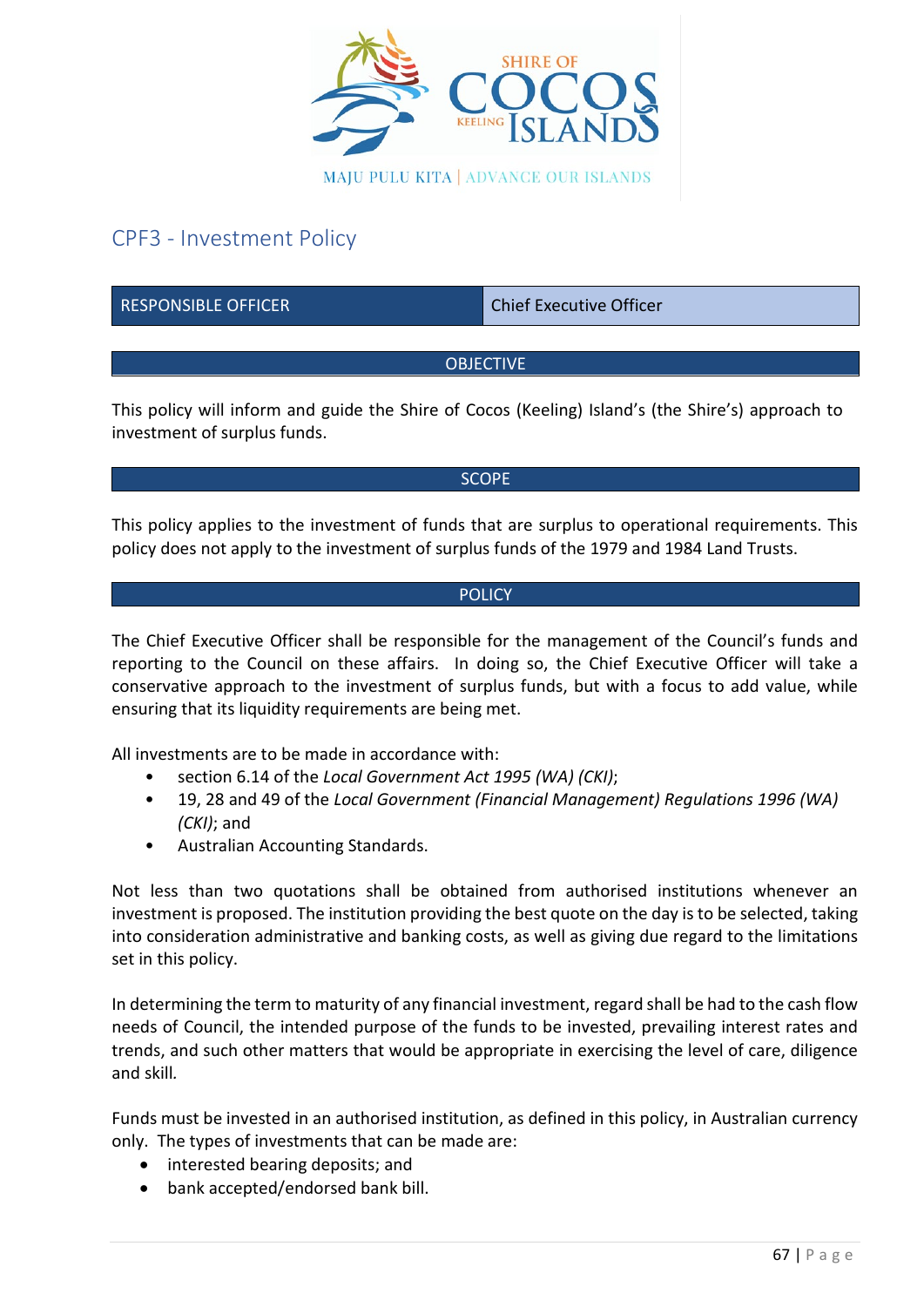

## **DEFINITIONS**

Authorised institution includes any of the following banking institutions:

- Commonwealth Bank
- National Australia Bank
- Australia and New Zealand Bank
- Westpac Banking Corporation
- St George Bank
- Suncorp Metway Bank
- Bankwest of WA
- Bank of Queensland BoQ
- Adelaide Bank / Bendigo Bank
- Macquarie Bank.

## RELEVANT LEGISLATION/LOCAL LAW

*Australian Accounting Standards* 

*Local Government Act 1995 (WA) (CKI)* – section 6.14

*Local Government (Financial Management) Regulations 1996 (WA) (CKI)* (19, 28 and 49)

| <b>Office Use Only</b>      |             |            |                     |         |
|-----------------------------|-------------|------------|---------------------|---------|
| <b>Relevant Delegations</b> | <b>Nil</b>  |            |                     |         |
| <b>Council Adoption</b>     | <b>Date</b> | 24/02/2016 | Resolution #        | 10.1/F3 |
| Reviewed/Modified           | Date        | 30/8/2017  | Resolution #        | 3008/05 |
| Reviewed/Modified           | Date        | 26/02/2020 | Resolution #        | 10.4.1  |
| Reviewed/Modified           | Date        | 28/04/2021 | <b>Resolution #</b> | 10.4.1  |
|                             |             |            |                     |         |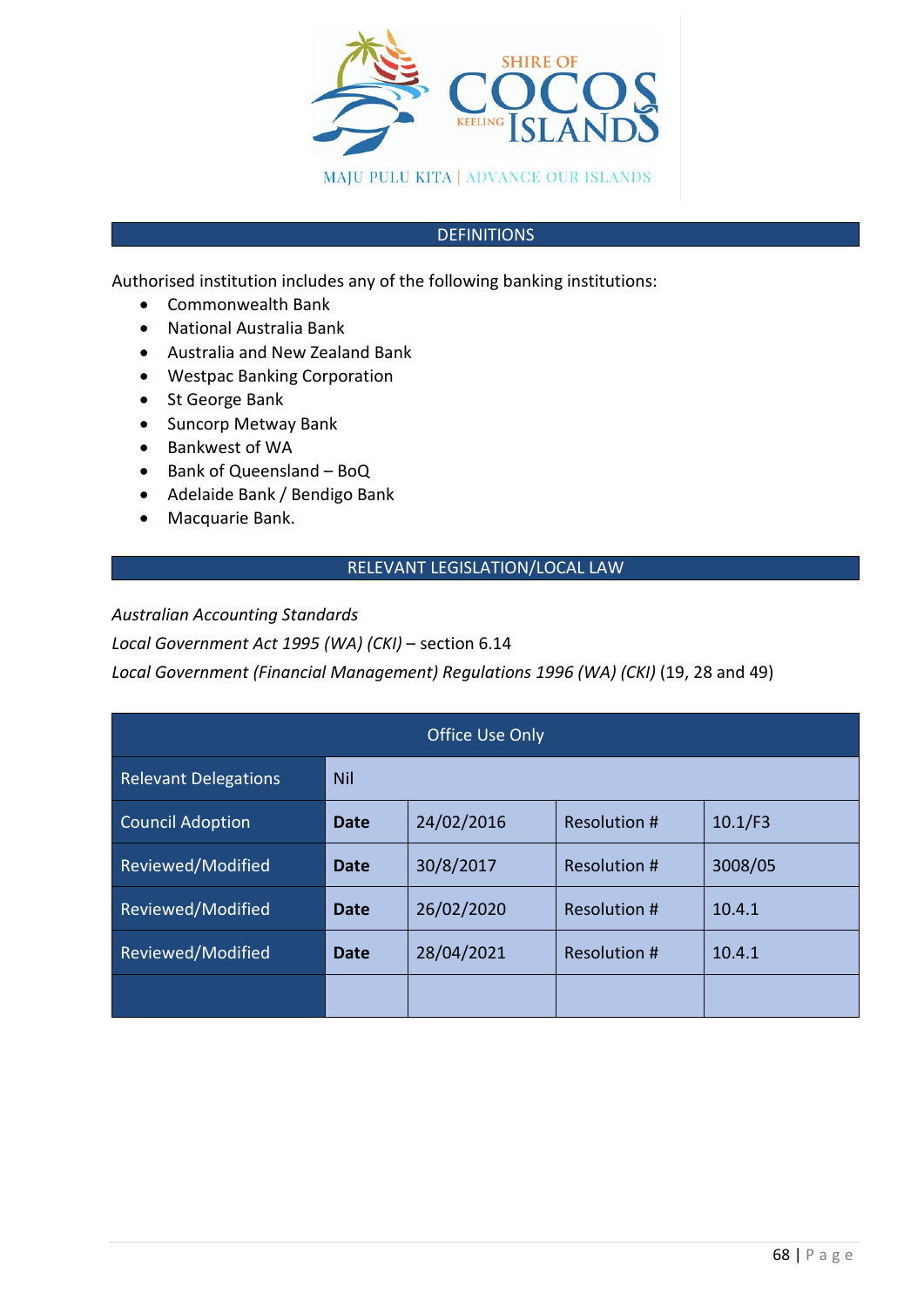

## CPF4 - Purchasing Policy

RESPONSIBLE OFFICER CHIEF CHIEF Chief Executive Officer

## **OBJECTIVE**

The objectives of this policy are to:

- ensure compliance with the *Local Government Act (WA)(CKI) 1995* and the *Local Government Act (Functions and General) Regulations 1996 (WA) (CKI)*;
- deliver a best practice approach and procedures to internal purchasing for the Shire of Cocos (Keeling) Islands (the Shire);
- ensure consistency for all purchasing activities that integrates within all of the Shire's operational areas;
- ensure openness, transparency, fairness and equity through the purchasing process to all potential suppliers;
- undertake procurement processes that ensure value for money for the Shire by delivering the most advantageous outcome possible; and
- ensure compliance with the *State Records Act 2000 (WA) (CKI).*

## **SCOPE**

This policy applies to all purchasing activities undertaken by Shire employees in the course of their employment.

## **POLICY**

## **1. Purchasing Requirements**

## **1.1 Legislative / Regulatory Requirements**

The requirements that must be complied with by the Shire, including purchasing thresholds and processes, are prescribed within the *Local Government Act (Functions and General) Regulations 1996 (WA) (CKI)*, this policy and associated purchasing procedures in effect at the Shire.

## **1.2 Purchasing Thresholds**

Where the value of procurement (excluding GST) for the value of the contract over the full contract period (including options to extend) is, or is expected to be:

| <b>Amount of Purchase</b> | <b>Model Policy</b>                        |  |
|---------------------------|--------------------------------------------|--|
| Up to \$1000              | Direct purchase from a supplier based on a |  |
|                           | verbal or written quote where possible.    |  |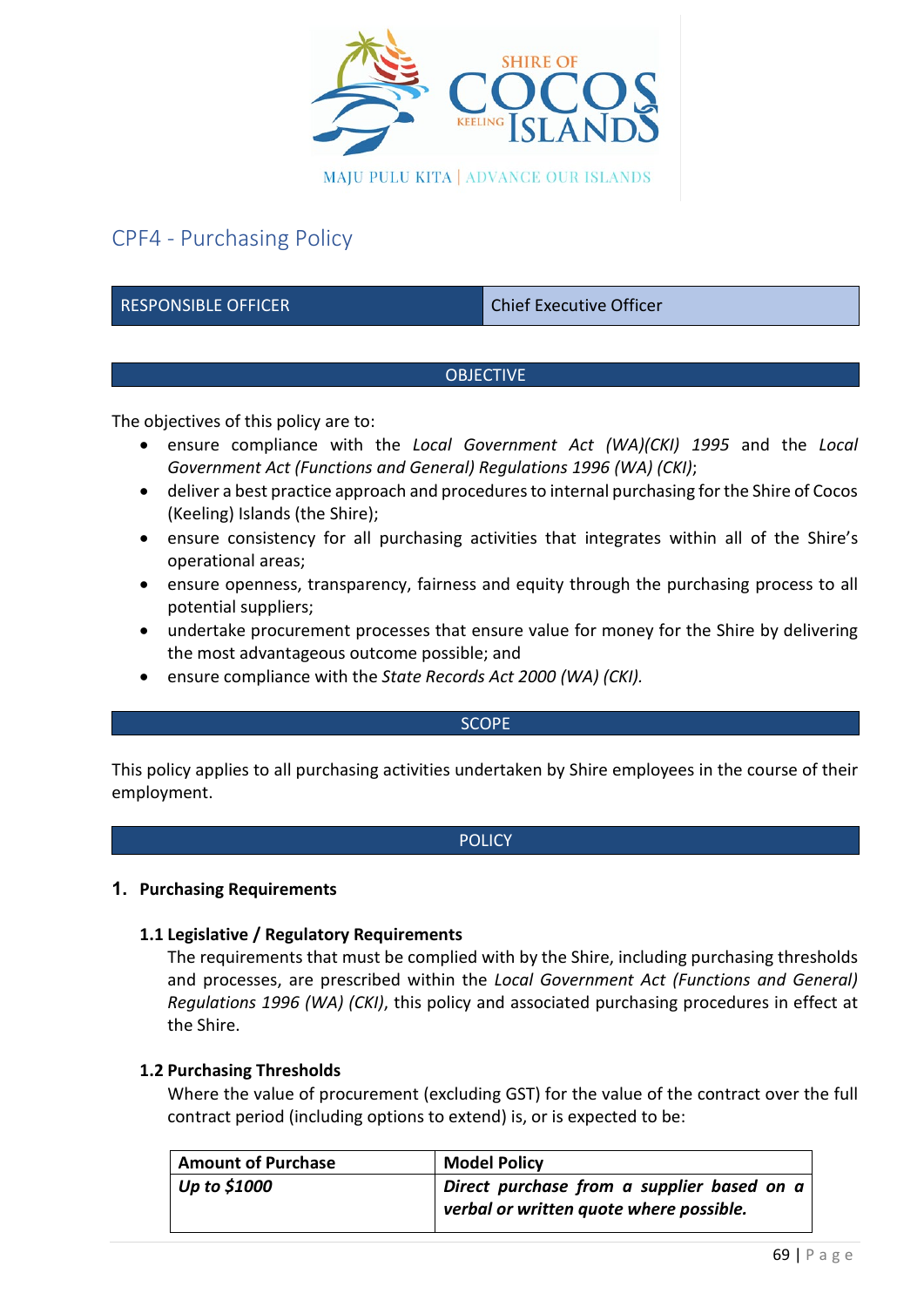

**MAJU PULU KITA | ADVANCE OUR ISLANDS** 

| \$1001 - \$20,000    | Request at least two verbal quotations.                                                                                                                                                                                                                                   |
|----------------------|---------------------------------------------------------------------------------------------------------------------------------------------------------------------------------------------------------------------------------------------------------------------------|
| \$20,001 - \$50,000  | Request two written quotations.                                                                                                                                                                                                                                           |
| \$50,001 - \$249,999 | At least three written quotations are requested<br>in writing seeking formal written responses.<br>Quotations must contain<br>and<br>price<br>specifications of goods / services received.<br>Procurement decisions are to be based on<br>value for money considerations. |
| \$250,000 and above  | Conduct a public tender where an exemption<br>under section 1.3 of this policy does not apply                                                                                                                                                                             |

Where it is considered beneficial, tenders may be called in lieu of seeking quotations for purchases under the \$250,000 threshold (excluding GST). If a decision is made to seek public tenders for contracts of less than \$250,000, a Request for Tender process that entails all the procedures for tendering must be followed in full.

## **Up to \$1000**

Where the value of the goods or service does not exceed \$1000, direct purchase from a supplier is permitted. A verbal or written quote should be obtained where possible, noting that for some purchases for e.g. from the hardware or supermarkets, a quote cannot be obtained. Where a verbal quote is provided, a formal signed notation by the officer, that records the date and person from who the quote was received, should be attached to the purchase order.

## **\$1001 to \$20,000**

Where the value of procurement of goods or services does not exceed \$20,000, purchase on the basis of at least two verbal quotations is permitted. However, it is recommended to use professional discretion and occasionally undertake market testing with a greater number or more formal forms of quotation to ensure best value is maintained.

This purchasing method is suitable where the purchase is relatively small and low risk.

The general principles for obtaining verbal quotations are:

- Ensure that the requirement/specification is clearly understood by the Shire employee seeking quotations.
- Ensure that the requirement is clearly, accurately and consistently communicated to each of the suppliers being invited to quote.
- Read back the details to the supplier contact person to confirm their accuracy.
- Written notes detailing each verbal quotation must be recorded.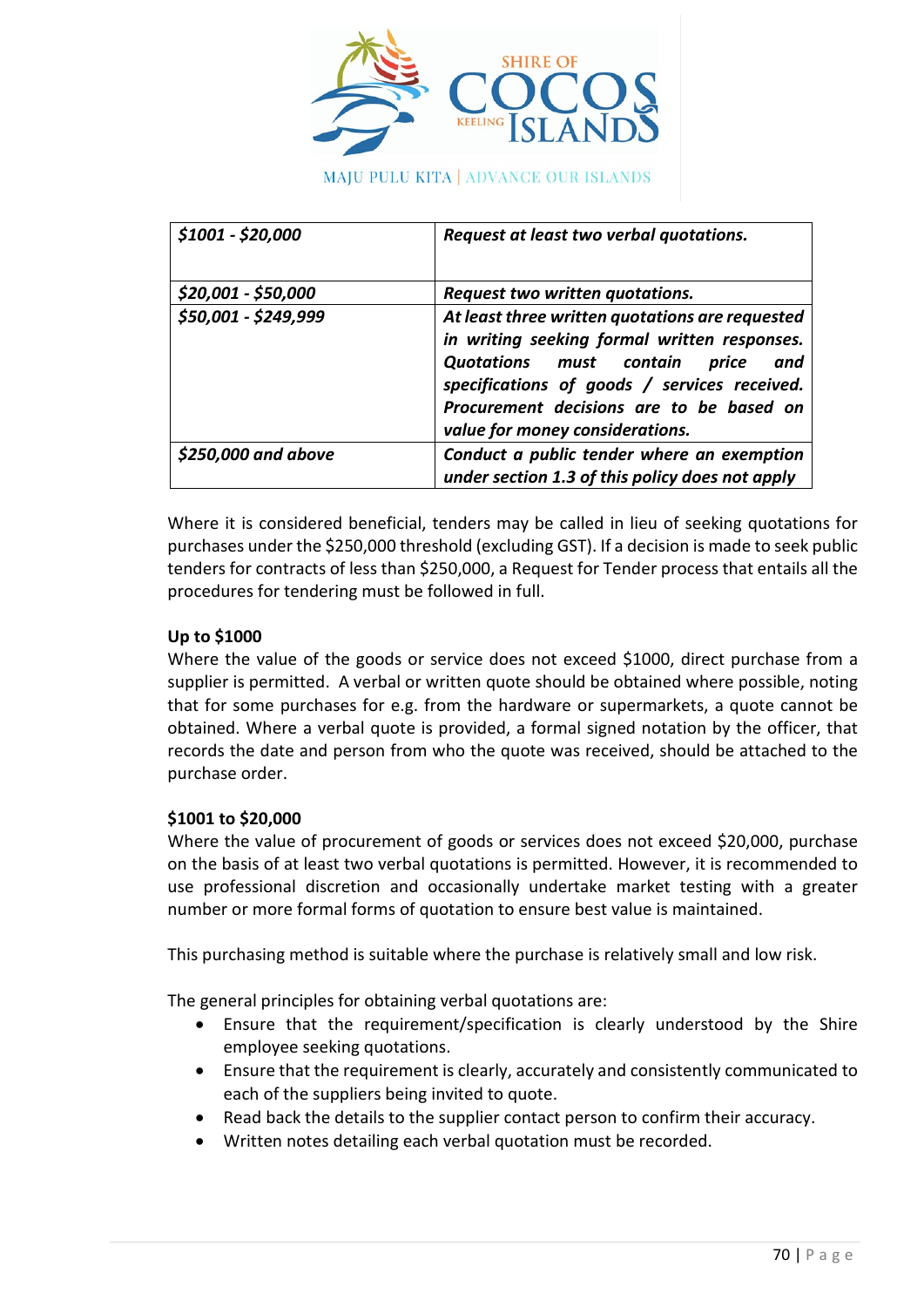

## **\$20,001 to \$50,000**

This category is for the procurement of goods or services where the value of such procurement ranges between \$20,001 and \$50,000.

Direct supply from a WALGA preferred supplier is permitted, based on a written quote prior to a purchase order being issued. However, it is recommended to use professional discretion and occasionally undertake market testing with a greater number or more formal forms of quotation to ensure best value is maintained.

For other suppliers, it is required to formally seek at least two written quotations containing price and a sufficient amount of information relating to the specification of goods or services being purchased are to be sought. Where this is not practical, for e.g. due to limited suppliers, it must be noted through records relating to the process.

For purchases in this range the Shire will provide a scope of work to ensure all quotes are based on a consistent request.

The Shire employee is expected to demonstrate due diligence seeking quotes and to comply with any record keeping and audit requirements.

## **\$50,001 to \$249,999**

For the procurement of goods or services where the value exceeds \$50,001 but is less than \$249,999.

Direct supply from a WALGA preferred supplier is permitted, based on a written quote prior to a purchase order being issued. However, it is recommended to use professional discretion and occasionally undertake market testing with a greater number or more formal forms of quotation to ensure best value is maintained.

For other suppliers, it is required to formally seek at least three written quotations containing price and a sufficient amount of information relating to the specification of goods and services being purchased.

For this procurement range, the selection should not be based on price alone, and it is strongly recommended that consideration be given to qualitative factors such as quality, stock availability, accreditation, time for completion or delivery, warranty conditions, technology, maintenance requirements, organization's capability, previous relevant experience and any other relevant factors as part of the assessment of the quote.

For purchases in this range the Shire will provide a detailed request for quotation document to providers to ensure all quotes are based on a consistent request.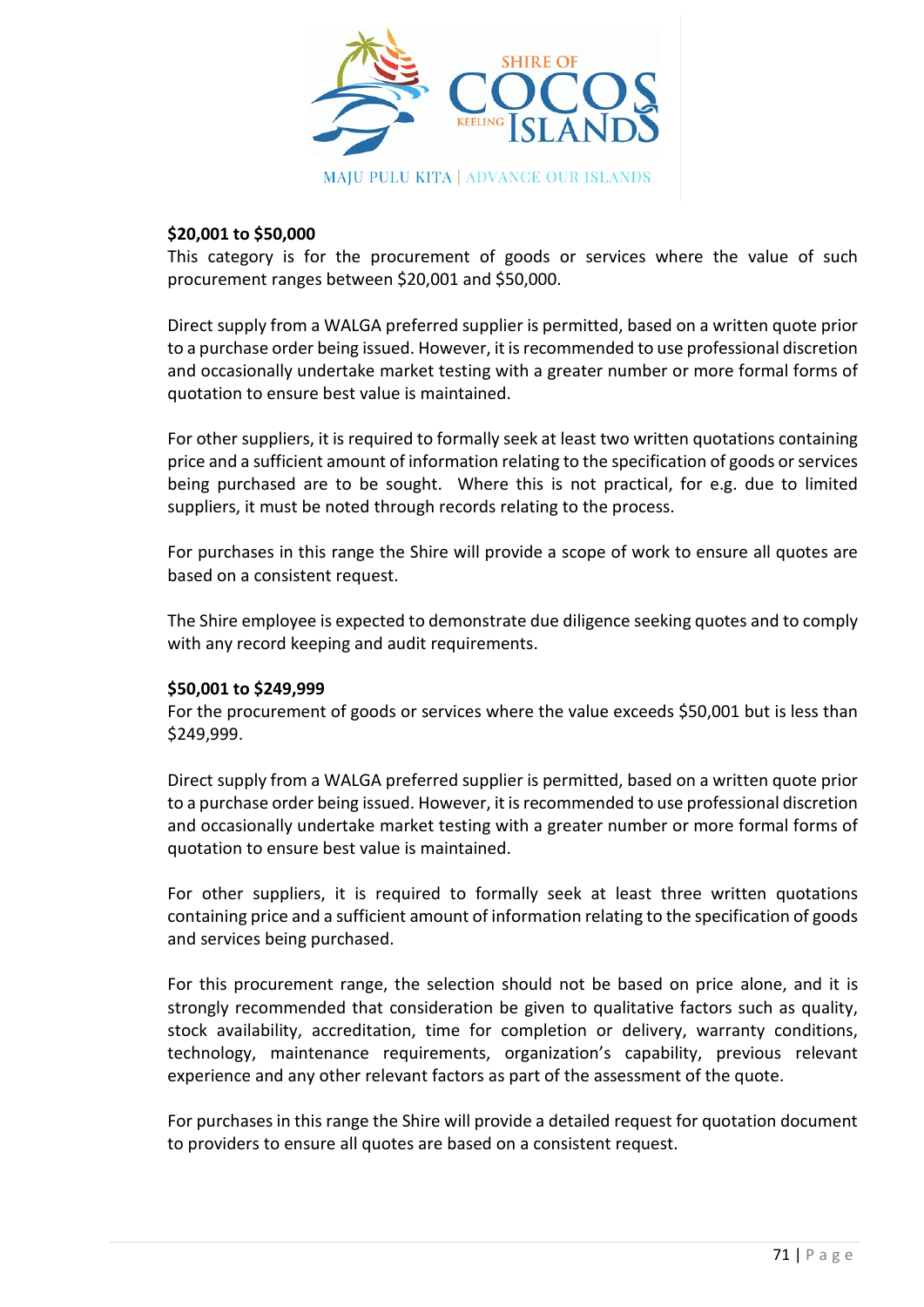

## **\$250,000 and above**

For the procurement of goods or services where the value is or exceeds \$250,000 a public tender is to be conducted in accordance with the *Local Government Act (WA)(CKI) 1995* unless a tender exemption under section 1.3 of this policy exists.

## **1.3 Policy and Tendering Exemptions**

An exemption to this policy, including the requirement to publicly invite tenders, may apply in the following instances:

- The purchase is obtained from a pre-qualified supplier under the *WALGA Preferred Supply Program* or State Government *Common Use Arrangement*.
- The purchase is of a unique nature with a sole source of supply.
- The purchase is from another local government agency;
- The supply of the goods or services is to be obtained from expenditure authorised in an emergency. Emergency purchases are defined as the supply of goods or services associated with:
	- o a local emergency and the expenditure is required (within existing budget allocations) to respond to an imminent risk to public safety, or to protect or make safe property or infrastructure assets;
	- $\circ$  a local emergency and the expenditure is required (with no relevant available budget allocation) to respond to an imminent risk to public safety, or to protect or make safe property or infrastructure assets in accordance with section.6.8 of the *Local Government Act 1995* (*WA) (CKI)* and *Local Government Act (Functions and General) Regulations 1996 (WA) (CKI)* regulation 11(2)(a); or
	- o a *State of Emergency* declared under the *Emergency Management Act 2005 (WA) (CKI) a*nd therefore, *Local Government Act (Functions and General) Regulations 1996 (WA) (CKI)* regulations 11(2)(aa), (ja) and (3) apply to vary the application of this policy.
- Any of the other exclusions under Regulation 11 of the *Local Government Act (Functions and General) Regulations 1996 (WA) (CKI* apply.

Please note that three written quotations based on detailed scope of works are still encouraged to be obtained even when purchasing under policy and tendering exempt clauses, for e.g. through the *WALGA Preferred Supply Program* or a State Government *Common Use Arrangement*, to ensure best value for money.

## **1.4 LGIS Services**

The suite of LGIS insurances are established in accordance with section 9.58(6)(b) of the *Local Government Act 1995 (WA)(CKI)* and are provided as part of a mutual, where WALGA member local governments are the owners of LGIS. Therefore, obtaining LGIS insurance services is available as a member-basde service and is not defined as a purchasing activity subject to this policy.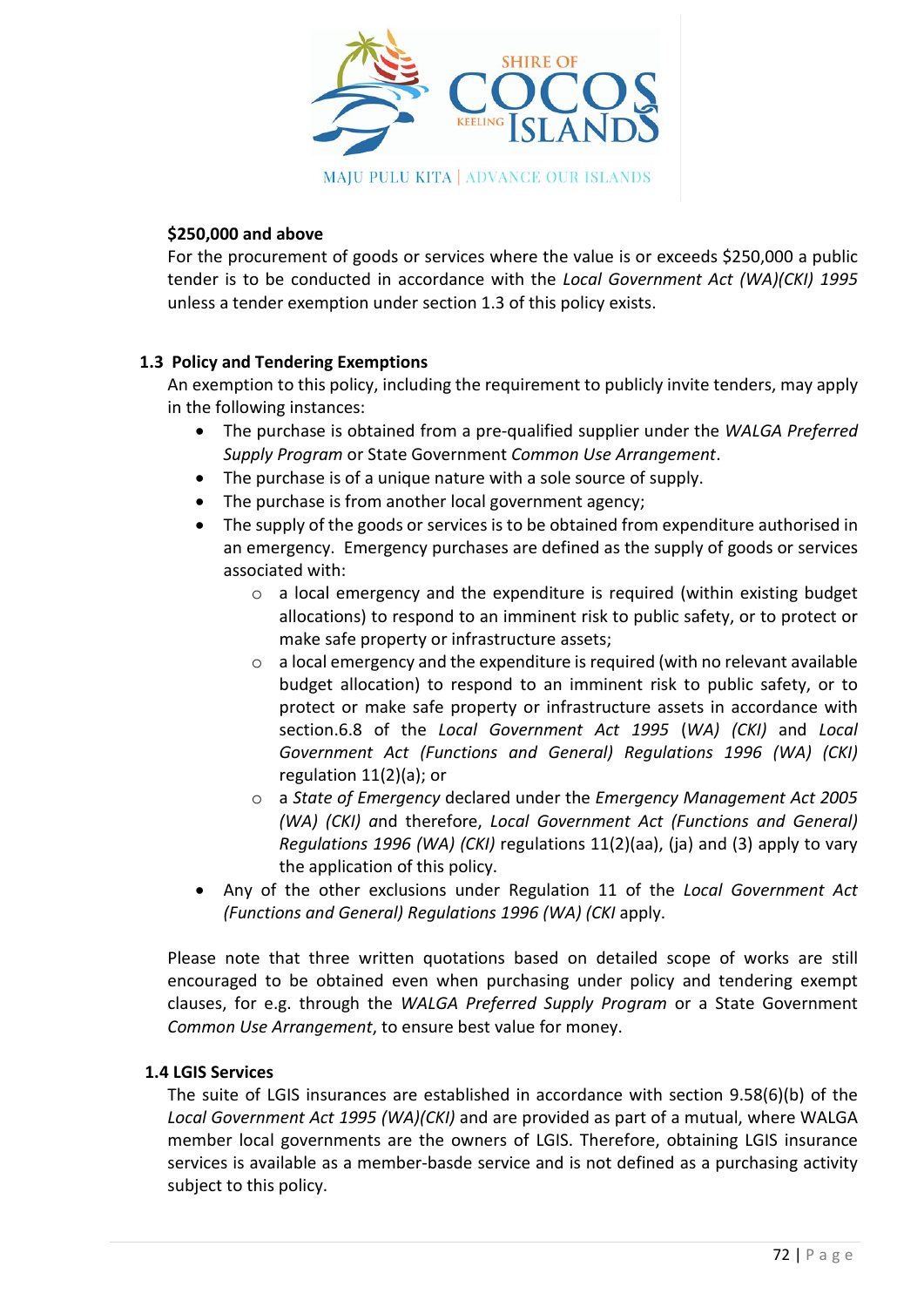

Should Council resolve to seek quotations from alternative insurance suppliers, compliance with this policy is required.

## **1.5 Approval Limits**

The Chief Executive Officer, Deputy Chief Executive Officer, Manager of Works and Services and Governance and Risk Coordinator have authority to sign purchase orders within their relevant area of responsibility within the following limits:

| <b>Officer</b>                  | <b>Limit of Authority for Purchases</b> |
|---------------------------------|-----------------------------------------|
| Chief Executive Officer         | Unlimited                               |
| Deputy Chief Executive Officer  | \$50,000                                |
| Manager of Works and Services   | \$50,000                                |
| Governance and Risk Coordinator | \$5,000                                 |

## **1.6 Inviting Tenders Though not Required to do so**

The Shire may determine to invite Public Tenders, despite the estimated purchase value being less than the \$250,000 prescribed tender threshold, but only where an assessment determines that the purchasing requirement cannot be met through a tender exempt arrangement and the use of a public tender process will enhance value for money, efficiency, risk mitigation and sustainable procurement benefits.

In such cases, the tender process must comply with the Shire's tendering procedures and regulation 13 of the *Local Government (Functions and General) Regulations 1996*.

## 2. **Ethics and Integrity**

All employees of the Shire shall observe the highest standards of ethics and integrity in undertaking purchasing activity and act in an honest and professional manner that supports the standing of the Shire.

The following principles, standards and behaviors must be observed and enforced through all stages of the purchasing process to ensure the fair and equitable treatment of all parties:

- Full accountability shall be taken for all purchasing decisions and the efficient, effective and proper expenditure of public monies based on achieving value for money.
- All purchasing practices shall comply with relevant legislation, regulations, and requirements consistent with the Shire's policies and *Code of Conduct*;
- Purchasing is to be undertaken on a competitive basis in which all potential suppliers are treated impartially, honestly and consistently.
- All processes, evaluations and decisions shall be transparent, free from bias and fully documented in accordance with applicable policies and audit requirements.
- Any actual or perceived conflicts of interest are to be identified, disclosed and appropriately managed.
- Any information provided to the Shire by a supplier shall be treated as commercial-inconfidence and should not be released unless authorised by the supplier or relevant legislation.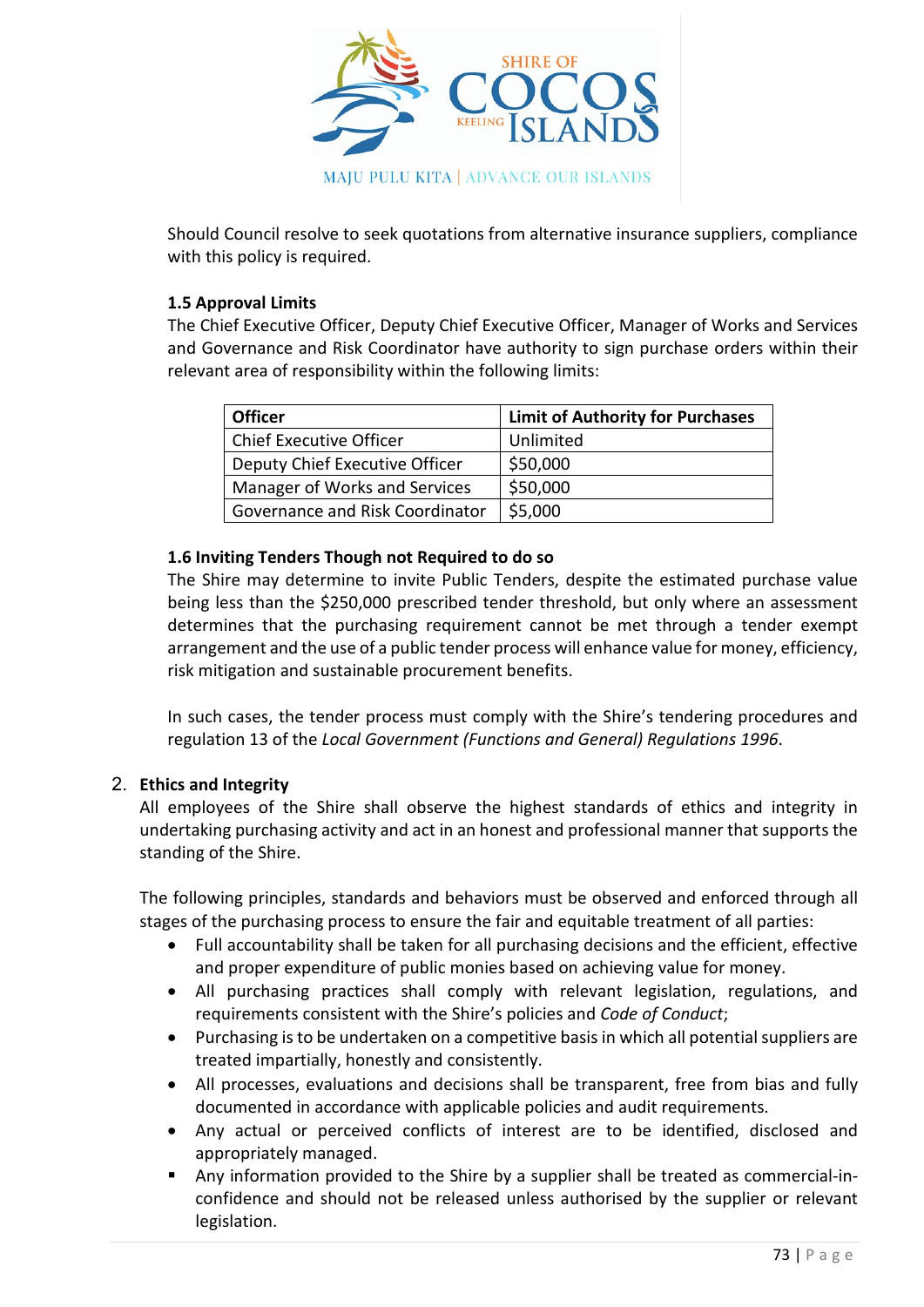

## **3. Value for Money**

It is important to note that compliance with the specification is more important than obtaining the lowest price, particularly taking into account user requirements, suitability for the coastal environment, quality standards, sustainability, whole of life cycle costing, and service benchmarks.

An assessment of the best value for money outcome for any purchasing should consider:

- all relevant whole-of-life costs and benefits:
- the technical merits of the goods or services being offered in terms of compliance with specifications, contractual terms and conditions and any relevant methods of assuring quality;
- financial viability and capacity to supply without risk of default (competency of the prospective suppliers in terms of managerial and technical capabilities and compliance history); and
- a strong element of competition in the allocation of orders or the awarding of contracts. This is achieved by obtaining a sufficient number of competitive quotations wherever practicable.

**Where a higher priced conforming offer is recommended, a clear and demonstrable benefits over and above the lowest total priced, conforming offer must be recorded and presented to the Chief Executive Officer or Council as required.**

## 4. **Sustainable Procurement**

The Shire is committed to sustainable procurement and where appropriate shall endeavor to design quotations and tenders to provide an advantage to goods, services and / or processes that minimise environmental and negative social impacts. Sustainable considerations must be balanced against value for money outcomes.

Practically, sustainable procurement means the Shire shall endeavor at all times to identify and procure products and services that:

- have been determined as necessary:
- demonstrate environmental best practice in energy efficiency / and or consumption which can be demonstrated through suitable rating systems and eco-labelling;
- demonstrate environmental best practice in water efficiency;
- are environmentally sound in manufacturing, use, and disposal with a specific preference for products made using the minimum amount of raw materials from a sustainable resource, that are free of toxic or polluting materials and that consume minimal energy during the production stage;
- that can be refurbished, reused, recycled or reclaimed shall be given priority, and those that are designed for ease of recycling, re-manufacture or otherwise to minimise waste;
- for motor vehicles, feature the highest fuel efficiency available, based on vehicle type and within the designated price range; and for new buildings and refurbishments – where available use renewable energy and technologies.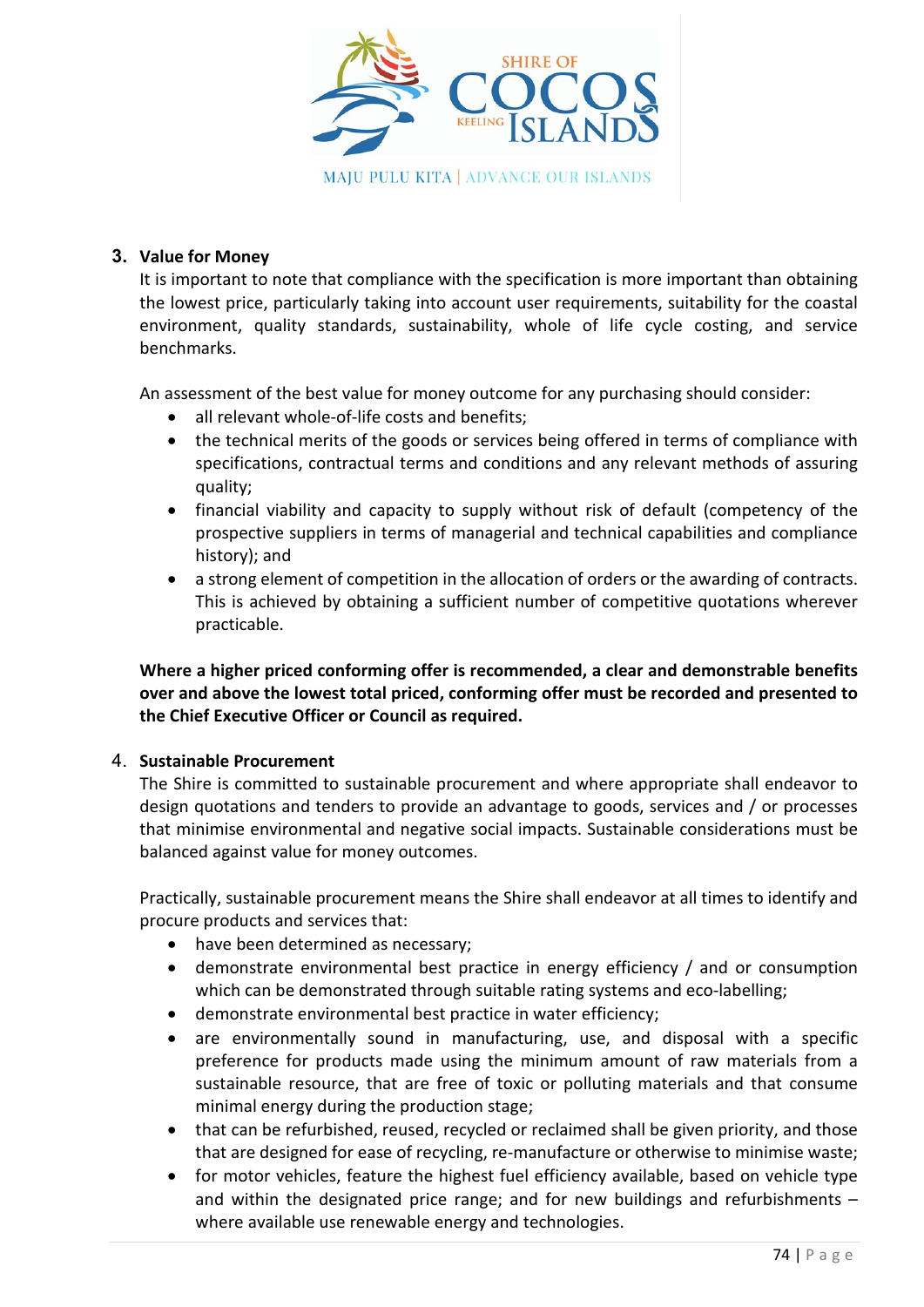

## DEFINITIONS

Sustainable procurement – the procurement of goods and services that have less environmental and social impacts than competing products and services.

Value for money – an overarching principle governing purchasing that allows the best possible outcome to be achieved for the Shire.

Whole of life cycle costs (for goods) and whole of contract life costs (for services) – includes transaction costs associated with acquisition, delivery, distribution, as well as other costs such as but not limited to holding costs, consumables, deployment, maintenance and disposal.

## RELEVANT LEGISLATION/LOCAL LAW

*Local Government Act 1995 (WA) (CKI) Local Government Act (Financial Management) Amended Regulations 2015 (WA) (CKI) Local Government (Functions and General) Regulations 1996 (WA) (CKI) Corruption Crime and Misconduct Act 2003 (WA) (CKI) State Records Act 2000 (WA) (CKI)*

## RELATED DOCUMENTS

*Shire of Cocos (Keeling) Islands Code of Conduct for Council Members, Committee Members & Staff*

| Office Use Only             |            |            |                     |         |
|-----------------------------|------------|------------|---------------------|---------|
| <b>Relevant Delegations</b> | <b>Nil</b> |            |                     |         |
| <b>Council Adoption</b>     | Date       | 26/09/2018 | Resolution #        | 0918/07 |
| Reviewed/Modified           | Date       | 26/02/2020 | <b>Resolution #</b> | 10.4.1  |
| Reviewed/Modified           | Date       | 20/08/2020 | <b>Resolution #</b> | 10.4.5  |
| Reviewed/Modified           | Date       | 28/04/2021 | Resolution #        | 10.4.5  |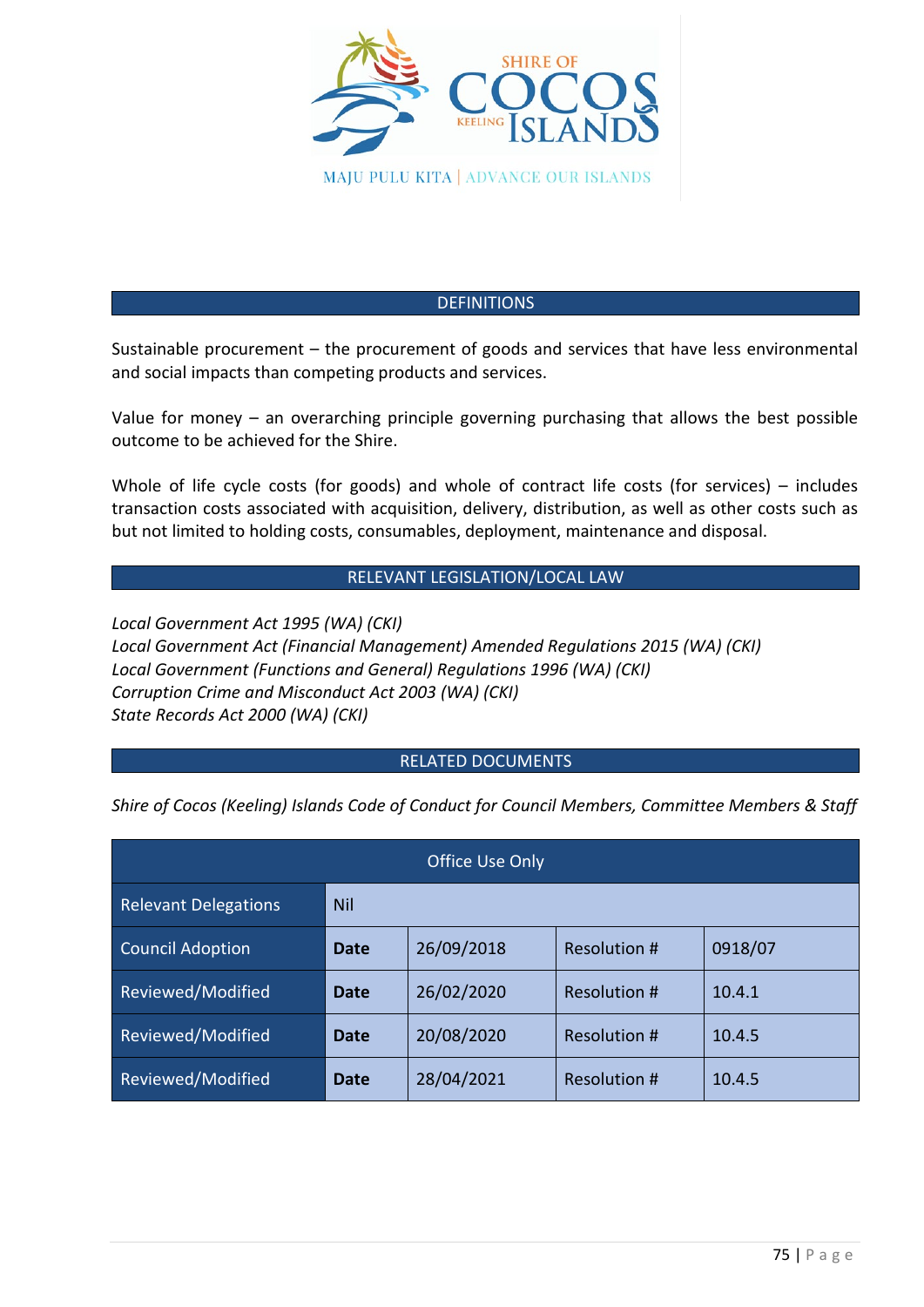

# CPF5 - Related Party Transactions Disclosure Policy

RESPONSIBLE OFFICER **Deputy Chief Executive Officer** 

## **OBJECTIVE**

To ensure that the Shire of Cocos (Keeling) Islands' (the Shire's) *Financial Statements* contain disclosures necessary to comply with the *Australian Accounting Standard Board (AASB) Standard 124 - Related Party Disclosures,* which draw attention to the possibility that the Shire's financial position and surplus or deficit may have been affected by the existence of transactions with a related party and outstanding balances and commitments with such parties.

## **SCOPE**

This policy applies to key management personnel, as defined in this policy.

The policy is to be applied in:

- a) identifying and recording related parties and related party relationships;
- b) identifying and recording related party transactions and their terms and conditions;
- c) assessing materiality and or significance of these transactions;
- d) identifying the circumstances in which disclosure of points a) and b) is required;
- e) determining the disclosures to be made about points a) and b); and
- f) disclosing relevant information in the *Financial Statements*.

## **POLICY**

From 1 July 2016, *AASB Standard 124 - Related Party Disclosures* will apply to Council. This will mean that Council will be required to disclose information about related parties and Council transactions with those related parties in the 2016-17 financial statements and onwards. In the context of transactions, this means cash and non-cash transactions.

As the disclosures will form part of the financial statements, they will be subject to audit by the external auditors.

Key management personnel and the position they hold with the Council will be identified. They will be required to complete a *Related Party Transactions Notification by Key Management Personnel Form*, which at minimum will require details of the related party, family members and/or entities that may have existing transaction potential with Council and the relationship.

As per paragraph 17 of *AASB Standard 124*, key management personnel compensation in total and for each of the following categories must be disclosed:

(a) short-term employee benefits;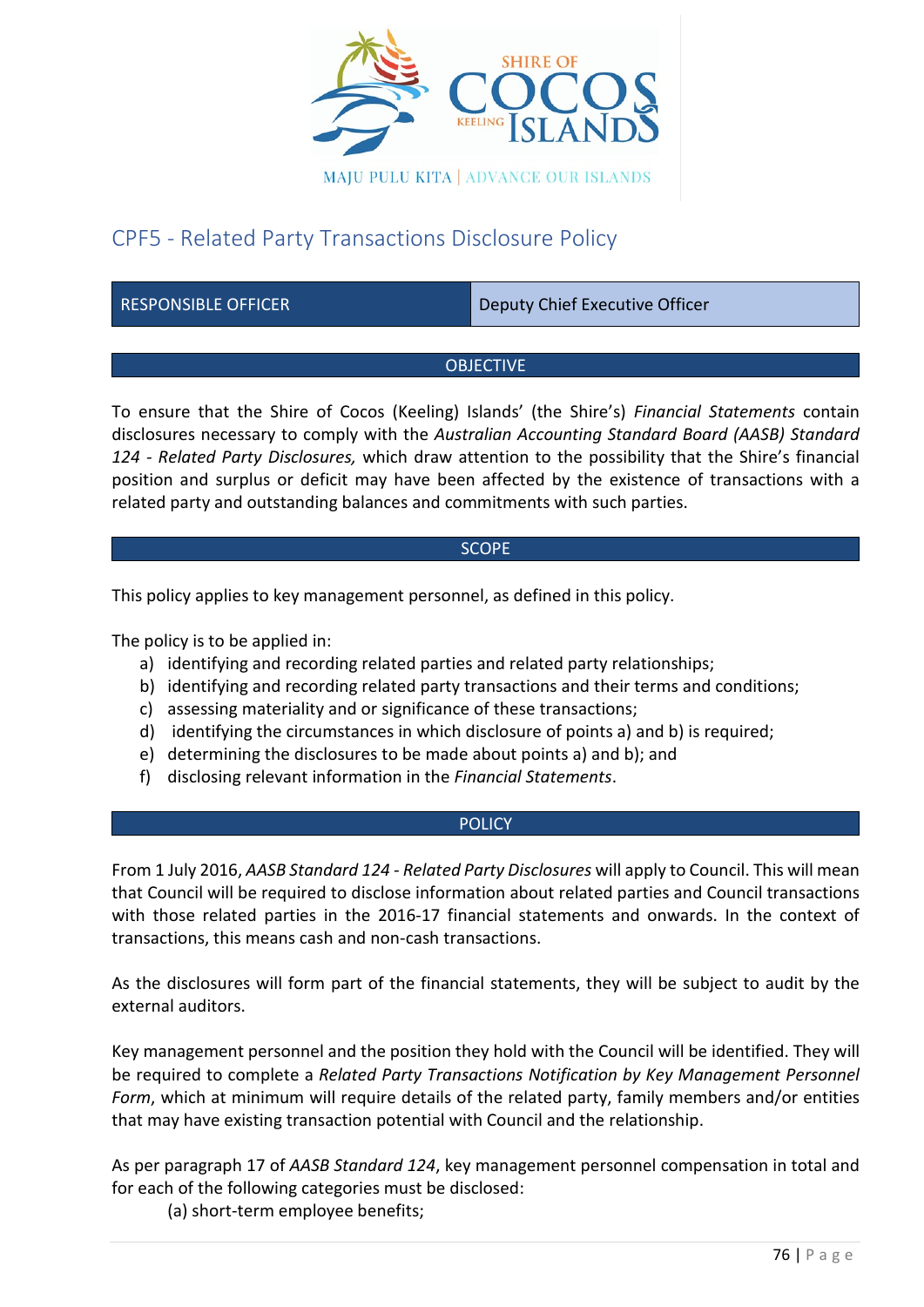

(b) post-employment benefits;

- (c) other long-term benefits;
- (d) termination benefits; and
- (e) share-based payments.

For disclosure requirements of *AASB Standard 124*, Council shall implement a process to capture related party transactions for reporting in the *Financial Statements* and the following will be collected through each year:

- (a) related parties to the key management personnel;
- (b) relationship to the key management personnel;
- (c) transactions that are monetary and/or non-monetary;
- (d) the value of the transaction if monetary;
- (e) the benefit if non-monetary;
- (f) the value of outstanding balances;
- (g) details of commitments and/or guarantees; and

(h) recognition for the provision of doubtful debts related to outstanding balances of related parties.

Key management personnel who no longer carry that designation part way through a reporting period will still be subject to disclosure requirements for the current reporting period. Key management personnel who acquire the role partway through the reporting period will be subject to disclosure requirements for that period.

Once the related party transactions have been identified, they will be assessed and a determination will be made regarding the materiality of the transaction. This will include assessment of ordinary citizen transactions and whether the terms and conditions differ from normal practice, which would then exclude them from being ordinary citizen transactions.

If a Councillor believes a transaction may constitute a related party transaction, they must notify the Chief Executive Officer who will discuss the matter with the Deputy Chief Executive Officer. If an employee believes a transaction may constitute a related party transaction, they must notify their supervisor or manager who will discuss the matter with the Deputy Chief Executive Officer.

The Finance Department will be responsible for the maintenance of a register that captures all related party transactions of the key management personnel.

## **Privacy**

Council will endeavour to ensure that only those employees involved in the preparation of the related party disclosures and the external auditors will have access to the related party declarations and related party transactions.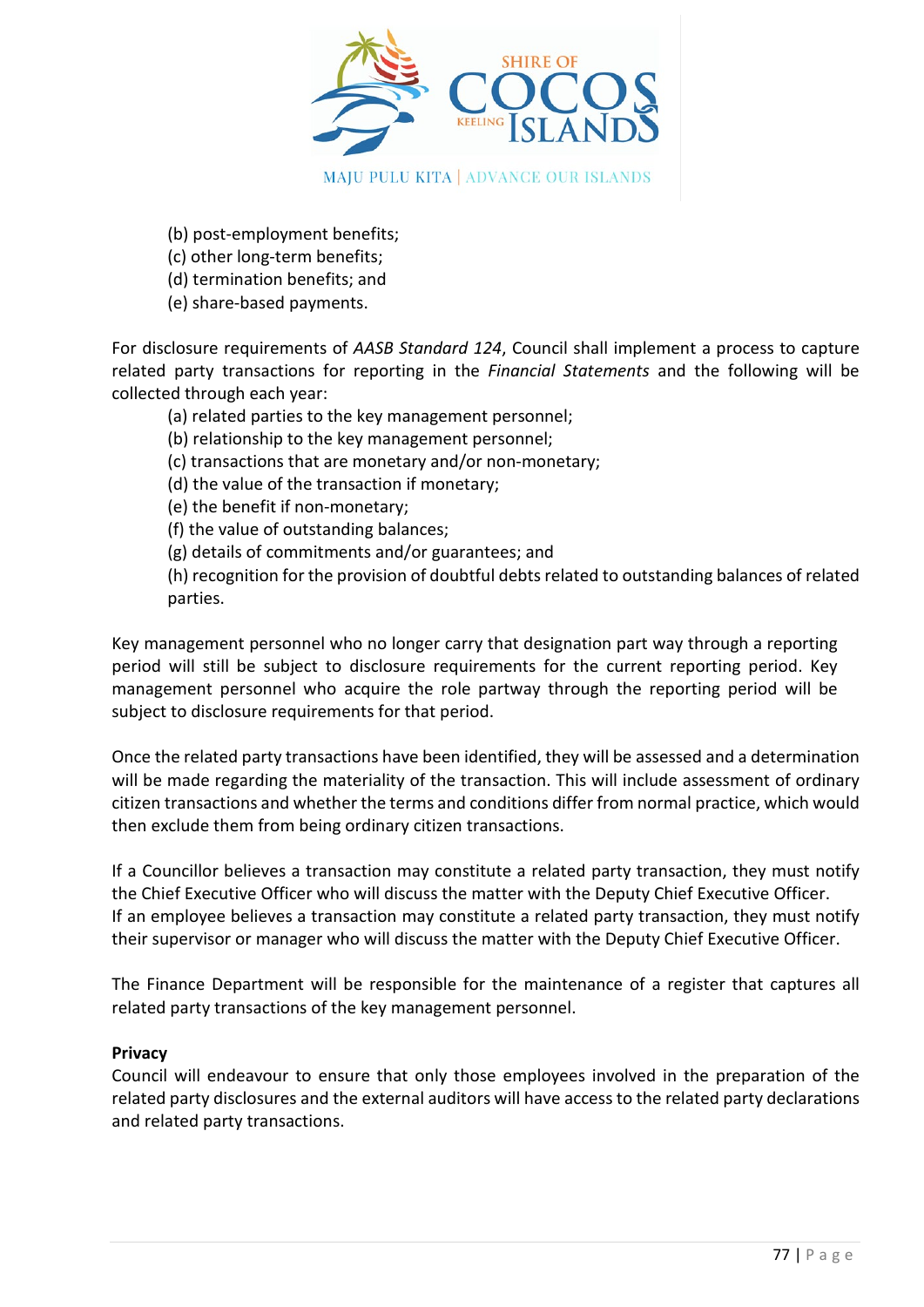

#### **DEFINITIONS**

Related party – a person or an entity that is related to Council, referred to as the 'reporting entity'. Examples of related parties of Council are:

- (i) Council subsidiaries;
- (ii) Key management personnel;
- (iii) close family members of key management personnel; and
- (iv) entities that are controlled or jointly controlled by key management personnel or their close family members.

Key management personnel – a person or persons having authority and responsibility for planning, directing and controlling the activities of the entity, either directly or indirectly, including any manager (executive or otherwise) of that entity. In the case of the Shire, key management personnel includes, but is not limited to, Councillors, the Chief Executive Officer, the Deputy Chief Executive Officer and Managers.

Close family members – family members who may be expected to influence or be influenced by those individuals' dealings with Council and include:

- (i) children and spouse or domestic partner;
- (ii) children of that person's spouse or domestic partner;
- (iii) dependents of that person or that persons spouse or domestic partner; and
- (iv) under *AASB Standard 124* could also include extended members of family such as parents, siblings, grandparents, uncles/aunts or cousins if they could be expected to have influence or be influenced by the key management personnel in their dealings with Council.

Related party transactions – a transfer of resources, services or obligations between Council and a related party, regardless of whether a price is charged.

Ordinary citizen transaction – transactions that an ordinary citizen would undertake with Council, which would be undertaken at arm's length and in the ordinary course of carrying out Council's functions and activities. They would not be seen as material in nature. Examples of ordinary citizen transactions include:

- (i) the paying of rates and charges;
- (ii) the use of Council owned public facilities; and
- (iii) attending council functions that are open to the public.

Control – power to govern the financial and operating policies of any entity to obtain benefits from its activities.

Significant influence – the power to participate in the financial and operating policy decision of an entity but not to control those policies.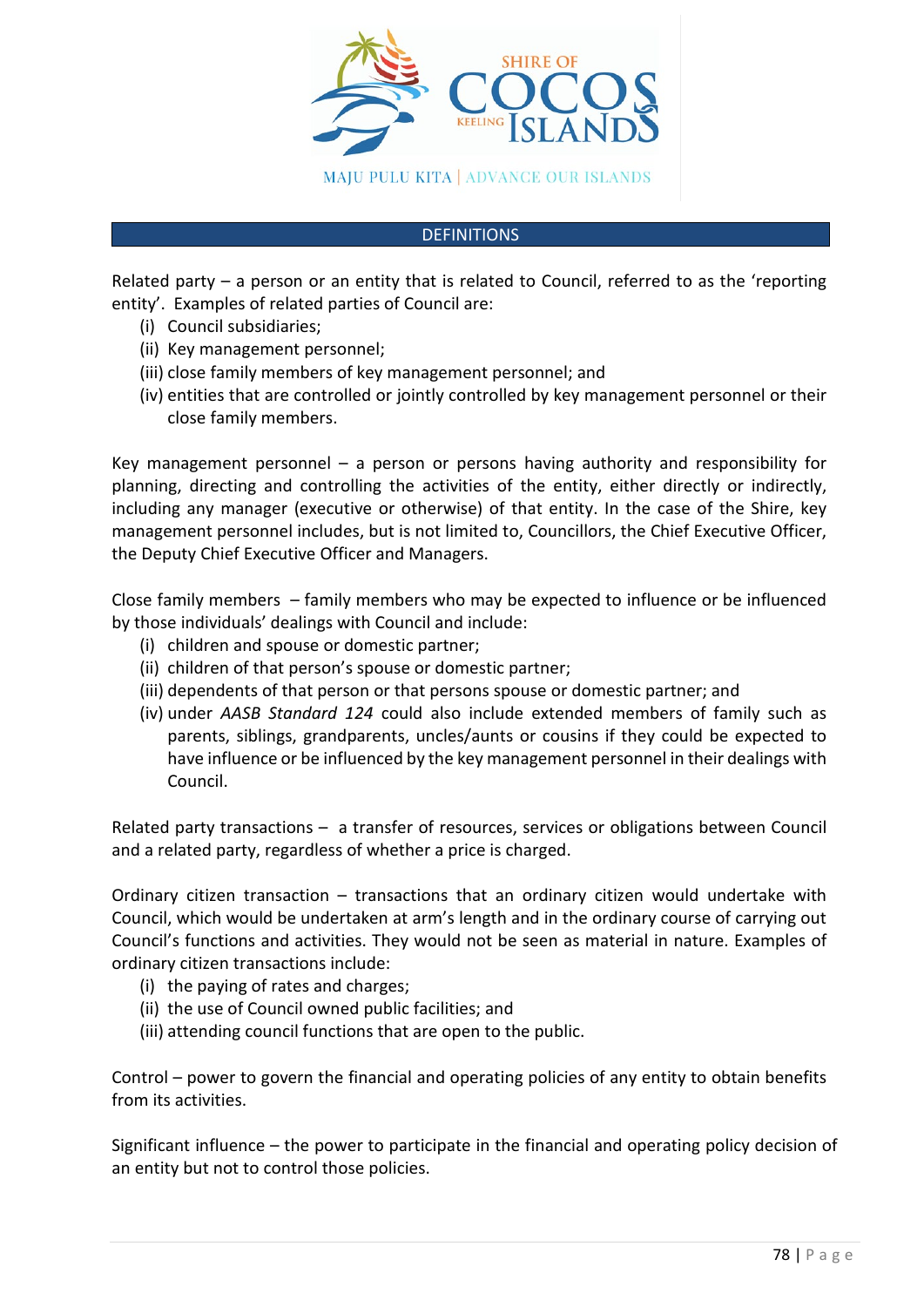

## RELEVANT LEGISLATION/LOCAL LAW

*Australian Accounting Standard Board (AASB) Standard 124 - Related Party Disclosures*

## RELATED DOCUMENTS

*Shire of Cocos Keeling Island Related Party Transactions Notification by Key Management Personnel Form*

| <b>Office Use Only</b>      |      |            |                     |         |
|-----------------------------|------|------------|---------------------|---------|
| <b>Relevant Delegations</b> | Nil  |            |                     |         |
| Council Adoption            | Date | 8/11/2017  | Resolution #        | 1117/10 |
| Reviewed/Modified           | Date | 26/02/2020 | <b>Resolution #</b> | 10.4.1  |
| Reviewed/Modified           | Date | 28/04/2021 | <b>Resolution #</b> | 10.4.1  |
| Reviewed/Modified           |      |            |                     |         |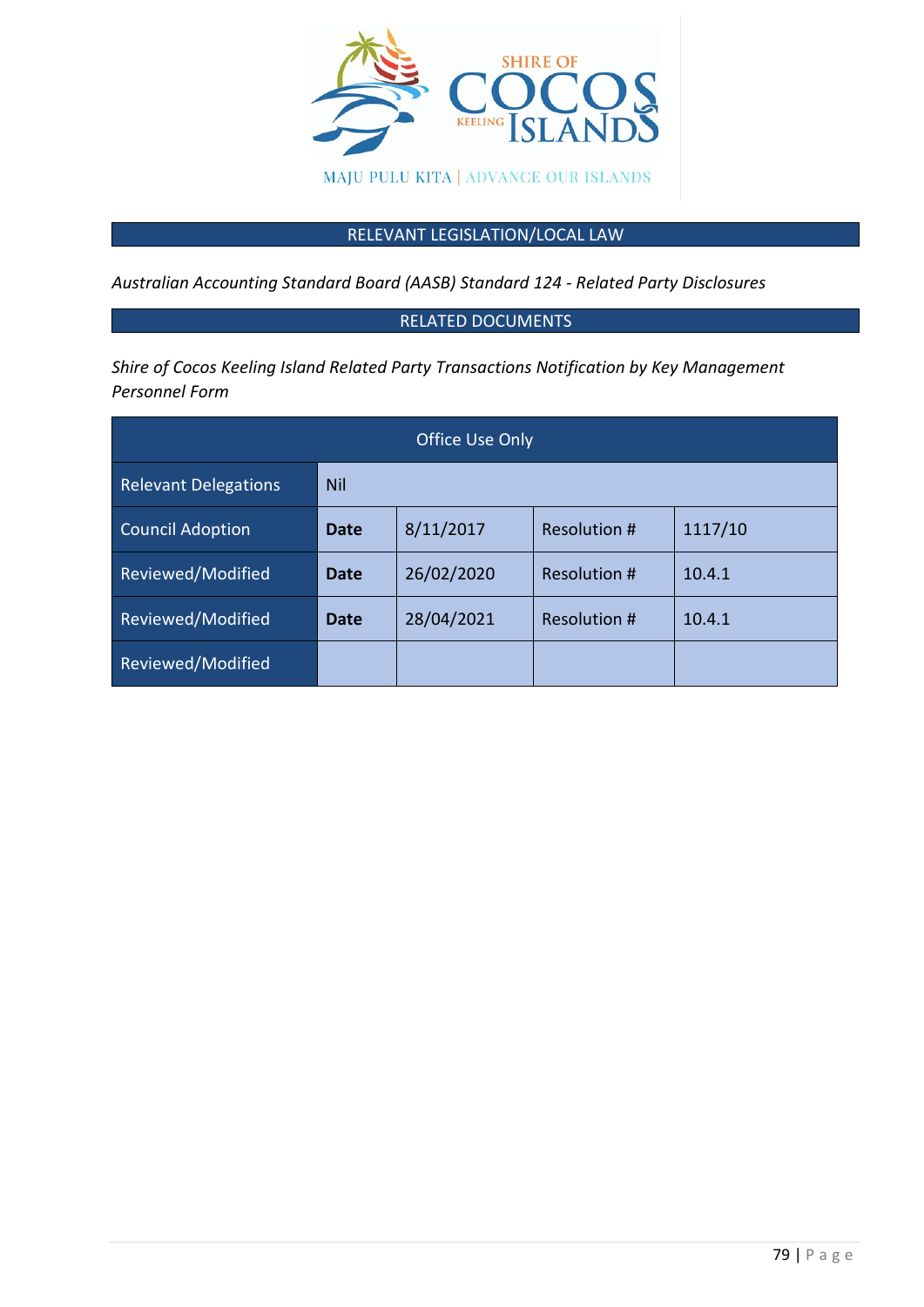

# CPF6 - COVID-19 Financial Hardships Policy

RESPONSIBLE OFFICER **Deputy Chief Executive Officer** 

## OBJECTIVE

To give effect to our commitment to support the whole community to meet the unprecedented challenges arising from the COVID19 pandemic, the Shire of Cocos (Keeling) Islands (the Shire) recognises that these challenges will result in financial hardship for our ratepayers.

This policy is intended to ensure that we offer fair, equitable, consistent and dignified support to ratepayers suffering hardship, while treating all members of the community with respect and understanding at this difficult time.

## SCOPE

This policy applies to:

- 1. outstanding rates and service charges as at the date of adoption of this policy; and
- 2. rates and service charges levied for the 2020/21 financial year.

It is a reasonable community expectation, as we deal with the effects of the pandemic that those with the capacity to pay rates will continue to do so. For this reason, the policy is not intended to provide rate relief to ratepayers who are not able to evidence financial hardship and the statutory provisions of the *Local Government Act 1995 (WA) (CKI)* and *Local Government (Financial Management) Regulations 1996* (*WA) ( CKI)* will apply.

## **POLICY**

## **Payment difficulties, hardship and vulnerability**

Payment difficulties, or short-term financial hardship, occur where a change in a person's circumstances result in an inability to pay a rates or service charge debt.

Financial hardship occurs where a person is unable to pay rates and service charges without affecting their ability to meet their basic living needs, or the basic living needs of their dependants. The Shire of Cocos (Keeling) Islands recognises the likelihood that COVID19 will increase the occurrence of payment difficulties, financial hardship and vulnerability in our community. This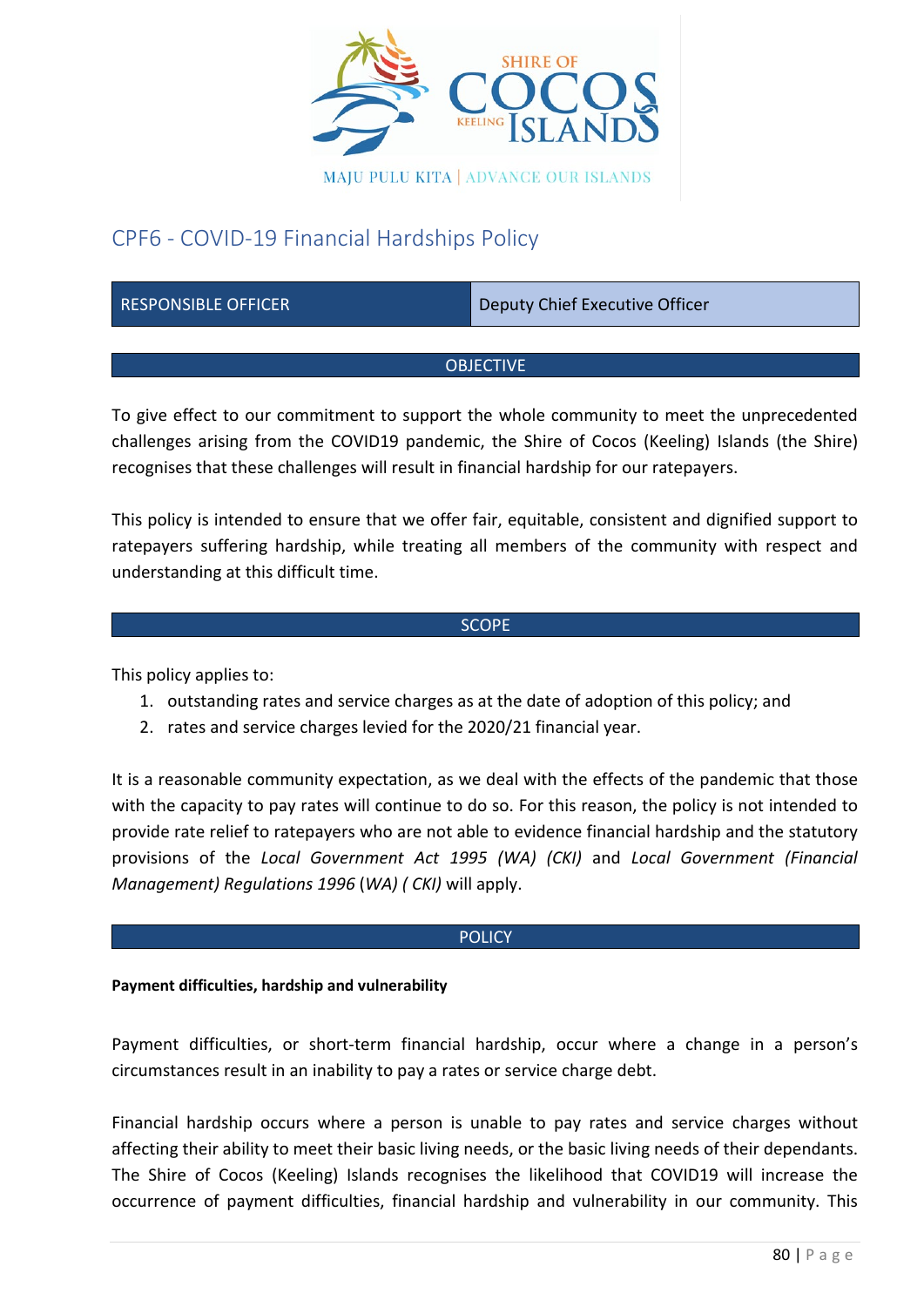

policy is intended to apply to all ratepayers experiencing financial hardship regardless of their status, be they a property owner, tenant, business owner etc.

## **Anticipated financial hardship due to COVID19**

We recognise that many ratepayers are already experiencing financial hardship due to COVID-19. We respect and anticipate the probability that additional financial difficulties will arise when their rates are received.

We will write to ratepayers at the time their account falls into arrears, to advise them of the terms of this policy and encourage eligible ratepayers to apply for hardship consideration. Where possible and appropriate, we will also provide contact information for a recognised financial counsellor and/or other relevant support services.

## **Financial hardship criteria**

While evidence of hardship will be required, we recognise that not all circumstances are alike. We will take a flexible approach to a range of individual circumstances including, but not limited to, the following situations:

- recent unemployment or under-employment;
- sickness or recovery from sickness;
- low income or loss of income; and
- unanticipated circumstances such as caring for and supporting extended family.

Ratepayers are encouraged to provide any information about their individual circumstances that may be relevant for assessment. This may include demonstrating a capacity to make some payment and where possible, entering into a payment proposal. We will consider all circumstances, applying the principles of fairness, integrity and confidentiality whilst complying our statutory responsibilities.

## **Payment arrangements**

Payment arrangements facilitated in accordance with section 6.49 of the *Local Government Act 1995 (WA) (CKI)* are of an agreed frequency and amount. These arrangements will consider the following:

- That a ratepayer has made genuine effort to meet rate and service charge obligations in the past.
- The payment arrangement will establish a known end date that is realistic and achievable.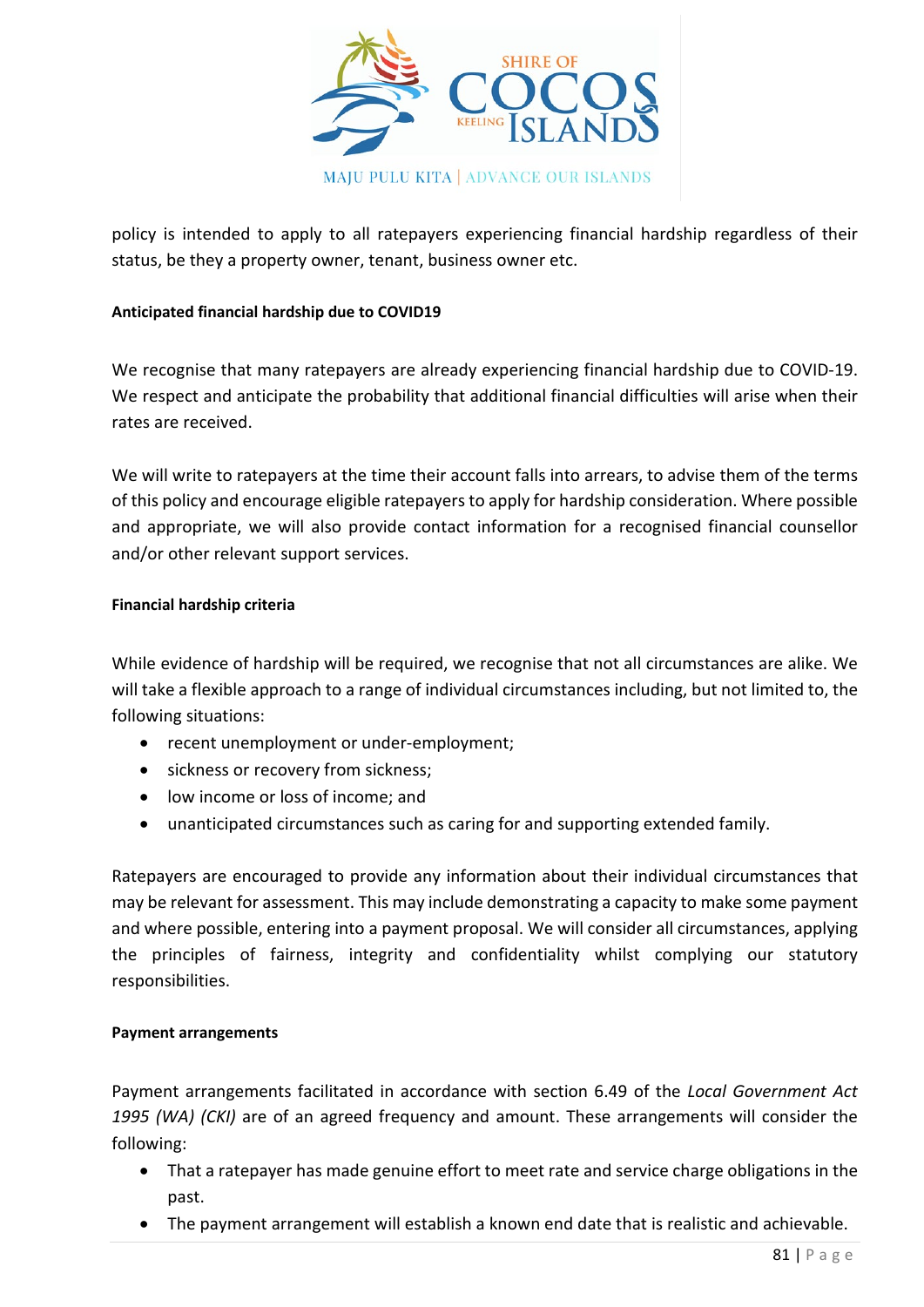

• The ratepayer will be responsible for informing the Shire of any change in circumstance that jeopardises the agreed payment schedule.

## **Interest charges**

A ratepayer that meets the financial hardship criteria will not attract interest or penalty charges on rates / service charge debt in 2020/21, subject to the period of time that the *Local Government (COVID-19 Response) Ministerial Order 2020* remains effective.

In the case of severe financial hardship, the Shire may consider writing off interest previously accrued on rates and service charge debts.

## **Deferment of rates**

Deferment of rates may apply for ratepayers who have a Pensioner Card, State Concession Card or Seniors Card, and Commonwealth Seniors Health Care Card registered on their property. The deferred rates balance:

- remains as a debt on the property until paid;
- becomes payable in full upon the passing of the pensioner or if the property is sold or if the pensioner ceases to reside in the property;
- may be paid at any time, but the concession will not apply when the rates debt is subsequently paid (deferral forfeits the right to any concession entitlement); and
- does not incur penalty interest charges.

## **Debt recovery**

The Shire will suspend debt recovery processes whilst negotiating a suitable payment arrangement with a debtor. Where a debtor is unable to make payments in accordance with the agreed payment plan, and the debtor advises the Shire and makes an alternative plan before defaulting on the third due payment, the Shire will continue to suspend debt recovery processes.

For any rates and service charge debts that remain outstanding on 1 July 2021, where a ratepayer has not reasonably adhered to the agreed payment plan, the Shire will offer the ratepayer one further opportunity of adhering to a payment plan to clear the total debt by the end of the 2021/2022 financial year.

Rates and service charge debts that remain outstanding at the end of the 2021/22 financial year will be subject to the rates debt recovery procedures prescribed in the *Local Government Act 1995 (WA) (CKI).*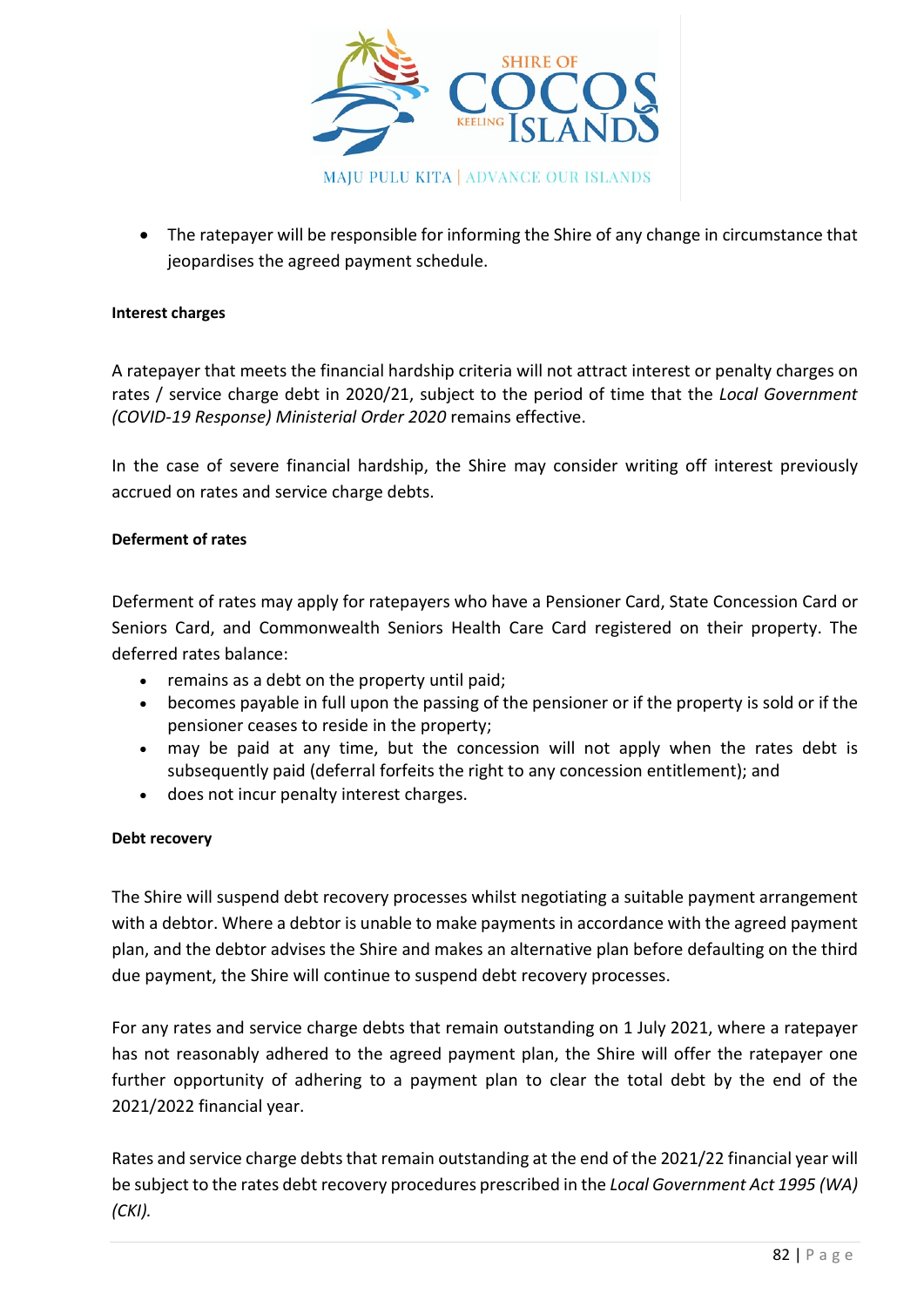

#### **Review**

The Shire will establish a mechanism for review of decisions made under this policy and advise the applicant of their right to seek review and the procedure to be followed.

## **Communication and Confidentiality**

The Shire will maintain confidential communications at all times, and undertakes to communicate with a nominated support person or other third party at your request.

The Shire will advise ratepayers of this policy and its application when communicating in any format (i.e. verbal or written) with a ratepayer that has an outstanding rates or service charge debt.

The Shire recognises that applicants for hardship consideration are experiencing additional stressors and may have complex needs. We will provide additional time to respond to communication and will communicate in alternative formats where appropriate. We will ensure all communication with applicants is clear and respectful.

## RELEVANT LEGISLATION/LOCAL LAW

*Local Government Act 1995 (WA) (CKI)*

*Local Government (COVID-19 Response) Ministerial Order 2020,* SL 2020/67, gazetted 8 May 2020).

*Local Government (Financial Management) Regulations 1996*

| Office Use Only             |                                                    |            |              |        |
|-----------------------------|----------------------------------------------------|------------|--------------|--------|
| <b>Relevant Delegations</b> | <b>Nil</b>                                         |            |              |        |
| <b>Council Adoption</b>     | 7/10/2020<br>Resolution #<br>10.4.3<br><b>Date</b> |            |              |        |
| Reviewed/Modified           | <b>Date</b>                                        | 28/04/2021 | Resolution # | 10.4.1 |
| Reviewed/Modified           | Date                                               |            | Resolution # |        |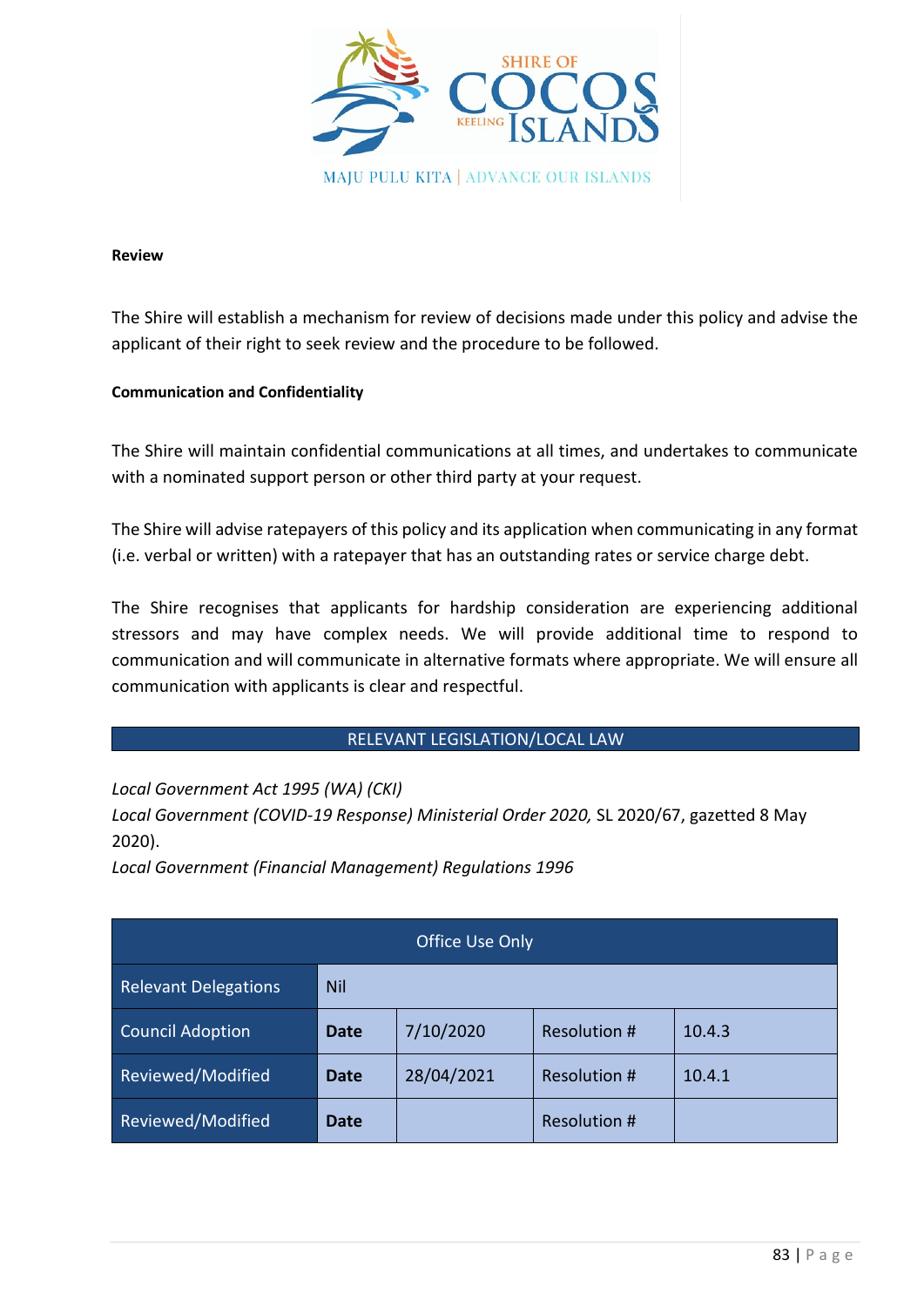

# CPF7 - Recovery of Sundry Debts Policy

| <b>RESPONSIBLE OFFICER</b> | Deputy Chief Executive Officer |  |  |  |
|----------------------------|--------------------------------|--|--|--|
|                            |                                |  |  |  |
| <b>OBJECTIVE</b>           |                                |  |  |  |

To provide a clear, accountable and transparent process for the Shire of Cocos (Keeling) Islands' (the Shire's) sundry debt management and collection practices and to ensure consistency for all sundry debt recovery, and to ensure timely cashflow and to reduce the likelihood of sundry debts becoming unrecoverable.

#### **SCOPE**

This policy applies to all debts due to the Shire except debts in respect of rates and service charges.

POLICY

## **Debt Recovery**

Sundry debts not received by the due date shall be recovered in accordance with this policy and any relevant legislation.

If an invoice is not paid by the due date, then the following process will be implemented:

- 1. A statement stamped overdue will be issued and mailed to the debtor.
- 2. If payment is not received and the debtor falls into 60 days outstanding, an appropriate Shire officer will make contact via phone or email. Details of the follow up will to be recorded in the Debt Collection Register.
- 3. Follow up of debtors via phone or email will continue by an appropriate Shire officer on a monthly basis until payment is made in full unless regular payments of an acceptable level are being reliably made.
- 4. Any debtor that has an amount over \$1,000 in 90 days will be handed over to the Deputy Chief Executive officer for recovery actions. The Deputy Chief Executive officer will contact the debtor and firstly offer to make a formal payment arrangement that will ensure the debt is cleared within a reasonable timeframe up to a maximum of 12 months.
- 5. If a payment arrangement cannot be arranged or is broken, the debtor will be issued a demand letter giving 90 days to pay the debt in full.
- 6. If payment is not received in full after the 90 days a report on the debt will be presented to Council for consideration.

#### RELEVANT LEGISLATION/LOCAL LAW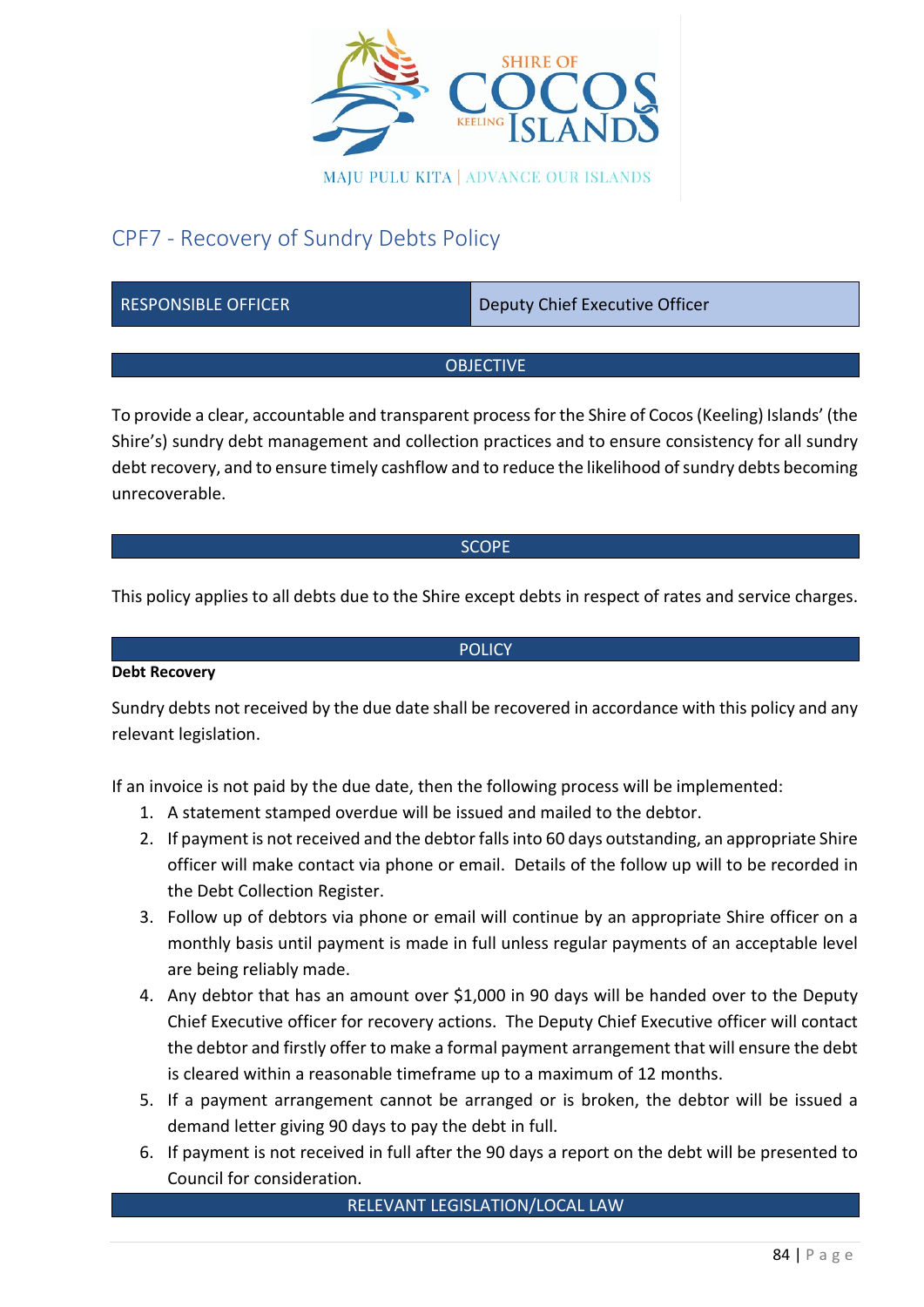

## *Local Government Act 1995 (WA) (CKI)*

*Local Government (Financial Management) Regulations 1996 (WA) (CKI)*

| Office Use Only             |                                              |  |              |  |  |
|-----------------------------|----------------------------------------------|--|--------------|--|--|
| <b>Relevant Delegations</b> | <b>Nil</b>                                   |  |              |  |  |
| <b>Council Adoption</b>     | 28/04/2021<br>Resolution #<br>10.4.1<br>Date |  |              |  |  |
| Reviewed/Modified           | <b>Date</b>                                  |  | Resolution # |  |  |
| Reviewed/Modified           | <b>Date</b>                                  |  | Resolution # |  |  |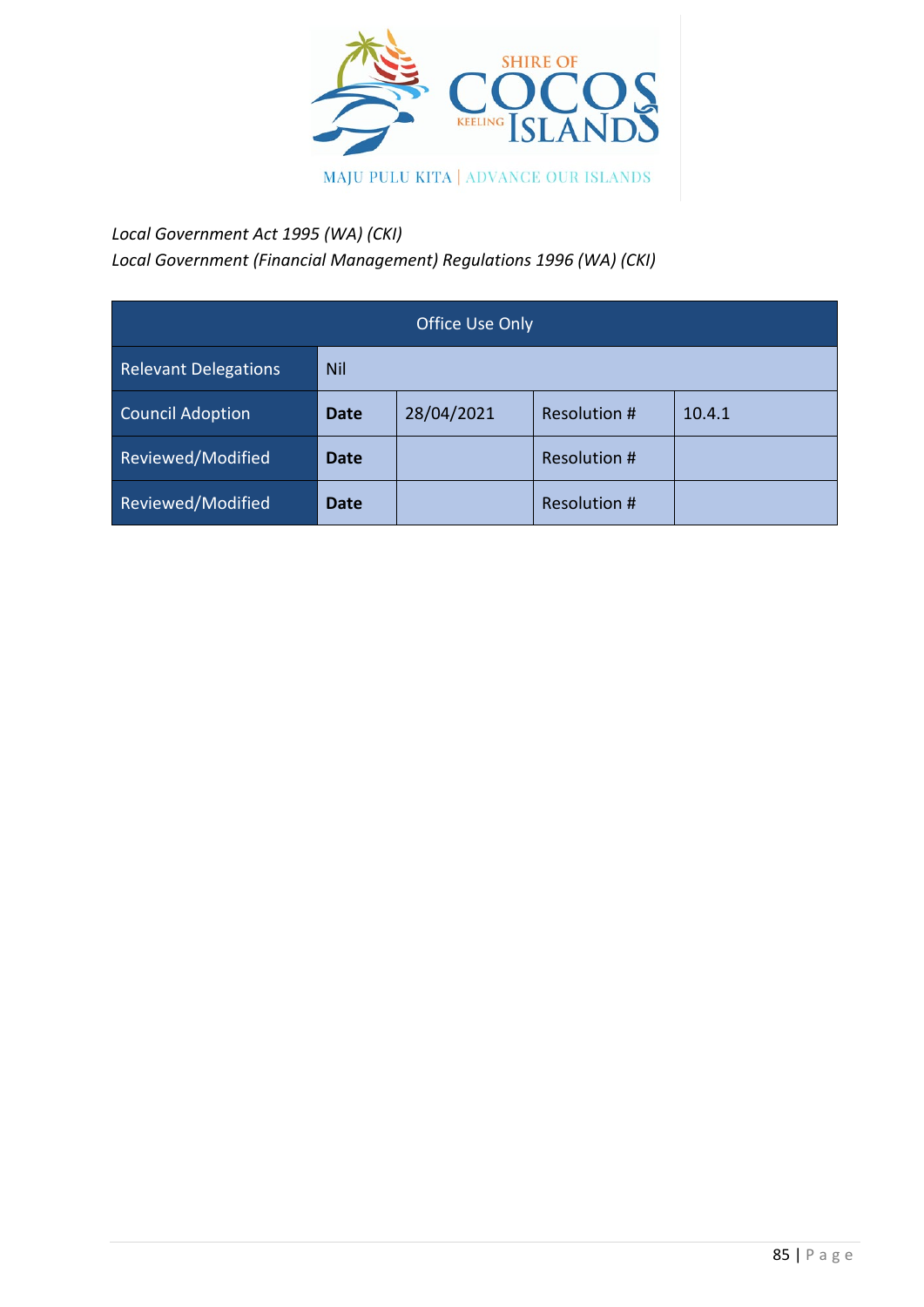

# CPR6 - Asset Management Policy

RESPONSIBLE OFFICER DEPAPDMENT DEPUTY Chief Executive Officer

## **OBJECTIVE**

The Shire of Cocos (Keeling) Islands (the Shire) manages a range of built assets on behalf of the community. This policy sets the guidelines for implementing consistent asset management processes to attain positive and sustainable service outcomes.

## **SCOPE**

This policy applies to all Shire activities in relation to Council-owned assets where their components have a useful life of more than one year and a replacement cost greater than \$5,000.

## **POLICY**

Council is committed to implementing a systematic asset management methodology in order to apply appropriate asset management practices across all areas of the organisation. This includes ensuring that assets are planned, created, operated, maintained, renewed and disposed of in accordance with Council's priorities for service delivery.

Council owns a range of assets including:

- Transport assets roads, paths, drainage, boat ramps.
- Property assets land and buildings.
- Recreation assets ovals, parks, playgrounds.
- Fleet and information technology (IT) assets vehicles, plants, equipment, computers etc.

Management of these assets at the Shire aims to ensure adequate provision is made for their longterm replacement by:

- ensuring that Council's services and infrastructure are provided sustainably, with the appropriate quality levels of service to residents, visitors and the environment;
- safeguarding Council assets including physical assets and employees by implementing appropriate asset management strategies and appropriate financial treatment of those assets;
- creating an environment where all Shire employees are an integral part of the overall management of Council assets by creating and sustaining an asset management awareness;
- meeting and surpassing legislative requirements for asset management;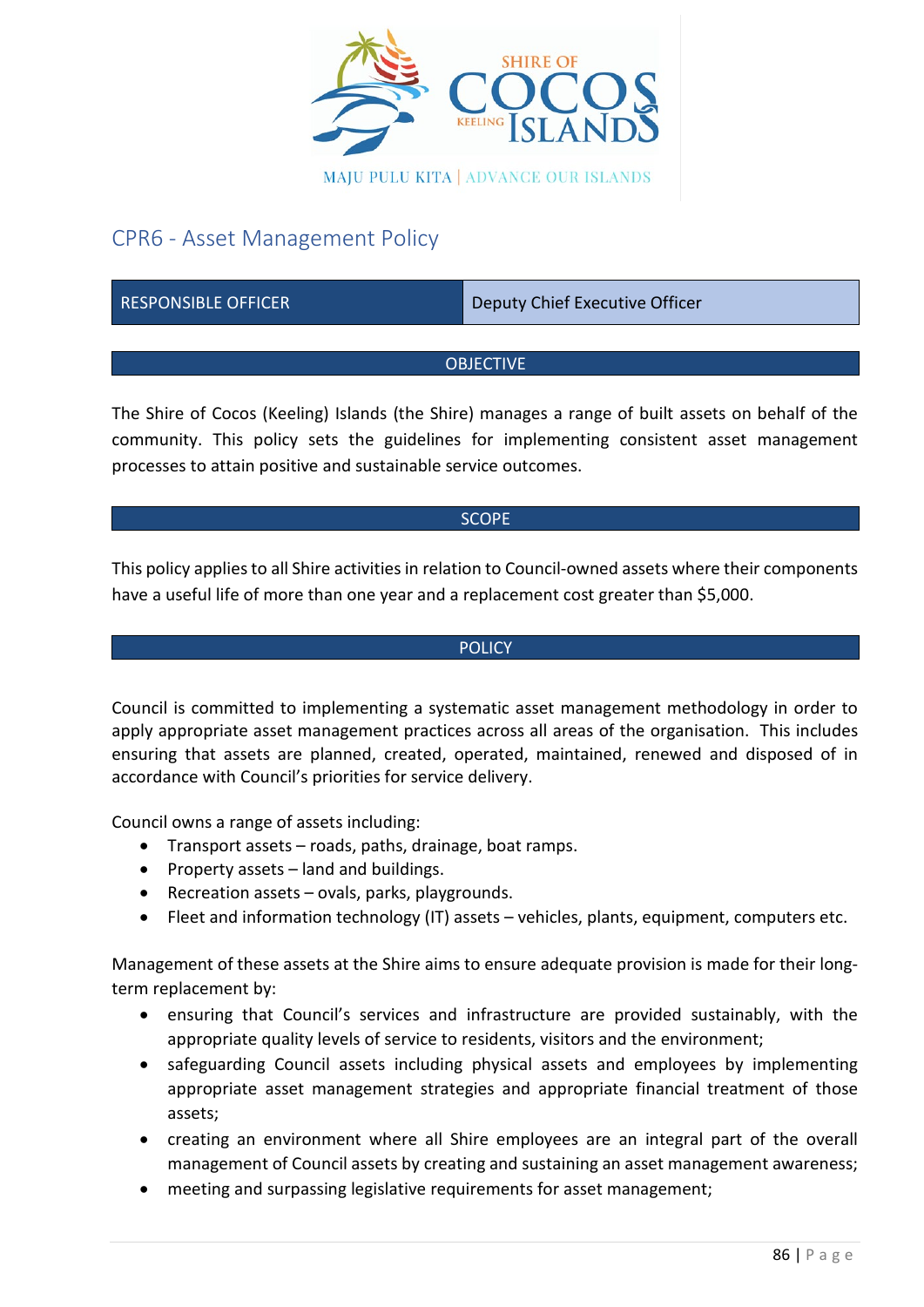

- ensuring resources and operational capabilities are identified and responsibility for asset management is allocated; and
- demonstrating transparent and responsible asset management processes that align with demonstrated best practice.

The Shire will achieve the policy objectives by:

- linking asset management strategies and plans to its *Strategic Community Plan* and *Corporate Business Plan*;
- establishing and maintaining a multi-functional asset management working group;
- providing the necessary resources, staff and training to maintain appropriate asset information and establish future funding requirements and priorities; and
- ensuring decisions regarding the procurement of new or upgraded assets consider wholeof-life costs.

#### **PRINCIPLES**

- A consistent *Asset Management Strategy* must exist for implementing systematic asset management and appropriate asset management best-practice throughout all Departments of Council.
- All relevant legislative requirements together with political, social and economic environments are to be taken into account in asset management.
- Asset management principles will be integrated within existing planning and operational processes.
- *Asset Management Plans* will be developed for major service/asset categories. The plans will be informed by community consultation and financial planning and reporting.
- An inspection regime will be used as part of asset management to ensure agreed service levels are maintained and to identify asset renewal priorities.
- Asset renewals required to meet agreed service levels and identified in adopted asset management plans and long-term financial plans will be fully funded in the *Long Term Financial Plan*.
- Service levels agreed defined in adopted *Asset Management Plans* will be fully funded.
- Asset renewal plans will be prioritised and implemented progressively based on agreed service levels and the effectiveness of the current assets to provide that level of service.
- Systematic and cyclic reviews will be applied to all asset classes and are to ensure that the assets are managed, valued and depreciated in accordance with applicable Australian Standards.
- Future life cycle costs will be reported and considered in all decisions relating to new services and assets, and the upgrading of existing services and assets.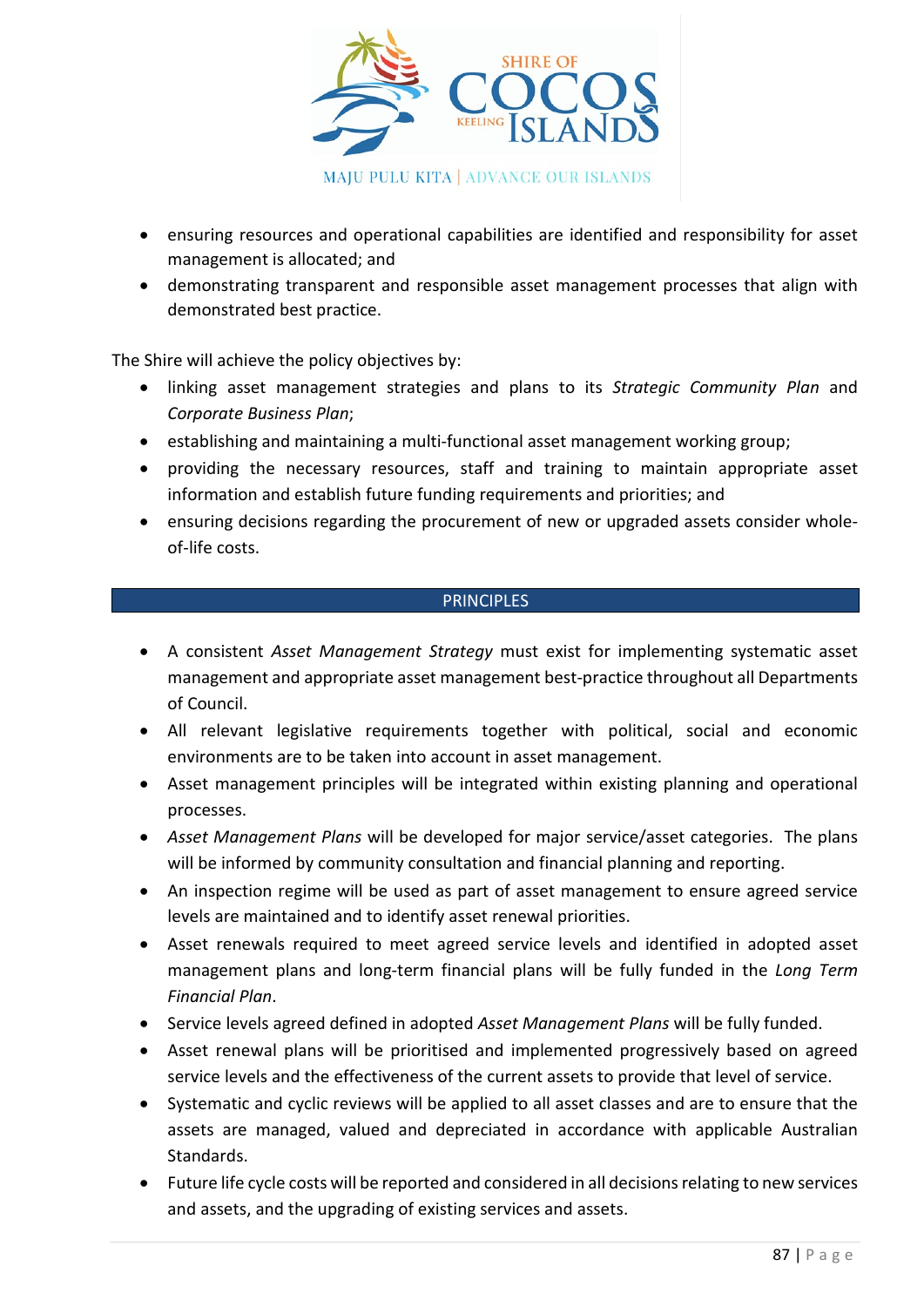

- Future service levels will be determined in consultation with the community.
- Training in asset and financial management will be provided for Councillors and relevant employees.

## RELEVANT LEGISLATION/LOCAL LAW

*Local Government Act 1995 (WA) (CKI)*

## RELATED DOCUMENTS

*Integrated Planning and Reporting Framework Shire of Cocos Keeling Islands Asset Management Plan - General Assets 2012 Shire of Cocos Keeling Islands Asset Management Plan* - *Property 2013 Shire of Cocos Keeling Islands Asset Management Plan - Road Assets 2013 Shire of Cocos Keeling Islands Asset Management Strategy 2013 Shire of Cocos Keeling Islands Corporate Business Plan 2018/2019 – 2021/2022 Shire of Cocos Keeling Islands Long Term Financial Plan 2013 - 2028 Shire of Cocos Keeling Islands Strategic Community Plan 2013 - 2023 Shire of Cocos Keeling Islands Workforce Plan 2012 – 2022*

| Office Use Only             |             |            |                     |          |  |
|-----------------------------|-------------|------------|---------------------|----------|--|
| <b>Relevant Delegations</b> | Nil         |            |                     |          |  |
| <b>Council Adoption</b>     | Date        | 23/10/2013 | Resolution #        | 110/2013 |  |
| Reviewed/Modified           | <b>Date</b> | 26/3/2014  | <b>Resolution #</b> | 41/2014  |  |
| Reviewed/Modified           | <b>Date</b> | 11/11/2020 | <b>Resolution #</b> | 10.4.8   |  |
| Reviewed/Modified           | Date        | 28/04/2021 | <b>Resolution #</b> | 10.4.1   |  |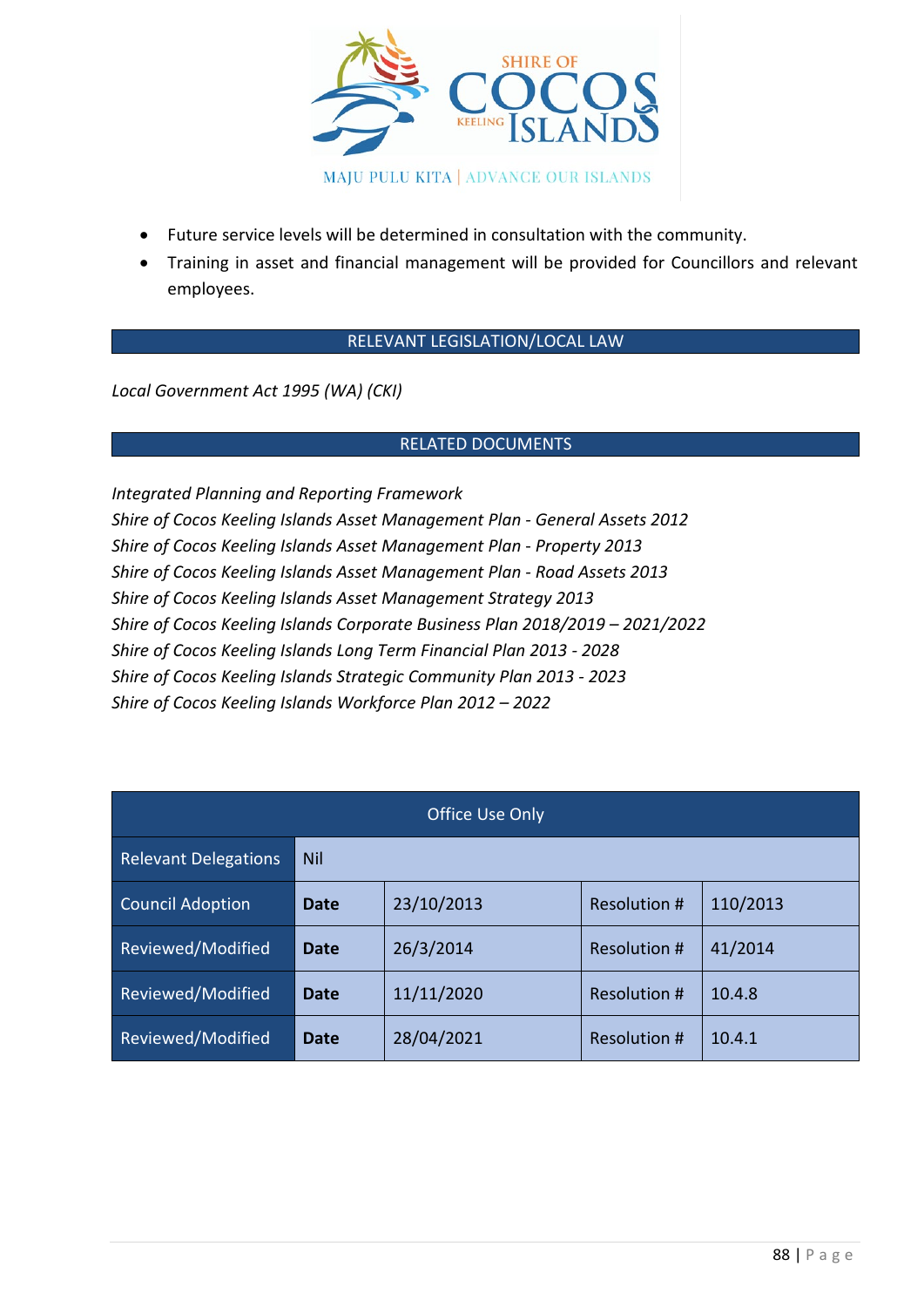

# CPP1 - Naming of Roads, Reserves and Structures Policy

RESPONSIBLE OFFICER Manager of Works and Services

## **OBJECTIVE**

To ensure that there is an orderly process in the naming of roads, reserves and structures in the district of the Shire of Cocos (Keeling) Islands, and to restrict the ad-hoc naming of structures to ensure that proposed naming has relevance to a person/s who have contributed significantly to the community over a period of time.

#### **SCOPE**

This policy applies to the name of roads, reserves and structures in the district of the Shire of Cocos (Keeling) Islands.

## **POLICY**

Proposed names for roads, reserves and structures are to comply with the latest version of Landgate's *Policies and Standards for Geographical Naming in Western Australia*, in order for the Geographic Names Committee to approve it.

All proposed road, reserves and structures naming or renaming requests are to be submitted in writing to the Shire, including the contact name and address details of the applicant. The request is to provide adequate information to enable the road, reserve or structure to be clearly identified and is to include a reason for the request.

Requests by residents to name any roads, reserves or structures within the Shire must be referred to Council for appropriate endorsement or authorisation.

When proposing names for roads, reserves and structures, the names should be based upon;

- the names of past Councillors:
- the names of local identities or people who have contributed to the development of the community or Shire;
- Cocos Malay words; or
- any other name approved by the Geographic Names Committee and Council.

When proposing names for roads, reserves and structures the following is to be considered: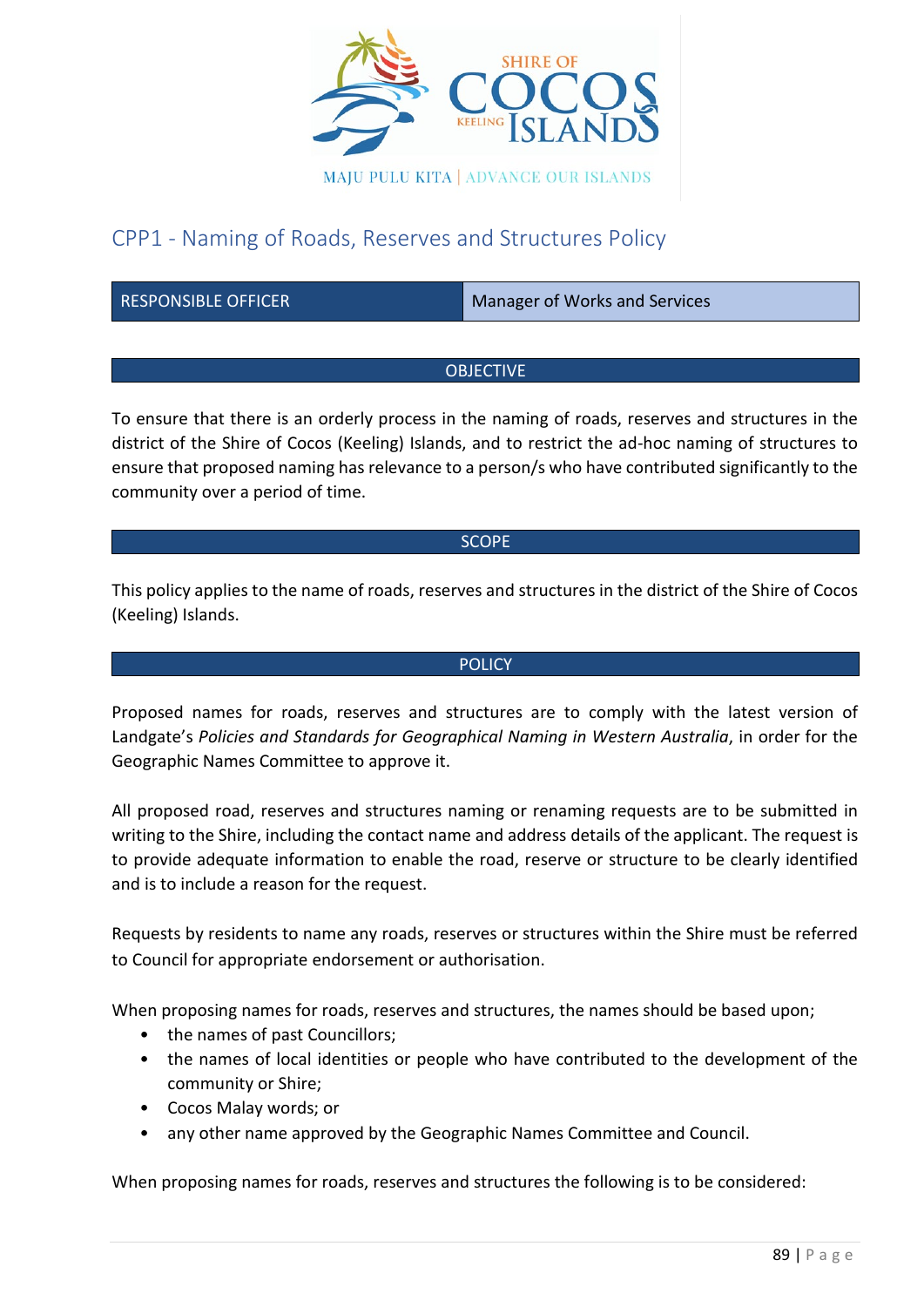

- Names should not be offensive or likely to cause offence and should not be that of a living person or current company/business.
- Assets should not be named after commercial enterprises.
- Names should not be derogatory or offensive on the grounds of race, ethnicity, religion or gender.
- Names of living persons should not be approved by Council as Landgate's *Policies and Standards for Geographical Naming in Western Australia* states that the use of a person's name who has not been deceased for at least two years will not be considered.

Council should ensure that names are:

- relatively short;
- relevant to the purpose for which they are recommended;
- not easily confused with or duplicating names within the region or nearby localities; and
- consistent with Landgate's *Policies and Standards for Geographical Naming in Western Australia.*

## RELATED DOCUMENTS

*Landgate Policies and Standards for Geographical Naming in Western Australia*

| <b>Office Use Only</b>      |             |            |              |         |
|-----------------------------|-------------|------------|--------------|---------|
| <b>Relevant Delegations</b> | <b>Nil</b>  |            |              |         |
| <b>Council Adoption</b>     | <b>Date</b> | 30/3/2011  | Resolution # | 35/2011 |
| Reviewed/Modified           | Date        | 26/3/2014  | Resolution # | 41/2014 |
| Reviewed/Modified           | Date        | 26/02/2020 | Resolution # | 10.4.1  |
| Reviewed/Modified           | Date        | 28/04/2021 | Resolution # | 10.4.1  |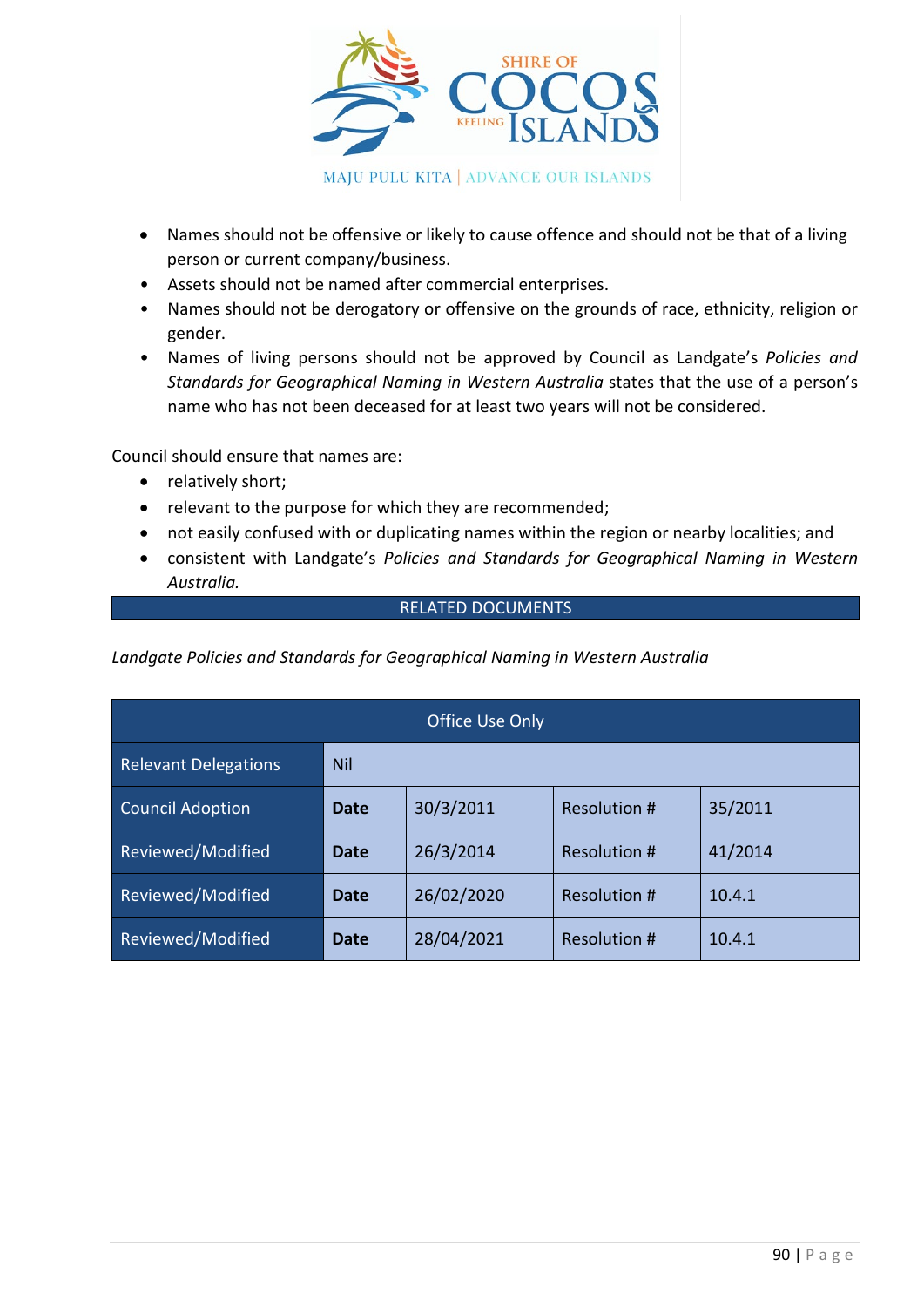

# CPP3 - South End Precinct Commercial Development Policy

## RESPONSIBLE OFFICER

## **OBJECTIVE**

The South End Precinct Commercial Development policy aims to:

- provide guidance on the requirements for the operation of commercial land uses in the South End Precinct;
- coordinate the land use of the area for a range of commercial activities;
- identify the preferred locations for particular activities and to regulate the intensity of commercial activity in the area;
- ensure commercial activities do not detract from the recreational and community values of the area; and
- appropriately manage impact on local amenity.

#### **SCOPE**

This policy only applies to commercial land uses operating in the South End Precinct area. For the purpose of the South End Precinct Commercial Development Policy, the precinct comprises the reserved land as shown on the *Policy Area Map***.**

## **POLICY**

## **3.1 Approvals, Permits and Licencing**

- 3.2.1 Mobile and Itinerant food vendors who intend to operate in the South End Precinct are required to comply with the following:
	- a) hold a valid trading permit granted by the Shire of Cocos (Keeling) Islands (the Shire);
	- b) hold a current *Food Act 2008 Certificate of Registration* from a Western Australian Local Government; and
	- c) obtain any other relevant approvals.
- 3.2.2 Development Approval is required for uses where:
	- a) permanent or semi-permanent structures are proposed; or
	- b) the operation of the proposed activity is to exceed a five-day period or a series of dates at the Shire's discretion.
- 3.2.3 Where required, a development application should be submitted to the Shire at least three months prior to the intended operation date, and should be accompanied by:
	- a) a completed *Shire of Cocos (Keeling) Islands Application for Development Approval Form*;
	- b) full details of the type of goods or services to be offered;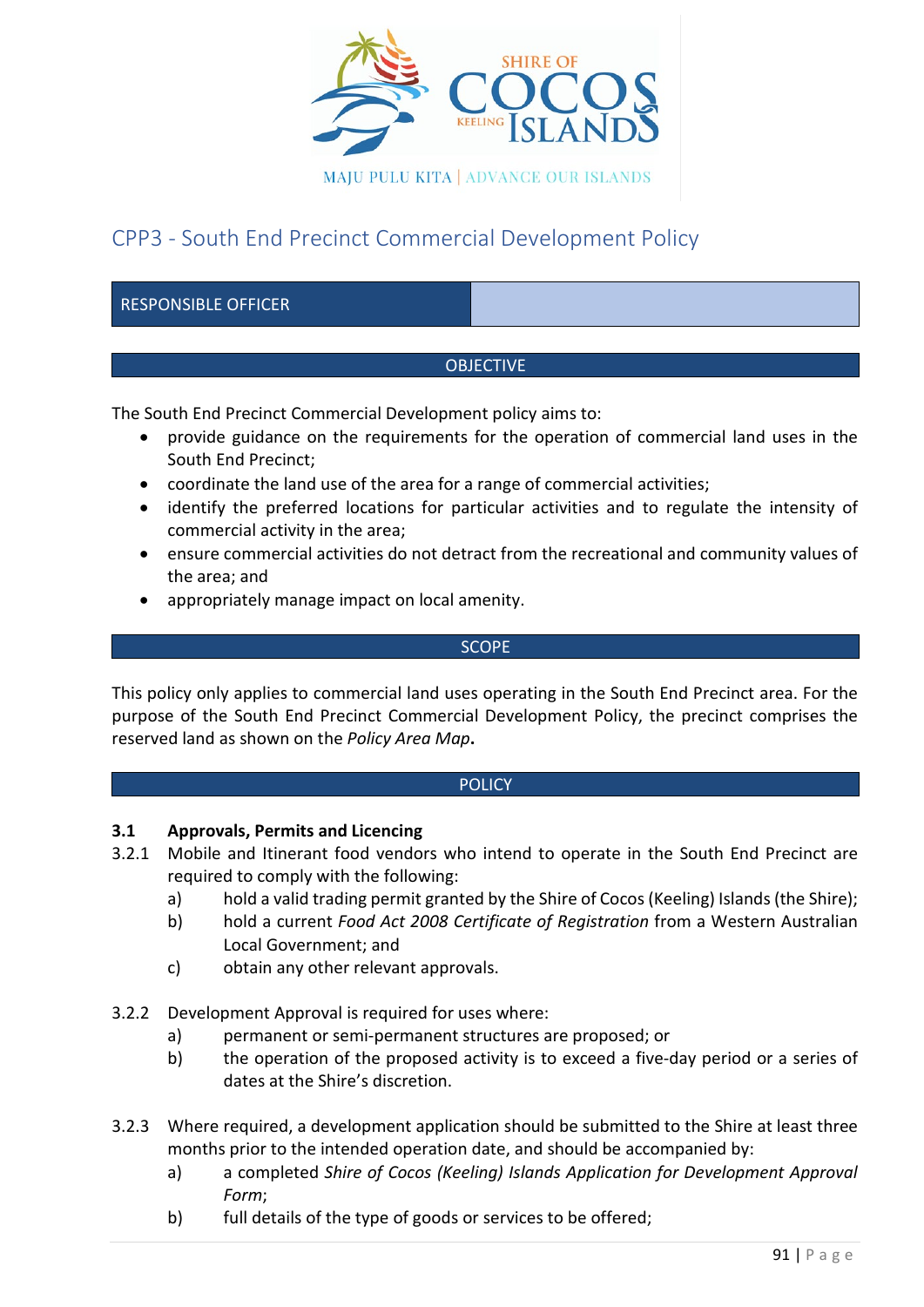

- c) a site plan demonstrating the location of the proposed operation;
- d) details of the times and dates of operation sought;
- e) evidence of public liability insurance cover to the value of \$10 million; and
- f) any other such information as may be required by the Shire to consider the application.

## **3.3 Leases**

- 3.3.1 Leases will be subject to Council's standard lease processes and statutory requirements. Council has the power to lease portions of the South End Precinct. Adventure sport and tour businesses who intend to operate are required to obtain a lease from Council for their base of operations. For consistency, the Yacht Club will also be required to hold a valid lease for the shed area. However in recognition of the Yacht Club's community purpose, the lease will be a *peppercorn* lease.
- 3.3.2 All other land use operators will be required to apply to use the area and pay a fee to the Shire for use of the reserve, in accordance with the Shire's *Approved Schedule of Fees and Charges*. Operators must provide a risk management plan with their application.
- 3.3.3 No commercial activity (i.e. kite / windsurf rigging, launching or landing) is to be undertaken in the commercial use exclusion area shown on the *Policy Area Map*. It is noted that holding a lease does not give any exclusive right to use the beach area adjacent to it and does not preclude other commercial and recreational uses of that area.

## **3.4 Location and Siting**

- 3.4.1 The approved commercial activity areas (Lease Areas 1 5 and Mobile / Pop up Traders Area) within the South End Precinct available for commercial activity are shown on the *Policy Area Map*. Existing community infrastructure is shown on the plan for reference.
- 3.4.2 Commercial Activity Lease Areas  $1 5$  is intended to accommodate all of the permanent or seasonal adventure sport & tour business uses contemplated by this policy.
- 3.4.3 Mobile / Pop up Traders Area is intended to accommodate itinerant / temporary commercial activities that do not require any fixed infrastructure.
- 3.4.4 The following location requirements apply to all operators:
	- a) All operators are only permitted to trade at the locations detailed on their permits.
	- b) All operators and associated fixtures shall be sited in a location that does not obstruct pedestrian or vehicular traffic including within parking areas.
- 3.4.5 Mobile food vehicle permit holders are only permitted to trade in an approved location.
- 3.4.6 The Shire reserves the right to make any approved location, excluding leased areas, unavailable for a set period of time for community events, infrastructure works or any other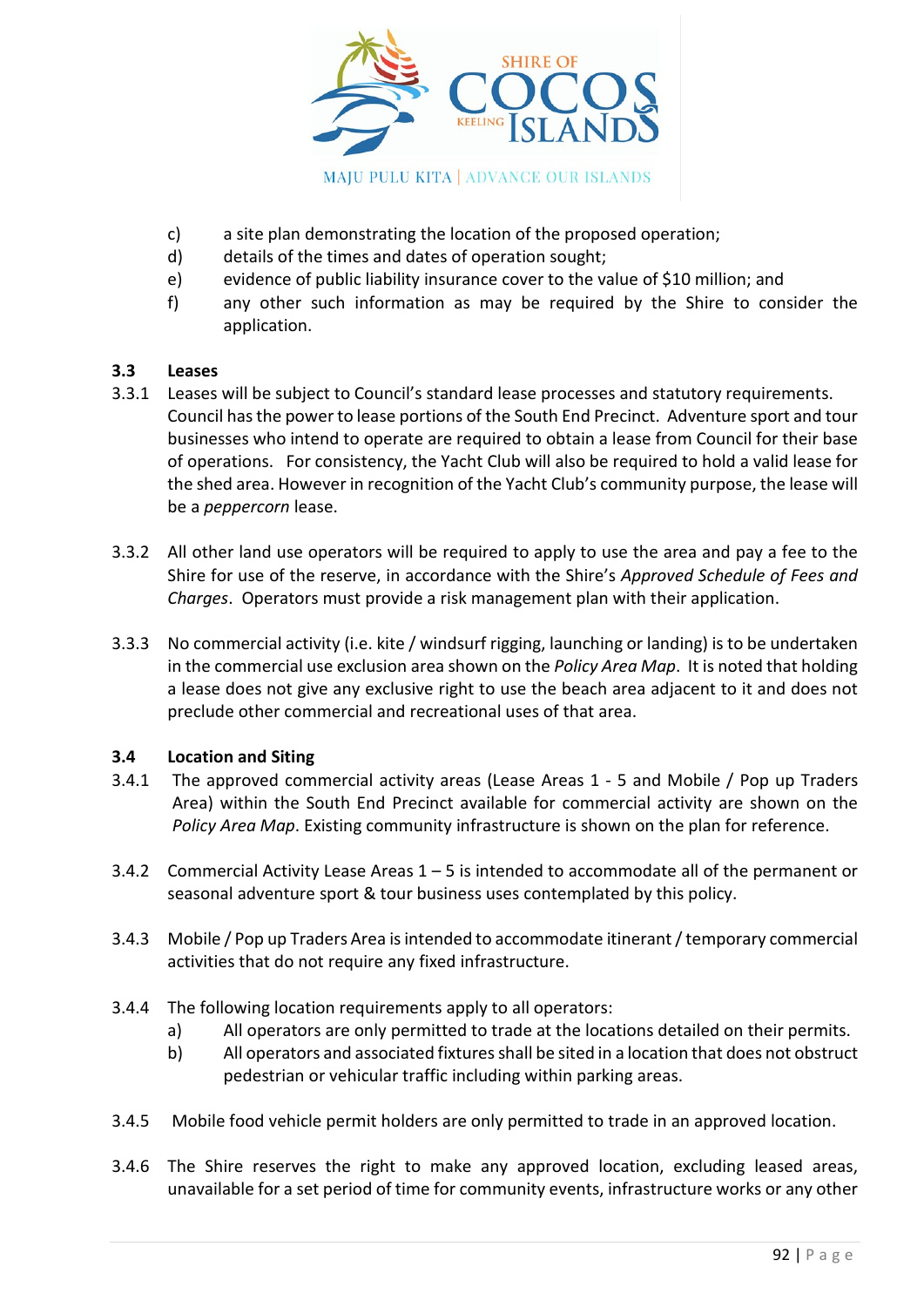

reason the Shire deems necessary. Leases will separately address the process for negotiating Shire access to leased areas.

## **3.5 Waste Management**

3.5.1 All operators are to demonstrate that all waste produced as a result of the operation of the activity is appropriately managed to the satisfaction of the Shire.

## **3.6 Trading Hours**

- 3.6.1 Permitted trading hours shall be included on any approval or permit issued by the Shire.
- 3.6.2 Variations to these trading hours may be considered by the Shire's Environmental Health Officer, at least seven days prior to the event.

## **3.7 Liquor Licensing**

- 3.7.1 Applications that include the sale or provision of alcohol are required to obtain the following licenses:
	- a) a *Liquor Licence* issued by the Department of Racing, Gaming and Liquor; and
	- b) a *Consumption of Alcohol Permit* issued by the Shire.

## **3.8 Noise**

- 3.8.1 All activity must comply with noise levels set out in the *Environmental Protection (Noise) Regulations 1997 (WA) (CKI).*
- 3.8.2 Variations to the *Noise Regulations* may be considered by the Shire's Environmental Health Officer, at least 60 days prior to the event.

## **3.9 Advertising**

- 3.9.1 In the case of mobile vendors, all advertising is to be fitted to the primary vehicle or immediately adjacent to the approved trading area. In addition, one temporary A-frame sign will be permitted for all operators where:
	- a) it is located within 75m of the location of the business:
	- b) Ii does not exceed any dimension of one metre or an area of one metre squared on any side; and
	- c) it is not sited on a main thoroughfare or as to obstruct any pedestrian traffic or cause any risk to people or property.

## **3.10 Power**

- 3.10.1 Mobile vendors shall provide their own power supply unless otherwise approved by the Shire.
- 3.10.2 Temporary wiring shall not be permitted to be laid on the ground or accessible to the public unless it is adequately protected or positioned in such a manner that is not considered a safety hazard.
- 3.10.3 Generators are to be installed in accordance with the relevant standards, and should not be left unattended.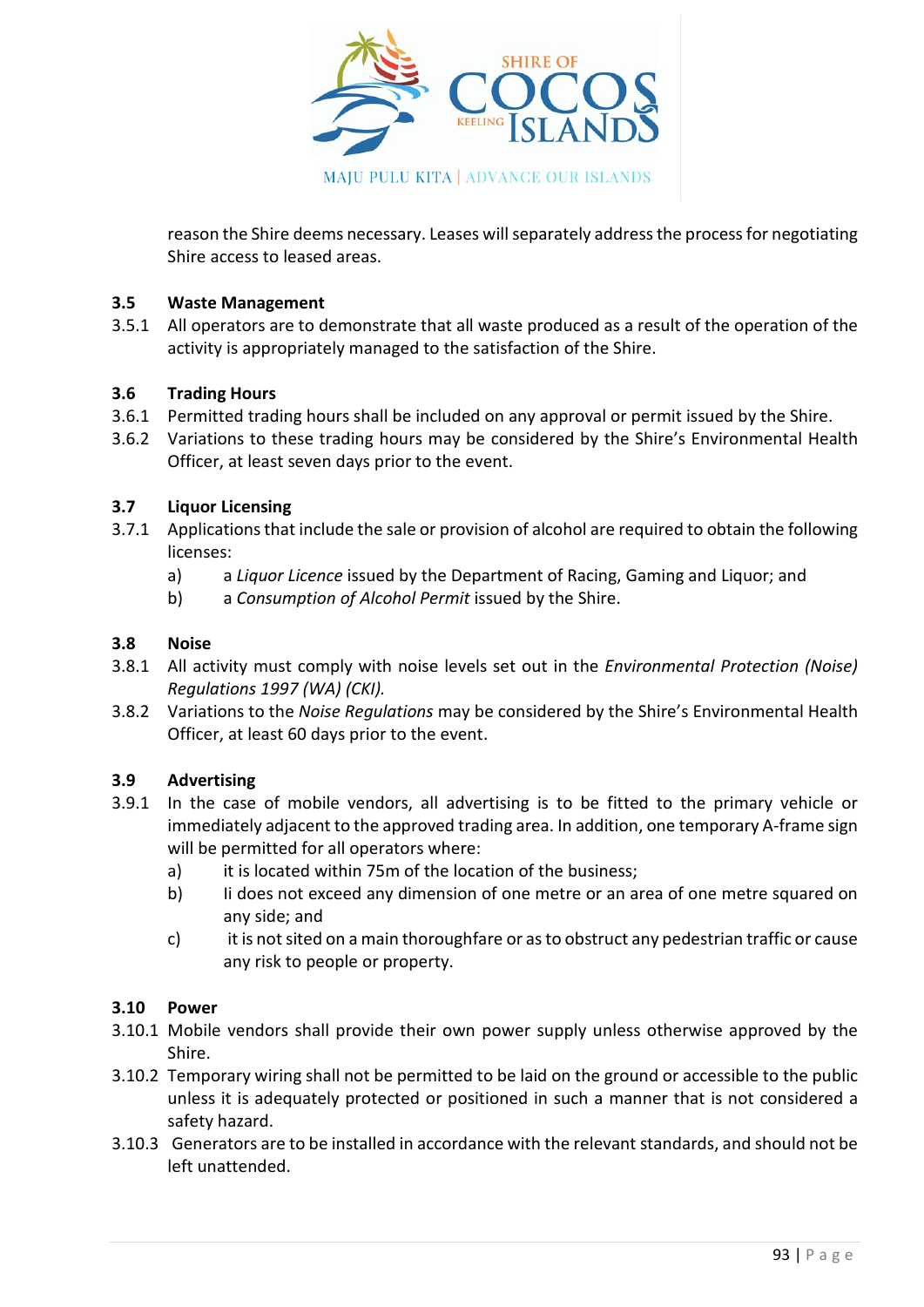

## **DEFINITIONS**

Commercial land use - includes **but is not limited to:** 

- adventure sports and tour businesses;
- mobile vendors (e.g. food trucks) for special events and specific periods at the discretion of the Shire; and
- 'pop up' restaurants/bars and other seasonal or temporary commercial uses.

## RELEVANT LEGISLATION/LOCAL LAW

*Environmental Protection (Noise) Regulations 1997 (WA) (CKI) Shire of Cocos (Keeling) Islands Local Planning Scheme No. 1*

## RELATED DOCUMENTS

*Shire of Cocos (Keeling) Islands Application for Development Approval Form Shire of Cocos (Keeling) Islands Approved Schedule of Fees and Charges*

| <b>Office Use Only</b>      |             |            |                     |        |  |
|-----------------------------|-------------|------------|---------------------|--------|--|
| <b>Relevant Delegations</b> | <b>Nil</b>  |            |                     |        |  |
| <b>Council Adoption</b>     | <b>Date</b> | 24/04/2019 | Resolution #        | 10.4.4 |  |
| Reviewed/Modified           | <b>Date</b> | 26/02/2020 | <b>Resolution #</b> | 10.4.1 |  |
| Reviewed/Modified           | Date        | 28/04/2021 | <b>Resolution #</b> | 10.4.1 |  |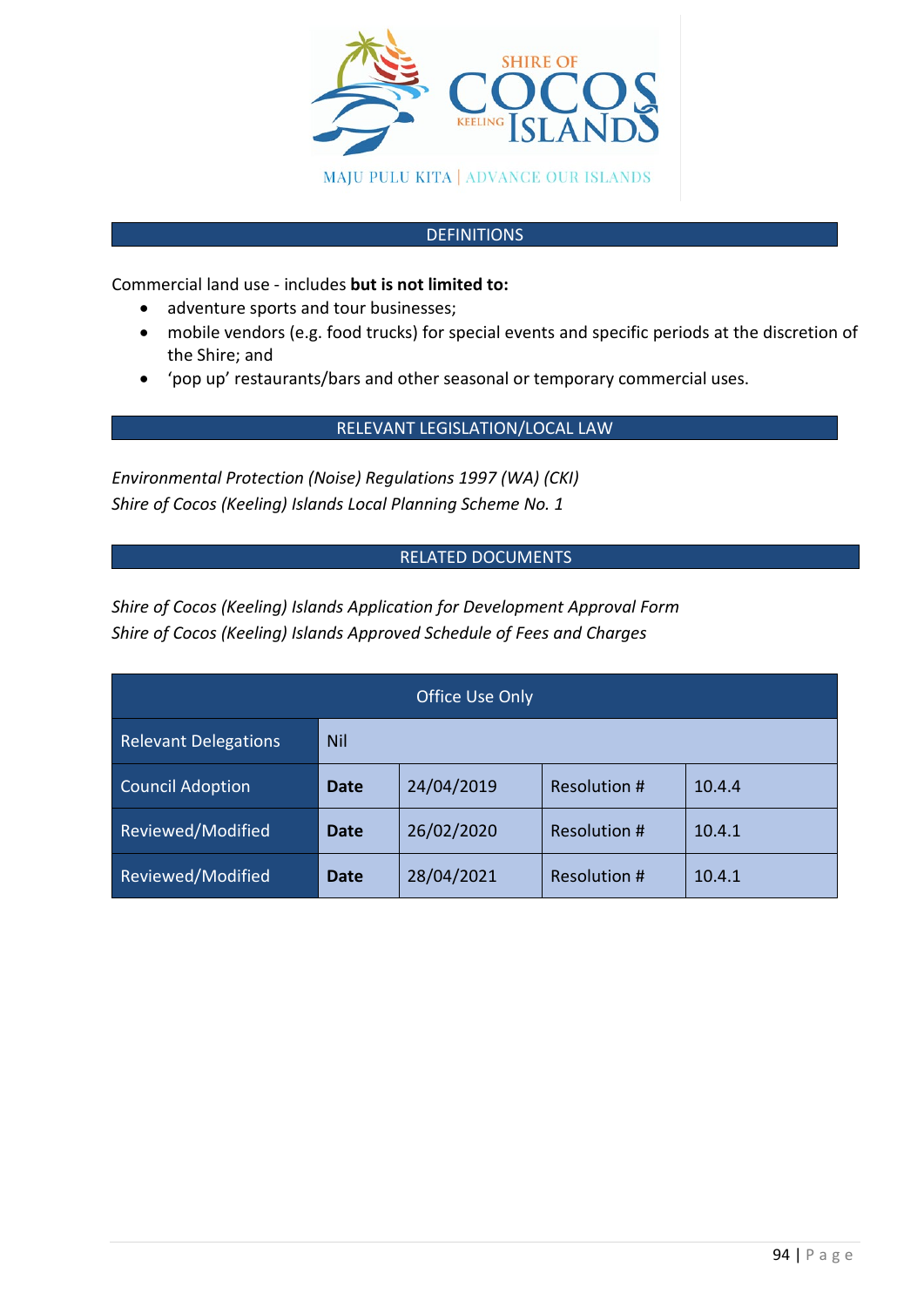

# CPP4 - New Bed and Breakfast Establishments Policy

RESPONSIBLE OFFICER CHIEF CHIEF Chief Executive Officer

## **OBJECTIVES**

This policy clarifies Council's position on the standards applicable to Bed and Breakfast establishments within the district if the Shire of Cocos (Keeling) Island to ensure:

- that this type of alternative tourist accommodation use does not compromise the amenity of the area; and
- that bed and breakfast activity remains an ancillary use to the main dwelling and the standard of accommodation accords with the expectations of the local tourism industry.

## **SCOPE**

This policy applies to applications for new Bed and Breakfast establishments.

## **POLICY**

## **General**

All applications must be made in writing to the Chief Executive Officer who will prepare a report for Council. In making their determination on applications, Council will consider this policy.

A Bed and Breakfast establishment shall be limited to a maximum of three guest bedrooms capable of accommodating no more than six guests.

Planning approval may be withheld or refused by Council if:

- a. the proposal not conform to the minimum requirements of this policy; or
- b. the existing dwelling is considered (in the opinion of the local government) inappropriate from an amenity and/or tourism perspective for a Bed and Breakfast establishment.

For Bed and Breakfast establishments the following works will need to be completed to the dwelling:

- a. Smoke detectors and evacuation lighting will need to be installed and configured in the dwelling to achieve compliance with part 3.7.2.5 of the *Building Code of Australia* for a change of building classification from a Class 1a single dwelling to a Class 1b boarding house, guest house or hostel use residence.
- *b.* A minimum of two residual-current devices (RCDs) will need to be fitted to protect all power point and lighting circuits as prescribed under regulation 12 of the *Electricity Regulations, 1947 (WA) (CKI).*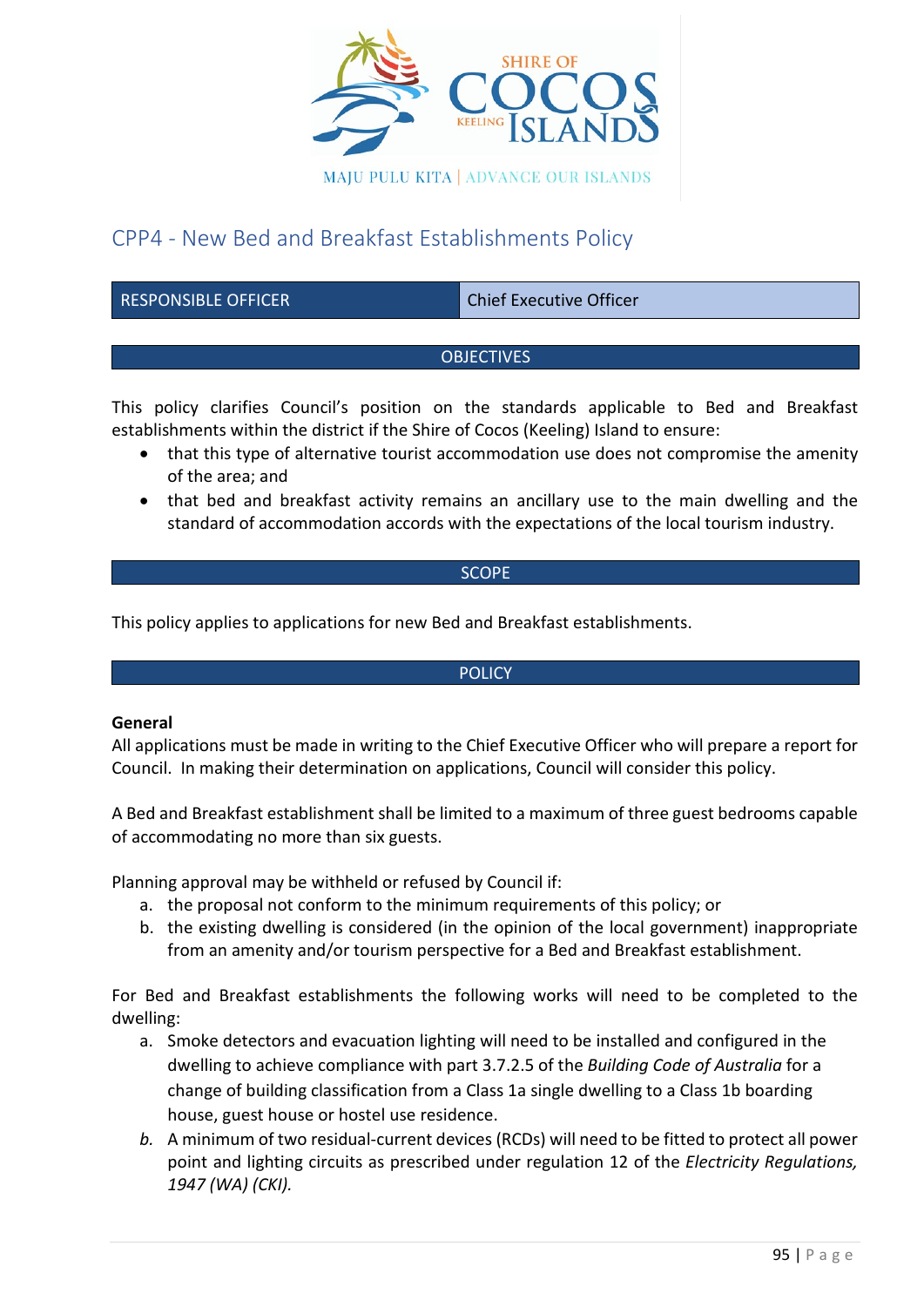

## **Car Parking**

A bed and Breakfast establishment shall have provision of onsite parking based on one bay for per guest bedroom.

## **Facilities**

As a minimum a Bed and Breakfast establishment shall consist of:

- a. a dedicated bedroom and bathroom/toilet facility for exclusive use of the operator/s;
- b. separate guest bedrooms and at least bathroom and toilet facility for guest use; and
- c. communal sitting and dining room areas.

All rooms are to be clearly identified on a floor plan submitted with the application.

Guest rooms shall not be self-contained with separate cooking and laundry facilities, unless already retrospectively provided. En-suite bathroom facilities however may be provided for each room.

Kitchen facilities used for the preparation of breakfasts will need to be registered with the Shire and comply with the Food Act, 2008 and Australian New Zealand Food Standard Code (Australia Only).

Where two or three guest rooms are provided an additional rubbish service may apply at the operator's expense. This may be by way of an additional collection service (wheeled bin) or an alternative arrangement as approved by the local government.

## **Signage**

Signage for Bed and Breakfast establishments shall conform to limit of two business directional signs and one business sign to be erected at the front of the property. The business sign shall not exceed 1.0 metre in length and 0.5 metre in height and must comply with the *Shire of Cocos (Keeling) Islands Temporary Signs Policy (CPT4).*

## **DEFINITIONS**

Bed and Breakfast establishment - a dwelling used by a resident of the dwelling to provide accommodation for persons away from their normal place of residence on a short-term commercial basis (maximum of three months in any 12-month period) and includes the provision of breakfast.

## RELEVANT LEGISLATION/LAW

*Building Code of Australia Food Act, 2008 (WA) (CKI) Australian New Zealand Food Standard Code (Australia Only).*

## RELATED DOCUMENTTS

*Shire of Cocos (Keeling) Islands Temporary Signs Policy (CPT4).*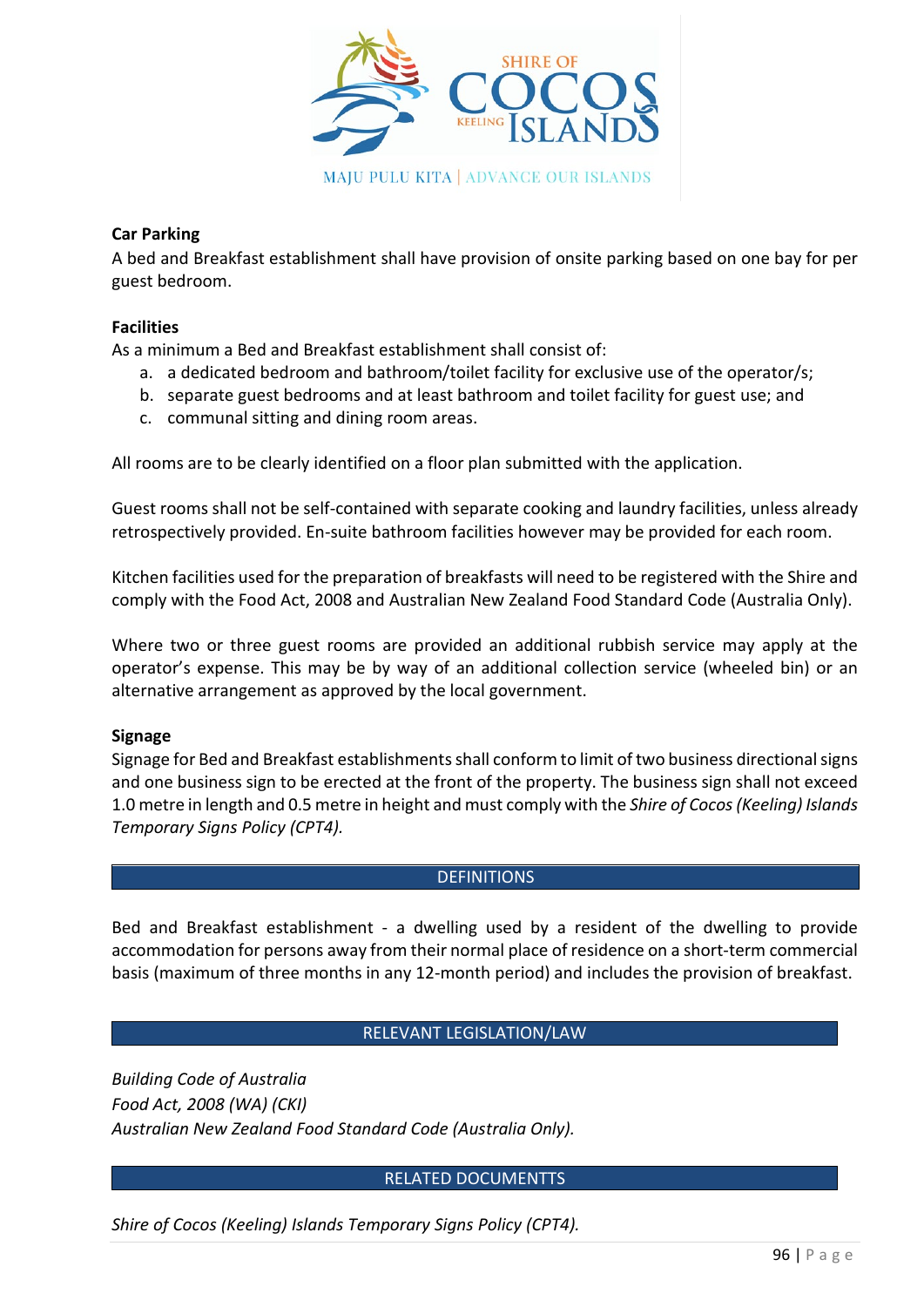

MAJU PULU KITA | ADVANCE OUR ISLANDS

| <b>Office Use Only</b>      |             |            |              |        |  |
|-----------------------------|-------------|------------|--------------|--------|--|
| <b>Relevant Delegations</b> | <b>Nil</b>  |            |              |        |  |
| <b>Council Adoption</b>     | <b>Date</b> | 26/02/2020 | Resolution # | 10.4.1 |  |
| Reviewed/Modified           | <b>Date</b> | 28/04/2021 | Resolution # | 10.4.1 |  |
| Reviewed/Modified           | <b>Date</b> |            | Resolution # |        |  |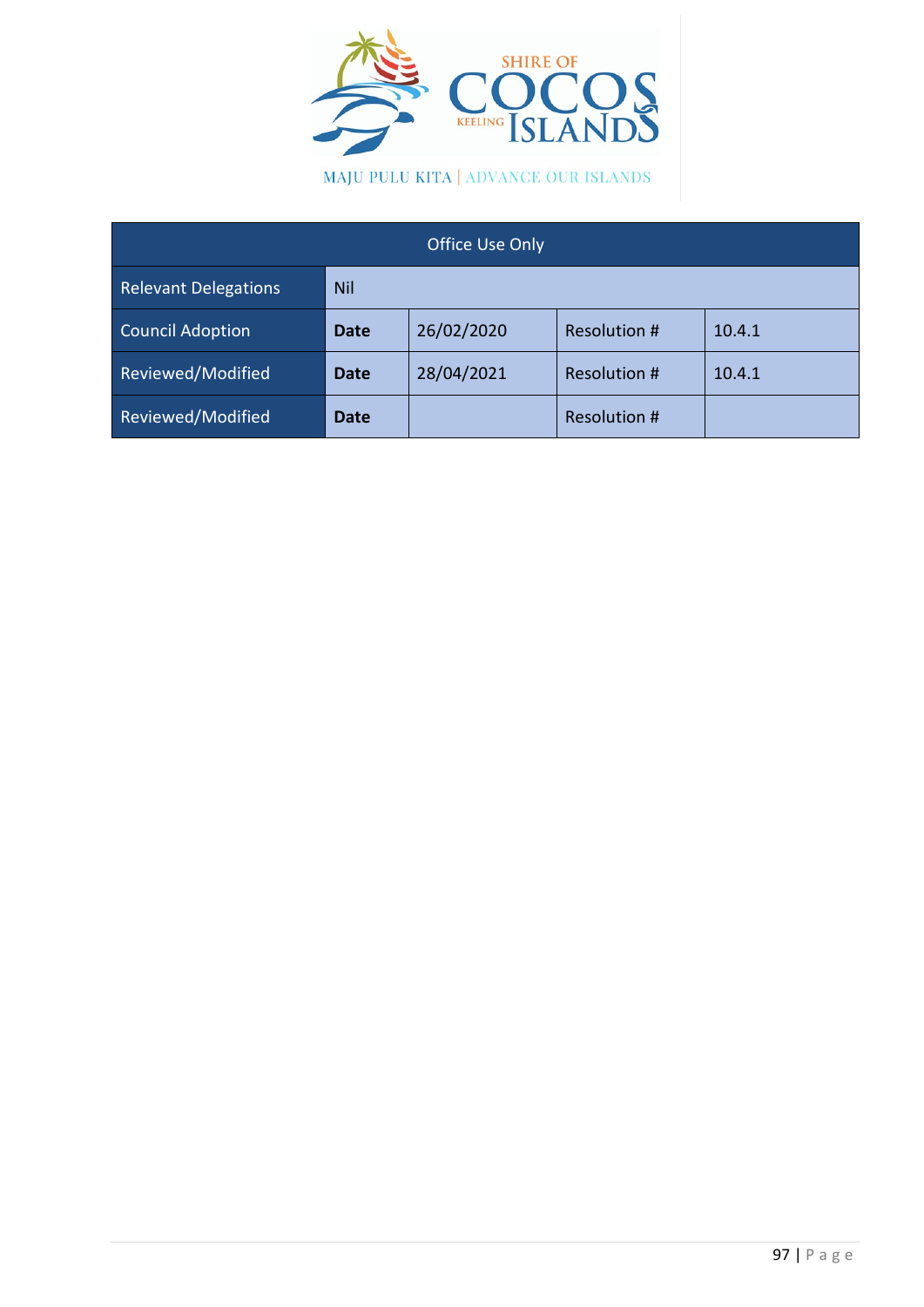

# CPP5 - New Holiday Homes Policy

RESPONSIBLE OFFICER CHIEF CHIEF Chief Executive Officer

## **OBJECTIVES**

This policy provides direction and guidance on the use of Single Houses, Grouped Dwellings or Multiple Dwellings for "Holiday Homes" in the district of the Shire of Cocos (Keeling) Islands (the Shire). This policy intends to help protect consumers, support the local tourism industry and avoid conflict between holiday users and permanent residents through the use of development approvals and registration.

The policy aims are:

- to recognise the demand for holiday accommodation and to provide operators and other stakeholders with clarity on the issues that the Shire wishes to address;
- to establish clear guidelines whereby Holiday Homes can be permitted and controlled in the Shire;
- to ensure that these types of uses do not compromise the amenity of Residential zoned areas or nearby residents;
- to support the role of Holiday Homes as part of the tourism industry; and
- to encourage the provision of good quality, well managed Holiday Homes.

#### **SCOPE**

This policy is applicable to all land zoned Residential under the *Shire of Cocos (Keeling) Islands Local Planning Scheme.*

This policy only applies to Holiday Homes that are made available for the purpose of commercial short-stay rental bookings. This includes entire homes listed on peer-to-peer online organisations. Holiday Homes utilised for personal use by friends and / or family of the landowner(s) on a noncommercial basis are excluded from this policy.

#### **POLICY**

Applicants wishing to utilise their Residential zoned property for a Holiday Home will need to apply for development approval in accordance with the Zoning Table in the *Shire's Local Planning Scheme*.

Applications should include letters from immediate neighbours and from the tourism association. Development approval does not affect the existing and future use of the Holiday Home as a Single House, Grouped Dwelling or Multiple Dwelling.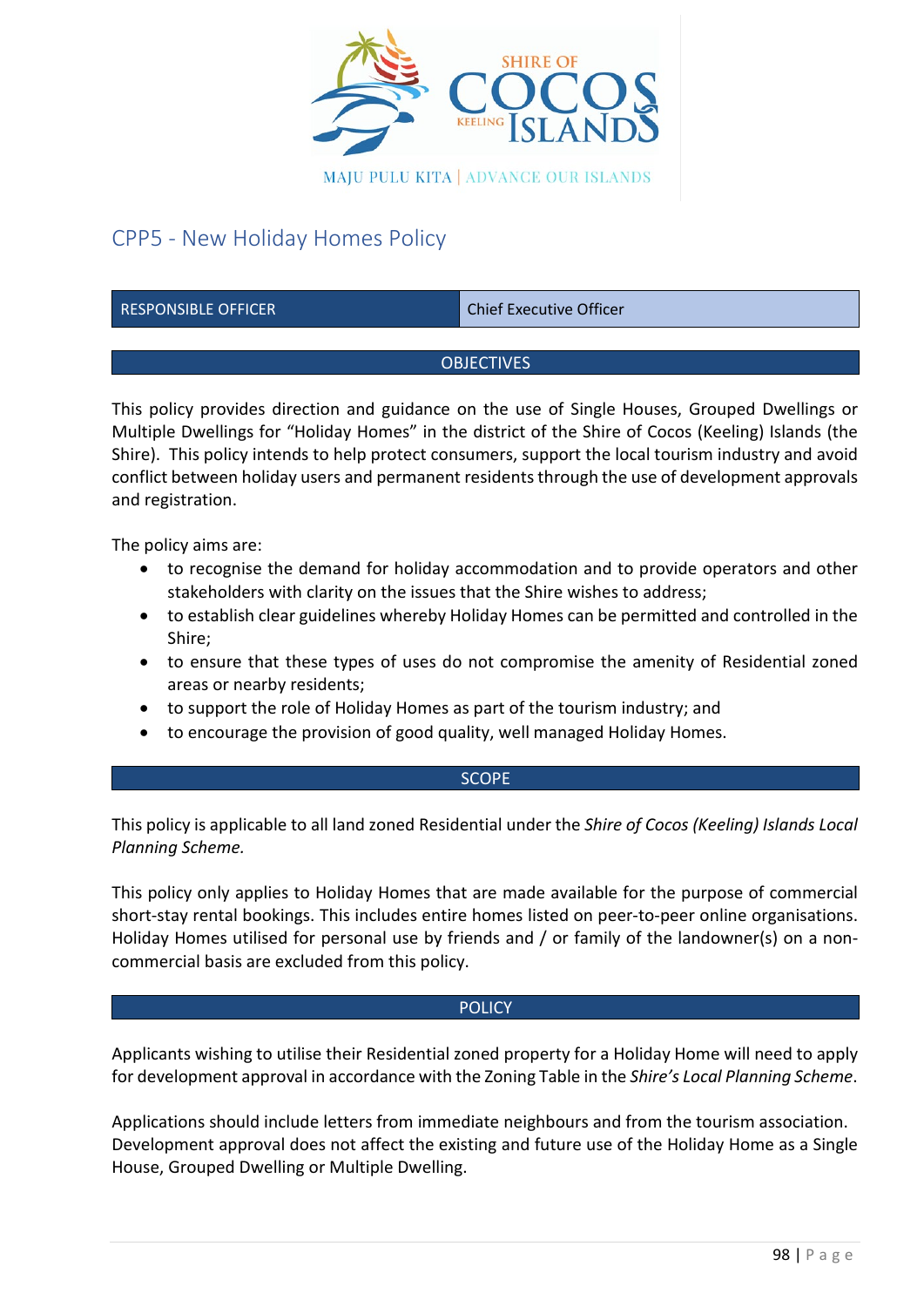

## **CONDITIONS OF APPROVAL**

All applications will be assessed and evaluated for suitability in accordance with this policy and any other legislation and policies reasonably related to the development application.

Conditions of approval include:

- The operation of the Holiday Home does not result in adverse impacts on the amenity of neighbouring properties or the surrounding area.
- The Shire should be notified of any changes to a Holiday Home that may be deemed to affect the approval of the dwelling(s) for such a use.
- The total number of people to be accommodated in the proposal for a Holiday Home does not exceed eight people.
- All car parking is to be contained on-site and no verge area should be used for car parking. A minimum of two car parking bays are required for a Holiday Home.
- A Holiday Home management plan, code of conduct, and fire and emergency plan are required to be submitted as part of the application for development approval.
- The applicant shall supply any other information requested by the Shire that is reasonably related to the application for development approval for a Holiday Home or Holiday Home
- Approval for a Holiday Home will run with the land (*Right in Rem*). Therefore, if a subsequent purchaser buys the land they are able to continue the use as stated in the approval and conditions imposed.

The approval period will generally be for a maximum of five years. However, the period will be considered on a case-by-case basis and Council will determine the approval period for each application. It is the responsibility of the applicant to re-apply when the approval period expires if they wish to obtain another approval.

## **HOLIDAY HOMES REGISTER**

A register of approved Holiday Homes will be established and maintained by the Shire. The register will record basic details of the property including the contact details of the owner and/or manager/caretaker; property address; configuration (number of bedrooms, beds, bathrooms and car parking), renewal dates and fees and the attachment of the management plan, code of conduct and the fire and emergency plan for the premises.

A person must not use a Residential zoned dwelling, or allow a Residential zoned dwelling to be used, as a Holiday Home unless planning approval has been granted by Council under the *Shire's Local Planning Scheme.*

Registration does not affect the obligations of an owner or a manager, or any other person, to comply with a relevant law.

A *Certificate of Registration* is to be issued to Holiday Home operators once all matters of development approval are finalised to the satisfaction of the Shire. The *Certificate of Registration* shall be displayed within the approved premises at all times.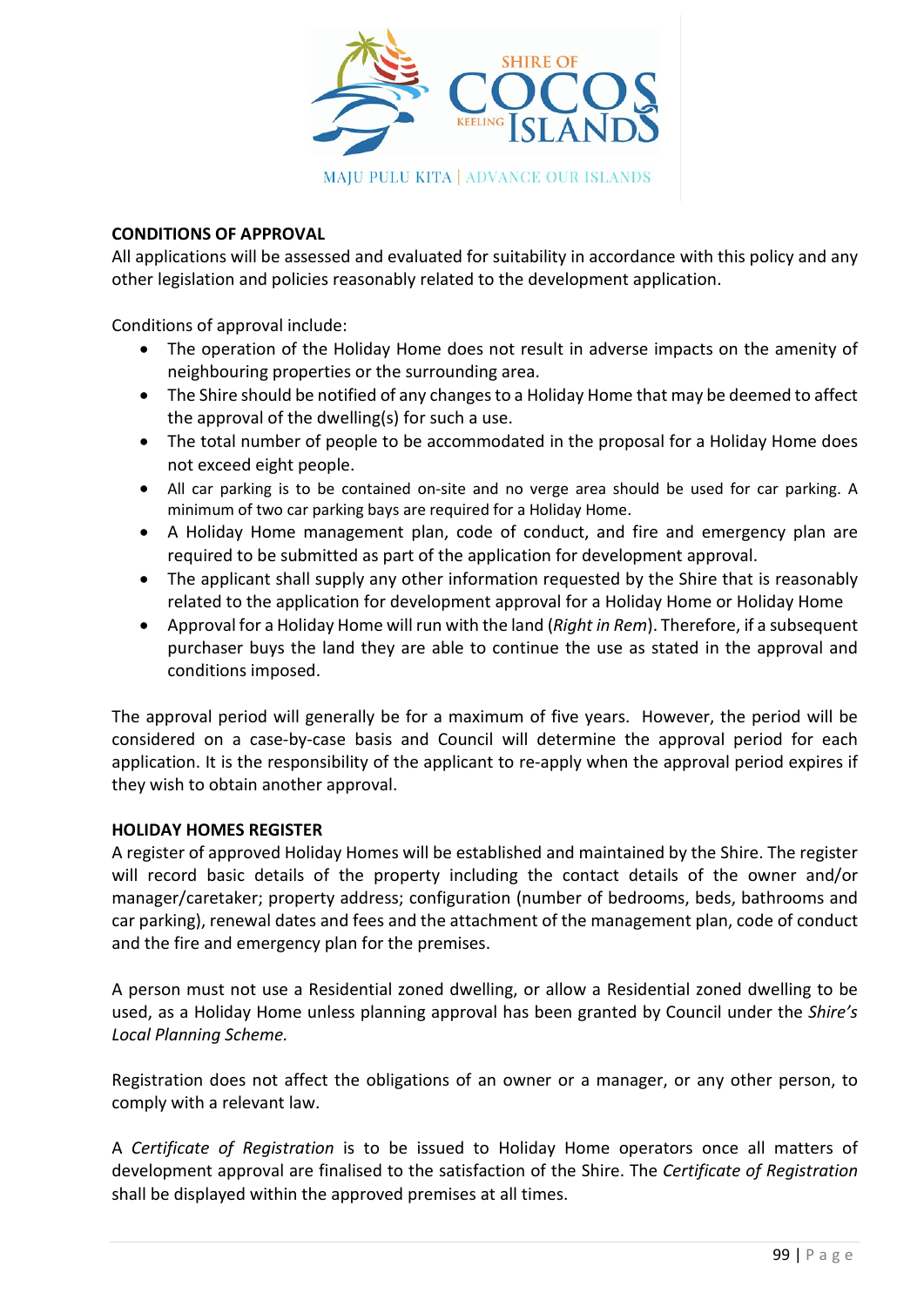

The Shire may provide details of the Holiday Homes Register to third parties for emergency purposes only.

## **NON COMPLIANCE AND CANCELLATION**

Any breach of development approval conditions or the management plan will be dealt with in accordance with the enforcement provisions of Part 13 of the *Planning and Development Act 2005 (WA) (CKI)* and/or cancellation of a registration. A new application may be considered after three months have expired from the cancelation date.

A breach of a development approval may be brought to the attention of the Shire as a result of an inspection or report by Shire staff, police report or by a member of the public.

## **FURTHER INFORMATION**

If a Residential zoned property is brought to the attention of the Shire to be operating as a commercial Holiday Home, a notice may be served requesting inspection, conducted by the Shire to ensure building requirements are up to standard and abide by fire safety requirements. The notice served will also require a subsequent development approval to be obtained.

It is recommended that landowners / managers seek independent legal advice on legislative requirements regarding the use and management of holiday homes. This would include, but is not limited to, checking the requirements of the *Equal Opportunity Act 1984 (WA) (CKI)\_*and the *Fair Trading Act 1987 (WA) (CKI)*.

As many residential public liability insurance policies exclude the use of premises for short-term rentals, it is recommended that landowners / managers check this matter with their insurance providers.

#### **DEFINITIONS**

Dwelling **–** a building or portion of a building being used, adapted, or designed or intended to be used for the purpose of human habitation on a permanent basis by a single person, a single family, or no more than six persons who do not comprise a single family.

Holiday Home **–**a single house which might also be used from time to time for short stay accommodation for no more than eight people but does not include a bed and breakfast, guesthouse, chalet and short stay accommodation unit.

Grouped Dwelling –a dwelling that is one of a group of two or more dwellings on the same lot such that no dwelling is placed wholly or partially vertically above another, except where special conditions of landscape or topography dictate.

Multiple Dwelling – a dwelling in a group of more than one dwelling on a lot where any part of a dwelling is vertically above part of any other but does not include a group dwelling.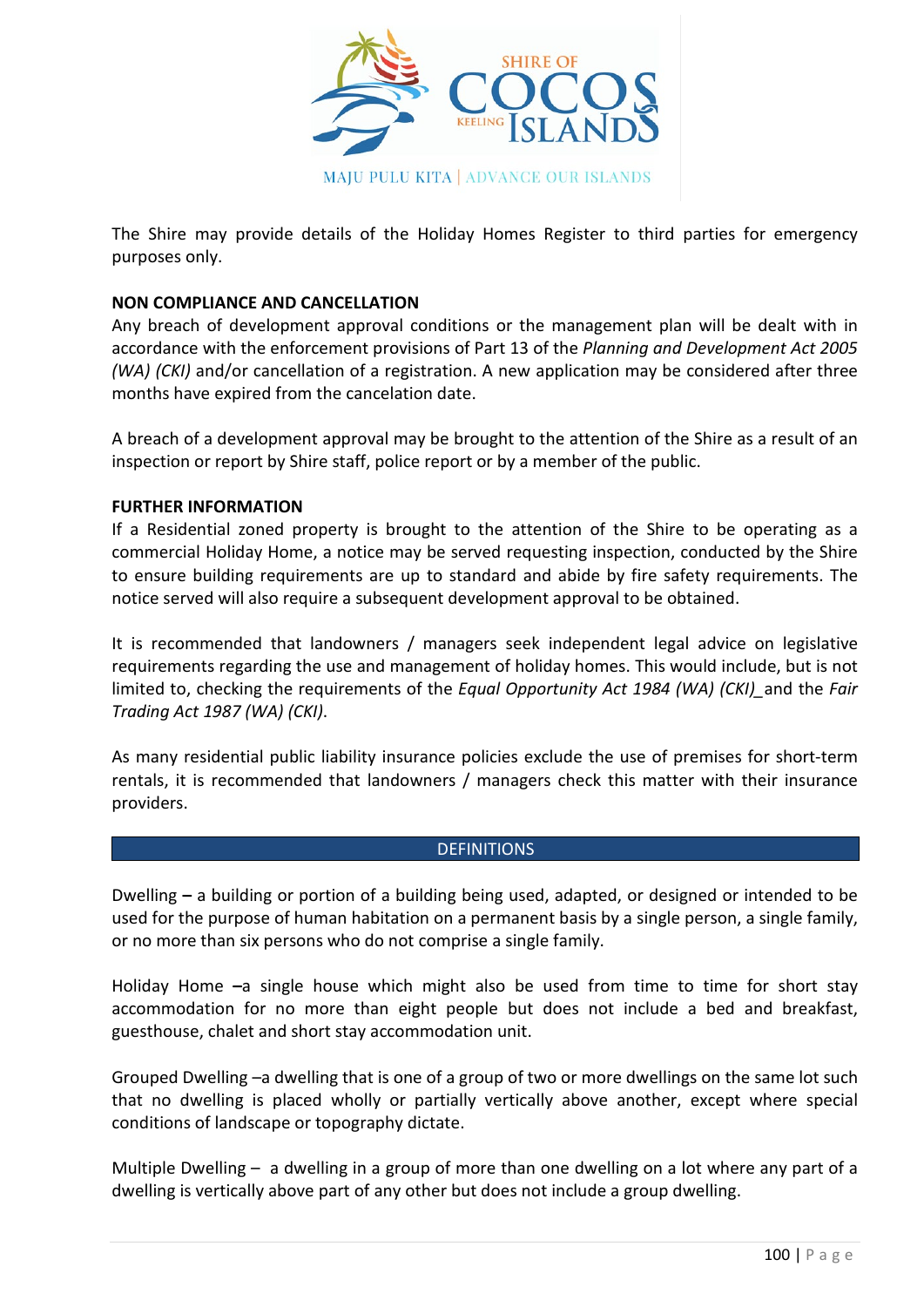

Short-Stay Accommodation **–** means a building or group of buildings forming a complex, designed for the accommodation of short-stay guests and which provides on-site facilities for the convenience of guests and for management of the development, where occupation by any person is limited to a maximum of three months in any 12-month period.

Single House – a dwelling standing wholly on its own green title or survey strata lot, together with any easement over adjoining land for support of a wall or for access to services and excludes dwellings on titles with areas held in common property.

## RELEVANT LEGISLATION/LOCAL LAW

*Equal Opportunity Act 1984 (WA) (CKI) Fair Trading Act 1987 (WA) (CKI) Planning and Development Act 2005 (WA) (CKI) Shire of Cocos (Keeling) Islands Local Planning Scheme No. 1*

| <b>Office Use Only</b>      |             |            |              |        |  |
|-----------------------------|-------------|------------|--------------|--------|--|
| <b>Relevant Delegations</b> | <b>Nil</b>  |            |              |        |  |
| <b>Council Adoption</b>     | <b>Date</b> | 26/02/2020 | Resolution # | 10.4.1 |  |
| Reviewed/Modified           | Date        | 28/04/2021 | Resolution # | 10.4.1 |  |
| Reviewed/Modified           | <b>Date</b> |            | Resolution # |        |  |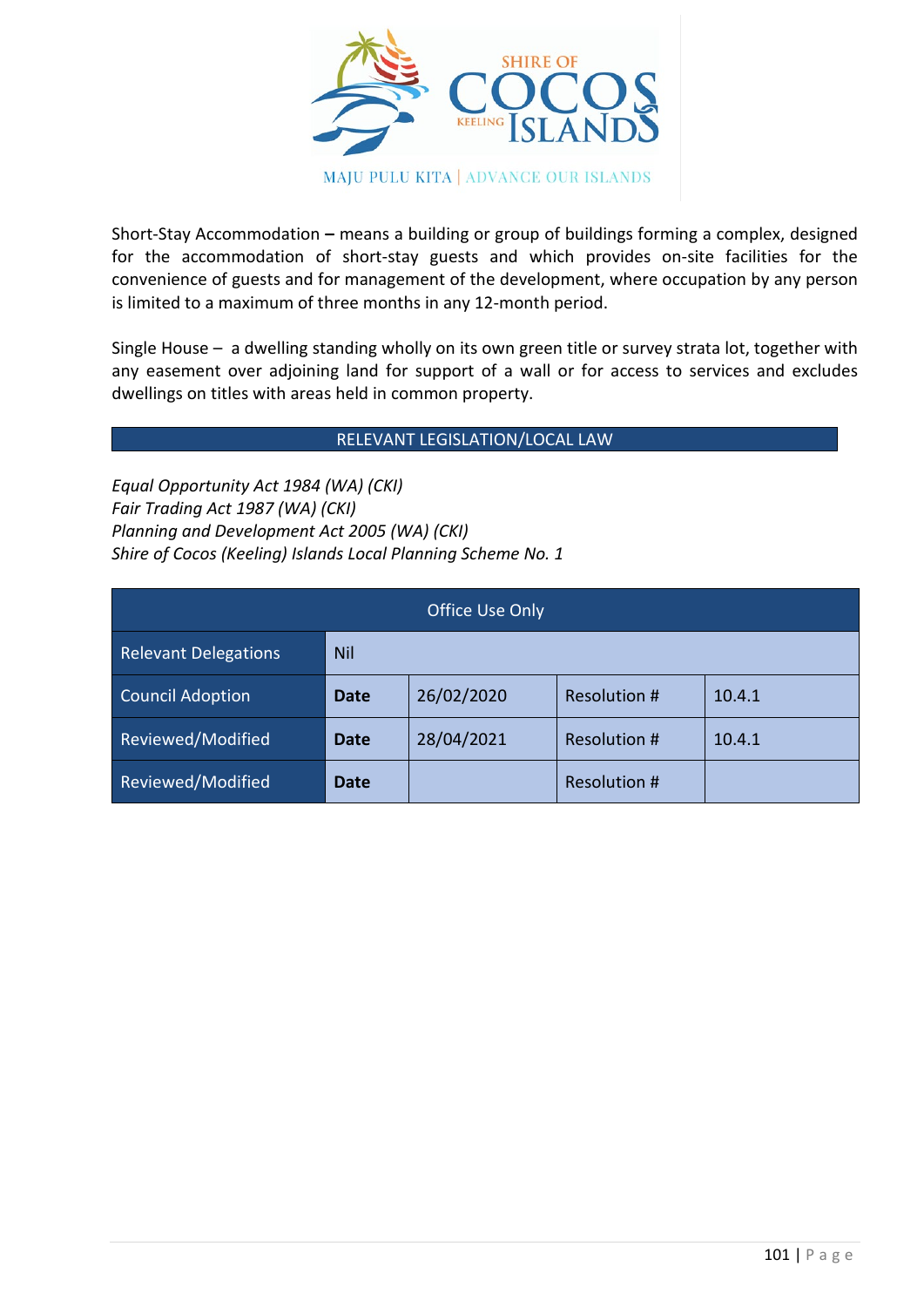

# CPP6 - Coastal Development Policy

RESPONSIBLE OFFICER CHIEF Chief Executive Officer

## **INTRODUCTION**

Determinations on developments in coastal zones must consider coastal risks. The risk arising from vulnerability of built assets is influenced by the level of preparedness and response of the community and its recovery capacity. While the scientific community has established that anthropogenic climate change is occurring, uncertainty remains about the magnitude and extent of the impacts from these processes and changes.

Despite the uncertainty, early consideration of coastal hazards and the management of appropriate planning responses can provide economic, environmental, and social benefits.

National and international coastal planning practices are increasingly adopting a risk management approach to deal with uncertainty associated with the potential adverse impacts and their timeframes, arising from coastal hazards. This ensures that risks arising from coastal hazards are appropriately factored into decision-making processes for sustainable land use and development in the coastal zone. The Western Australian Government's coastal planning policy, State Planning Policy 2.6 Coastal Planning Policy (SPP 2.6) requires a risk management approach and provides the framework for coastal hazard risk management and adaptation planning (CHRMAP).

There are a potentially wide range of policy considerations which a local government is entitled to consider when deciding what strategies, it will, and will not, adopt in response to coastal hazard risk, including financial constraints and social factors. Provided the local government's decision has due regard to relevant considerations and has a reasonable basis, the risk of the decision attracting liability is minimised. Development and planning decisions should be based on planning merits, and not with the purpose of limiting the extent of any legal liability. Nevertheless, prudent, evidence and policy-based planning decisions are by their nature likely to minimise legal liability.

## **BACKGROUND**

The coastal planning requirements set out in this policy are informed by the future Cocos (Keeling) Islands Coastal Vulnerability Study (CVS). A subsequent Coastal Hazard Risk Management and Adaptation Plan (CHRMAP) will also be developed by the WA Department of Planning, Lands and Heritage in the coming years.

The CVS will consider the coastal inundation and erosion hazards across the Cocos (Keeling) Islands, whilst the CHRMAP will provide a holistic approach to manage and mitigate coastal hazard risk and will be developed in consultation with the local community and key stakeholders.

This policy is to be used to guide Council's assessment of all development applications.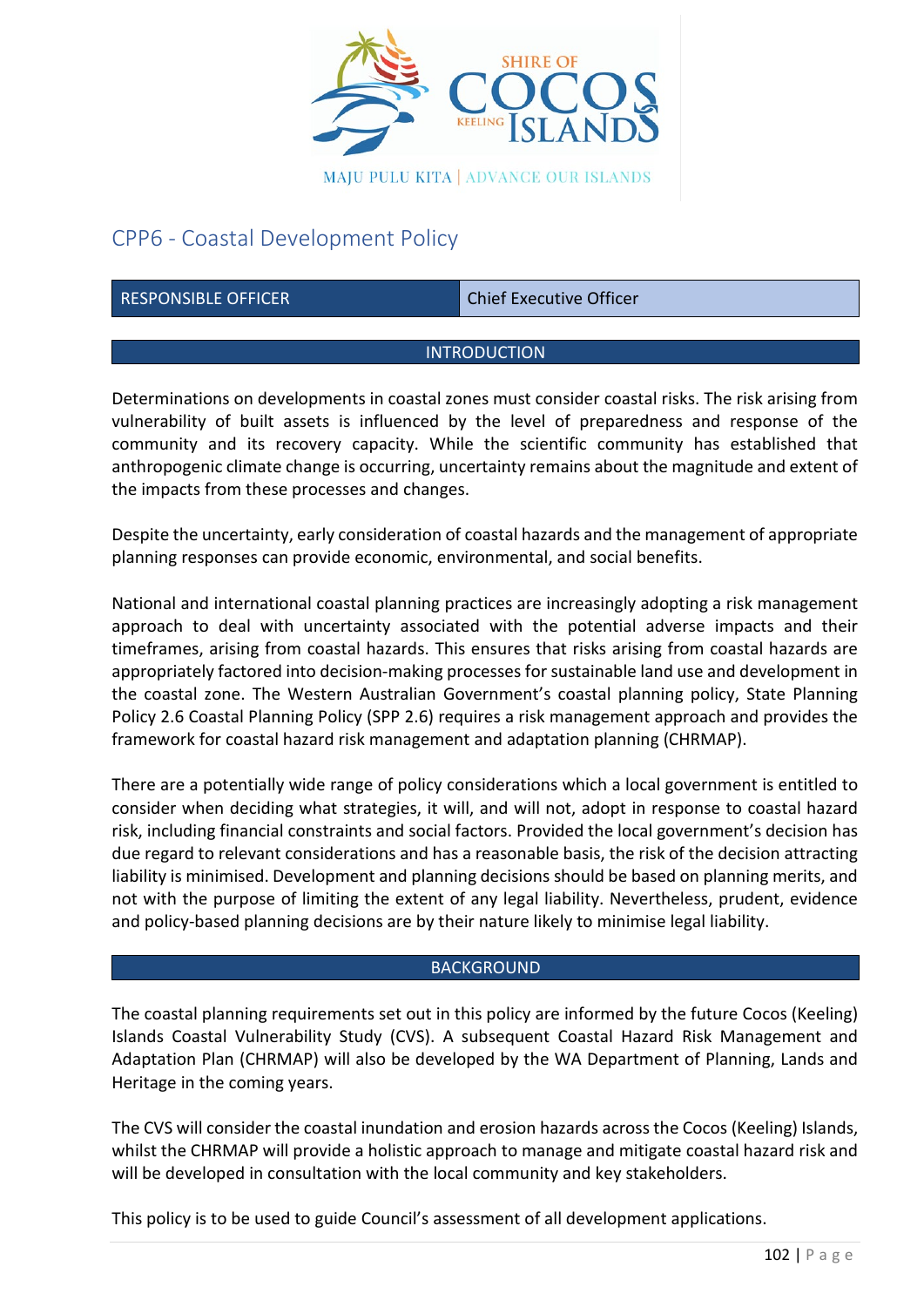

Until such time as the CVS is finalised, Council will consider all of the islands to be at risk of coastal inundation and erosion. The CVS will inform the CHRMAP with more detailed risk information that will further guide Council in decision making.

## RELEVANT LEGISLATION/LOCAL LAW

Planning and Development (Local Planning Schemes) Regulations 2015; Schedule 2 Deemed provisions for local planning schemes, Part 9 Procedure for dealing with applications for development approval

Section 67. Matters to be considered by local government (relevant to this policy). In considering an application for development approval the local government is to have due regard to the following matters to the extent that, in the opinion of the local government, those matters are relevant to the development the subject of the application —

(q) the suitability of the land for the development taking into account the possible risk of flooding, tidal inundation, subsidence, landslip, bush fire, soil erosion, land degradation or any other risk.

## **OBJECTIVES**

- 1. To ensure coastal land is continuously provided for public access, recreation and conservation.
- 2. To ensure public safety and reduce risk associated with coastal erosion and inundation.
- 3. To encourage appropriate land use and development of land taking into account the risk from coastal erosion and inundation.
- 4. To encourage land use and development that does not accelerate coastal erosion or increase inundation risks; or have a detrimental impact on the functions of public reserves.
- 5. To ensure that development addresses the *State Planning Policy No. 2.6 Coastal Planning Policy* (as amended).
- 6. To be risk adverse and transparent about the issues regarding the development of land at risk from coastal erosion and inundation.
- 7. To inform and guide the community of the risks to the islands of sea level rise and the potential current and future impact on all land within the Shire of Cocos (Keeling) Islands.

## APPLICATIONS SUBJECT TO THIS POLICY

This policy applies to all development applications of which the Shire of Cocos (Keeling) Islands is the responsible authority for given the low-lying coral atoll environment of the local government area.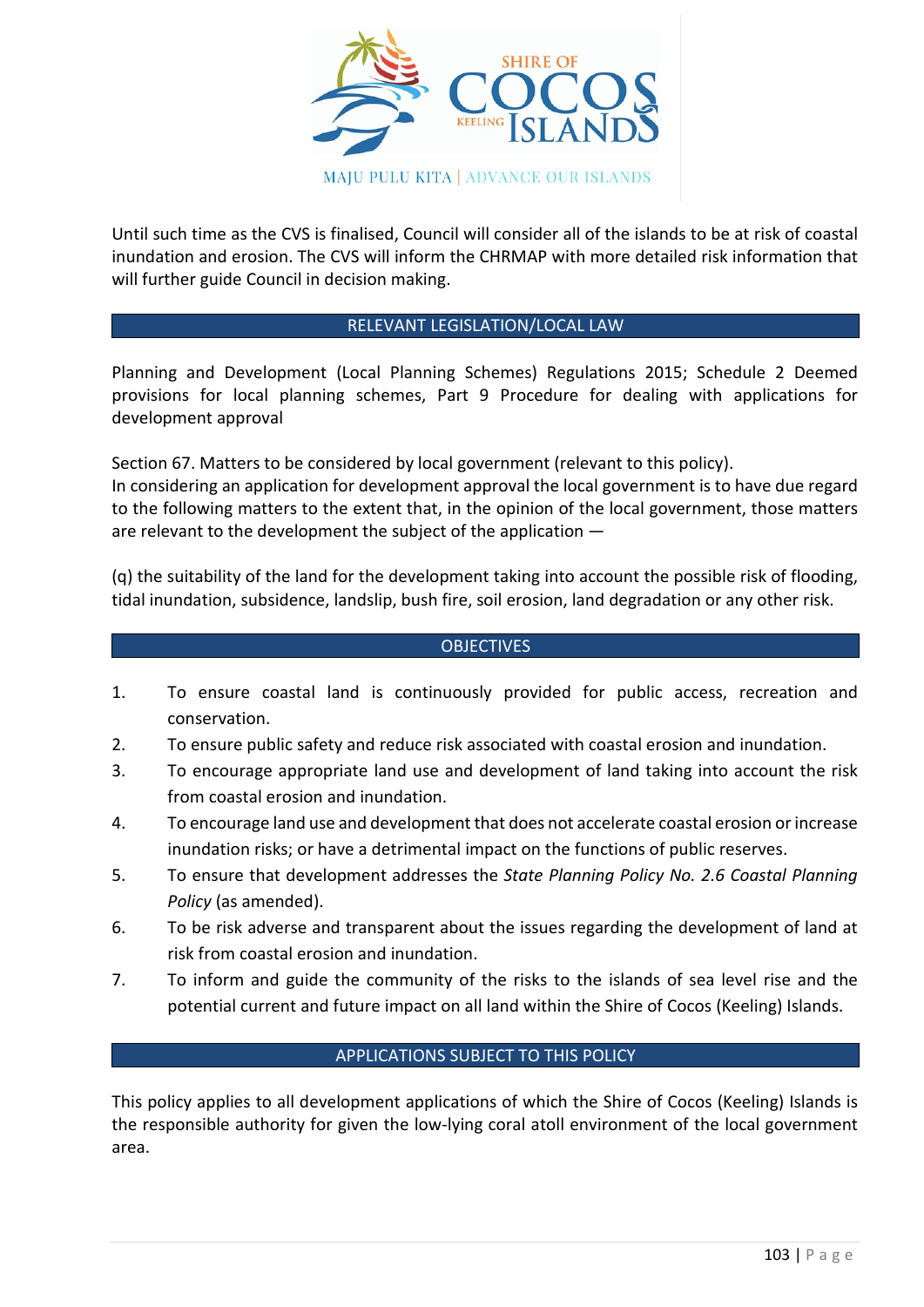

#### APPLICATION REQUIREMENTS

All future development within the Shire of Cocos (Keeling) Islands requires development approval. This position will be reviewed once a mapped CVS is approved.

## POLICY STATEMENT

- 1. Development does not occur unless:
	- a) the development is located, designed, and constructed to withstand coastal hazard impacts; or
	- b) the development is temporary, readily relocatable, or able to be demolished and removed; or
	- c) the development can mitigate the risks to people and property to an acceptable or tolerable level based on the scientific information available at the time of application.
- 2. Design responses are not to have a detrimental impact on the amenity of neighbouring land or the amenity of the locality generally. This includes adversely impacting storm surge inundation levels on adjoining properties.
- 3. Development maintains or enhances public access to the foreshore.
- 4. Proponents must demonstrate relative to the scale and nature of their development that it prevents directly, indirectly and cumulatively an increase in the severity of coastal hazards and the potential for damage to the site or to other properties.
- 5. Buildings are to be designed to withstand structural loads associated with a storm surge inundation. The Shire may, at its discretion, require buildings to be certified by a coastal engineer as adequate to withstand potential erosive action during coastal inundation and/or erosion.
- 6. Lower levels of buildings potentially prone to storm surge inundation are to be permeable to allow water to flow through. This would not apply if the design response included fill to the extent that the finished floor level (FFL) of the building is located above the potential level of inundation.
- 7. Any development approval is to be conditioned requiring all structures be removed at the cost of the proponent once the current risk of erosion poses a risk to a development or structure, as defined by the following triggers:
	- a) Where a public road is no longer available or able to provide legal access to the property.
	- b) When water, sewage or electricity to the lot is no longer available as they have been removed/ decommissioned by the relevant authority due to coastal hazards.
	- c) Where structural integrity of the building has been compromised.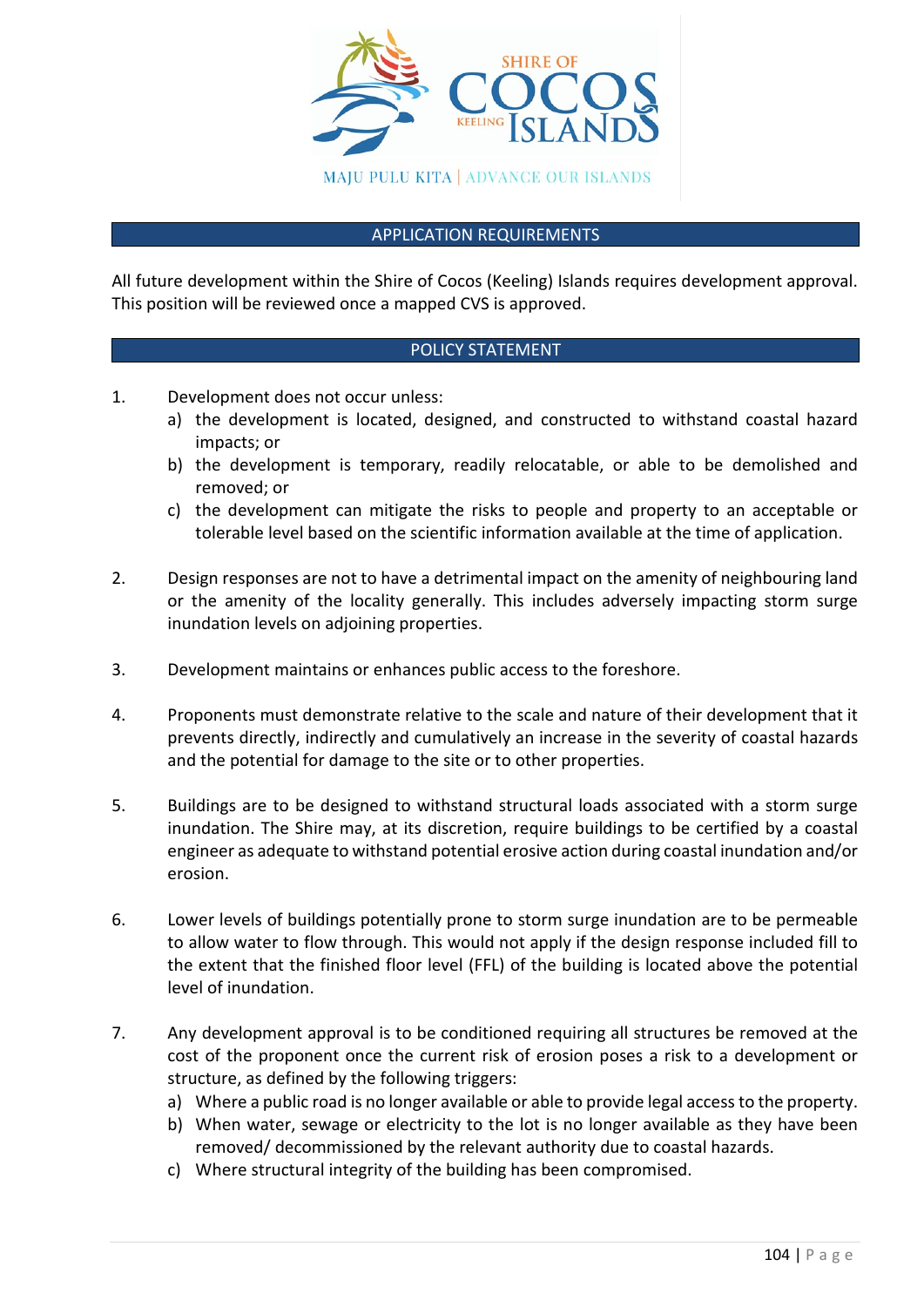

- 8. Any development approval shall (by a condition) require the following notifications to be placed on the Certificate of Title, pursuant to Section 70A of the Transfer of Land Act 1893, or lease documentation: VULNERABLE COASTAL AREA - This lot is located in an area likely to be subject to coastal erosion and/or inundation over the 100-planning timeframe (2110).
- 9. Any development with an estimated cost above \$250,000 shall require an independent assessment by a coastal engineer to certify the suitability of the proposed development or await the finalisation of the Shire's CHRMAP and specific measures to be taken or not taken for the subject land parcel(s).
- 10. Any new development not deemed as infill development will be assessed against the current or likely future capacity of the Cocos (Keeling) Islands' essential services at the time of application in accordance with the Growth & Essential Services Policy.

## VARIATIONS

Applications seeking variations to this Policy shall be determined in accordance with the objectives of this Policy.

## **CONSULTATION**

For development applications that do not comply with the acceptable development provisions contained within this Policy, Council may require that neighbours and government agencies be consulted.

| Office Use Only             |             |            |              |         |  |
|-----------------------------|-------------|------------|--------------|---------|--|
| <b>Relevant Delegations</b> | <b>Nil</b>  |            |              |         |  |
| <b>Council Adoption</b>     | <b>Date</b> | 31/03/2021 | Resolution # | 10.14.1 |  |
| Reviewed/Modified           | Date        | 28/04/2021 | Resolution # | 10.4.1  |  |
| Reviewed/Modified           | <b>Date</b> |            | Resolution # |         |  |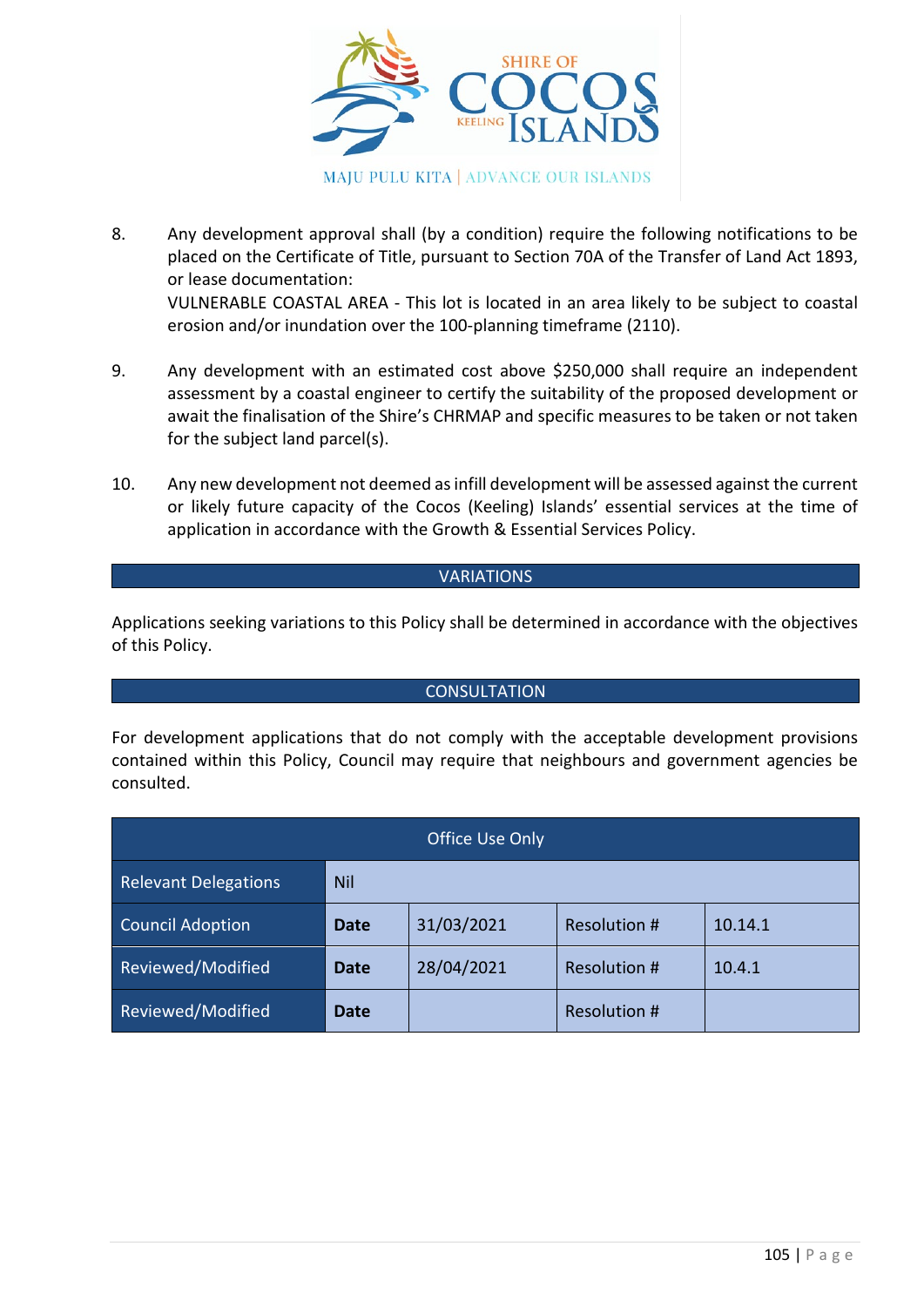

# CPP7 - Growth & Essential Services Policy

RESPONSIBLE OFFICER CHIEF Chief Executive Officer

#### **INTRODUCTION**

A well planned and coherent settlement pattern and careful management of urban growth and change are critical in delivering wider social, economic and environmental objectives. For example, to create liveable, efficient and attractive communities there needs to be (but not limited to) choice in housing and lifestyle opportunities, easy access to employment, services and recreational opportunities for people of all ages and abilities, a strong and shared sense of community, and good urban design and neighbourhood planning.

Planning for new growth should be co-ordinated with the cost-efficient provision of infrastructure and services such as roads, public transport, water supply, sewerage, electricity, telecommunications, drainage, open space, schools, health and recreational facilities.

#### **BACKGROUND**

There is continued pressure for development on the Cocos (Keeling) Islands for tourism projects, holiday homes and for people seeking a lifestyle change from mainland Australia.

Due to the small essential service schemes on both Home and West Islands, any change of land use or new development has the potential to significantly impact the capacity of essential services. West Island is currently at or near capacity for all essential services (water, wastewater & the power distribution network). The new water source (a desalination plant proposal) and treatment plant design (upgrade of existing plant) has factored in growth and tourism into the design, and this will allow for additional developments in the future. However, both these upgrades require Australian Government funding to enable these works to be carried out so the timeline on these works is currently unknown.

Home Island has some capacity to support further land use changes and development, however, without knowing the full extent of potential application, it is difficult to predict the impact on service demand. New developments would require further modelling and analysis at the time of application.

## RELEVANT LEGISLATION/LOCAL LAW

Planning and Development (Local Planning Schemes) Regulations 2015; Schedule 2 Deemed provisions for local planning schemes

Part 9 Procedure for dealing with applications for development approval

Section 67. Matters to be considered by local government (relevant to this policy).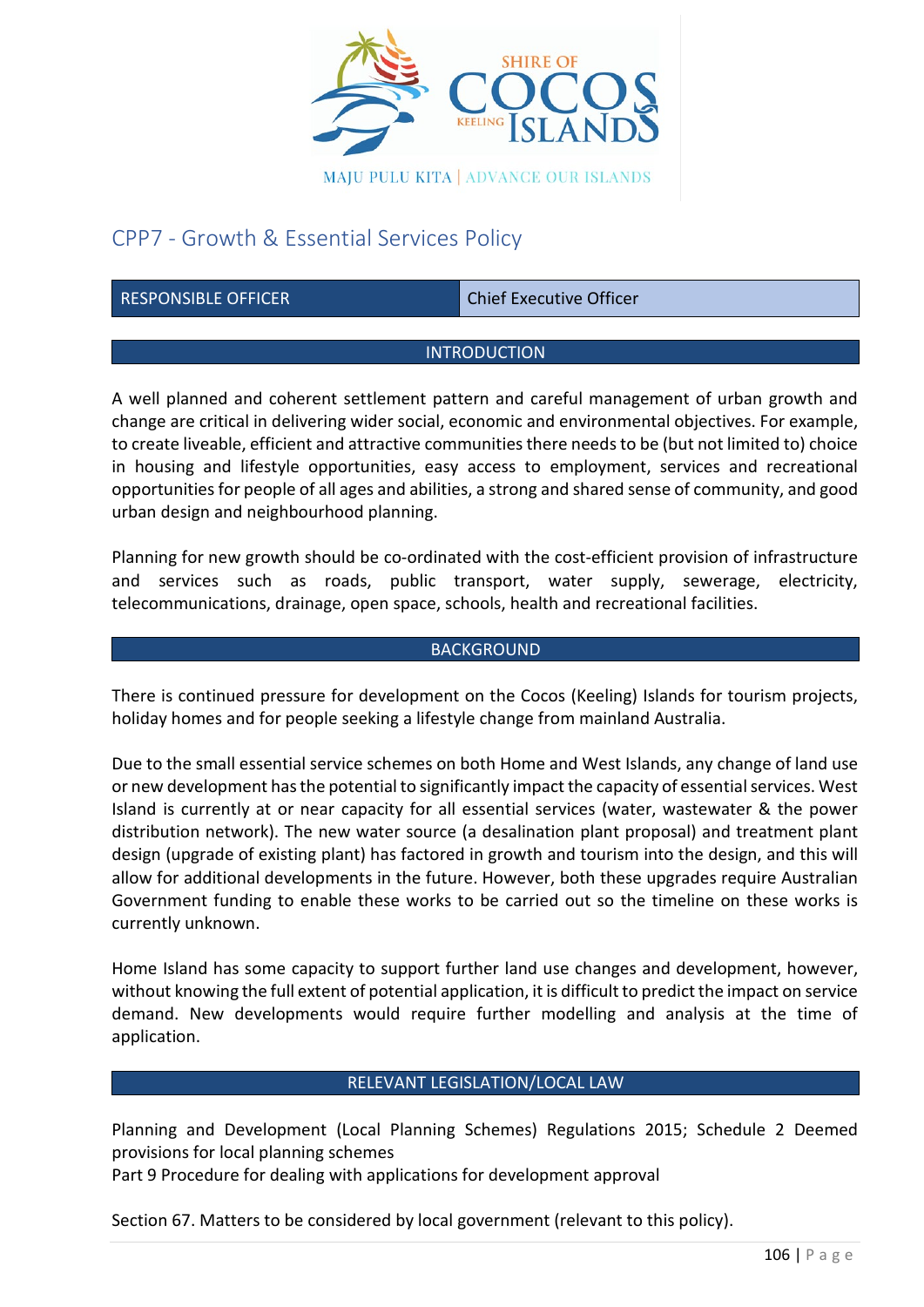

In considering an application for development approval the local government is to have due regard to the following matters to the extent that, in the opinion of the local government, those matters are relevant to the development the subject of the application —

(n) the amenity of the locality including the following —

(iii) social impacts of the development;

(u) the availability and adequacy for the development of the following —

(i) public transport services;

(ii) public utility services;

(x) the impact of the development on the community as a whole notwithstanding the impact of the development on particular individuals;

(zb) any other planning consideration the local government considers appropriate.

## **DEFINITIONS**

Public transport services – includes buses, taxis, hire cars, ferry, air travel and freight services.

Essential services – has the same meaning as "Public utility services" and includes power, water, wastewater, telecommunications authorities and any other authorities that the Shire considers as essential services.

## **OBJECTIVES**

- 1. To coordinate new development with the efficient, economic and timely provision of infrastructure and services.
- 2. To provide guidance to stakeholders on what sort of development will be supported by Council based on the current availability and adequacy of Cocos (Keeling) Islands' essential services.
- 3. To consult with the agencies responsible for providing essential services to the Cocos (Keeling) Island as defined in this document for advice on the current availability and adequacy of such services to facilitate a development at the time of application.

## APPLICATIONS SUBJECT TO THIS POLICY

This policy applies to all development applications of which the Shire of Cocos (Keeling) Island is the responsible authority for.

## APPLICATION REQUIREMENTS

All development applications involving the use of essential services whether they be for a change of use and/or development works, and regardless of whether the development will be self-sufficient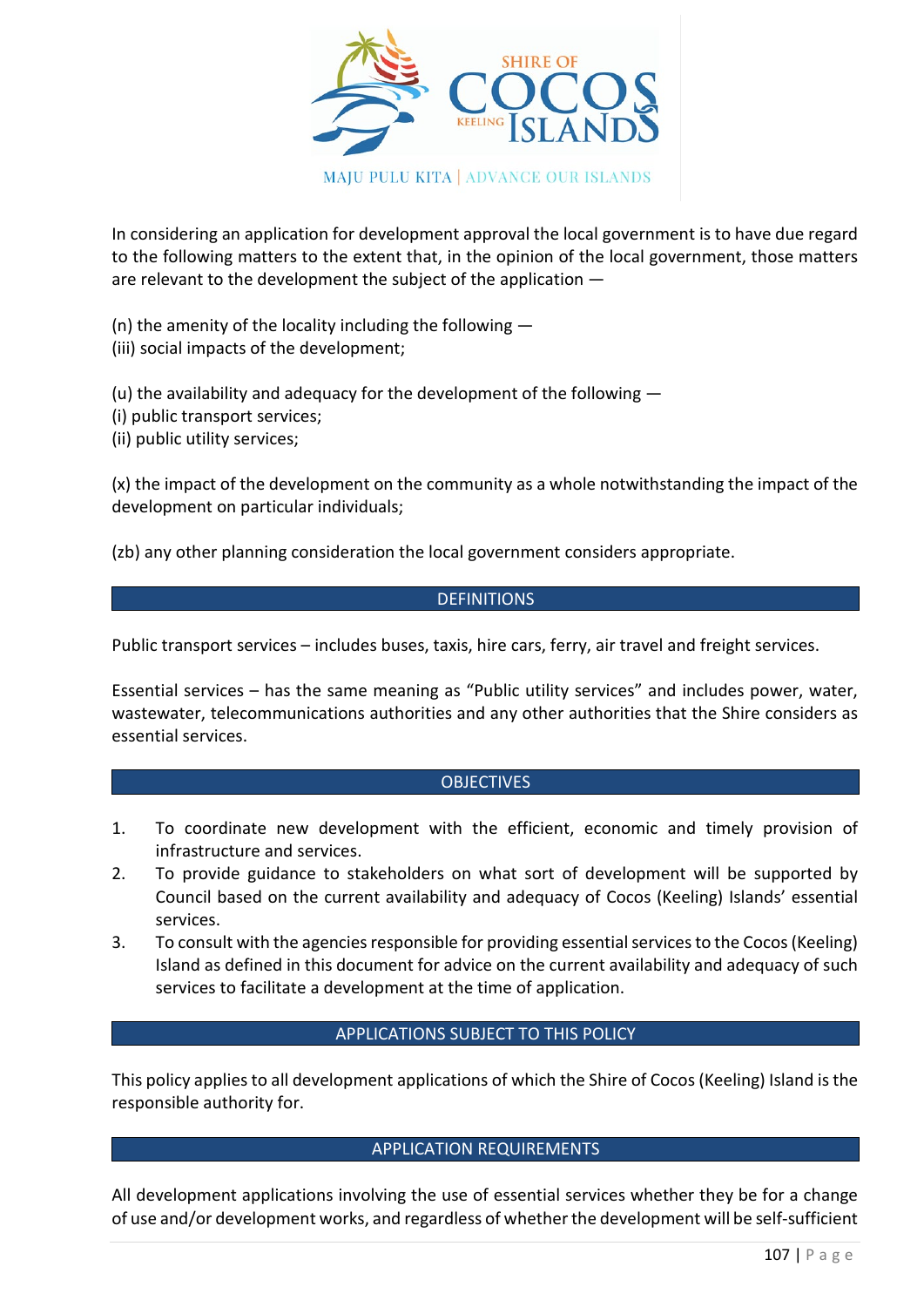

are to show evidence of engagement with and comments from the agencies responsible for providing essential services to the Cocos (Keeling) Islands.

Furthermore, Shire officers will refer all lodged Development Applications, for a period of 42 days prior to formal submission to Council for a determination, to the Acting Assistant Director, IOT Government Arrangements, Department of Infrastructure, Transport, Regional Development and Communications, who will coordinate a response from the agencies responsible for providing essential services.

#### POLICY STATEMENT

In considering an application for development approval, Council shall have due regard to the objectives of this policy and any advice from the agencies responsible for providing essential services to the Cocos (Keeling) Islands.

| Office Use Only             |             |            |                     |        |
|-----------------------------|-------------|------------|---------------------|--------|
| <b>Relevant Delegations</b> | <b>Nil</b>  |            |                     |        |
| <b>Council Adoption</b>     | <b>Date</b> | 31/03/2021 | <b>Resolution #</b> | 10.4.3 |
| Reviewed/Modified           | <b>Date</b> | 28/04/2021 | Resolution #        | 10.4.1 |
| Reviewed/Modified           | <b>Date</b> |            | Resolution #        |        |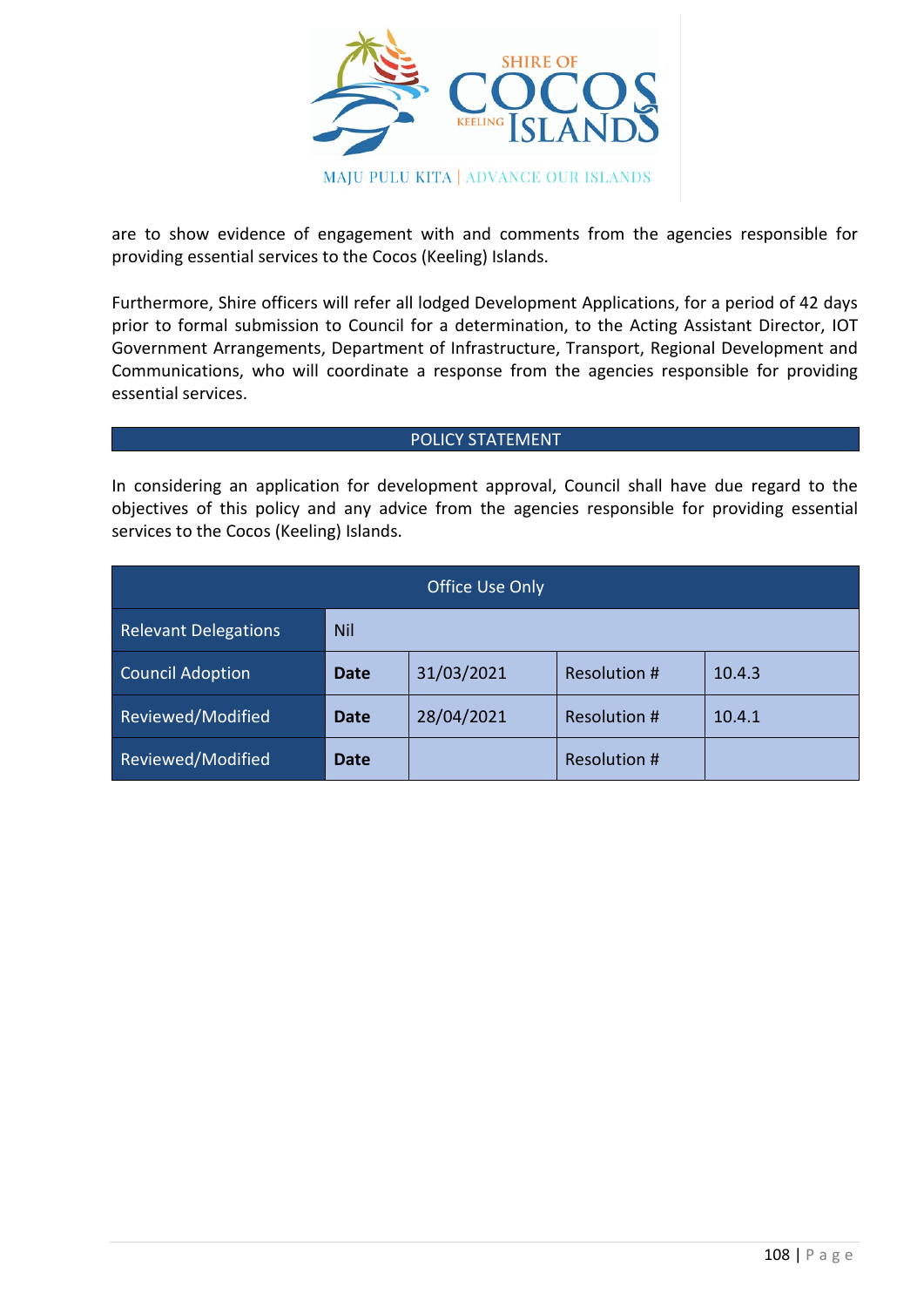

# CPR3 - Building Heights Policy

| <b>RESPONSIBLE OFFICER</b> | <b>Chief Executive Officer</b> |  |
|----------------------------|--------------------------------|--|
|                            |                                |  |
|                            | <b>OBJECTIVE</b>               |  |

To ensure that new development is consistent with the character and scale of existing residential development and to protect the amenity for adjacent properties, with reference to solar access, overlooking and privacy.

# **GUIDELINES**

The *Shire of Cocos (Keeling) Islands Local Planning Scheme 1 (the* Scheme) does not currently specifically restrict the height of development within areas zoned residential, although the Scheme does restrict the height of any structure within the vicinity of the airport and its approaches to a maximum height limit of nine metres.

With the exception of one second-storey addition, development within the residential precinct of Home Island is single storey, with the maximum height of the development within the precinct of six metres.

Within the residential zone of Home Island, the minimum total of a site required for open space is 20%. However, within the residential zone on West Island the total area of a site available for development is 50%.

Whilst on average the area of residential sites on Home Island is smaller than the average of residential sites on West Island, there is an increased available area for site development on a Home Island site than that is available on West Island site.

With the close proximity of houses to each other on Home Island, it is difficult to achieve compliance with the Scheme and the Residential Design Codes (R-Codes) having due regard to privacy, solar access, overshadowing and amenity of neighbouring property.

With the availability of 50% of the site for residential development on West Island, and the size of the sites, second-storey development has potentially less impact on the amenity of the residents in neighbouring property. Currently, there are a number of residential developments on West Island that exceed the six metre height level without having any adverse impact on the amenity of neighbouring residents.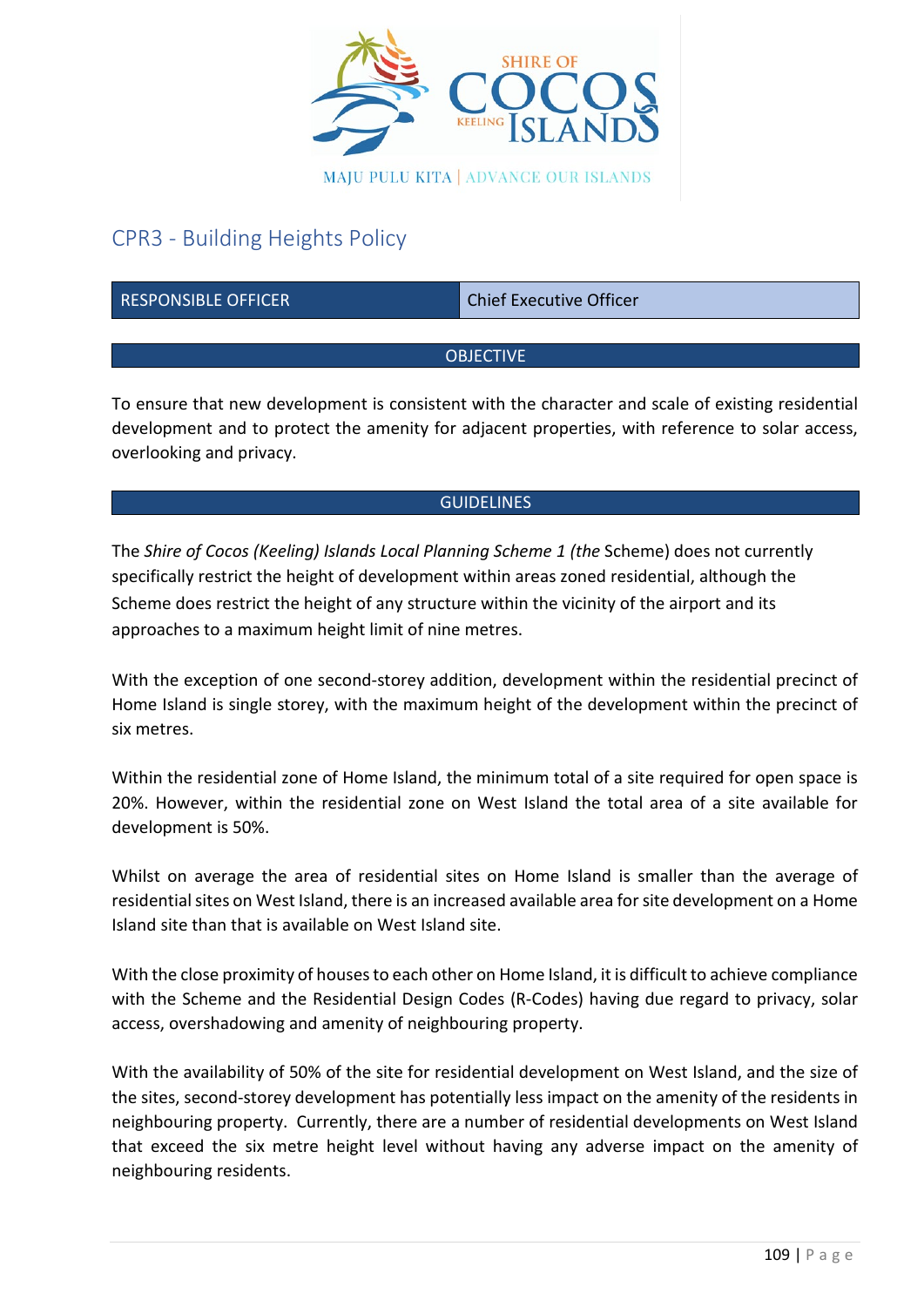

Regulation of building height is fundamental to streetscape, and appropriate limits should be determined on a local streetscape or precinct basis.

#### POLICY

Within the residential zone on Home Island, all development shall have a maximum building height limit of six metres, as per Category A in *Table 1: Maximum Building Heights*.

Within the residential zone on West Island, all development shall have a maximum building height of nine metres, as per Category B in *Table 1: Maximum Building Heights*.

In considering all applications for development within the residential precincts of Home Island and West Island, Council shall consider the provisions of the Scheme and the Codes to ensure that the amenity of the residents in the vicinity of the proposed development is not adversely affected. When considering applications Council shall have due regard to solar access, overshadowing, and privacy of windows and major openings of neighbouring property.

| Table 1<br>Maximum Building Heights |          |    |  |
|-------------------------------------|----------|----|--|
|                                     | Category |    |  |
|                                     | А        | B  |  |
| Top of external wall                |          |    |  |
| (roof above)                        | 3m       | 6m |  |
| Top of external wall.               |          |    |  |
| (roof concealed)                    | 4m       | 7m |  |
| Top of pitched roof                 | 6m       | ٩m |  |

# RELEVANT LEGISLATION/LOCAL LAW

*Planning and Development Act 2005 (WA) (CKI) Shire of Cocos (Keeling) Islands Local Planning Scheme 1 State Planning Policy 7.3 - Residential Design Codes (WA) (CKI)*

| <b>Office Use Only</b>      |             |            |              |         |
|-----------------------------|-------------|------------|--------------|---------|
| <b>Relevant Delegations</b> | <b>Nil</b>  |            |              |         |
| <b>Council Adoption</b>     | Date        | 30/3/2011  | Resolution # | 35/2011 |
| Reviewed/Modified           | Date        | 26/3/2014  | Resolution # | 41/2014 |
| Reviewed/Modified           | <b>Date</b> | 26/02/2020 | Resolution # | 10.4.1  |
| Reviewed/Modified           | Date        | 28/04/2021 | Resolution # | 10.4.1  |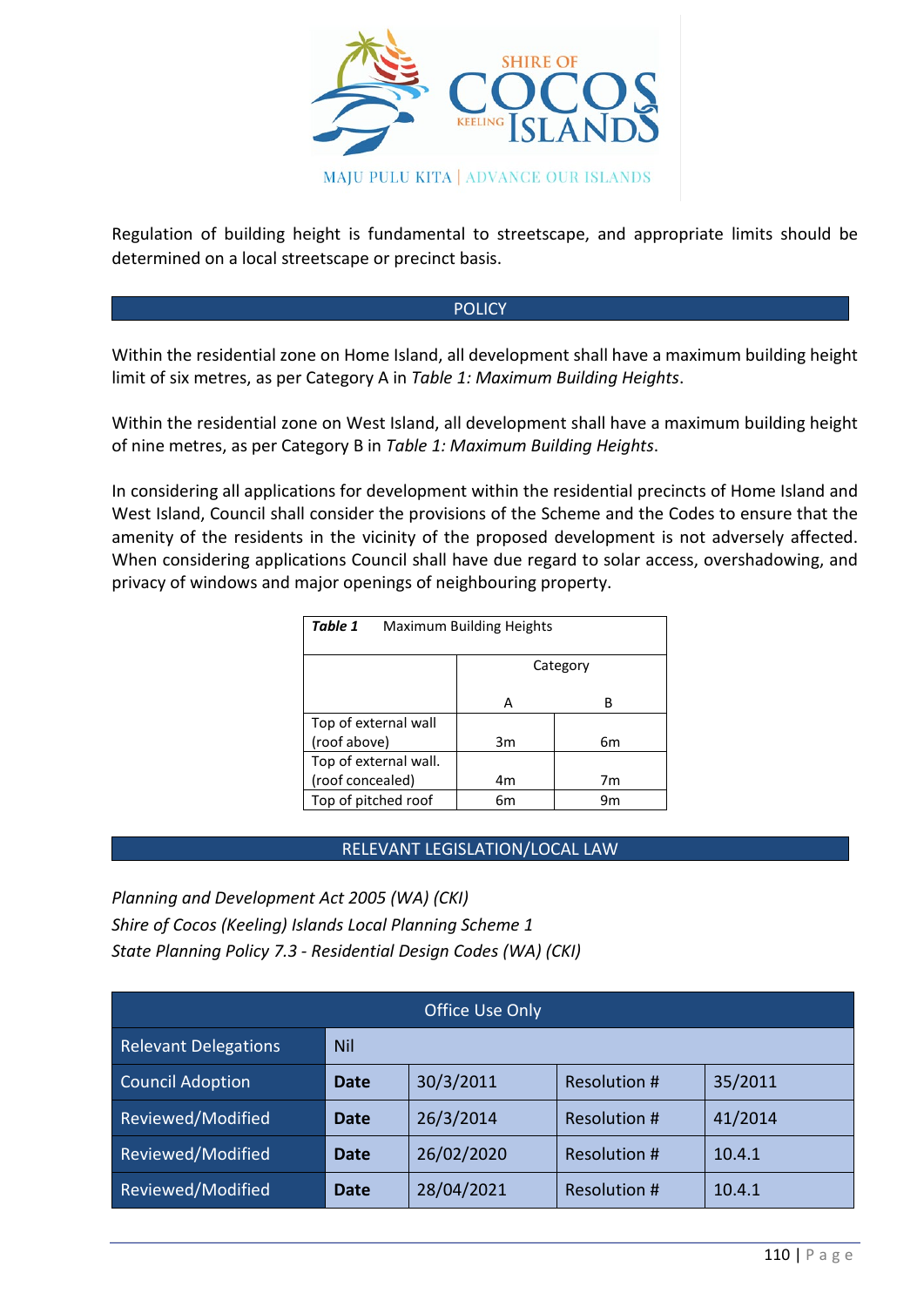

# CPR4 - Temporary Signs Policy

RESPONSIBLE OFFICER CHIEF CHIEF Chief Executive Officer

# **OBJECTIVE**

To manage the number of temporary/portable advertising signs in such a manner that will enable businesses to advertise and provide information to the public without compromising public safety and visual amenity.

#### **SCOPE**

This policy applies to the use of temporary/portable signs.

#### **POLICY**

Prior to erecting any sign, permission must be obtained from the Shire of Cocos (Keeling) Islands (the Shire).

Permission is not required for any business wanting to erect one temporary/ portable sign under the following conditions:

The sign must:

- be maintained in a good condition;
- only contain content relating to the business or the business activity;
- be erected immediately adjacent to the building or business;
- only be erect during the hours that business is trading;
- be a minimum 30m away from any intersection;
- be free standing but can be able to be fixed temporary to prevent it blowing over; and
- be placed as to not obstruct or impede the vision of a driver of a vehicle.

The temporary/portable sign must not:

- obstruct or impede the reasonable use of the road verge;
- be placed on any footpath;
- be rotating or illuminating; or
- be affixed to any existing signpost, power or light pole.

Before placing a temporary/portable sign the business must have a current insurance policy with a minimum amount of five million dollars for public liability.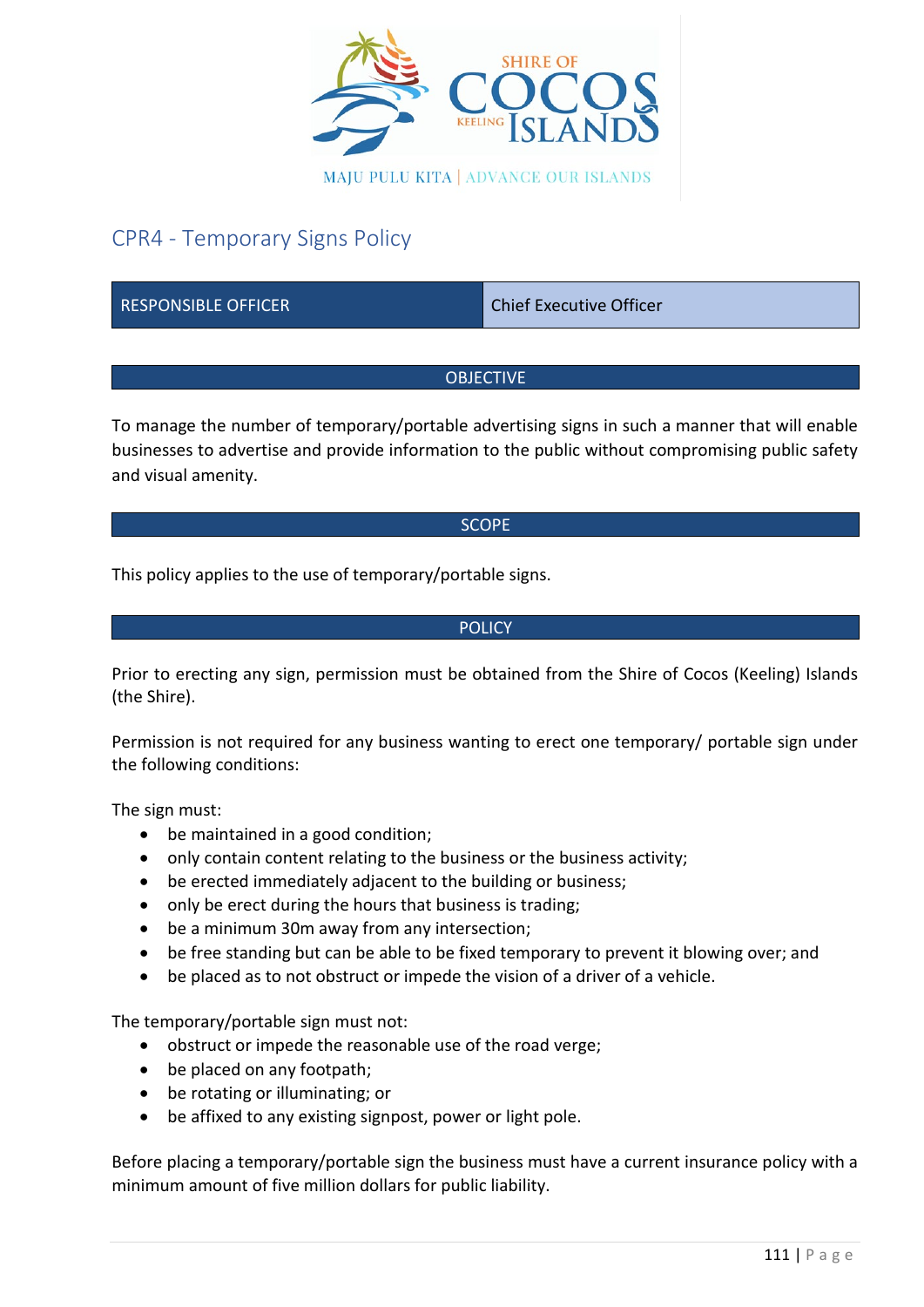

#### **Penalties**

- An authorised officer of the Shire can impound a sign found to be in breach of this policy.
- If the owner of the impounded sign is known they will be notified within one working day.
- An impoundment fee in accordance with the Shire's *Approved Schedule of Fees and Charges*  will be required to be paid for the return of the sign
- Impounded signs will be kept for a minimum of 21 days and may be destroyed after this time if not collected beforehand.

#### **DEFINITIONS**

Portable sign – a portable advertising device which is located outside of the premises from which the commodity or service described on the sign may be obtained.

Temporary sign – used only for a short period of time and is not a permanent fixture.

# RELEVANT LEGISLATION/LOCAL LAW

*Shire of Cocos (Keeling) Islands Local Planning Scheme 1*

# RELATED DOCUMENTS

*Shire of Cocos (Keeling) Islands Approved Schedule of Fees and Charges*

| <b>Office Use Only</b>      |            |            |                     |         |
|-----------------------------|------------|------------|---------------------|---------|
| <b>Relevant Delegations</b> | <b>Nil</b> |            |                     |         |
| <b>Council Adoption</b>     | Date       | 23/11/2016 | Resolution #        | 10.4/1A |
| Reviewed/Modified           | Date       | 30/8/2017  | Resolution #        | 3008/05 |
| Reviewed/Modified           | Date       | 26/02/2020 | Resolution #        | 10.4.1  |
| Reviewed/Modified           | Date       | 28/04/2021 | <b>Resolution #</b> | 10.4.1  |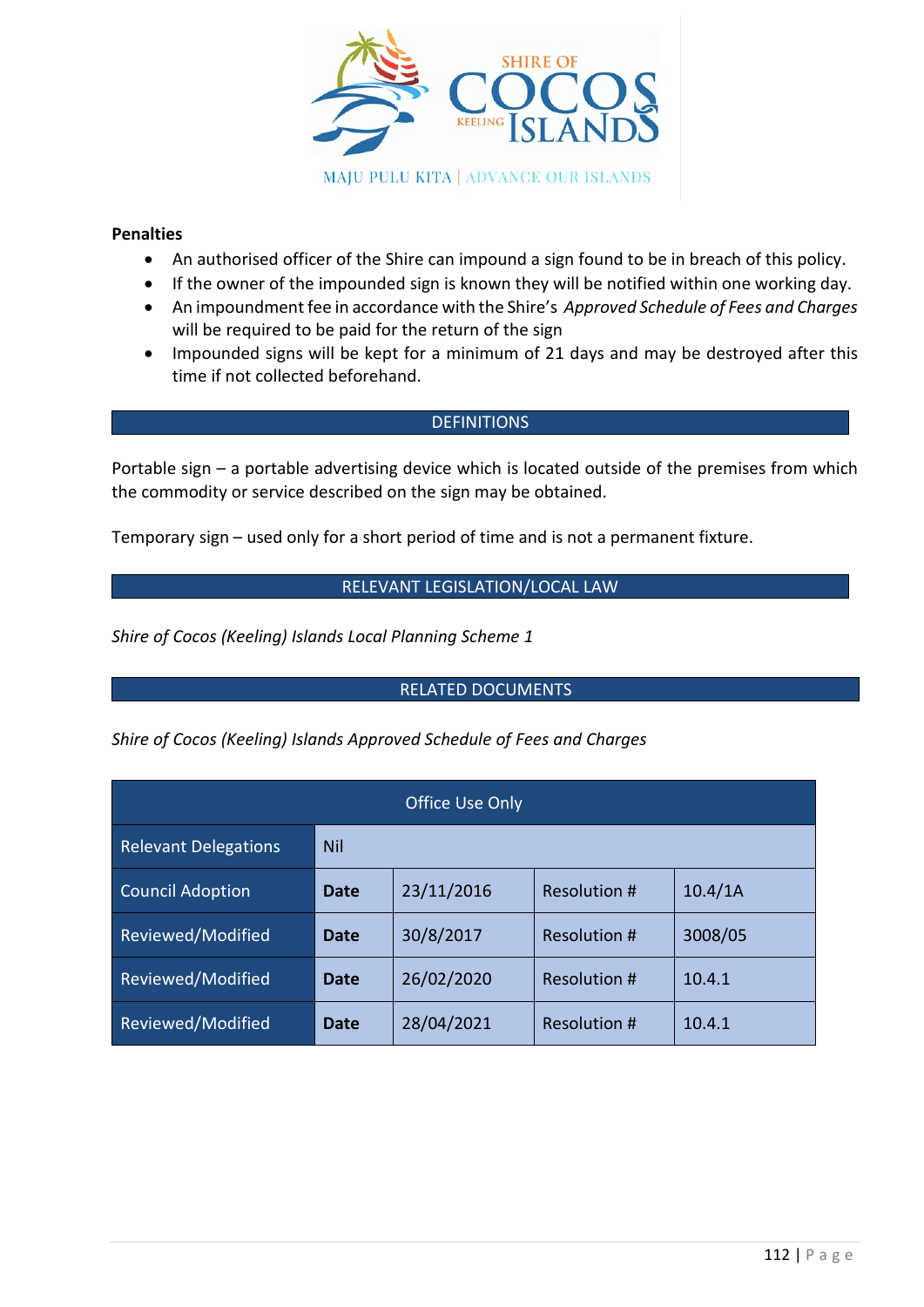

# CPR5 - Caretaker's Dwelling Policy

RESPONSIBLE OFFICER CHIEF CHIEF Chief Executive Officer

# **OBJECTIVE**

The ensure that Caretaker's Dwellings are only considered if they are part of a development that can demonstrate achievement of economic development outcomes, are situated in appropriate locations, are fit for purpose and do not impact on the amenity of the neighbourhood or compromise land use of the surrounding area as defined in the *Shire of Cocos (Keeling) Islands Local Planning Scheme 1.*

#### **SCOPE**

The scope of this policy is to provide clear guidance to Council and the community on the approval criteria and conditions applicable to caretaker's dwellings.

# **POLICY**

A Caretaker's Dwelling is a discretionary "D" use in all zones in *Shire of Cocos (Keeling) Islands Local Planning Scheme No. 1.*

"D" means that the use is not permitted unless the local government has exercised its discretion by granting development approval.

A Caretaker's Dwelling shall comply with the following:

- (i) A Caretaker's Dwelling will only be considered if it can be demonstrated that it is essential for an approved and established industry, business, office or recreation area carried out on, or existing on, the same site.
- (ii) If an established use does not exist on the site the subject of an application for a Caretaker's Dwelling, the development application shall include plans for an industrial, business, office or recreation development. If approved, a condition of development approval will be imposed setting out that the Caretaker's Dwelling cannot be occupied prior to the commencement of the associated use on the property.
- (iii) A Caretaker's Dwelling shall at all times be directly associated with an industrial, business, office or recreation development or other approved use on the site (extract from the *Shire of Cocos (Keeling) Islands Local Planning Scheme No. 1* definition*)*.
- (iv) New businesses will be required to provide evidence that demonstrates that their business model is dependent upon having a Caretaker's Residence; existing businesses will be required to provide evidence that their existing business is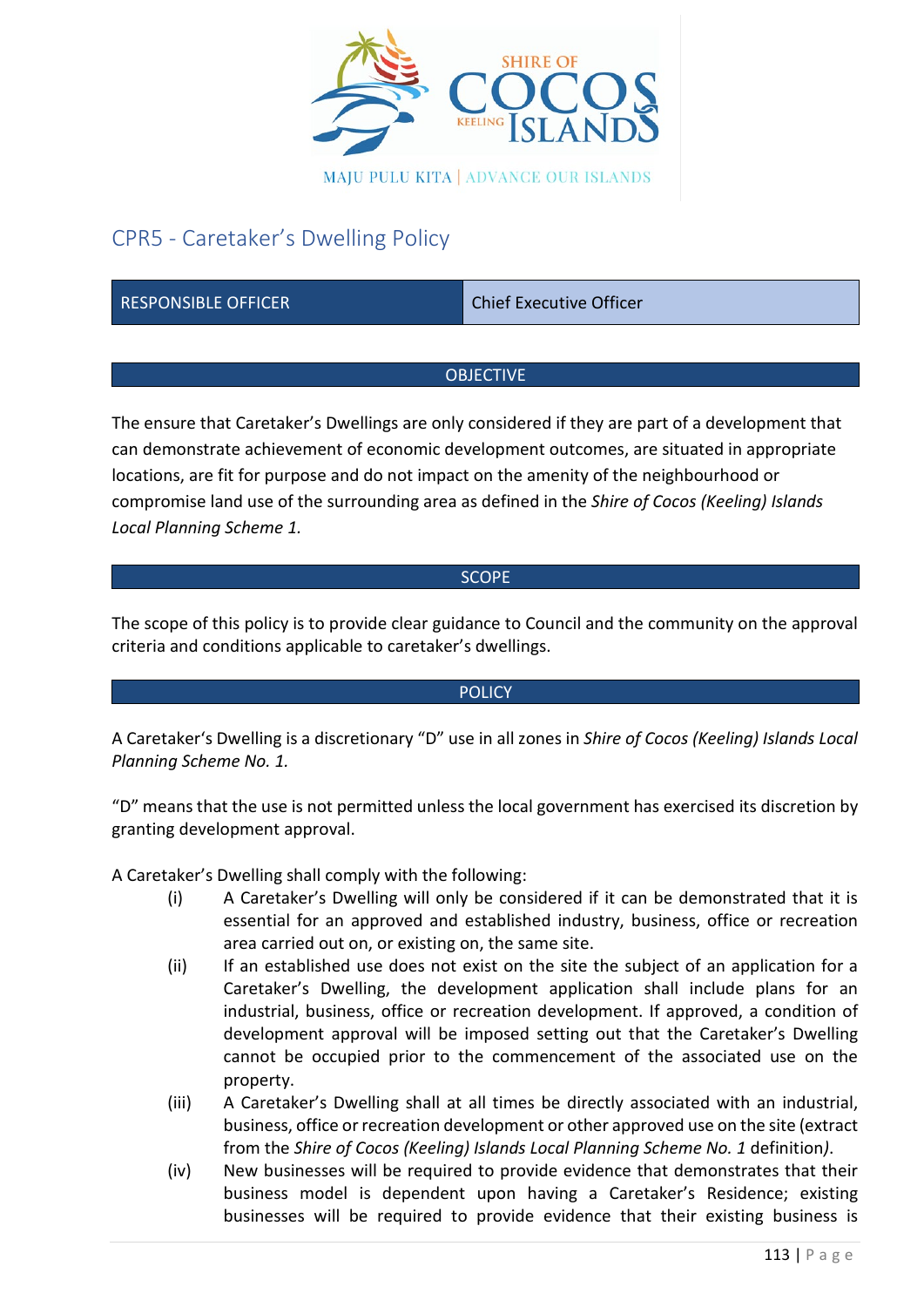

achieving economic development outcomes and that a Caretaker's residence will improve or enhance the business's contribution to economic growth and development.

- (v) The Caretaker's Dwelling may only be occupied by the owner/operator. For periods of leave of six months or less the owner/operator must seek approval from the Shire's Chief Executive Officer for an authorised person in charge of the business to occupy the site to ensure the business is maintained and continues to operate. For periods of leave exceeding six months, the owner/operator must seek approval from the Council for an authorised person in charge of the business to occupy the site to ensure the business is maintained and continues to operate.
- (vi) At no time should the owner derive an income from the Caretaker's Dwelling.
- (vii) Caravans or mobile homes are not acceptable as temporary or permanent Caretaker's Dwellings.
- (viii) The total habitable floor area of the Caretaker's Dwelling, measured from the external face of walls, shall be limited to a maximum plot ratio area of 100 square metres of habitable space as defined in the Residential Design Codes (R-Codes).
- (ix) Incidental residential development such as carports, open verandas and the like will be permitted on the basis that the total area of the lot set aside for residential purposes (including the Caretaker's Dwelling, gardens, outbuildings and the like) does not exceed an area of 200 square metres.
- (x) A Caretaker's Dwelling will only be considered on lots that have a site area of 2000 square metres or more.
- (xi) Caretaker's Dwellings are limited to one Caretaker's Dwelling per lot or total lease area and are not permitted on lots within a strata scheme.
- (xii) The applicant must submit plans and specifications for Development Approval and Building Approval for of the proposed development for Council's approval.
- (xiii) The Caretaker's Dwelling is to be connected to mains water, sewerage and power. Options for alternate services will be considered by Council where services are remote from the site and it is economically unfeasible to connect. The application is to provide detail information of alternate environmental sustainable systems to provide sufficient power, water supply and wastewater treatment such as composting, or low water use toilets, and approved grey water reuse system.
- (xiv) The applicant is to provide evidence of capacity for accessing water supply sufficient for consumption and firefighting via a combination of:
	- a. a minimum rainwater storage capacity of 10,000 litres (90,000 litres where not connected to mains water) with the appropriate roof plumbing system to ensure that roof runoff capture is maximised; and/or
	- b. approved de-salination equipment; and/or
	- c. Alternative/s that will assure Council that there is sufficient water supply for consumption and firefighting.
- (xv) Where a property is within a Special Control Area Water Lens, the applicant is to demonstrate the following objectives are met; *Shire of Cocos (Keeling) Islands Local Planning Scheme 1* clause 5.1.3 the objectives of the Special Control Area are: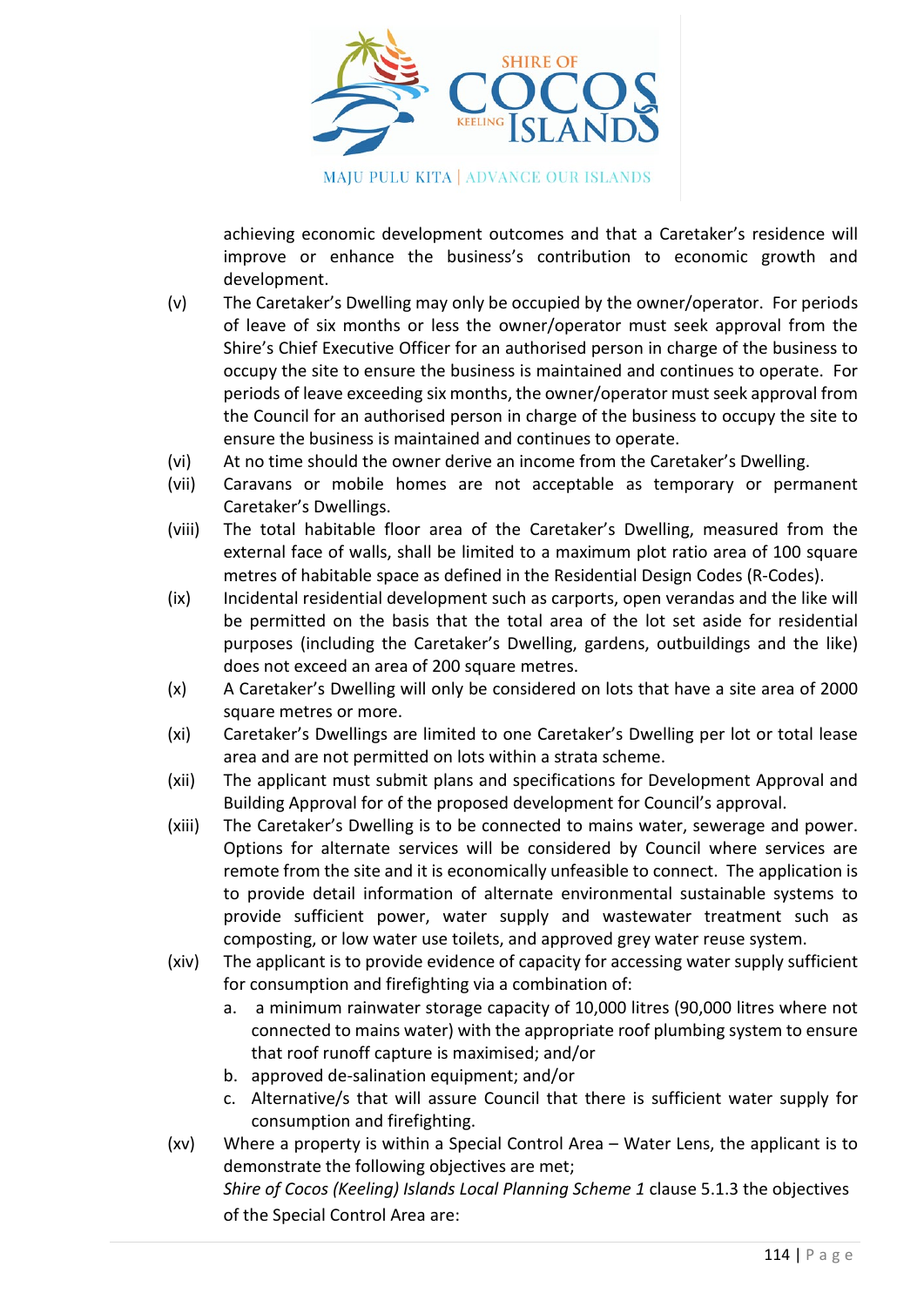

- a. to avoid development that will unacceptably diminish the quality and supply of groundwater provided by the groundwater lenses and unacceptably modify the ecosystem; and
- b. to ensure development and subdivision does not cause pollution to the groundwater lenses or result in increased groundwater salinity.
- (xvi) Where a property is leased, in addition to the annual lease fee, the applicant shall pay Council rates associated with the change of use of the site, and that the lease fee will be reviewed to reflect the residential nature of the site at the completion of the current lease period. The applicant shall meet all costs associated with the redrafting of the lease to permit the applicant to reside on the subject Lot.

Any application for an ancillary or caretakers dwelling must be accompanied by the following:

- (i) Justification for the proposed caretakers dwelling detailing the need for a caretaker/s and how this is associated with the business.
- (ii) Building plan showing footprint of proposed dwelling i.e. square meters, number of bathrooms, toilets, kitchens, laundry and bedrooms, outbuildings and associated setbacks, and paved surfaces including driveways, car parks, garages, verandas and alfresco areas.
- (iii) A site plan showing the features of the site including remnant vegetation cover, existing and proposed development areas including existing and proposed wastewater system(s) and onsite water features and sources including waterways, wetlands, drains, dams and bores.
- (iv) Details of any proposed vegetation clearing, environmental buffers, site earthworks and services, including for water supply, wastewater management and stormwater management.
- (v) Acknowledgement that all the services and amenity offered in residential areas may not applicable to the site of the Caretaker's Dwelling.

#### **DEFINITIONS**

Caretaker's Dwelling – a building or portion of a building used as a dwelling by a person having the care of the building, plant, equipment or grounds associated with an industry, business, office or recreation area carried on or existing on the same site (Schedule 1 – Defined Words - *Shire of Cocos Keeling Islands Local Planning Scheme No. 1*).

#### RELEVANT LEGISLATION/LOCAL LAW

*Shire of Cocos (Keeling) Islands Local Planning Scheme No. 1 State Planning Policy 7.3 - Residential Design Codes (WA) (CKI)*